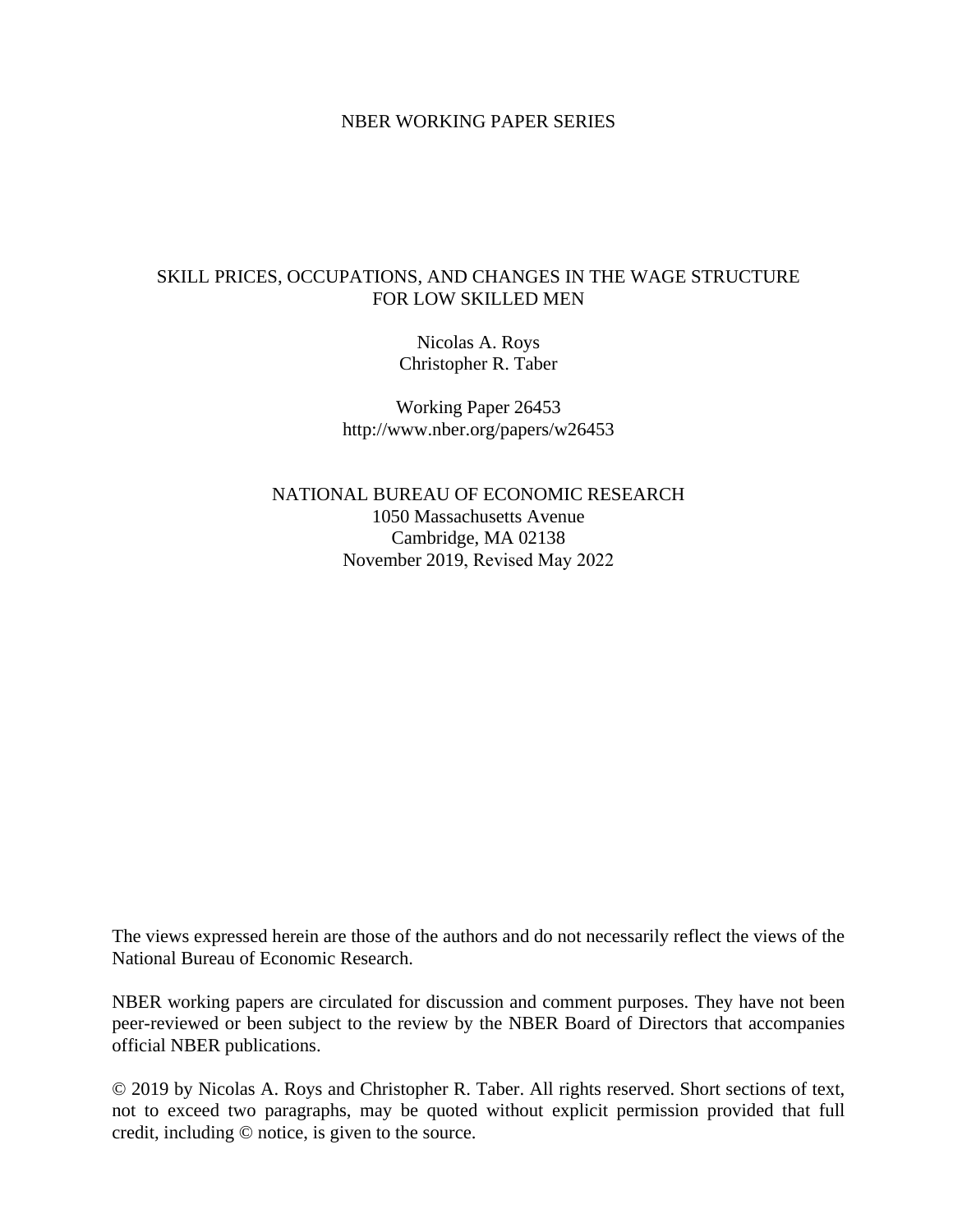Skill Prices, Occupations, and Changes in the Wage Structure for Low Skilled Men Nicolas A. Roys and Christopher R. Taber NBER Working Paper No. 26453 November 2019, Revised May 2022 JEL No. J21,J24,J3

#### **ABSTRACT**

This paper studies the effect of the change in demand for occupations on wages for low skilled men. We develop an equilibrium model of occupational assignment in which workers have multidimensional skills that are exploited differently across different occupations. We allow for a rich specification of technological change which has heterogenous effects on different occupations and different parts of the skill distribution. We estimate the model combining four datasets: (1) O\*NET, to measure skill intensity across occupations, (2) NLSY79, to identify life-cycle supply effects, (3) CPS (ORG), to estimate the evolution of skill prices and occupations over time, and (4) NLSY97 to see how the gain to specific skills has changed and to identify change in preferences. We have three main findings. First, the reallocation away from manual jobs towards services and changes in the wage structure were driven by demand factors while the supply of skills, selection into different occupations, and changes in preferences across cohorts played lesser role. Second, frictions play a crucial role in preventing wages in traditional blue collar occupations from falling substantially relative to other occupations. Finally, while we see an increase in the payoff to interpersonal skills over time, manual skills are substantially more important than others and still remain so for low educated males.

Nicolas A. Roys Department of Economics Royal Holloway University of London Egham, Surrey TW20 OEX United Kingdom nicolasroys@gmail.com

Christopher R. Taber Department of Economics University of Wisconsin-Madison 1180 Observatory Dr Social Sciences Building #6448 Madison, WI 53706-1320 and NBER ctaber@ssc.wisc.edu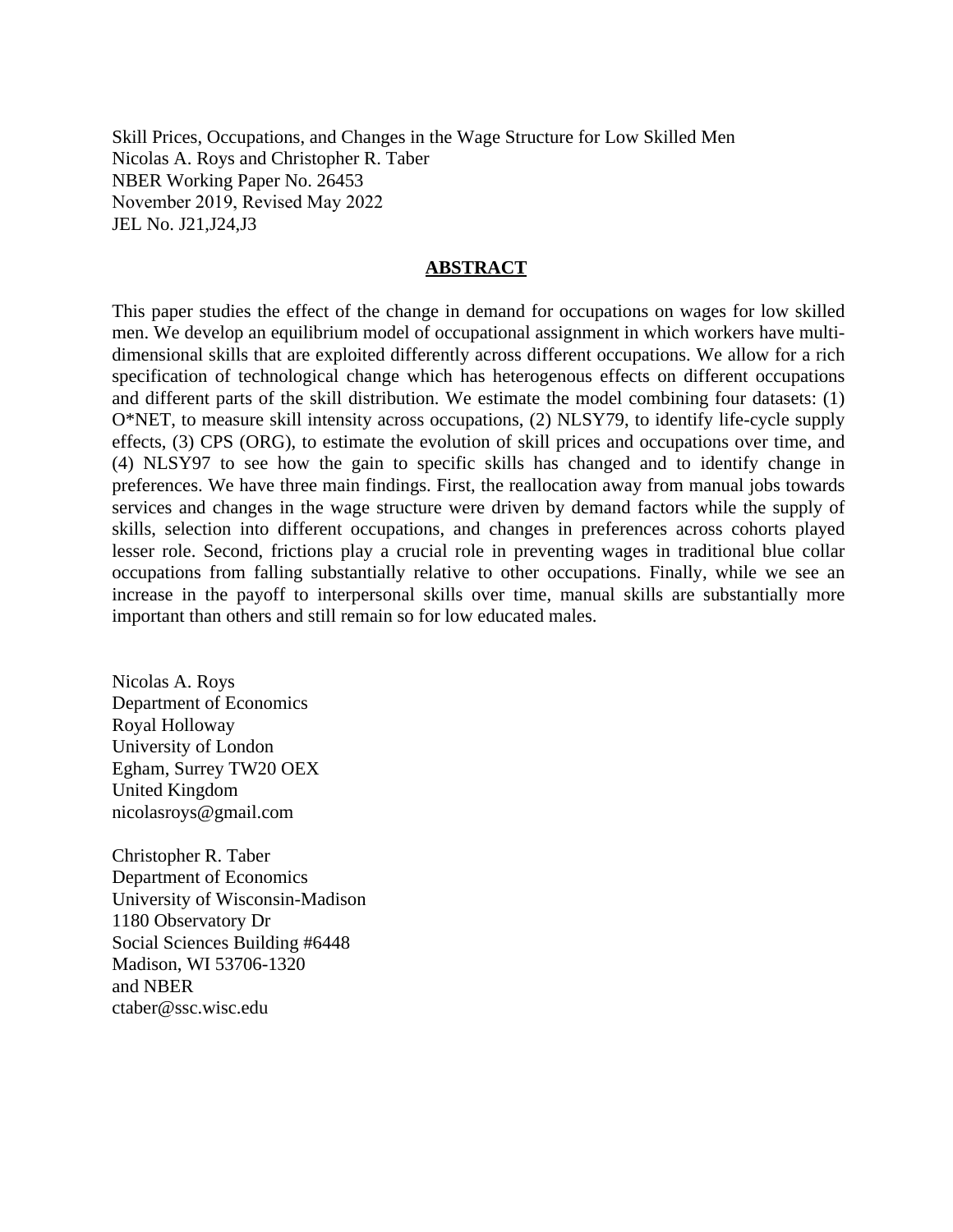## 1 Introduction

Compared to other demographic groups, low-skilled (no college) men have fared poorly in the last 40 years. This group has actually seen their median real wage decrease during this period. During the same time span, there has been a substantial shift in the type of work that this group performs as occupations have moved from more traditional blue collar occupations to service and clerical occupations. This paper tries to understand the relationship between these two trends by investigating the role of the change in occupational composition and the payments to multi-dimensional skills in explaining recent changes in the wage structure for low skilled men. From a policy perspective, if our goal is to invest in skills to help these men, the occupational trends have implications for which skills have increased most in value.

Answering these questions requires a structural model. We develop a dynamic generalized Roy model in which individuals are endowed with a three dimensional vector of skills: cognitive, manual, and interpersonal. Each period they may direct their search to "desired" occupation but may not be able to work in that occupation due to labor market frictions. Skills evolve on the job, but differently in different occupations. Firms observe the technology and then post vacancies to attract workers. The search markets are segmented by skill and occupations. Once firms and workers are matched, the firms make take it or leave it offers to new or incumbent workers without knowing whether these offers will be accepted.

One of the biggest challenges for this type of model is identification. We formally show a simplified model can be identified. There are a number of different identification problems. The first, which is ubiquitous in this literature, is the age-cohort-time identification problem. It renders it impossible to perfectly separate wage changes within an occupation into the part due to changes in prices versus changes in composition without assumptions. If cohort and age effects are completely unrestricted, there is always a distribution of skills that can reconcile any hedonic pricing equation. This is, of course, a feature of any analysis that follows different cohorts over time, not just a problem in our paper. We address the age-cohort-time effect by assuming that the underlying initial skill level is identical across cohorts, conditional on the probability of going to college. We also assume the human capital accumulation technology does not fundamentally differ across cohorts. We allow cohort preferences to vary in a tightly parameterized way. We use a revealed preference argument contrasting the cohorts of the NLSY79 with those of the NLSY97. We use our model of human capital accumulation to estimate the age effect. This same set of assumptions also addresses the second main identification challenge: separating supply from demand. Identification of the dynamic supply of skill comes from the NLSY79 in which we have a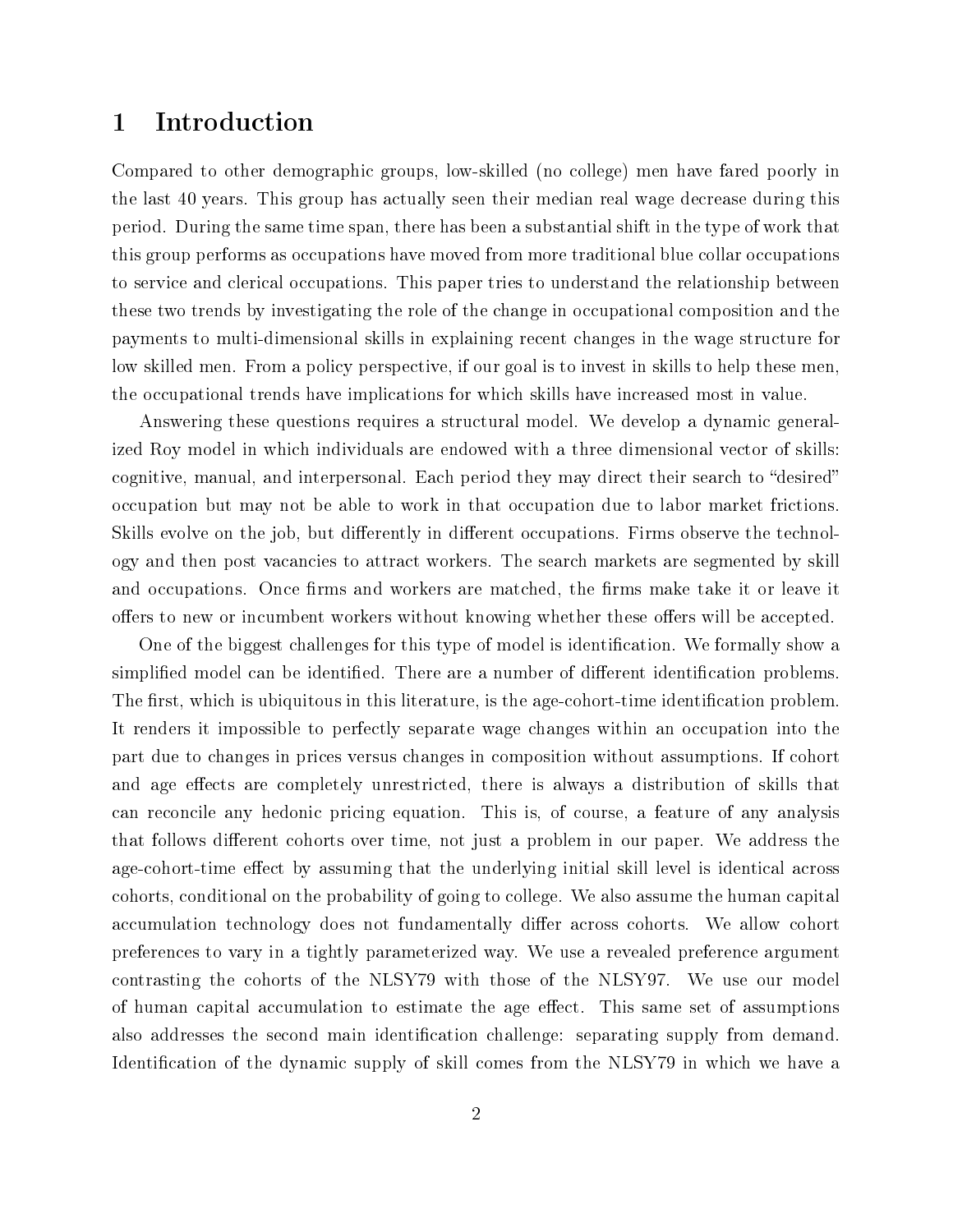long panel of workers who face changing wages.

The third main challenge is identification of the wage process which come from three places. First, a crucial part of our study uses  $O^*NET$  to estimate the skill intensity of each occupation. Second, we follow Deming (2017) by using the contrast between the NLSY79 and NLSY97 to measure the increasing importance of social skill. Third, once we identify the supply of worker skill as a function of prices from the panel structure of the NLSY79, we can use the CPS to recover the prices and also the aggregate supply of skill to the population. We provide an identification argument of a stylized version of our model to formally justify this approach.

While we do need to make some assumptions to estimate our structural model, the advantage is that the resulting estimated model is rich and allows us to say a number of things about the wage structure for low skilled men.

First, we are able to estimate the changes in the hedonic pricing equation over time. We see skill prices falling for the median skilled worker in all occupations but rising for relatively high skilled workers in those occupations. Prices rise for the lowest workers in some professions, but fall in others.

Second, one pattern that we found is that many of the occupations that are expanding actually see relatively large declines in skill prices. We can not reconcile this trend with a frictionless model. We incorporate three different potential explanations for the weak relationship between employment and wages into our model. First, it could be that selection effects are strong and wages evolutions are not in line with price changes. We do find empirical evidence of some selection effects but they are not large enough to explain the lack of relative convergence of wages. Second, it could be that preferences have changed over time: services occupations became more popular than manual ones. Contrasting the two NLSY waves, we find that preferences appear extremely stable over time. Our third explanation turns out to be the most important: we find that the reallocation away from manual jobs towards services are driven by demand factors and in particular the rising capital costs in operators occupations. Frictions play an important role in preventing wages in traditional blue collar occupations from falling substantially relative to other occupations.

Finally, we explore the payoff to different skills and how that has changed over time. We find that the importance of interpersonal skills grows over time going from little value at the beginning of the period to substantial returns later. However, manual skills remain the most important. If we were able to boost these skills for low skilled men prior to labor market entry, we could substantially increase their lifetime earnings.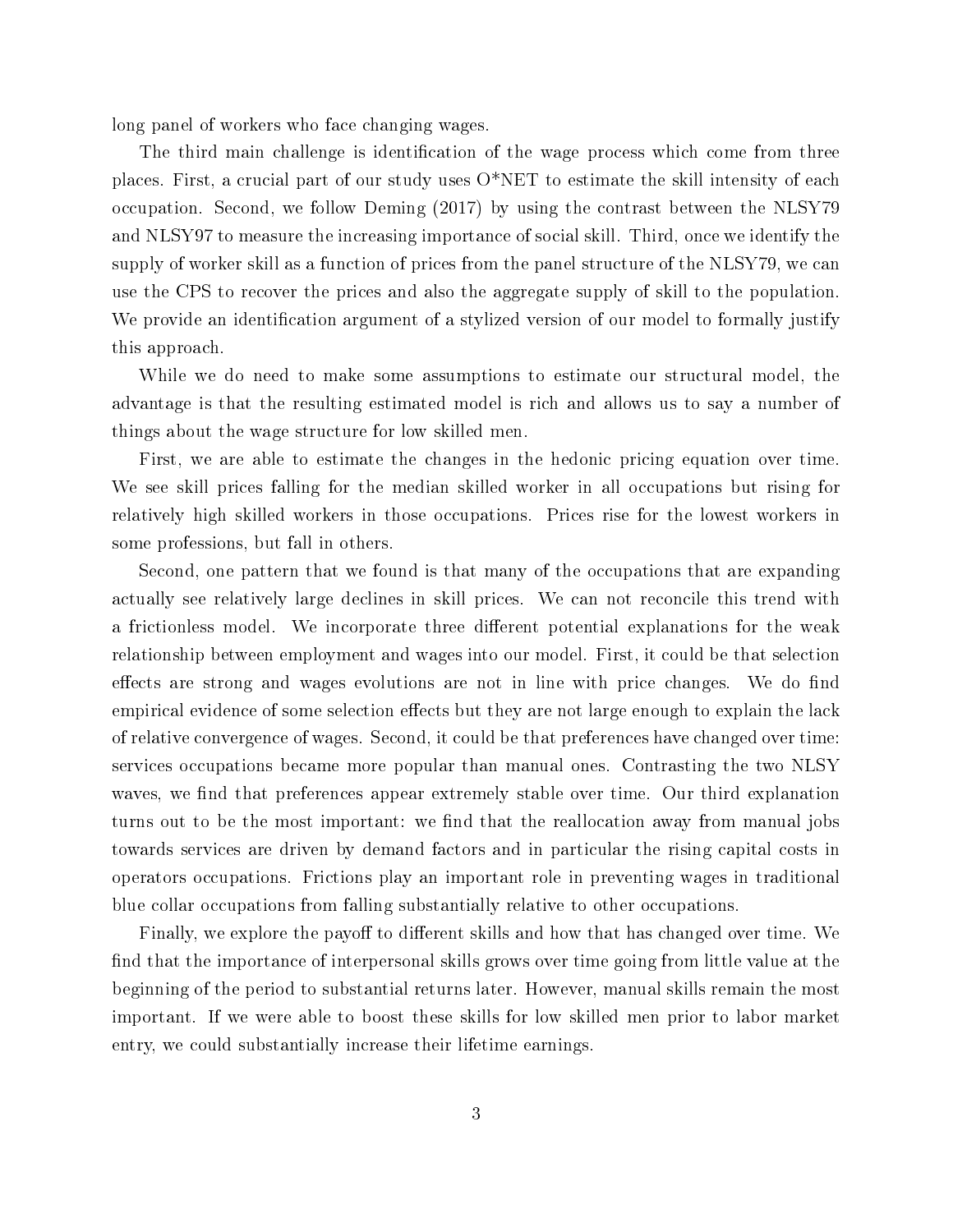Section 2 discusses the related literature while Section 3 describes the data and presents some motivating facts. Section 4 presents the model that we use to explain them. Section 5 discusses identification while Section 6 describes the estimation strategy. Section 7 presents the estimation results and Section 8 discusses the determinants of the changes in occupational composition. Section 9 examines the change in the payoff to different skills. We conclude in Section 10.

## 2 Related Literature

This paper is related to large literatures on skill-biased technological change, human capital, and on structural models that try to address these issues. A full survey of all of these literatures is beyond our scope but we briefly name some key papers.

There is a very large literature on changes in the wage structure, a seminal paper is Katz and Murphy (1992) and surveys/overviews include Katz and Autor (1999), Dinardo and Card (2002), Goldin and Katz (2009), and Acemoglu and Autor (2011). Of particular relevance to us in this literature is the importance of occupations. There are two threads that focus on occupations.

The first is the polarization of the labor market: the simultaneous growth of the share of employment in high wage occupations and low wage occupations. This has been discussed in a large number of papers and a full survey is beyond our scope. Key ones are Autor et al. (2003), Autor et al. (2006), Acemoglu and Autor (2011), Autor and Dorn (2013), Goos et al. (2014), and Cortes (2016). Beaudry et al. (2016) highlight that this trend largely ends in 2000 after which we see a decrease in demand for cognitive skill. Michel et al. (2013) and Hunt and Nunn (2022) are critical of some aspects of this literature arguing that it does not explain many features of the wage distribution. Since polarization is not our focus, this is not a first order concern for our results. Using a model-based approach, we estimate how these recent patterns are related to trends in different skill prices and we examine the consequences for the wage structure. We also differ from much of this literature in focusing on occupations directly and then using our three types of skills rather than focusing on routineness (or complexity which Caines et al., 2017 argue is important).

The second thread is papers that use decompositions to look at occupations. The fact that there is a lot of variation within occupations goes back at least to Slichter (1950). Using a variance decomposition, Juhn et al. (1993) show that much of the rise in wage inequality can be explain with an increased returns to unobserved ability. While Juhn et al. (1993) describes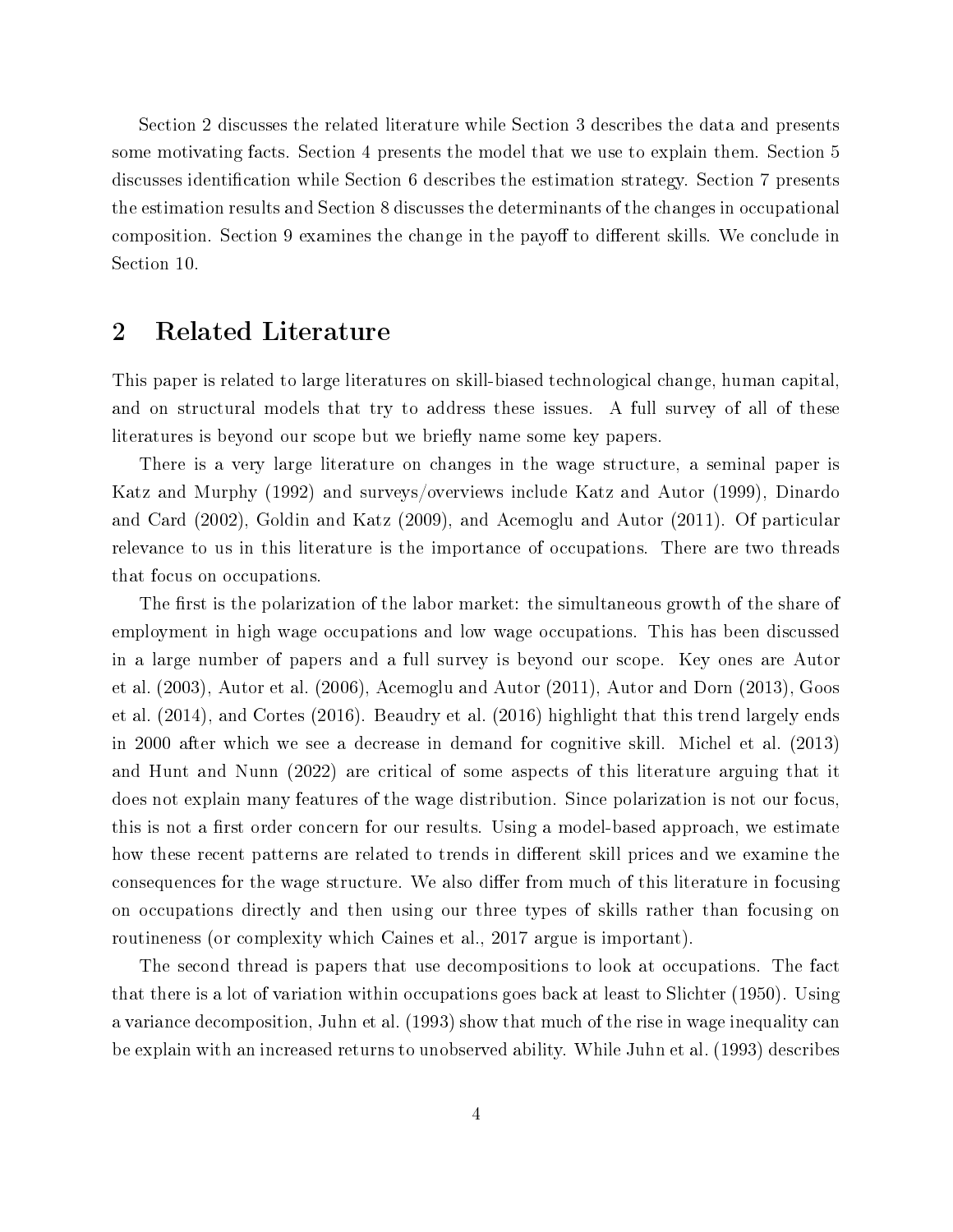a method and says it could be used for occupations, they only show results for industries. Quite a few papers have used similar types of decompositions based on occupations or tasks since. Examples include Lemieux (2006), Alsalam et al. (2006), Kim and Sakamoto (2008), Mouw and Kalleberg  $(2010)$ , Scotese  $(2013)$ , and Burstein et al.  $(2019)$ . The main findings of these papers is that within occupation variation tends to be most important in both levels and trends in inequality, but the relevant importance of occupations varies across the papers. Our counterfactual differ from these in quite a few ways. We focus on low skilled men, our main focus is on wage levels rather than inequality and we assess the role played by different skills.

A few papers adopt various approaches to try to separate skill prices from composition effects. The major issue here is separating time, age and cohort effects. Antonczyk et al.  $(2018)$  address this problem by assuming separability between age and time effects following MaCurdy and Mroz (1995). They find that cohort effects are small in the U.S. Another approach is a "flat spot" method which assumes there is some point in the lifecycle for which age effects are flat allowing one to separate time effects from cohort effects. This approach was initially used by Heckman et al. (1998) and expanded on by Bowlus and Robinson (2012) and Bowlus et al. (2021). This approach is challenging here as we are trying to identify occupation specific prices and occupation switching is common even late in the life cycle so there is still a selection problem. In a series of papers Lochner and Shin (2014), Lochner et al. (2018), and Lu et al. (2020) develop different models of wages in which skill prices can be identified and estimated from moments of panel data. Gottschalk et al. (2015) estimate return to different skills by focusing on entry level wages and using bounds to account for selection on unobserved variables. Böhm (2020) uses implications of a generalized Roy model and the envelope theorem to estimate skill differences between the different cohorts of the NLSY. Our approach uses various elements of these approaches in different ways. A key assumption is the cohorts are ex-ante identical (conditional on education levels) and as shown in Section 6 we require panel data (NLSY) and then combine it with O\*NET and the CPS to obtain identification.

While it does not look specifically at occupations, Charles et al. (2019) is particularly relevant in that the main focus is really on high school men. They argue that a large part of the decrease in labor supply since 2000 was due to decrease in manufacturing, but before 2007 this was masked by the housing boom. They also find a large role for the decline in manufacturing to explain the decrease in wages for low skilled men. This does not contradict our findings because we are looking at different effects. They measure equilibrium effects by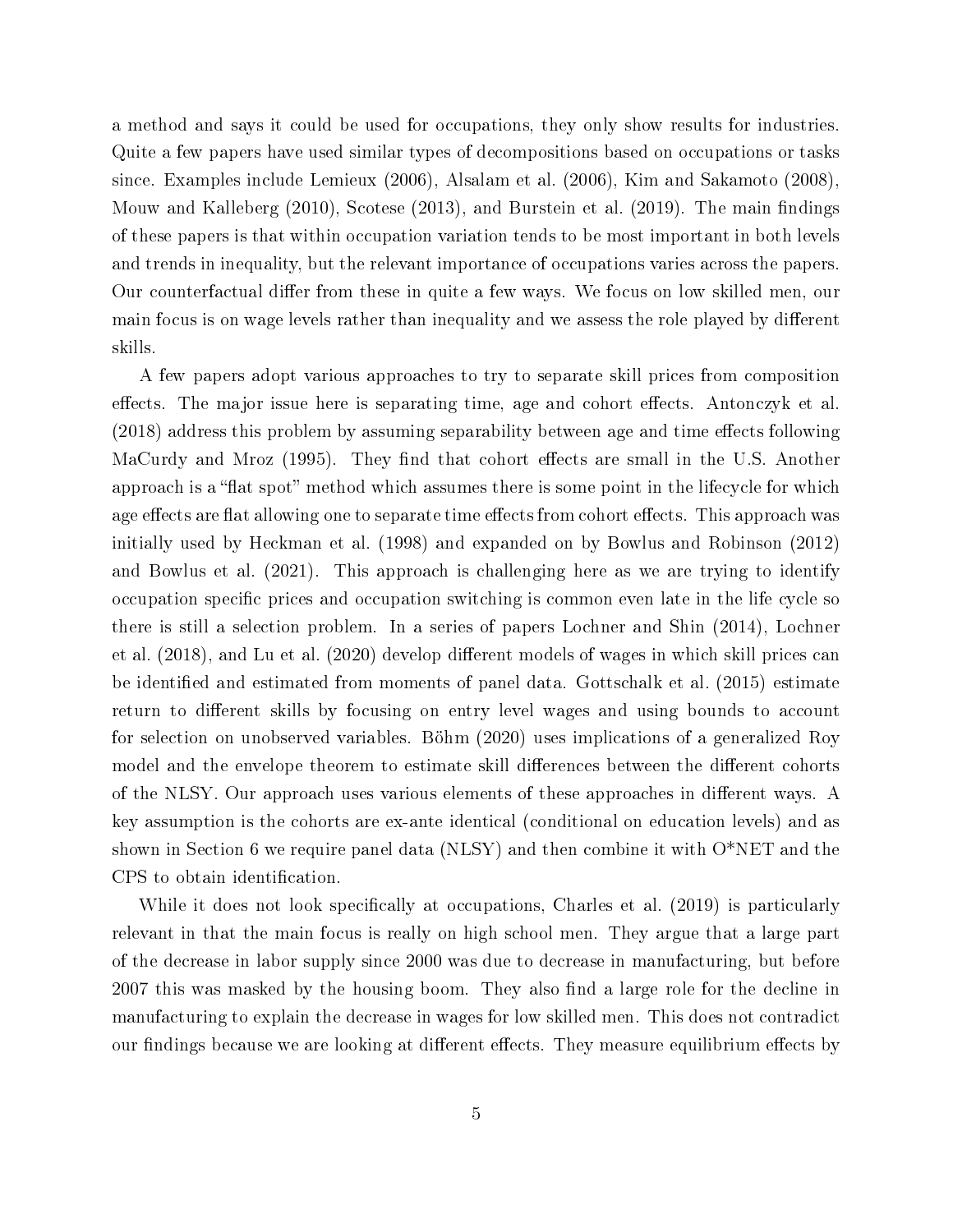looking across regions. The decline in manufacturing could lead to a substantial decrease in wages for all jobs which is consistent with both their findings and ours.<sup>1</sup> This suggests that much of the decline that we find in wages within occupations could be due to declining manufacturing wages. It is also an important reminder that our analysis is partial equilibrium as we are not trying to identify the source of decrease in demand.

Another key to identification for us is the contrast between NLSY79 and NLSY97 which we use to identify cohort effects and the returns to different type of skills. Comparing NLSY waves is also used by Altonji et al. (2012), Castex and Dechter (2014), and Deming (2017). Using pre-market measures of skills, Castex and Dechter  $(2014)$  find declining returns to cognitive skills while Deming (2017) documents the rising of social skills. We extend this literature by considering the role of manual skills. Using our structural model, we also find an increase in the payoff to interpersonal skills. However, we find that manual skills remain the most important skills for non-college educated men. We will return to Deming (2017) below.

Closest to our approach are papers that estimate equilibrium models of the labor market to understand the skill premium Heckman et al. (1998), the growth of the service sector Lee and Wolpin (2006), changes in the wage structure Johnson and Keane (2013), and the gains from trade Dix-Carneiro (2014) and Traiberman (2019). These papers all assume log wages are additively separable in prices and skills, partly because this equation can be microfounded with an aggregate production that features perfect substitutability across workers given observables (such as education, occupation or experience). We build on this literature by allowing for a flexible non-linear relationship between wages and an index of unobserved skills. This flexibility is key for understanding changes in the wage structure. Our main question is also different from these other papers.

Our methodology is also closely related to structural papers that use the tasks approach to modeling specific human capital. Poletaev and Robinson (2008) and Gathmann and Schönberg (2010) show the importance of tasks as measures of human capital. Sanders and Taber (2012) provide a survey of the evidence. A number of papers use this approach in estimating models of the labor market including Sullivan (2010), Yamaguchi (2012), Sanders (2016), Lindenlaub (2017), Lise and Postel-Vinay (2020) and Guvenen et al. (2020). While they do not explicitly use the task approach, Keane and Wolpin (1997) predates the others and allows for two types of experience that differ by occupation. We differ from these papers

<sup>&</sup>lt;sup>1</sup>Specifically Table 5 of their paper shows wage decline in other sectors of similar magnitude to the wage declines in manufacturing.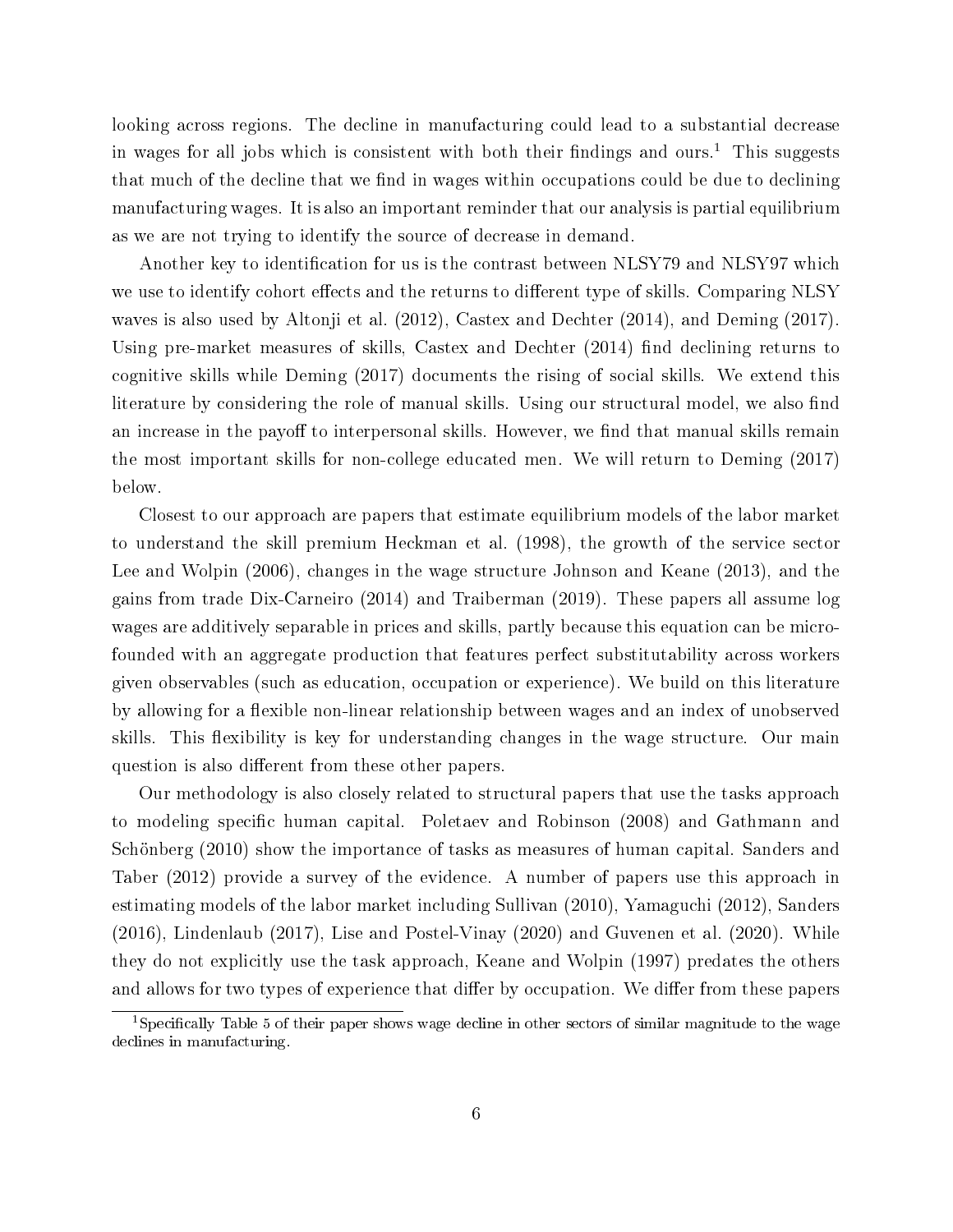in a number of ways. The most important one is our focus on understanding changes in the wage structure and labor market trends while they are more interested in the life-cycle.

In an attempt to directly measure the trends in returns to tasks, Atalay et al. (2020) use the text from job ads to construct a new data set of occupational content from 1960 to 2000. They find within-occupation task content shifts are at least as important as employment shifts across occupations. They however focus on the distinction between routine and nonroutine tasks. Cavounidis et al. (2022) use time series from the Dictionary of Occupational Titles to look at changes in occupational skill-content over the 1960, 1970, and 1980 censuses. They also find considerable shifts within occupation. They develops an equilibrium model of the labor market that can explain the patterns in the data.

# 3 Motivating Facts

We use four different datasets. The details about our data construction are described in Appendix A. We need a consistent definition of occupations across these datasets and over time. We use a modified version of the occupation classification of Autor and Dorn (2013) reducing their 15 occupations down to the 8 listed in Table 1 and Figure 1.<sup>2</sup>

First, we use the Outgoing Rotation Group data from the Current Population Survey (ORG CPS), to estimate the evolution of skill prices and occupations over time. Second, we use the National Longitudinal Survey of Youth, 1979 (NLSY79), to identify life-cycle supply effects.

Third, we use O\*NET, to measure skill intensity across occupations. We categorize skills into cognitive, interpersonal and manual. We use factor analysis to reduce these questions to a one dimensional factor for each combination of occupation and skill.<sup>3</sup> Figure 1 reports the implied skill intensity of each occupation. We have renormalized so that the sum of the skills adds to one for each occupation. Occupations can be characterized into three groups broadly defined. The first two occupations correspond to managerial and clerical occupations and are intensive in both cognitive and inter-personal skills. The service sector is intensive in inter-personal skills and manual skills. The remaining five occupations are intensive in manual skills which is expected since they are associated with blue-collar jobs. Overall, there

 $2G$ iven the structural model that follows we need a sufficient number of people in an occupation in order to obtain reliable estimates of the occupation specific variables.

<sup>&</sup>lt;sup>3</sup>That is for each of the three skills we use questions that ask about those skills and perform a one dimensional factor analysis for each skill. This gives us factors for each occupation. We then use the census to get a weighted average of these to the aggregated occupations listed in Table 1 and Figure 1. The weights depend on the employment for low skilled men and vary across years based on the Census.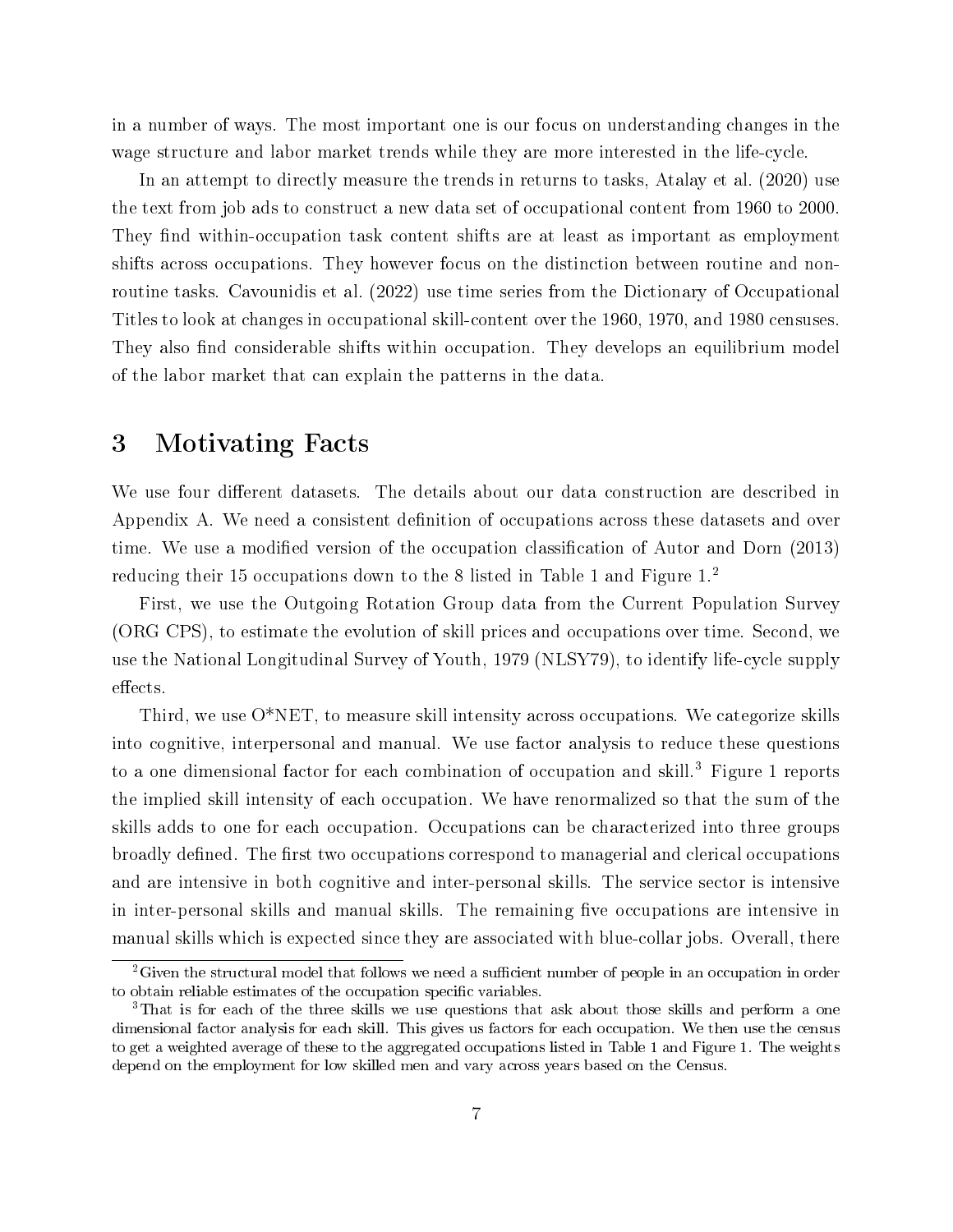

Figure 1: Skill intensity by occupations

is wide dispersion in the type of skills used by different occupations.

Our fourth data set is the National Longitudinal Survey of Youth, 1997 (NLSY97). O\*NET measures the skill intensity of occupations at a point in time. To identify within occupation changes, we combine NLSY79 and NLSY97 following Deming (2017). We also use it to identify how preferences vary across cohorts.

To motivate our analysis, we present data on changes in the distribution of log wages over time controlling for age. We examine 20-60 year old males with a high school degree or less. Figure 2 shows the familiar patterns. There are a few things to note. First, and most important, there has been a substantial decline in the median wage over this time period falling by around 0.12 log points.<sup>4</sup> The story for the  $90<sup>th</sup>$  quantile is quite different as wages for this group have risen during this time period. The  $10^{th}$  quantile is somewhere in the middle. Wages have fallen, but not by as much as the median. Clearly the patterns are not monotonic over the time period. The wages at every quantile fell through the eighties and early nineties, rose from the mid nineties to early 2000s. The patterns for the different quantiles are quite different during most of the 2000s, but then all three fell substantially during the great recession and have subsequently recovered.

<sup>&</sup>lt;sup>4</sup>This exact number depends substantially on how one accounts for inflation. The CPI yields a much larger decline than the PCE. However, even the PCE is not perfect as accounting for technological change and quality differences in constructing a measure is very difficult. The fact that median wages for low educated men has fallen relative to other demographic groups is very well established.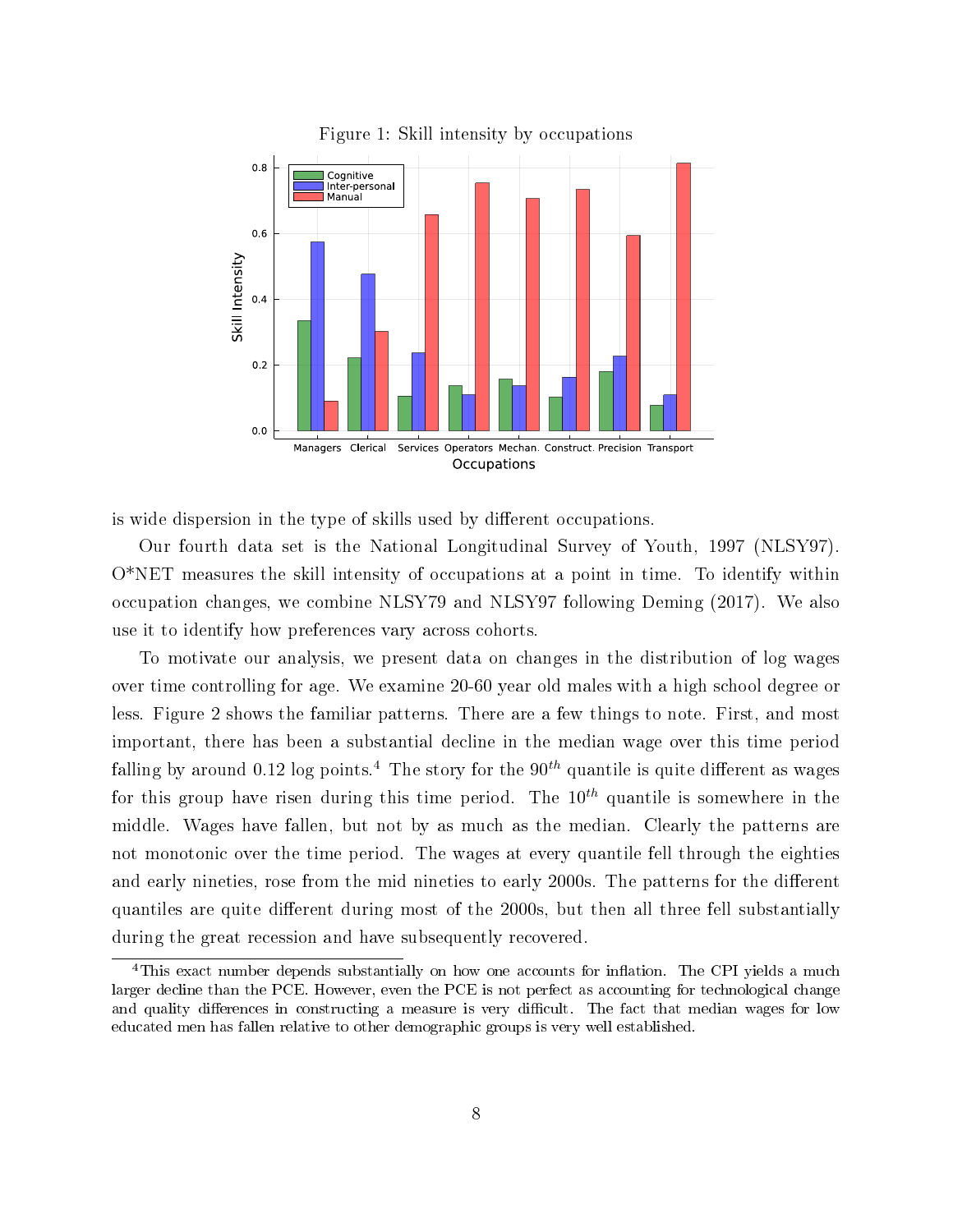

Figure 2: Changes in Log Wage Quantiles over Time

At the same time the occupation distribution has been changing considerably over time as can be seen in Table 1.

| Occupation   | $\%$ in 1979 |      | $\%$ in 2017 Difference |  |
|--------------|--------------|------|-------------------------|--|
| Managers     | 7.4          | 7.1  | $-0.3$                  |  |
| Clerical     | 10.1         | 11.2 | 1.1                     |  |
| Services     | 8.3          | 14.0 | 5.7                     |  |
| Operators    | 17.3         | 8.0  | $-9.3$                  |  |
| Mechanics    | 8.5          | 6.1  | $-2.3$                  |  |
| Construction | 8.5          | 8.9  | 0.4                     |  |
| Precision    | 6.8          | 3.5  | $-3.3$                  |  |
| Transport    | 15.0         | 15.8 | 0.8                     |  |
| Not-working  | 18.2         | 25.4 | 7.3                     |  |

Table 1: Changes in Occupational Distribution over Time

The most notable changes are the decline in operators, the increase in services and the rise of not-working. It is also important to point out that the operator occupation is not representative of blue collar occupations. Construction and transportation have remained roughly constant and mechanics has had a relatively small fall. Precision production resembles operators and has almost been cut in half. Adding the five blue collar occupations together and conditioning on being employed, the decline has been from 68% of the workforce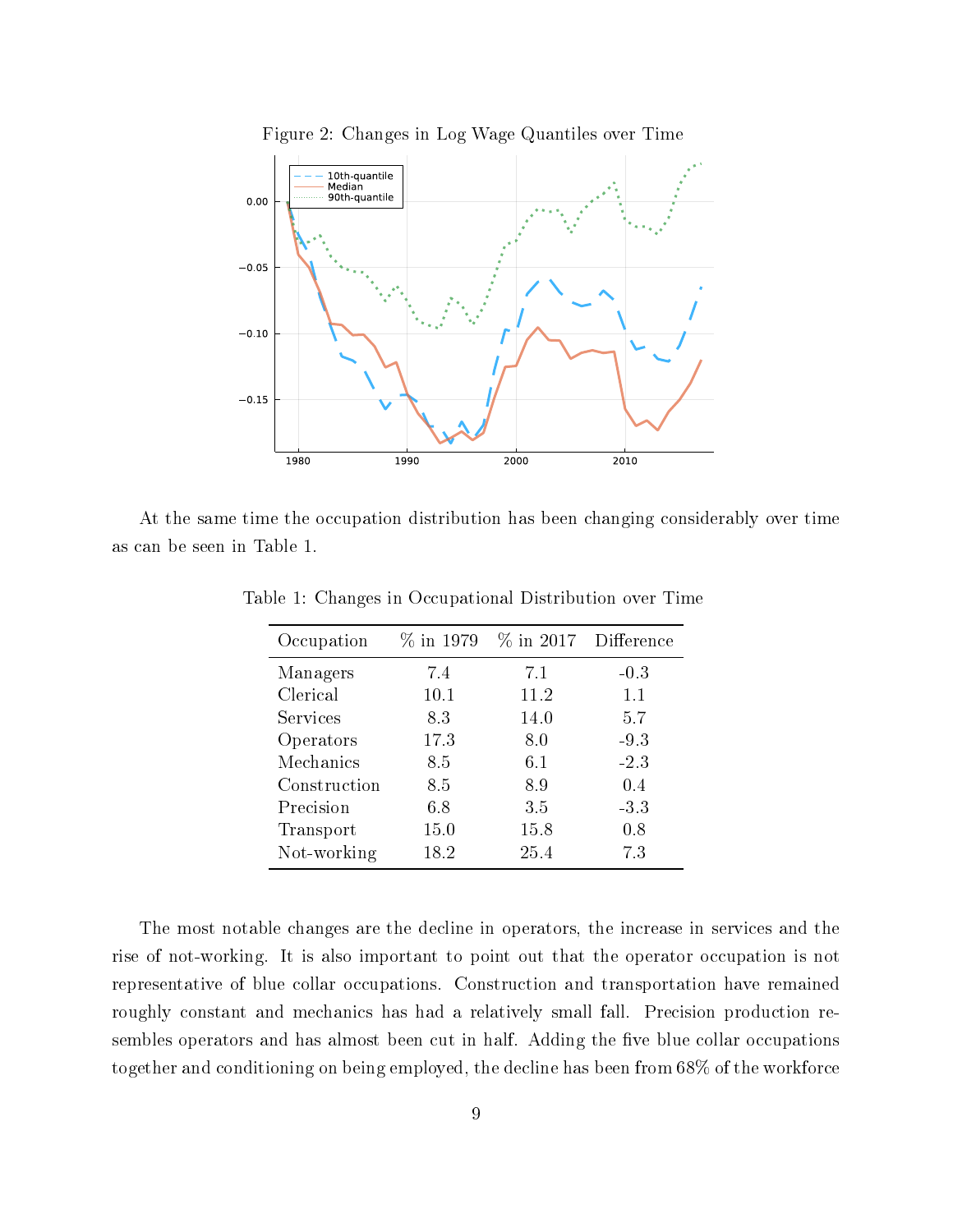to 57%. The fraction of these workers doing service jobs has risen by about 9 percentage points. While these changes are substantial, we would argue they are not huge. For example, the fraction of these men in the manufacturing sector has fallen by much more. It fell by more than half during this same period so the change in occupational composition is small in comparison. Furthermore, even in 2017 a majority of low skilled workers are employed in blue collar jobs.

Figure 3 presents the changes in mean wages across time for different occupations and the changes in occupation share.



Figure 3: Wages growth and employment growth

We see that most occupations experience decreases in wages. It is also clear that wage patterns are not closely related to the changes in occupation share. For example, clerical workers see quite a large fall in their wages even though it is a growing occupation, and operators see a relatively modest fall in wages even though it is declining faster than any other occupation. This is surprising as the conventional wisdom is that the change in occupations over time has primarily been driven by changes in demand changes. If this were the case, one would expect this pattern to trace out a supply curve and be upward sloping.<sup>5</sup> We

<sup>&</sup>lt;sup>5</sup>An illustrative example of the challenges ahead is the following. Consider an economy with two occupations indexed by j with wage rate  $w_i$ . Individuals are identical, indexed by i and derive utility from working in occupation  $u_{ij} = \eta \log w_j + \epsilon_{ij}$ , where  $\epsilon_{ij}$  is an i.i.d. extreme-value distributed preference shock and  $\eta > 0$ is a scale parameter. Relative labor supply to occupation 1 is  $\left(\frac{w_1}{w_2}\right)^{\eta}$ . The aggregate production function is  $\left[\left(A_1n_1\right)^{\frac{\sigma-1}{\sigma}}+\left(A_2n_2\right)^{\frac{\sigma-1}{\sigma}}\right]$ . Relative labor demand for occupation 1 is  $\left(\frac{A_1}{A_2}\right)^{\sigma-1}\left(\frac{w_2}{w_1}\right)^{\sigma}$ . Equilibrium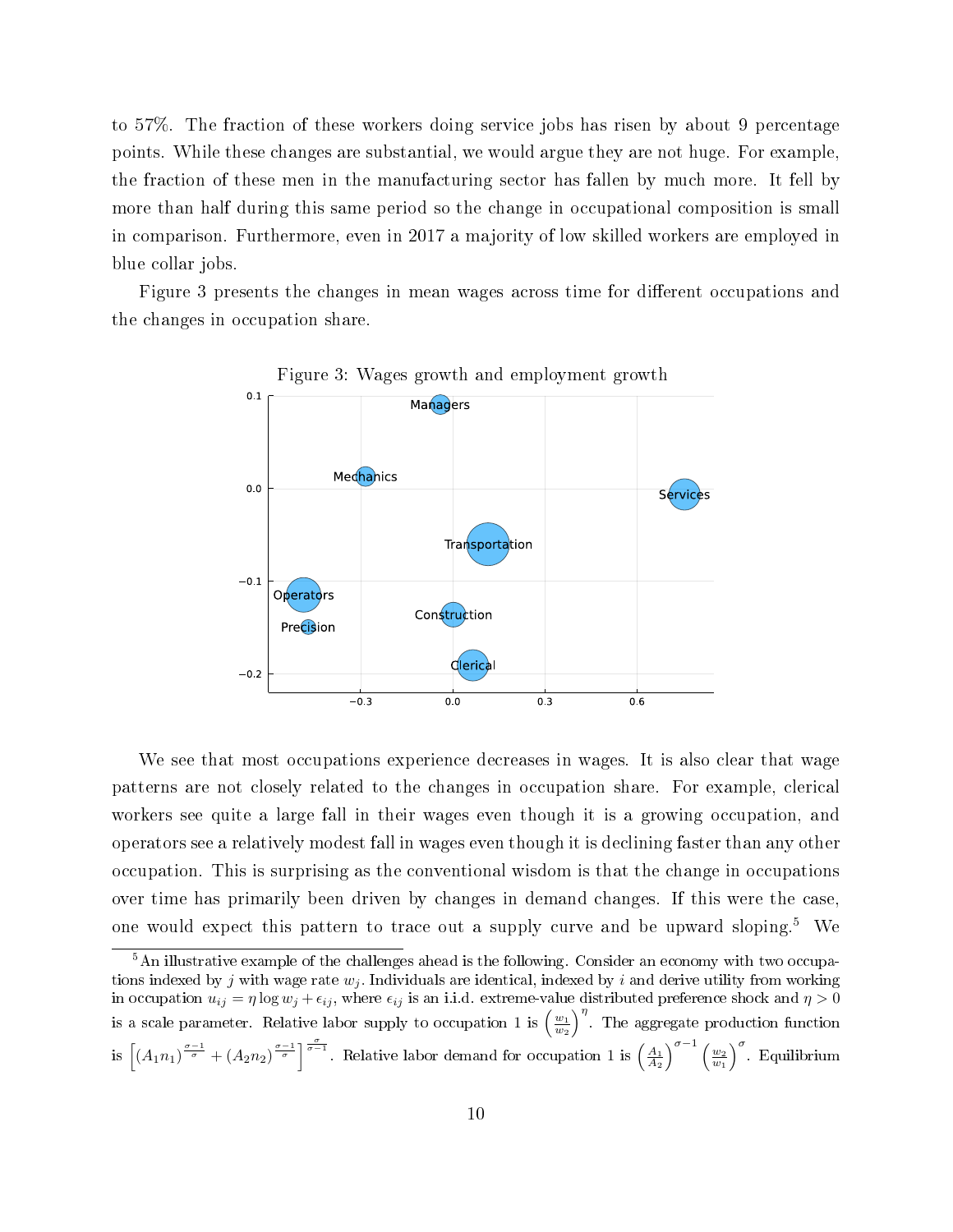view it as a puzzle why operators are shrinking relative to clerical workers despite wages falling more rapidly for the clerical workers. However, these wages patterns cannot directly be interpreted as technology shocks. Wages change for two reasons, because the composition of workers is changing and because skill prices are changing. A major goal of our work is to sort out these differences.

## 4 Model

### **Overview**

We begin with an overview of the model before we get into the details.

- Market
	- The labor market is frictional. Workers who want jobs direct their search to particular occupations which are divided into a continuum of submarkets depending on worker type.
	- Workers and firms produce an intermediate good or service which is sold in a competitive market according to a hedonic pricing equation.
	- The technology and hedonic pricing equation change over time but are determined outside our model. We estimate them taking them as given within the model using flexible functional forms.
- Workers
	- $-$  Workers choose occupations-first in whether/where to direct their search and then whether to accept offers or move to non-employment.
	- They have multidimensional human capital which evolves depending on the sequence of occupations at which they work.
- Firms
	- Pay an up front capital cost (which varies over time) and then potentially search/retain workers.

relative wages satisfies  $\left(\frac{w_1}{w_2}\right)^{\sigma+\eta} = \left(\frac{A_1}{A_2}\right)^{\sigma-1}$  and equilibrium relative occupation share is  $\left(\frac{A_1}{A_2}\right)^{\frac{\eta(\sigma-1)}{\eta+\sigma}}$ . Following a relative demand shock, relative wages changes and relative employment changes have the same sign if  $\sigma > -\eta$ . Only supply shifts, such as a change in  $\eta$ , can explain the lack of correlation.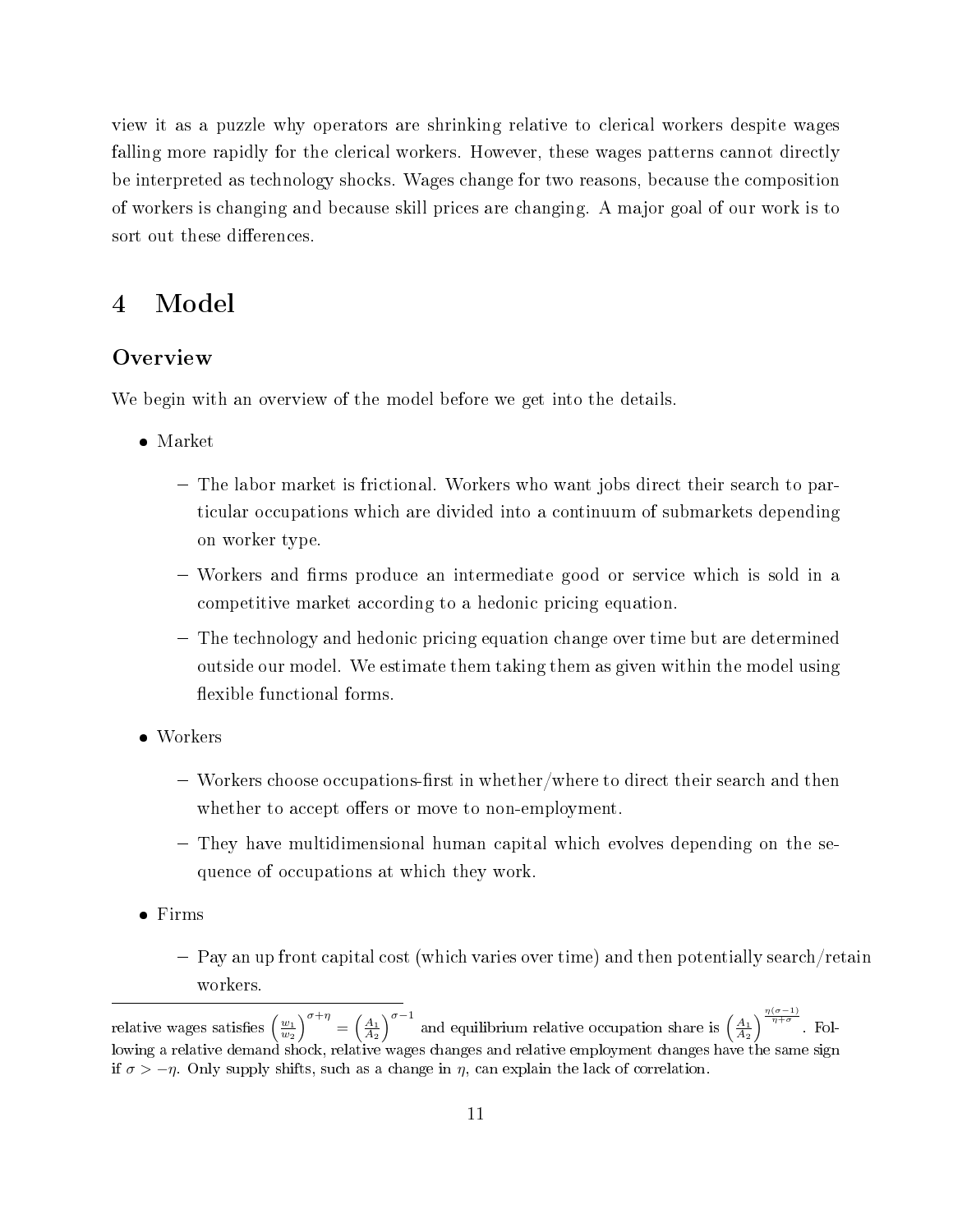$-$  Make offers to workers without knowing whether the worker will accept them.

#### Firm Technology and Market Structure

Let  $j = 1, ..., J$  index occupations and  $j = 0$  denotes not working. We use i subscript to denote an individual and t to index time. When a worker with state variable  $S_{it}$  (defined explicitly below) works in occupation  $j$  at time  $t$  they produce output that the firm sells at  $f_{jt}(\mathcal{S}_{it})$ . Note that  $f_{jt}$  incorporates both the production function for output and the hedonic pricing equation. The distinction between the two is not relevant for our analysis.

In order to produce this output the firm must pay an up front capital cost  $c_{jt}$  before they know whether the position will be filled. They then either try to retain their current worker if they have one or create a vacancy for the job if they do not.

The labor market is organized by submarkets indexed by time  $t$ , an occupation  $j$ , and worker type  $S_{it}$ . Matching within a submarket depends on the constant-return-to-scale matching function

$$
M = BS^{\eta}V^{1-\eta}
$$

where S includes all searchers and V is the number of vacancy created. Let  $\mu = \frac{V}{S}$  $\frac{V}{S}$  be labor market tightness. We use the notation  $\mu_{tj}(\mathcal{S}_{it})$ . The probability of filling a vacancy for a firm is  $\frac{M}{V} = m(\mu)$ . The probability of finding a job in a submarket is  $\alpha(\mu) = \frac{M}{S} = \mu m(\mu)$ . Each period  $t$ , any worker can direct their search to at most one submarket.

To retain a worker the firm moves first and makes a take it or leave it offer. The worker then decides whether to accept the offer or not. Importantly the worker has private information about outside opportunities and idiosyncratic tastes, so the firm does not know whether the worker will stay. The firm therefore faces a trade-off between the cost of higher wages and the higher probability of retaining a worker that comes with higher wages.

The wage process for workers who meet a new employer works the same way. The new firm makes a take it or leave it offer and the worker decides whether to take it. The firm in this case knows the current employment status of the worker when they make the offer (as it is part of  $\mathcal{S}_{it}$ ).

We assume workers and firms have rational expectations and perfect foresight about future technology.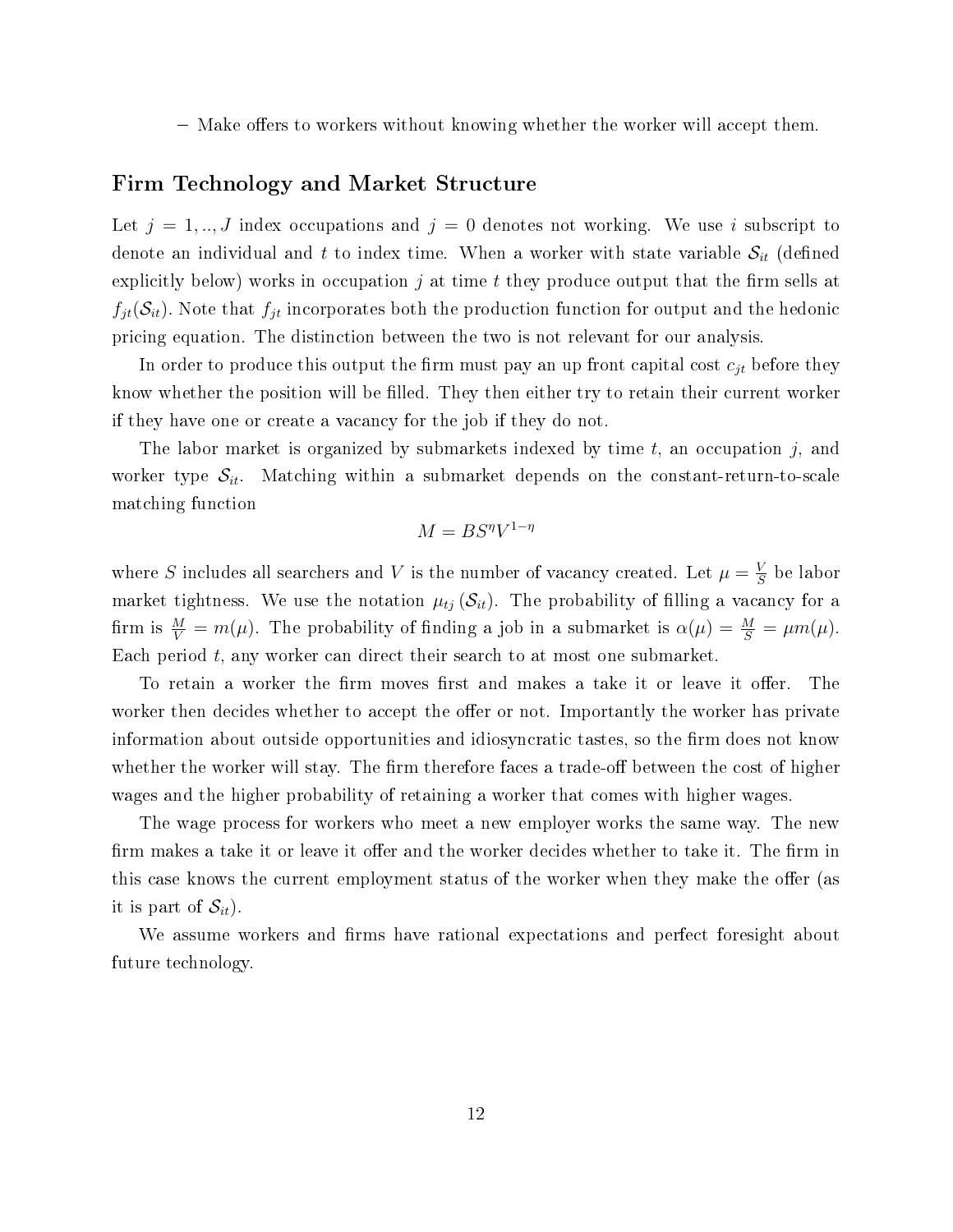#### Workers Choices and Preferences

We let  $j_{it}$  denote the occupation in which individual i works at time t. The vector of state variables  $S_{it}$  at time t for individual i is,

$$
\mathcal{S}_{it} \equiv \{\theta_{it}, a_{it}, \tau_{it}, j_{it-1}, t\}
$$

where  $\theta_{it} = (\theta_{it}^c, \theta_{it}^i, \theta_{it}^m)$  is a vector of general skills composed of cognitive, interpersonal and manual skills. The other state variables are age  $a_{it}$ , consecutive tenure in the current occupation  $\tau_{it}$  and last period occupation  $j_{it-1}$ . Time t is relevant as it indexes the current and future values of aggregate variables which vary across cohorts (conditional on age). Workers are finite lived and retire at age A.

The workers are born with initial endowment of skills  $\tilde{\theta}_i$ . Skills then evolve between periods depending on the occupation of choice. More generally the state variables evolve exogenously and deterministically from the perspective of the worker given the current occupation  $j_{it}$  according to  $S'$ ,

$$
\mathcal{S}_{it+1} = S'(j_{it}, \mathcal{S}_{it}).
$$

Individual *i* with state variables  $S_{it}$  who searches for a job in occupation  $\kappa$  and works in occupation  $j$  has flow utility

$$
w(j, \mathcal{S}_{it}) + \vartheta_{j y_i} + \nu_{ijt} - \chi_{i \kappa t}
$$

where  $w(j, S_{it})$  is the wage they would receive in job j,  $\vartheta_{jy}$  are non-pecuniary benefits common to all workers from birth year y,  $\nu_{ijt}$  is a taste shifter for an occupation, and  $\chi_{i\kappa t}$  is the cost of search. The notation  $y_i \equiv t - a_{it}$  denotes the year in which individual i was born.

We let  $\kappa = 0$  denote no search. We assume

$$
\chi_{i\kappa t} = \begin{cases} \widetilde{\chi}_{i0t} & \kappa = 0 \\ \bar{\chi} + \widetilde{\chi}_{i\kappa t} & \kappa = 1, ..., J \end{cases}.
$$

The  $\tilde{\chi}_{i\kappa t}$  are i.i.d. and type I extreme value with scale parameter  $\sigma_{\chi}$  and the  $\nu_{ijt}$  are type I extreme value with scale parameter  $\sigma_{\nu}$ .

Utility shocks  $\nu_{iit}$  and search cost shocks  $\chi_{i\kappa t}$  are not contractible and not known to firms when they make their offers. This leads to inefficient separations.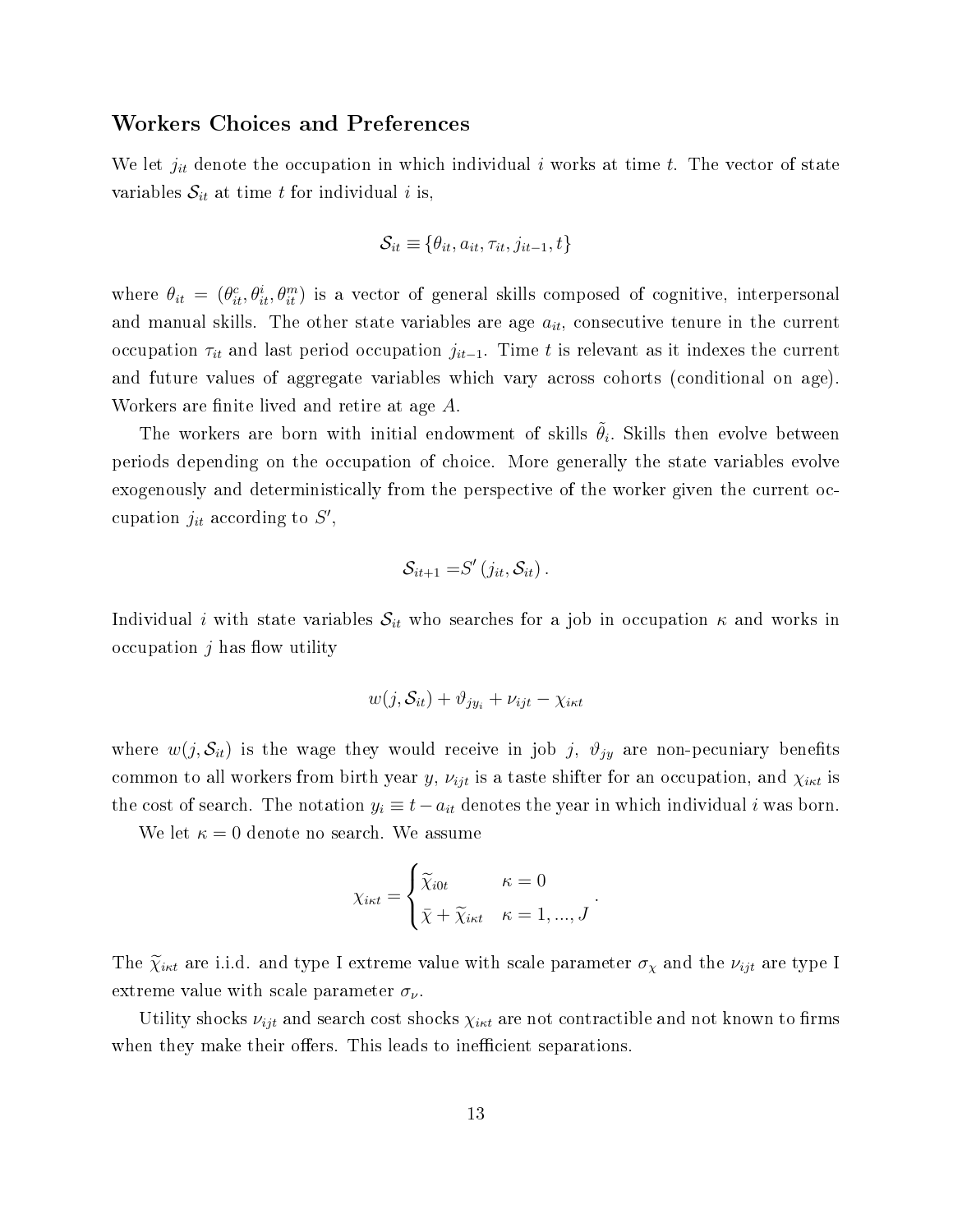# Timing

Each period can be broken into three sub-periods.

### Sub-period 1:

- Potential firms decide whether to enter the market and operating firms decide whether to exit.
- All firms that choose to enter or to remain must pay a fixed capital cost  $c_{jt}$  for each potential worker.
- The  $\tilde{\chi}_{i\kappa t}$  are revealed to the workers and they decide whether to search for an occupation (only one at a time).
- $\bullet$  Firms post take it or leave it wage offers to their current employees. They don't know whether workers will search and get outside offers.

### Sub-period 2:

- Nature reveals the outcome of the matching as determined by the matching function.
- This determines the choice set which will be available to the worker in sub-period 3.
- $\bullet$  It also revealed to entry firms whether they were matched with a worker.

### Sub-period 3:

- $\bullet$  Upon seeing the outcome of the matching, the entry firm (when relevant) makes take it or leave it wage offers for that period. It knows the previous labor status of the worker but not their  $\nu_{ijt}$ .
- The  $\nu_{ijt}$  are revealed and the agent chooses an option from his choice set given the offered wages.
- Production occurs.

All other state variables including human capital evolve between periods according to S'.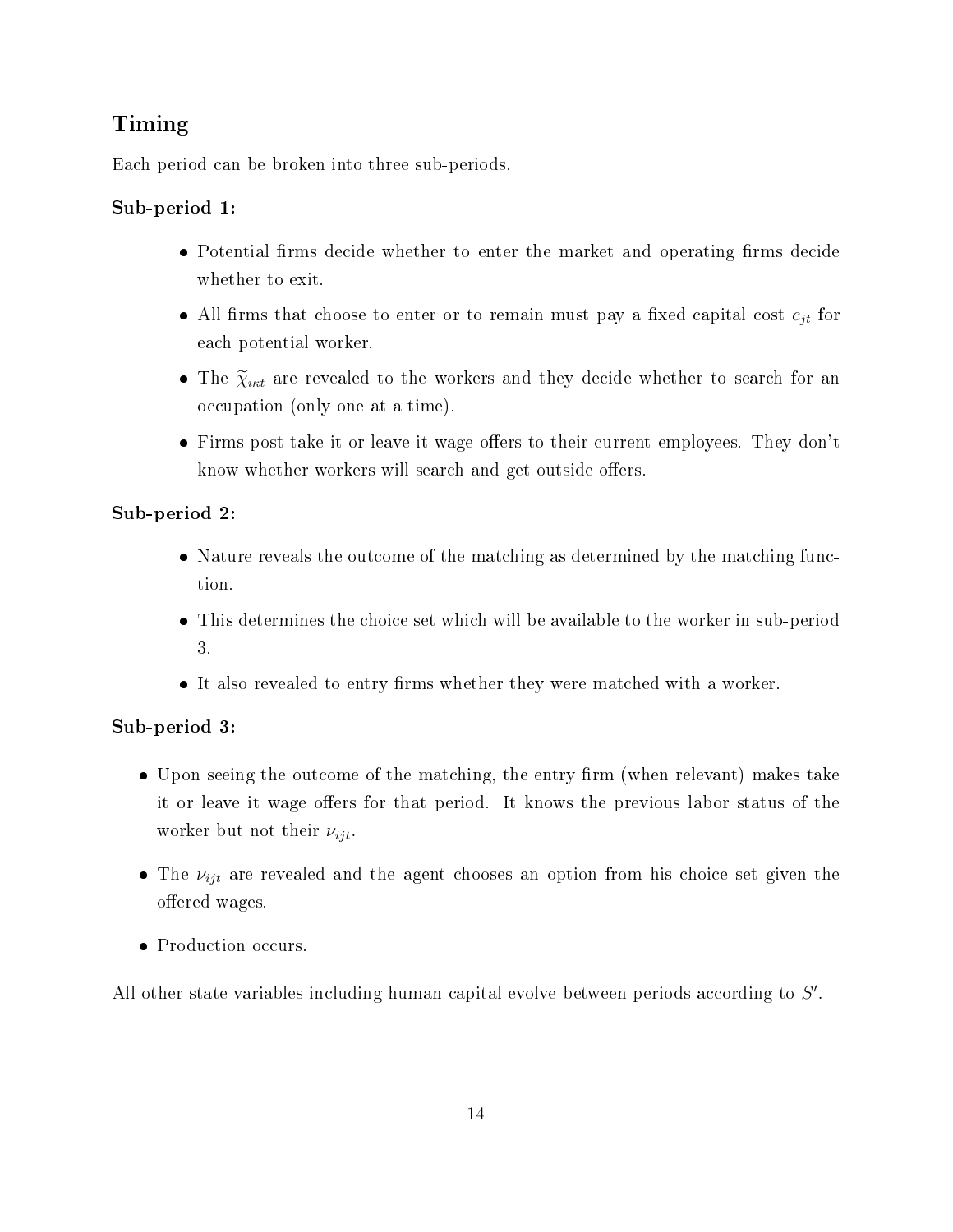#### Worker Problem

Since the terminal period is simpler than the earlier ones, we present the model for a period prior to the retirement period  $a_{it} < A$ . The discount rate is R.

We let  $\mathcal{B}_{it}$  be the choice set of jobs available to the worker in sub-period 3. If firms in the previous occupation continue to employ workers of type  $S_{it}$  it is

$$
\mathcal{B}_{it} = \begin{cases} \{0, j_{it-1}, \kappa\} & \text{successful search} \\ \{0, j_{it-1}\} & \text{unsuccessful/no search.} \end{cases}
$$

Workers can always remain in their current occupation if they were employed. They can always choose to become non-employed. In the notation the second element in the choice set is redundant when  $j_{t-1} = 0$ . If firms in their previous occupation chooses not to continue to hire workers of type  $S_{it}$  then this option does not exist.

Since workers only make decisions in the first and third sub-period we define  $V^1(\mathcal{S}_{it}, \chi_{i\cdot t})$ and  $V^3\left(\mathcal{S}_{it},\mathcal{B}_{it},v_{i\cdot t}\right)$  to be the value functions for sub-periods  $1$  and  $3$  respectively where  $\mathcal{B}_{it}$  is the choice set defined above, and  $\nu_{i\cdot t}$  and  $\chi_{i\cdot t}$  are the vectors of taste shocks and application costs. The  $\chi_{i,t}$  are revealed to the worker in sub-period 1 while the  $\nu_{i,t}$  are revealed in sub-period 3.

Working backwards within a period,

$$
V^3\left(S_{it}, \mathcal{B}_{it}, v_{i\cdot t}\right) = \max_{j \in \mathcal{B}_{it}} \left\{ w(j, \mathcal{S}_{it}) + \vartheta_{j y_i} + \nu_{ijt} + \frac{1}{1+R} E_{\chi} \left[ V^1\left(S'\left(j, \mathcal{S}_{it}\right), \chi_{i\cdot t+1}\right) \right] \right\}
$$

where  $R$  is the interest rate and the rest of the components have been defined above. The  $E_{\chi}$  incorporates expectations over  $\chi_{i \cdot t+1}$ .

The value function in sub-period 1 is

$$
V^{1}(\mathcal{S}_{it}, \chi_{i \cdot t+1}) = \max \left\{ -\chi_{i0t} + E_{v} V^{3}(\mathcal{S}_{it}, \{0, j_{it-1}, \nu_{i \cdot t}\}), \max_{\kappa \in (1, \ldots J) \setminus \{j_{it-1}\}} \left\{ -\chi_{i\kappa t} + \left[1 - \alpha \left(\mu_{t\kappa}(\mathcal{S}_{it})\right) \right] E_{v} V^{3}(\mathcal{S}_{it}, \{0, j_{it-1}\}, \nu_{i \cdot t}) + \alpha \left(\mu_{t\kappa}(\mathcal{S}_{it})\right) E_{v} V^{3}(\mathcal{S}_{it}, \{0, j_{it-1}, k\}, \nu_{i \cdot t}) \right\} \right\}
$$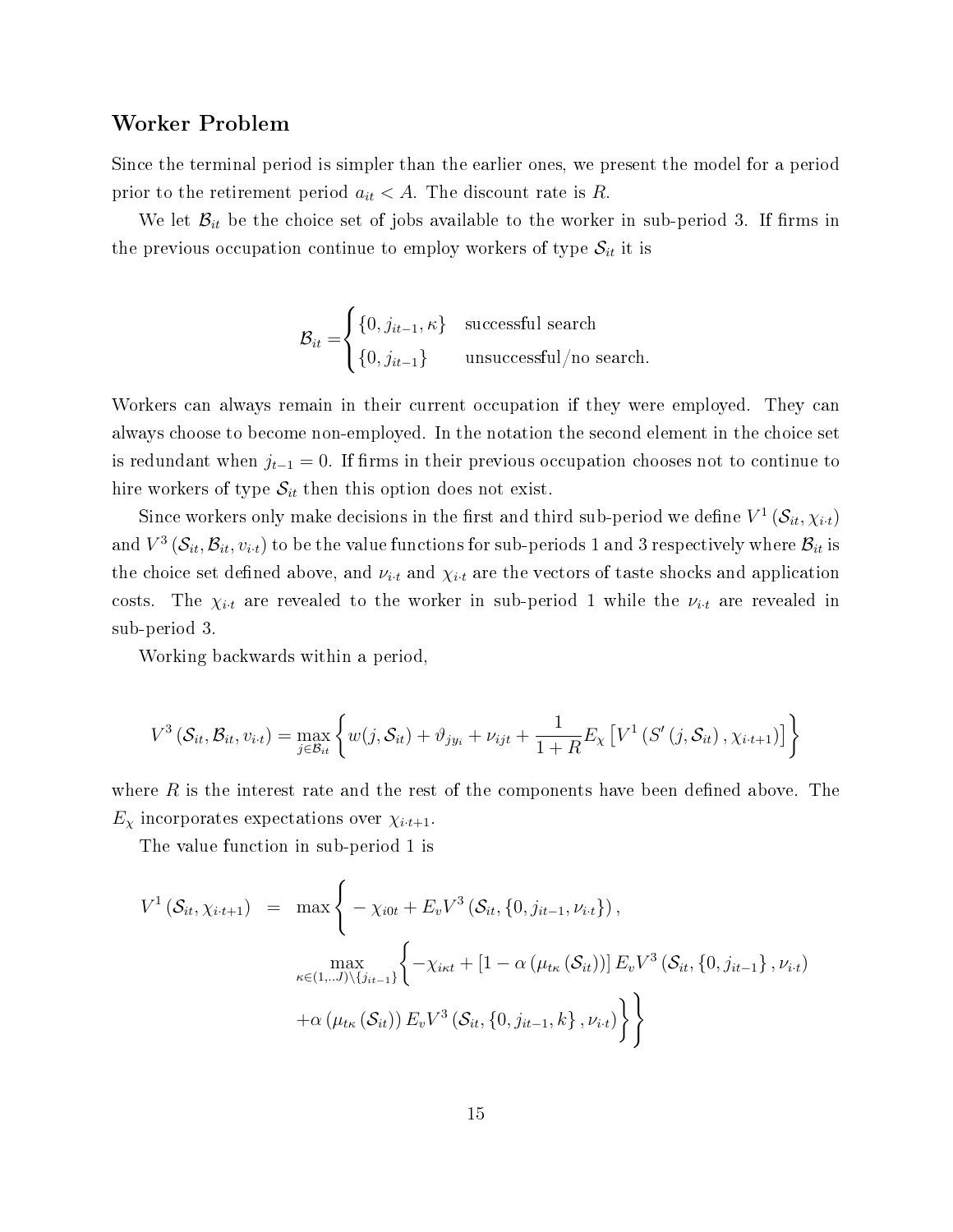The first part of this expression is the option of not searching and the second component is for searching for a job in a different occupation. In this last part notice there are three pieces: the cost of searching, the continuation value for unsuccessful searches, and the continuation value for successful searches. The expectation  $E_v$  is over values of  $\nu_{i.t.}$ 

### Firm Problem

First consider the problem for a firm that either has a continuing worker or has matched with a potentially new one. We write  $\Pi_{jt}(\mathcal{S}_{it})$  as the expected value of discounted income when matched to a worker of type  $S_{it}$  and where the capital cost  $c_{jt}$  has been sunk. Then,

$$
\Pi_{jt}(\mathcal{S}_{it}) = \max_{w} P(j_{it} = j; w, \mathcal{S}_{it}) \left[ f_{jt}(\mathcal{S}_{it}) - w + \frac{1}{1+R} E_t \max \{ \Pi_{jt+1} (S'(j, \mathcal{S}_{it})) - c_{jt+1}, 0 \} \right]
$$

where  $f_{jt}(\mathcal{S}_{it})$  is the value of the output of the worker as defined above and  $P(j_{it} = j; w, \mathcal{S}_{it})$ is the probability worker stays at the firm given the wage and state variables of the worker. Note that this function  $P(\cdot)$  is a complicated object but the pieces are all defined in our discussion of the workers problem. For new workers it is the probability of choosing the new job over the previous job and non-employment. For incumbent workers it depends on the conditional probability of staying conditional on  $\mathcal{B}_{it}$  and integrates this over the possible choice sets  $\mathcal{B}_{it}$ . The maximization also takes into account that the firm might not continue the job next period. The key here is that the firm does not observe the  $\nu_{i\cdot t}$  so has uncertainty about whether the firm will accept the job or not. This is similar to the models in, for example, Burdett and Mortensen (1998), Card et al. (2018) and Lamadon et al. (2022) as there is a tradeoff in that higher wages makes it more likely to attract and/or keep the worker.

Assuming Nash, the first order conditioning determining wages is

$$
P(j_{it} = j; w(j, \mathcal{S}_{it}), \mathcal{S}_{it}) = \left[ f_{jt}(\mathcal{S}_{it}) - w(j, \mathcal{S}_{it}) + \frac{1}{1+R} E_t \max\{[\Pi_{jt+1} (F(j, \mathcal{S}_{it})) - \kappa_{jt+1}, 0\}]\right] \times \frac{\partial P(j_{it} = j; w(j, \mathcal{S}_{it}), \mathcal{S}_{it})}{\partial w}
$$
\n(1)

Tightness  $\mu_{tj}$  ( $\mathcal{S}_{it}$ ) is pinned down by the free entry condition:

$$
m\left(\mu_{tj}\left(\mathcal{S}_{it}\right)\right)\Pi_{jt}\left(\mathcal{S}_{it},\{0,j,j_{it-1}\}\right) \leq c_{jt},
$$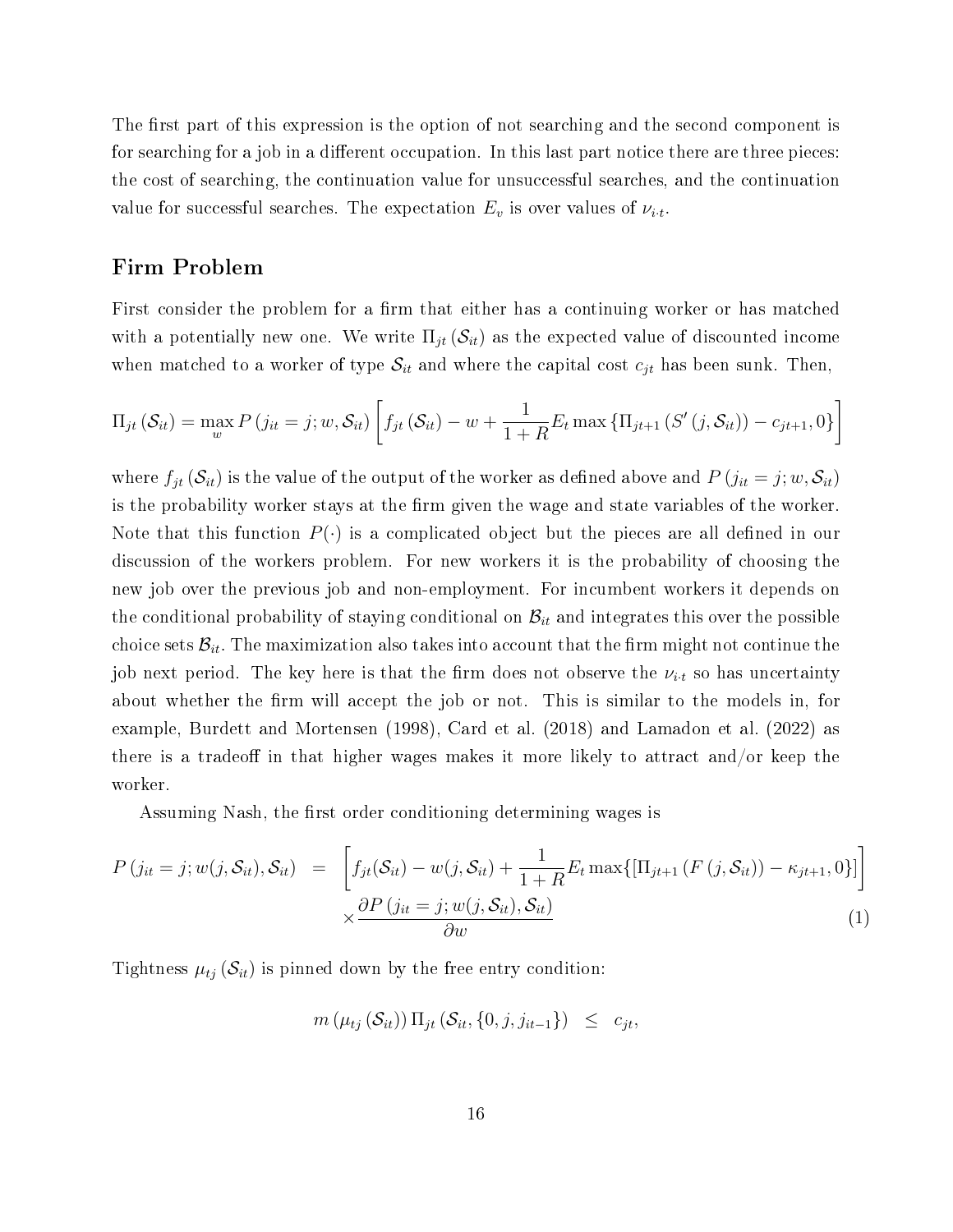with equality if  $\mu_{tj}(\mathcal{S}_{it}) > 0$ .

### Parameterization of Hedonic Pricing:  $f_{it}(\cdot)$

In parameterizing  $f_{it}(\mathcal{S}_{it})$  it is useful to break it into two different parts. In the first we define a human capital index

$$
h_{jt}(\mathcal{S}_{it}) = \theta'_{it}\beta_{jt} + \sigma(j,\tau)1(j=j_{it-1}), \qquad (2)
$$

where  $\beta_{jt}$  is a vector of skill weights and  $\sigma$  is occupation-specific human capital. In practice we estimate the  $\beta_{jt}$  using data from O\*NET and from information from the two NSLY data sets. We provide details in section 6 below.

As the second part we parameterize the rest of  $f_{jt}(\cdot)$  as

$$
f_{jt}(\mathcal{S}_{it}) \equiv \begin{cases} \delta_{jt} + \alpha_{1jt} h_{jt}(\mathcal{S}_{it}) & \text{if } h_{jt}(\mathcal{S}_{it}) \le h_j^* \\ \delta_{jt} + \alpha_{1jt} h_j^* + \alpha_{2jt} \left( h_{jt}(\mathcal{S}_{it}) - h_j^* \right) & \text{otherwise} \end{cases}
$$
(3)

which is a linear spline (in logs) with a kink point at  $h_j^*$ . We choose this specification in order to allow the pricing of high, medium, and low skilled workers to vary differently within occupation. That is, within each occupation, all individuals are affected equally by technology changes through the occupation specific constant  $\delta_{it}$ . Depending on the level of his human capital index  $h_{jt}(\mathcal{S}_{it})$ , an individual sees his skills multiplied by either  $\alpha_{1jt}$  or  $\alpha_{2jt}$  depending on whether his index is below (or above) some threshold  $h_j^*$ .

A standard labor demand model in which workers are perfect substitutes within an occupation would yield special case of Equation (3) in which  $\alpha_{1jt} = \alpha_{2jt} = 1, \forall j, t$ .<sup>6</sup> We chose this more general parameterization for two main reasons. First, with the standard formulation, an increase in the within-variance can only be attributed to supply factors or occupational composition. Our more general formulation allows technology to favor some level of human capital more than other. And we will show it is key for understanding changes in the wage structure. Second, Figure 2 shows quite different time-patterns of different wage

<sup>&</sup>lt;sup>6</sup>Formally, write a time-varying aggregate production function  $G_t(H_{1t},...,H_{Jt})$ , where the arguments are the human capital stocks  $H_{jt}$  provided by each J occupation at time t. When workers within an occupation are perfect substitutes, we can write  $H_{jt} = \int e^h d\Psi_{jt}(h)$  where  $\Psi_{jt}$  is the distribution of human capital indexes supplied to occupation  $j$  at time  $t$ . With competitive labor markets, the equilibrium wage function  $f_{jt}$  is such that  $\delta_{jt} = \log \frac{\partial}{\partial H_{jt}} G_t (H_{1t,}, \ldots, H_{Jt})$  and  $\alpha_{jt}^1 = \alpha_{jt}^2 = 1$ .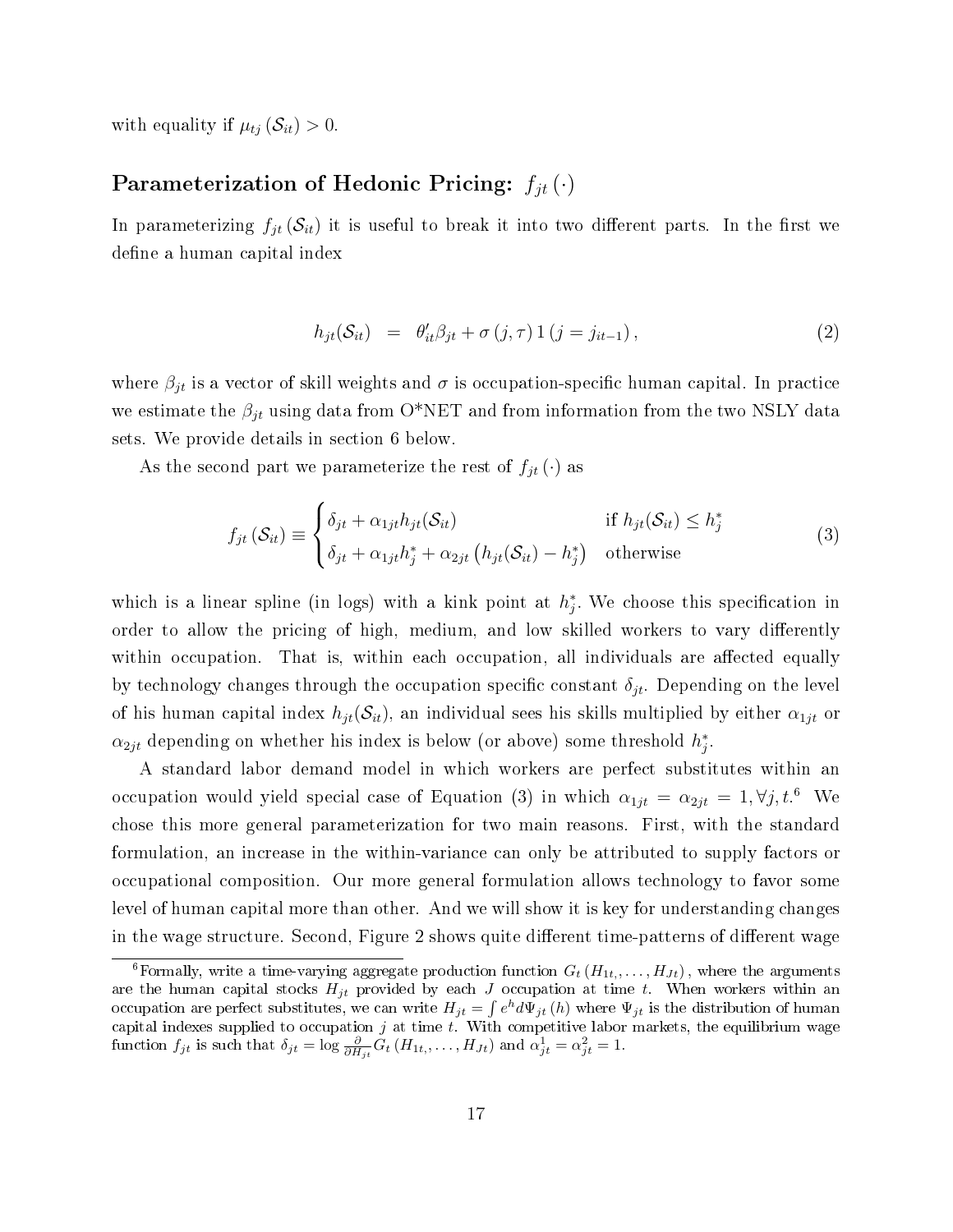quantiles. We use a more flexible model in an attempt to allow the model to capture these patterns within occupations.

### Evolution of State Variables

Initial human capital  $\hat{\theta}_i$  is drawn from a multivariate normal distribution with variance  $\Sigma^{\theta}$ and birth year specific mean equal to

$$
b_l \times (P_{y_i} \left( \text{College}) - P_{1979} \left( \text{College}) \right), \tag{4}
$$

where  $b_l$  is a skill-specific parameter to be estimated and  $P_y$  (College) is the share of lowskilled men that attended college in cohort  $y$ . Note that we have normalized the mean of  $\widetilde{\theta}_i$  to zero in 1979. We estimate  $P_y$  (College) using the Census and ACS. This accounts for selection on schooling.

The general human capital variables transition takes the form,

$$
\theta_{it+1}^l = d_{0j_{it}} d_{1l} \exp \left[ -d_2 \left( a_{it} - 18 \right) \right] + \theta_{it}^l \left( 1 - d_{3l} \right).
$$

The individual accumulates general skills at different speed depending on an occupation fixed effect  $d_{0j}$ , a skill fixed effect  $d_{1l}$  and potential experience  $a_{it}-18$  according to  $\exp{[-d_2 \left(a_{it}-18\right)]}$ . Skills depreciates at rate  $d_{3l}$ .<sup>7</sup>

Occupation specific human capital and occupation specific tenure are determined, respectively, by

$$
\sigma(j,\tau) = \begin{cases}\n0 & \tau = 0 \\
\sigma(j,\tau-1) + \gamma_{0j} \exp(-\gamma_1 \tau) & \tau > 0\n\end{cases}
$$
\n
$$
\tau_{it+1} = (\tau_{it} + 1) 1 (j_{it} = j_{it-1}),
$$

with  $\tau_{it} = 0$  at labor market entry. Occupation specific human capital  $\sigma$  is a deterministic function of  $\tau$ . Occupation tenure is reset to zero after a switch to keep the dimension of the state space tractable-otherwise we would need to keep track of each individual entire work history. Stayers get additional occupation-specific tenure through  $\gamma_{0j}$  exp ( $-\gamma_1\tau$ ) where the specific human capital profile is concave in  $\tau$ ,  $\gamma_1 > 0$ .

<sup>7</sup>We settle on this parametrization of the accumulation equation because more general versions lead to large standard errors. We will however present identification results for a very general accumulation process in the next section.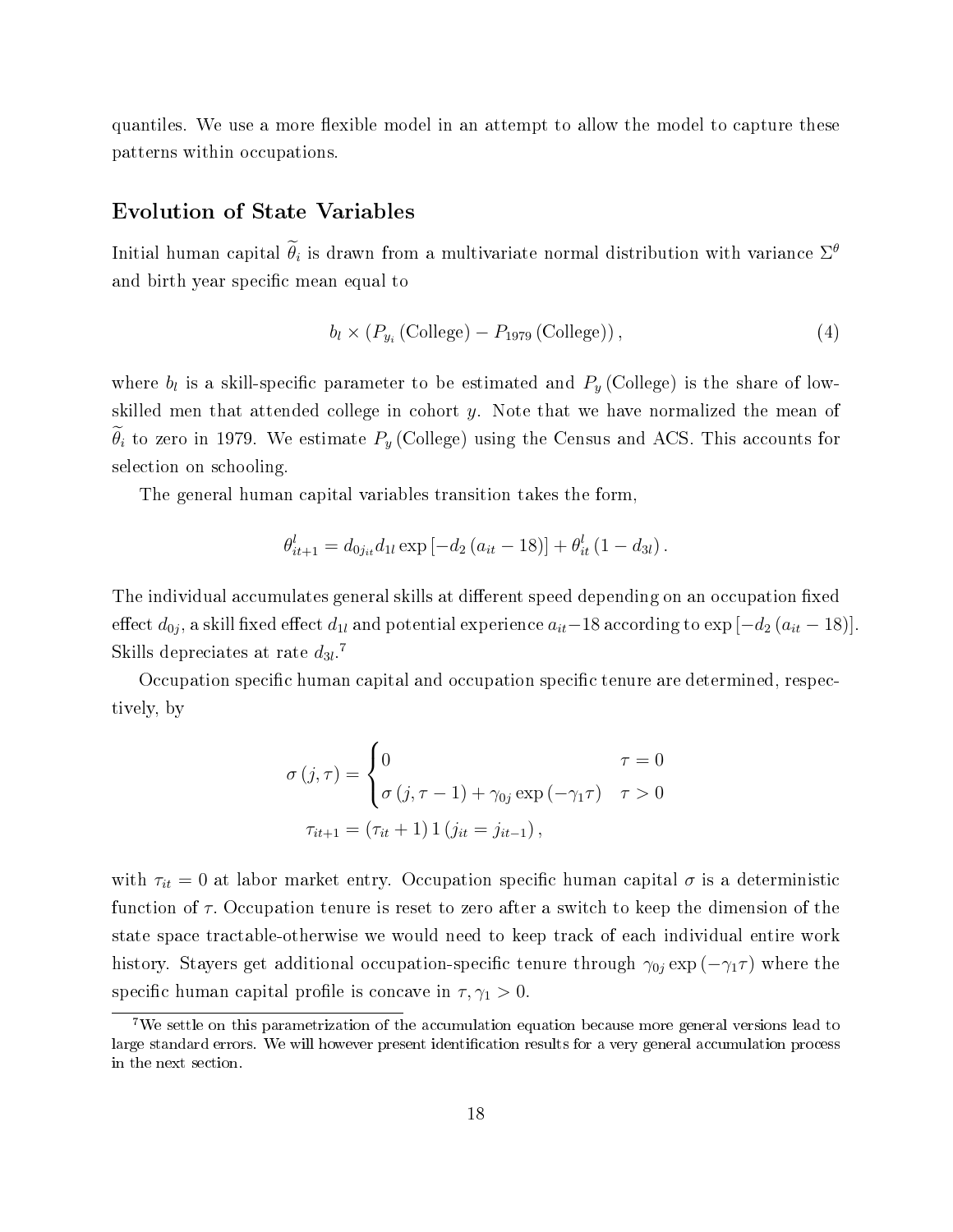# 5 Identification

While there are many parameters in our model and many identification issues arise, at a broad level there are three main problems all of which are classic identification problems in econometrics. The first issue is the age/time/cohort effect problem that these are fundamentally collinear. Second is the most classic identification problem in economics: separating supply from demand. The third is the sample selection problem inherent with the Roy (1951) model that occupations are chosen and we only see your wages in those occupations (e.g. Heckman and Honoré, 1990). It is impossible to make progress on the questions addressed in this paper without making some assumptions. In Appendix D we informally show identification in a non-parametric simplified version of our model. In this section we discuss those results focusing on which assumptions we think are the most important for addressing identification.

Our approaches to solving both the first and the second problem are closely related. One assumption that can solve both is that cohorts are ex-ante identical. That is, they would have identical initial human capital and preferences and their human capital accumulation process would be identical. Ex-post, cohorts would differ, but only because they face different markets. This resolves the age/time/cohort effect by assuming no cohort effects. While we acknowledge that this assumption is strong, the age/cohort/time effect is fundamentally unidentified so making progress on these issues requires some strong assumption. This assumption also resolves the supply/demand problem by assuming the driving force of changes across time is changes in demand for workers-the lifecycle supply function does not change. This change in demand could be due to technological change or increasing international trade-we do not take a stand on that.

In practice we do allow changes across cohorts in two limited ways and tightly identified ways. We allow for some change in initial human capital which we imagine happening not because of cohorts per se, but driven by a selection problem. We are only looking at men who did not go to college and the fraction going to college change over time. To address this, we allow the initial distribution of skills to depend on cohort but only through the college attendance rate as specified in equation  $(4)$ . Note that this does not monotonically increase over time so it can be separated from systematic time and age effects. The second is that we allow preferences to change across cohorts, but force identification to come from a restricted part of the data. Specifically we compare the two cohorts of the National Longitudinal Survey of Youth using a revealed preference approach where we measure the extent to which job to job transitions from different occupations vary across the two cohorts. We do this using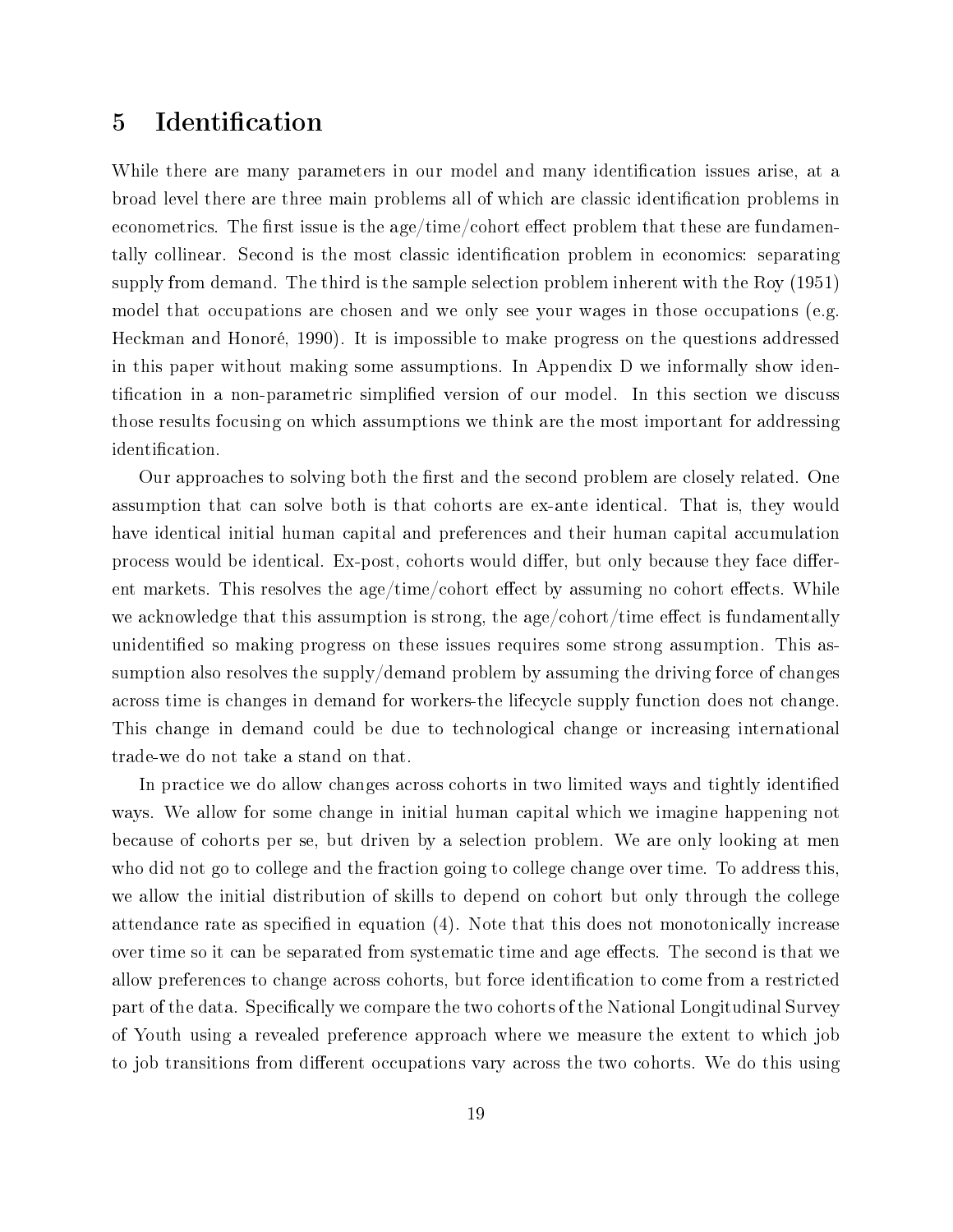indirect inference so these are explained within the model. In practice we find essentially no evidence of major changes in preferences across cohorts so it does not play a major role in the analysis.

The generalized Roy model is essentially identified from the fact that we have panel data and observe the same workers in different occupations following a similar approach as Bonhomme et al. (2019). Specifically we have 4 dimensions of skill-the three dimensional  $\theta$  and occupational tenure. Conditional on the other three, tenure is observable and straightforward to deal with. Note as well that there is no uncertainly in human capital conditional on their initial  $\theta$  and employment history so we can think of individuals "types" as determined by their initial human capital. Given that selection depends on  $\theta$  and human capital only, the model is generically identified from the panel data in which we observe different workers in different occupations and also how this movement changes with wages.

Appendix D presents a sketch of identification in a stylized version of our model. We do not formally lay out all of the conditions but rather give a basic outline of the argument to make it easier to follow. We simplify the model in some dimensions but complicate it in others by relaxing parametric assumptions to show non-parametric identification.

Here are the key features:

- We show identification in the extreme version of our model: cohorts are ex-ante identical in terms of endowments, preferences, and human capital accumulation process. All changes over time are driven by technology.
- Motivated by Bonhomme et al. (2019) we assume that underlying types defined by initial endowment of  $\theta_{it}$  is discrete. Note that this differs from our model which assumes normal error terms but as in Bonhomme et al. (2019) we do not think it is fundamental for identification but makes it easier to see.<sup>8</sup>
- Wages are observed with i.i.d. median zero measurement error.
- We relax the extreme value assumption on  $\vartheta_j + \nu_{ijt}$  and allow it to be flexible.
- Similarly, we do not make a parametric assumption about the distribution of  $\chi_{ijt}$  but as in the text continue to assume it is *iid* across time with distribution  $G^{\chi}$ . We normalize the value of not searching to zero and assume the distribution of the remaining variables has full support.

 $8$ We have not verified that all of the arguments go through without it, so we can't state this unequivocally. In practice since we use a simulation estimator and we actually used a discrete support for the types so one could interpret our model as discrete.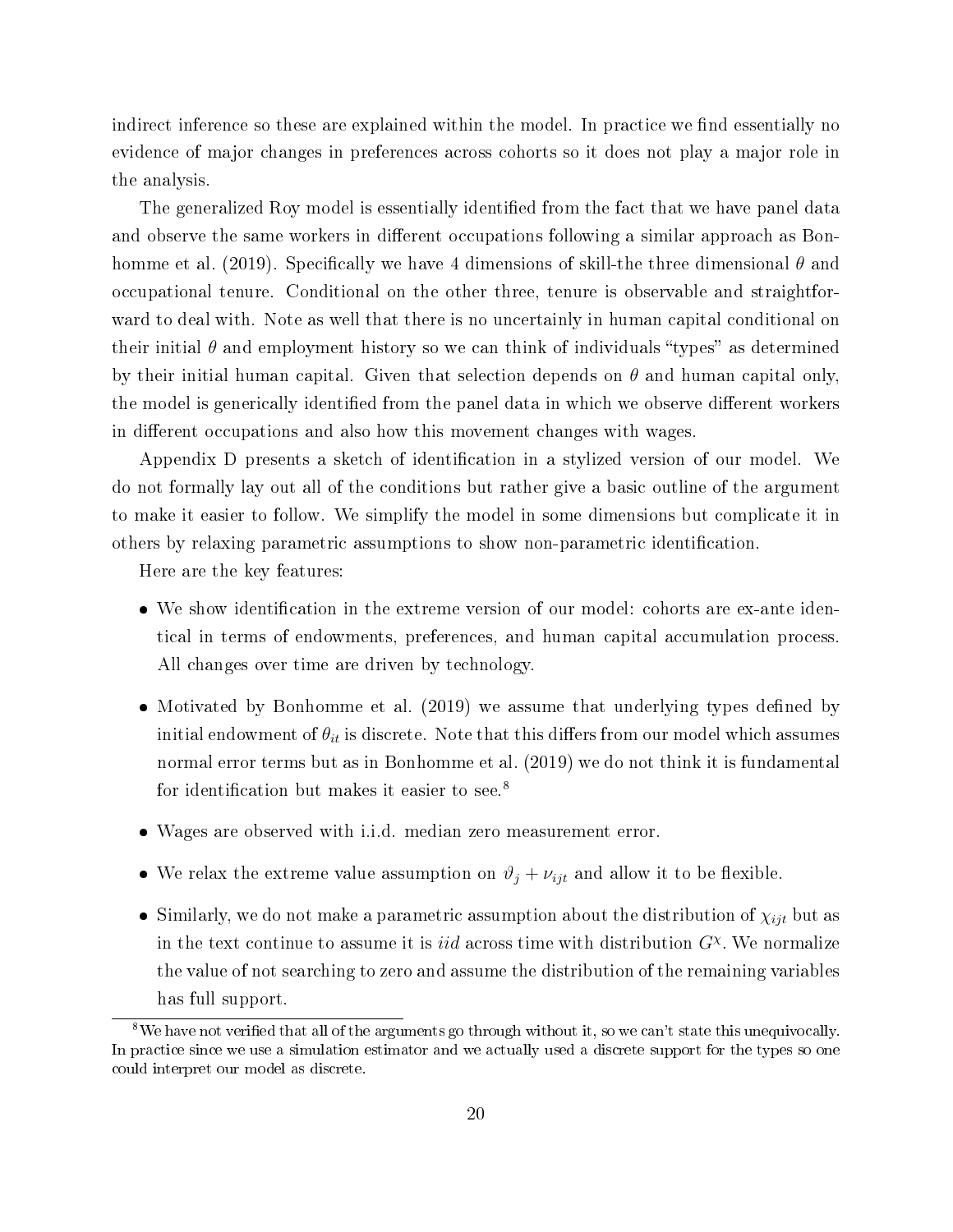We continue to assume

$$
h_{jt}(\mathcal{S}_{it}) = \theta'_{it}\beta_{jt} + \sigma(j,\tau)1(j=j_{it-1}),
$$
\n(5)

and that  $f_{jt}(\mathcal{S}_{jt}) = \tilde{f}_{jt}(h_{jt}(\mathcal{S}_{it}))$  for some monotonically increasing  $\tilde{f}_{jt}$ , but do not restrict its form.

Human capital accumulation takes the more general form

$$
\theta_{it+1}^l = g_l(j_{it}, a_{it}) + (1 - d_l) \theta_{it} \tag{6}
$$

- $(\beta_{11}, ..., \beta_{J1})$  is known in the first period.
- We observe a large number of cohorts and follow their occupational choices and wages from labor market entry to retirement.

The basic stages of identification are the following:

- Step 1 As we have human capital in our model, we can not follow Bonhomme et al. (2019) directly. However we use the panel data in similar ways. Using a deconvolution argument we show that the distribution of the measurement error is identified. We also show that conditional on a particular cohort, first period of employment, and first initial occupation we can identify the distribution of types, the relevant wages  $w(j, \mathcal{S}_{it})$  for the different types in the different states of the world, and the conditional choice probabilities of moving from one occupation to another. What we can not do at this point is connect the labelling across different initial occupations and cohorts. For example, in a one period model for a particular year we can identify the marginal distribution of wages in each occupation but not the joint distribution.
- Step 2 We focus on a simple case with two occupations and a lifecycle of three periods. We show that from the wages and conditional choice probabilities we can identify the distribution of occupational tastes, the distribution of search costs, and the discount rate. From the wage setting and differential equations of the firms we can identify the costs  $c_{jt}$ , the productivity  $f_{jt}(\mathcal{S}_{it})$ , as well as market tightness in every market.
- Step 3 We show that combining the raw identification of Step 1 with the aspects of the model that are identified in Step 2, we can complete the labeling across different initial occupations and cohorts.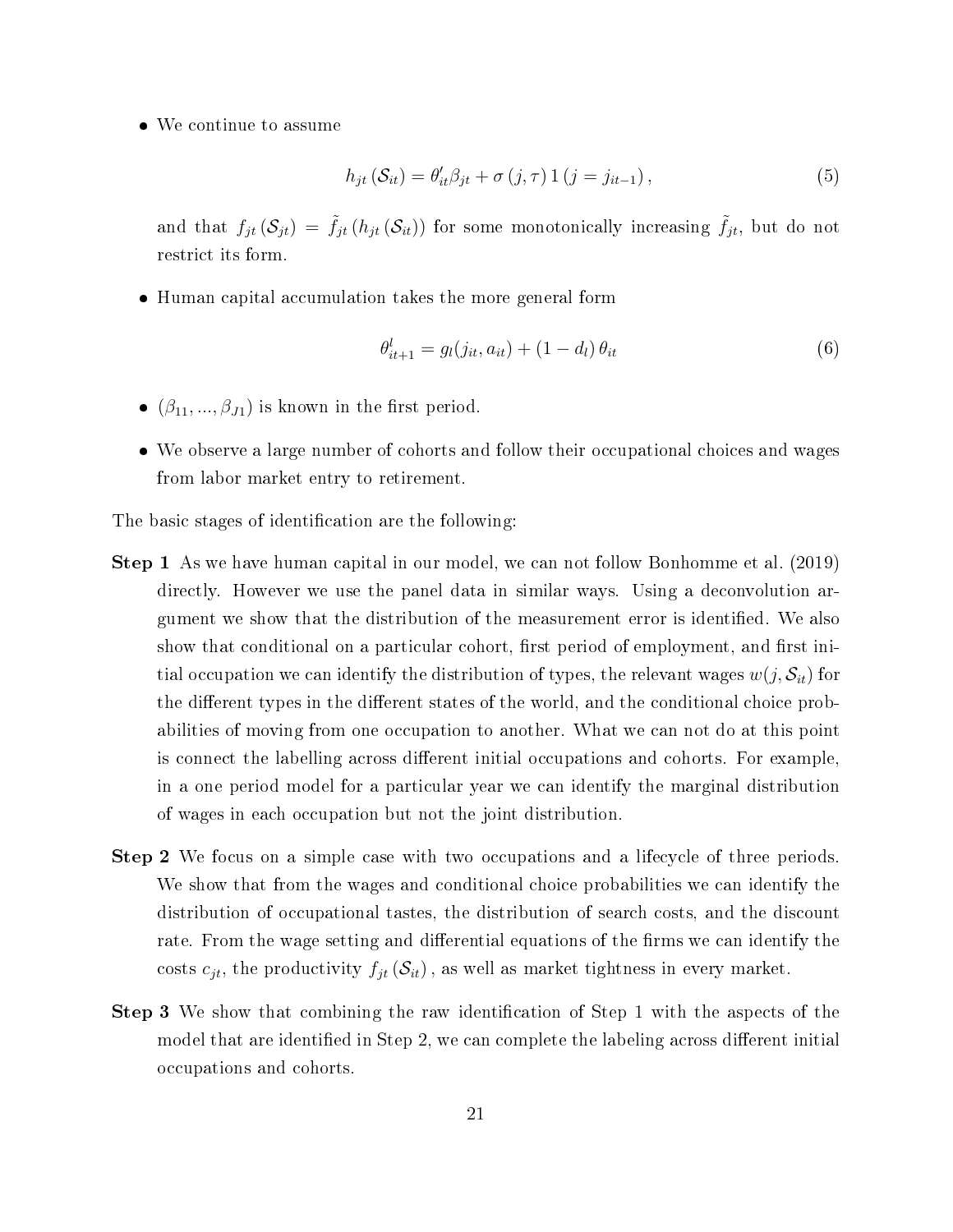**Step 4** The fourth step is more informal. We identify the general productivity  $f_{jt}(\mathcal{S}_{it})$  in Steps 1-3, but have not separately identified the distribution of the underlying factors  $\theta$ . For many counterfactual questions this is not necessary as one could think about this as just a functional form for  $f_{jt}$ . However, in our counterfactuals we think about changing the initial values of  $\theta$  in which case we do need to make this distinction. In our general discussion we argue that it might not technically be point identied with a finite set of time periods-because there are only a finite set of values. However, we discuss how this could yield set identification.

## 6 Estimation

Let  $\Lambda$  be the vector of structural parameters. We estimate our model using indirect inference. Indirect inference works by selection of a set of statistics of interest  $\hat{\Psi}$  which the model is asked to reproduce.<sup>9</sup> For an arbitrary value of the vector of parameters to be estimated  $\Lambda$ , we use the model to generate the target moments  $\Psi(\Lambda)$ . The parameter estimate  $\overline{\Lambda}$  is then derived by searching over the parameter space to find the parameter vector that minimizes the criterion function,

$$
\hat{\Lambda} = \arg\min_{\Lambda} \left( \hat{\Psi} - \Psi \left( \Lambda \right) \right)' W \left( \hat{\Psi} - \Psi \left( \Lambda \right) \right) \tag{7}
$$

where W is a weighting matrix. This procedure generates a consistent estimate of  $\Lambda$ . Before discussing the estimation approach we fill in some details about the econometric specification.

### Pre-set parameters

- $\bullet$   $\alpha_1$  is normalized to one in clerical occupation in 1979.
- The real interest rate  $R$  is set to 5%.
- The elasticity of the matching function with respect to the number of searchers  $\eta$  is set to 0.5.

<sup>9</sup>See Gourieroux et al. (1993) for a general discussion of indirect inference.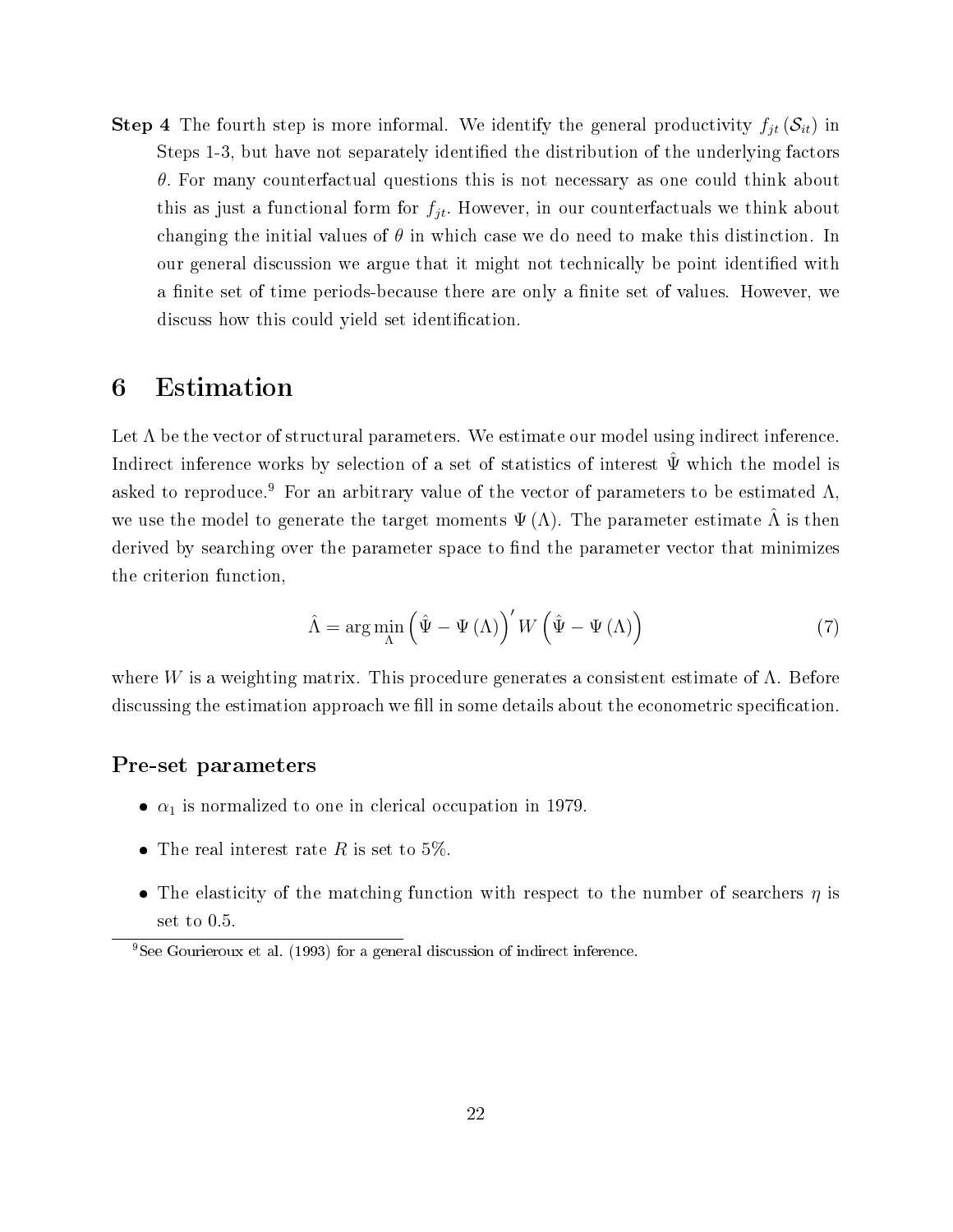### Measurement/Classification Error

We allow reported wages and occupations to be contaminated by measurement errors. In the simulation, we multiply true wages by u where  $\log(u) \sim N(0, \sigma_u^2)$  before calculating target moments. Occupations can be misclassified but not-working is always correctly reported. Let  $\pi_t$  (j<sub>0</sub>, j<sub>1</sub>) be the probability that occupation j<sub>0</sub> is reported given that the true occupation is  $j_1$  at time t. Formally,

$$
\pi_t(j_0, j_1) = \Pr(j_{it}^* = j_0 | j_{it} = j_1), \qquad j_0, j_1 = 1, \dots, J.
$$

In principle that is  $J(J-1)$  additional parameters to be estimated for any given set of control variables. We follow Keane and Wolpin (2001) and assume classification errors are unbiased, e.g. the probability that a person is observed in an occupation is equal to the true probability that he/she chooses that occupation. Formally,

$$
Pr(j_{it}^{*} = j) = Pr(j_{it} = j), \quad j = 1, ..., J.
$$

Under that assumption, the  $\pi_t$  are known up to an unknown parameter E,

$$
\pi_t (j_0, j_1) = \begin{cases} (1 - E) \Pr(j_{it} = j_0), & j_1 \neq j_0 \\ E + (1 - E) \Pr(j_{it} = j_0) & j_1 = j_0. \end{cases}
$$

Test scores are noisy measure of skills before labor market entry. AFQT is a noisy measure of cognitive skills  $\tilde{\theta}_1$ . The measure of social skills constructed by Deming (2017) is a noisy measure of inter-personal skill  $\tilde{\theta}_2$ . The variance of these two measures is denoted by  $\tilde{\sigma}_l, l =$ 1, 2.

### Specification and Estimation of factor prices  $\beta$

Figure 1 presented our estimates of skill weights from O\*NET. Unfortunately O\*NET is not a proper panel so we can not use it alone to estimate changes in skills weights. We augment the O\*NET by using information from the comparison between the NLSY79 and the NLSY97. Specifically we let  $\beta_j^l$  be the time-invariant loading factor we estimated from O\*NET. We assume it represents the (constant) skill intensity until the end of the period of observation and on. We allow for time trends prior to that year.

To reduce the dimension of the problem, we allow for a trend common to all occupations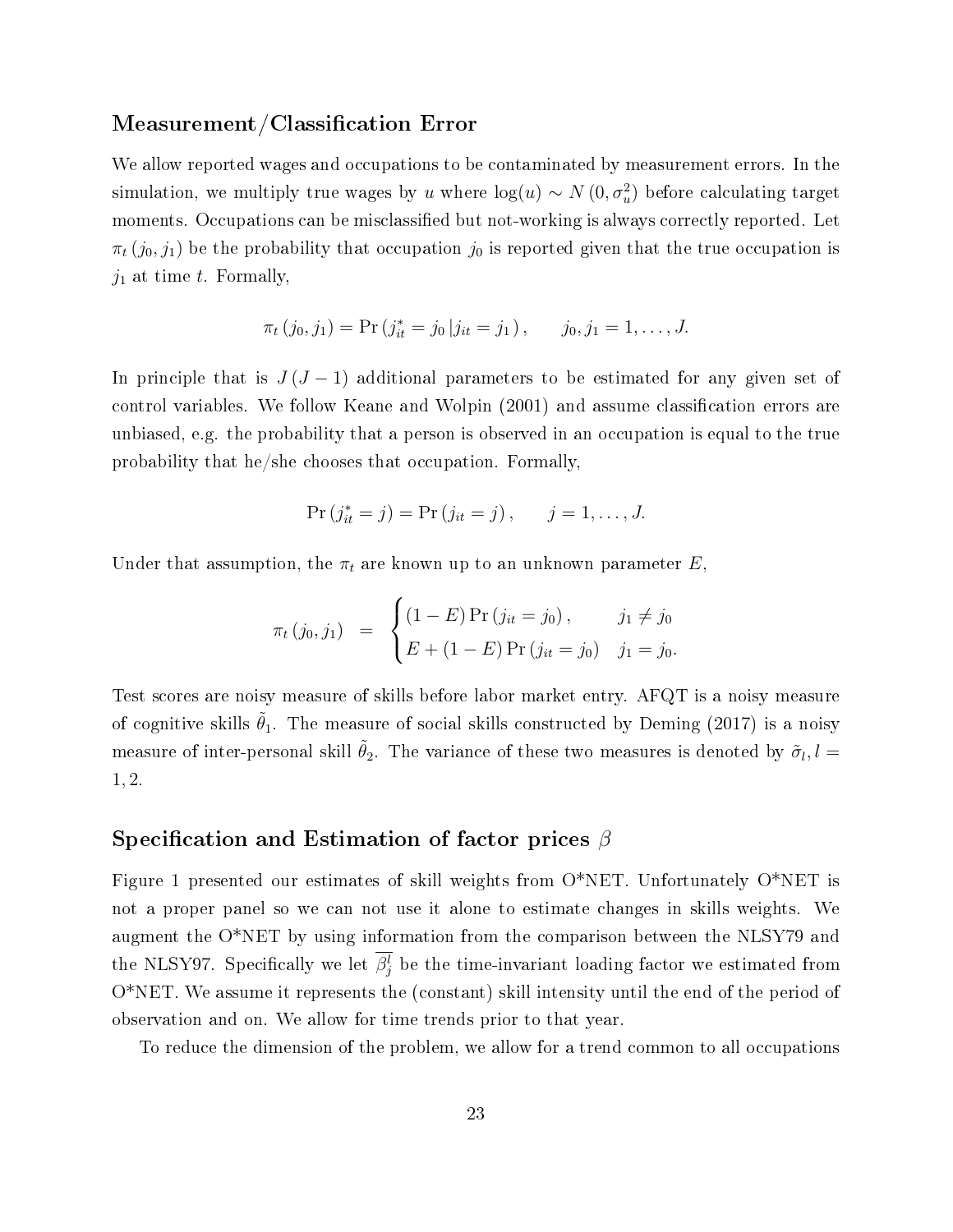$a_l$  but that differs across skills. And we allow for a trend that is a function of the observed change in the skill composition of an occupation. If individuals with a high skill level are more represented in an occupation across NLSY waves, it suggests that this occupation became more intense in that skill, ceteris paribus. Formally, let  $x_{jl}$  denotes the difference in difference in proportions for each occupation j and test score l. It is a difference between above/below median in skill l and a difference across NLSY waves. For  $l = 1, 2$ , the trend is  $(a_{0l} + a_{1l}x_{jl})$ . For  $l = 3$ , it is calculated as a residual  $\beta_{jt}^3 = 1 - (\beta_{jt}^1 + \beta_{jt}^2)$ . We then estimate these parameters along with the rest of the structural parameters. To identify these parameters, we use the combination of NLSY waves. We give more details when we present the auxiliary parameters below.

### Algorithm Details

It is in principle possible to estimate the full vector of parameters  $\Lambda$  at once but we found that to be computationally prohibitive. Small variations in some parameters can lead some individuals to switch occupations creating discontinuities in the objective function. We also have a large number of parameters. Instead, we develop a sequential algorithm. We first divide both the structural parameters  $\Lambda = (\Lambda_1, \Lambda_2, \Lambda_3)$  and auxiliary parameters  $m = (m_1, m_2, m_3)$ into three groups. We obtain starting values by dividing the estimation algorithm into three iterative steps which we repeat until convergence.

Each step selects a subset of the structural parameters to fit a subset of the auxiliary parameters. Let  $\mathcal{J}(\Lambda)$  be simulated data generated by individual optimal decisions given a sequence of shocks and parameters  $\Lambda$  and  $m_i(\mathcal{J}(\Lambda))$  is a set of auxiliary parameters produced from that simulated data. Given  $\Lambda^{-1}$  from a previous iteration.

- 1. Choose  $\Lambda_1$  to fit  $m_1\left(\mathcal{J}\left(\Lambda_1,\Lambda_2^{-1},\Lambda_3^{-1}\right)\right)$
- 2. Choose  $\Lambda_2$  to fit  $m_2(\mathcal{J}(\Lambda_1, \Lambda_2, \Lambda_3^{-1}))$
- 3. Choose  $\Lambda_3$  to fit  $m_3(\mathcal{J}(\Lambda_1,\Lambda_2,\Lambda_3))$

Using NLSY79 moments  $m_1$ , Step 1 estimates the preference and time invariant technology parameters  $\Lambda_1\;=\; \left(\Sigma, \left\{\delta^0_j,\alpha^0_j,c^0_j,\vartheta^0_j\right\}_{j=1}^J\,, \overline{\chi},\sigma_\nu,\sigma_\chi,b,\sigma_u,\tilde{\sigma}_1,\tilde{\sigma}_2,E\right)\,$  where  $\delta^0_j,\alpha^0_j$  are initial hedonic prices,  $c_j^0$  are initial capital costs and  $\vartheta_j^0$  are initial non-pecuniary benefits common to all workers. Step 2 estimates life-cycle wage growth parameters  $\Lambda_2$  =  $\left(\{d_{0j},\gamma_{0j}\}_{j=1}^J,\{d_{1l},d_{3l}\}_{l=1}^L,\gamma_1,d_2\right)$ , holding fixed individual choice, to fit  $m_2$ . The advantage is that we only need to solve the model at the beginning of this step. We re-solve the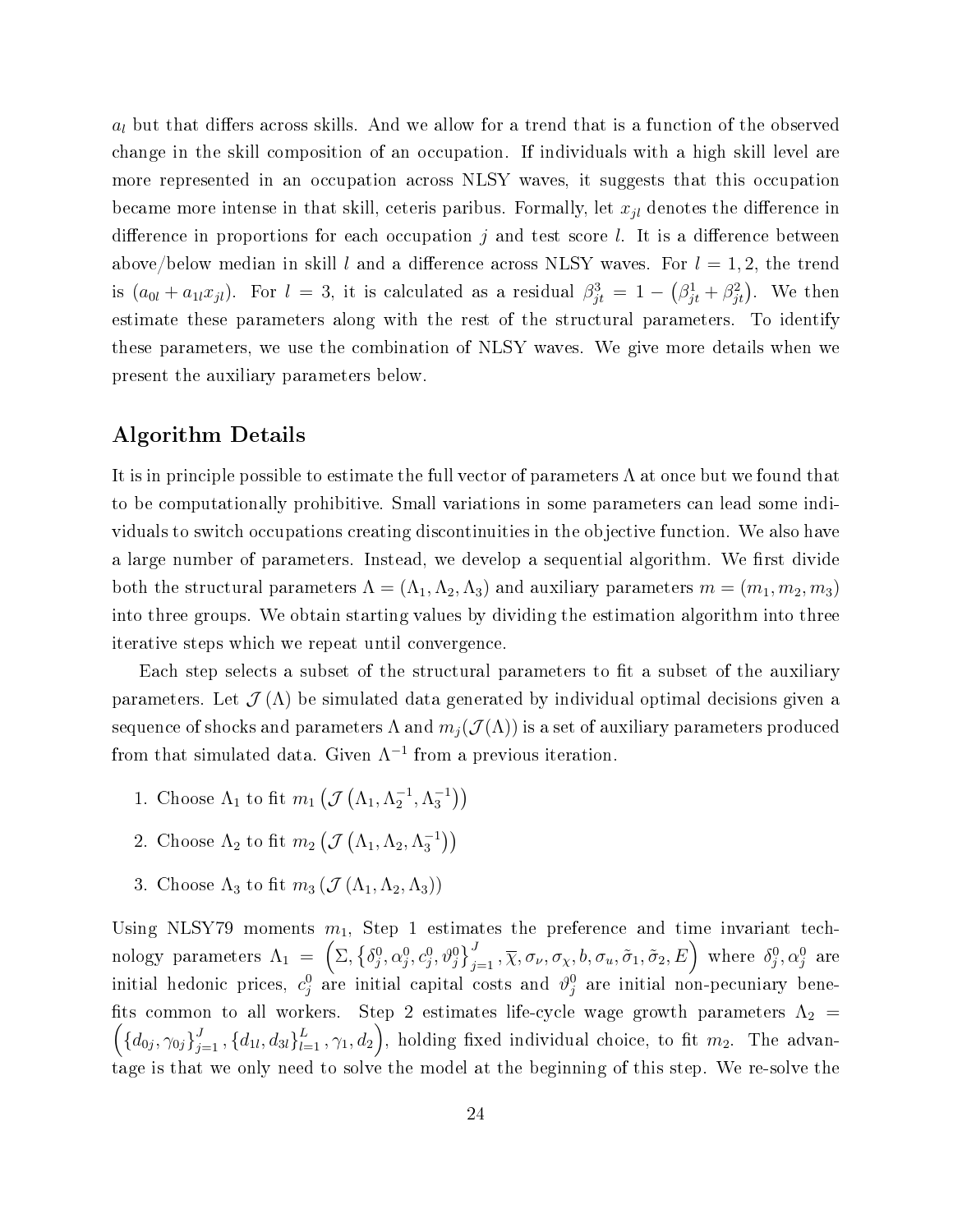model at each new parameters guess  $\Lambda_3=\left(\left\{\delta_{jt},\alpha_{jt}^1,\alpha_{jt}^2,\beta_{jt},c_{jt},\vartheta_{jt}\right\}_{j=1}^J,\mu_c^\theta\right)$  which contains all the time-trend parameters.

These steps and those in the identification section are not directly related, but we give a loose mapping here. We can think of Step 4 in the identification section as not part of estimation per se, but rather as a functional form for the pricing equation  $f_{jt}(S_{jt})$ . The second set of parameters  $(\Lambda_2)$  essentially comes from Step 1 in which we show that we can identify the sequence of wages following entry cohorts. The third set  $(\Lambda_3)$  is essentially the very last part of Step 2 in which we discuss identifying costs and productivity across cohorts and in Step 3 where we can match groups across cohorts. The first set of auxiliary parameters  $(\Lambda_1)$  correspond to the rest of Steps 1 and 2.

Once this procedure is done, we use these estimates as an initial guess and then estimate the full set of structural parameters together using Equation  $(7)$ . We find this works very well in practice as the procedure provides excellent starting points so the final stage is relatively quick.

This leaves us with a total of 212 parameters divided into groups of 46, 23 and 143.

### Auxiliary Parameters

As mentioned above, we partition the vector of auxiliary parameters  $m$  into three vectors defined as follows.

 $m_1$  contains all the auxiliary parameters that are used to identify the preference and time invariant technology parameters. The data moments are:

- (CPS for NLSY79 cohorts) Quantiles of the wage distribution by occupation and by age.
- (CPS for NLSY79 cohorts) The proportion of individuals choosing each of the  $J + 1$ occupations by age.
- (NLSY79) Occupation Mobility
	- The proportion of occupation-stayers between t and  $t+1$  and between t and  $t+2$ for each of the  $J+1$  occupations in the population and for two different age group.
	- $-$  The proportion of occupation-switchers moving into each  $J+1$  occupation between t and  $t + 1$  and between t and  $t + 2$  in the population and for two different age group.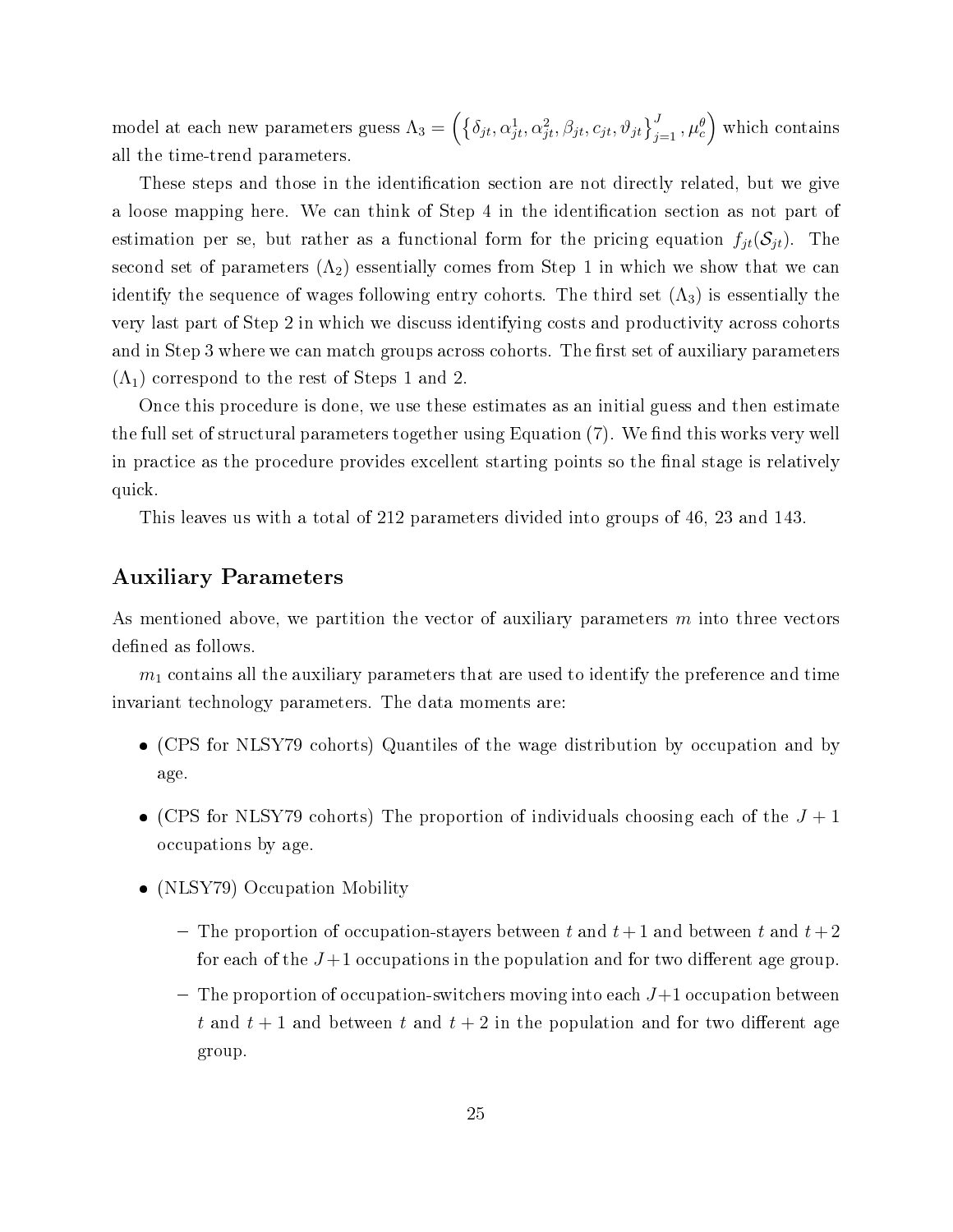- The transition between each of the  $J+1$  occupation between t and  $t+1$  and between t and  $t + 2$  in the population for two different age group.
- The median occupation-specific tenure and the median experience in each of the  $J+1$  occupations
- The auto-correlation of wages by age.
- $-$  The winning rate of each of the J occupations defined as the proportion of transition to an occupation  $j$  from a different occupation  $j'$  among all transitions between these two occupations.

 $m<sub>2</sub>$  contains all the auxiliary parameters that are used to identify the human capital accumulation parameters. Using NLSY79 cohorts, the moments are

- (CPS) The median wage by occupation and age.
- (NLSY79) The median wage by years of general work experience for each of the  $J$ occupations. The median wage by years of occupation-specific experience for each of the J occupations.
- (NLSY79) The auto-correlations of wages in level between t and  $t + 1$  separately for occupation stayers and occupation switchers.
- (NLSY79) The mean 1-year difference in wages by current occupation, past occupation, and for two different experience group and for two different occupation-specific tenure group.

 $m<sub>3</sub>$  contains all the auxiliary parameters used to identify movement in output, capital costs and preferences.

- (CPS) Quantiles of the wage distribution for each year and for each of the J occupations.
- (CPS) The proportion of individuals choosing each of the  $J + 1$  occupations by year in the CPS used to identify trends in search frictions.
- (NLSY79 and NLSY97) The test scores coefficients in log-wage linear regressions across NLSY waves and controlling for age and year fixed effects. See Appendix E for details.
- (NLSY79 and NLSY97) The proportion of individuals choosing each of the  $J + 1$ occupations by test scores and across NLSY waves.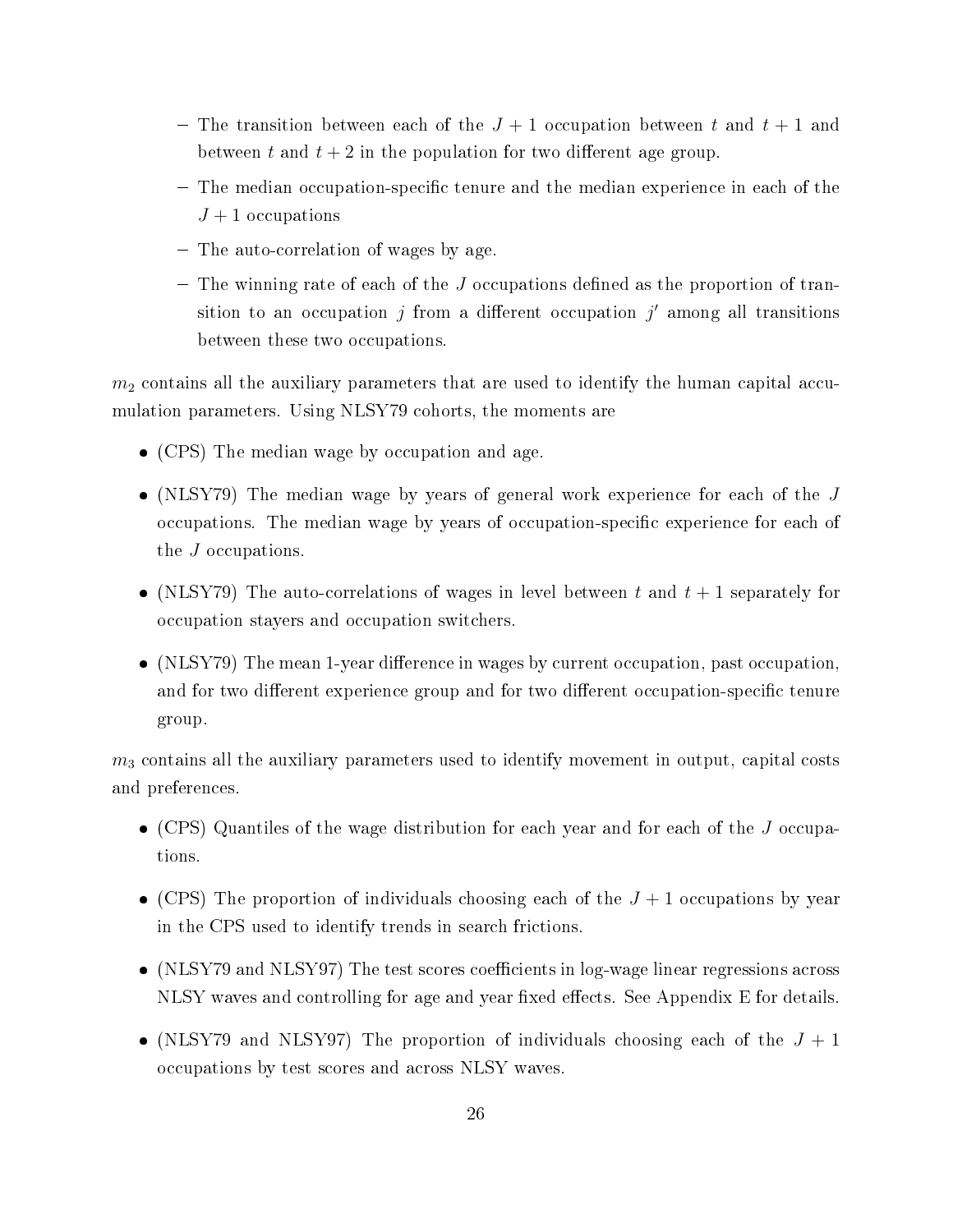(NLSY79 and NLSY97) the winning rate of each the J occupations and across NLSY waves.

## 7 Changes in the Wage Structure

This section discusses the estimates of our model. Since we have a lot of parameters, we do not discuss all in detail. The structural parameters related to the life-cycle can be found in Appendix F. In this section we examine the estimated time trends which are our main focus.

### Price Series

Figure 4 summarizes the estimated price series. For each occupation, we graph our estimate of the hedonic pricing equation  $f_{jt}(\cdot)$  function at three different points in time.<sup>10</sup> That is the X axis represents the h variable in equation  $(3)$  and we plot the function at the beginning of the period 1979, at the end of the period 2017 and in 1990.

The heterogenous effects of technological changes are apparent. None of the occupations has been positively affected by technological change (or other drivers of the wage structure) throughout their distribution. The 1980s led to a large a decline in the price for all but the most skilled workers in most occupations. This is precisely the period of acceleration of technological change documented by the literature dating back to at least Katz and Murphy (1992). The pricing function has been more stable since 1990 in some occupations. We also see that prices at the bottom have increased relative to prices in the middle within half of the occupations.

Looking at the overall full pattern from 1979 to 2017 we see an increase in the price at the highest level of h for all occupations, a decrease at the median for all occupations, and no clear pattern at the bottom with some declining (such as managers and precision production) and others increasing (such as operators and transportation).

<sup>10</sup>Standard errors are reported in Table H1 (Appendix H). Using a Wald test, we can reject that the parameters of the function  $f_{it}$  are equal to each other for any distinct pair of decades, given any occupation j. We cannot reject equality of the slopes for some occupations between 1990 and 2000, a decade with little changes in the pricing equations.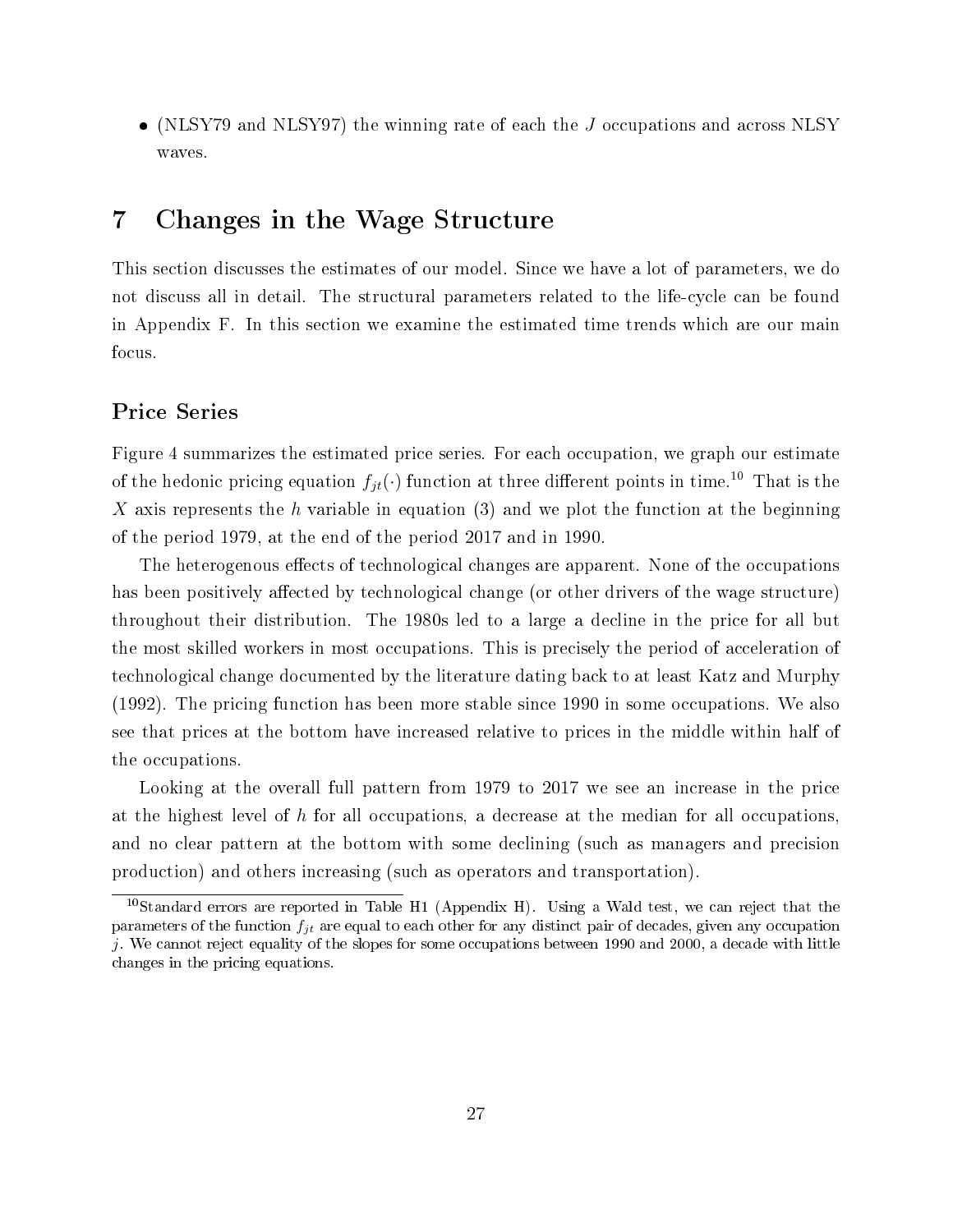

Figure 4: Price series by decades

28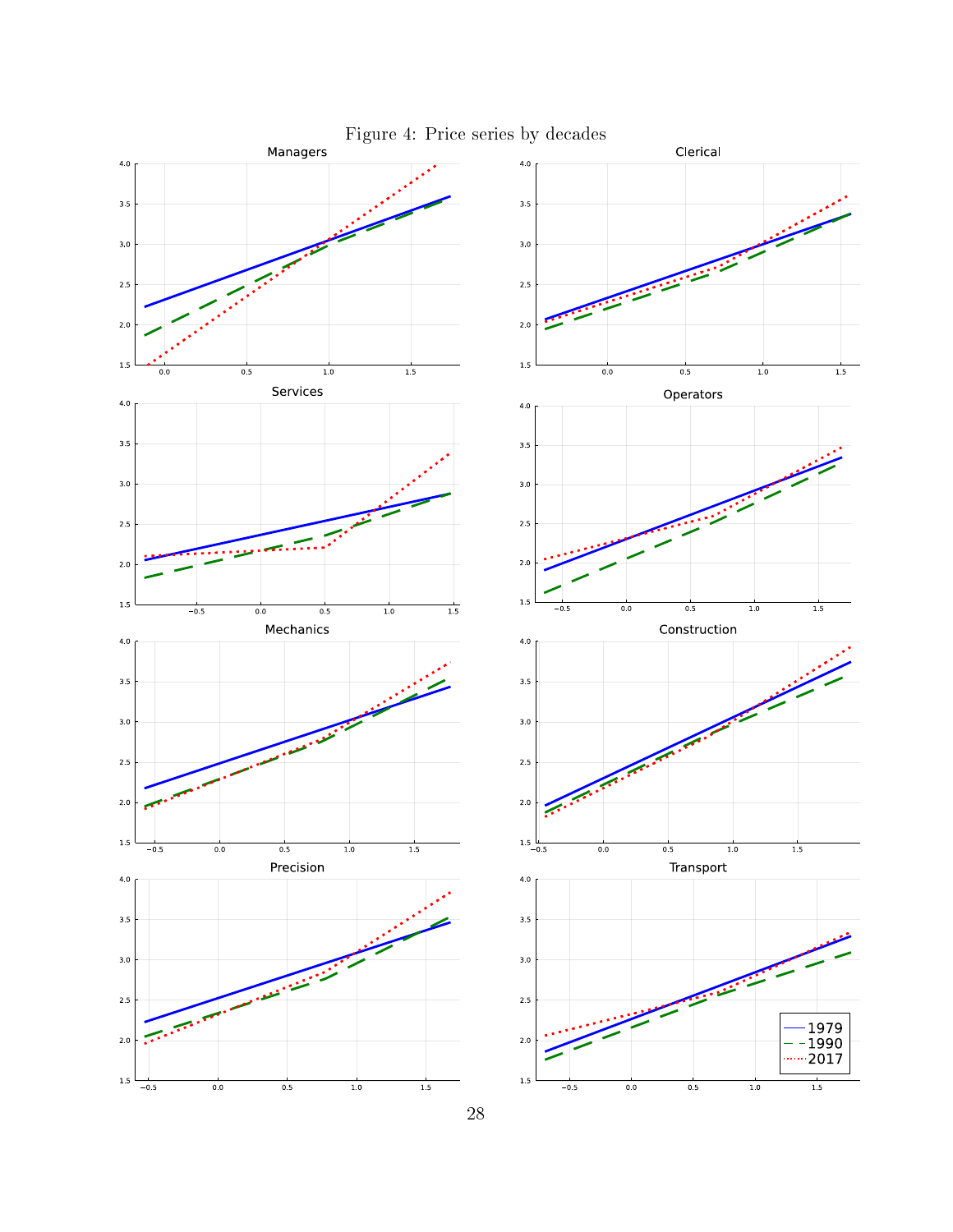

#### Figure 5: Skill intensity by occupations: 1979 and 2017

### Skill Weights

Figure 5 reports skills weights-the  $\beta$  in the human capital equation at the beginning and at the end of the period.

The weights at the beginning of the period are identified directly from O'NET. The timetrend is identified primarily from linear wages regressions across NLSY waves reported in Table 2. The weight on inter-personal skills rose significantly over time. It was zero in all occupations except for management and clerical occupations at the beginning of the period. This is driven by the lack of statistical significance of the inter-personal skills coefficients for both wages and the probability of working in the NLSY79. Following the same logic, we find that the loading factor on cognitive skills declined in all occupations. The weight on manual skills is overall stable but displays heterogeneous trends by occupations. It remained fairly stable or rose in manual occupations but declined in management, clerical and services occupations.

### Cohort Effects

The results on cohort effects,  $b_l$  which is defined in Equation (4) can be found in Table 2. As one would expect, we find a negative selection on cognitive skills on men who do not go to college. That is more people went to college, the endowment in cognitive skills declined for low-skilled men as people with higher cognitive skills are likely to attend college. Interestingly, we find positive selection for manual skills which suggests that more manually able men are less likely to go to college. On this dimension, the increasing college attendance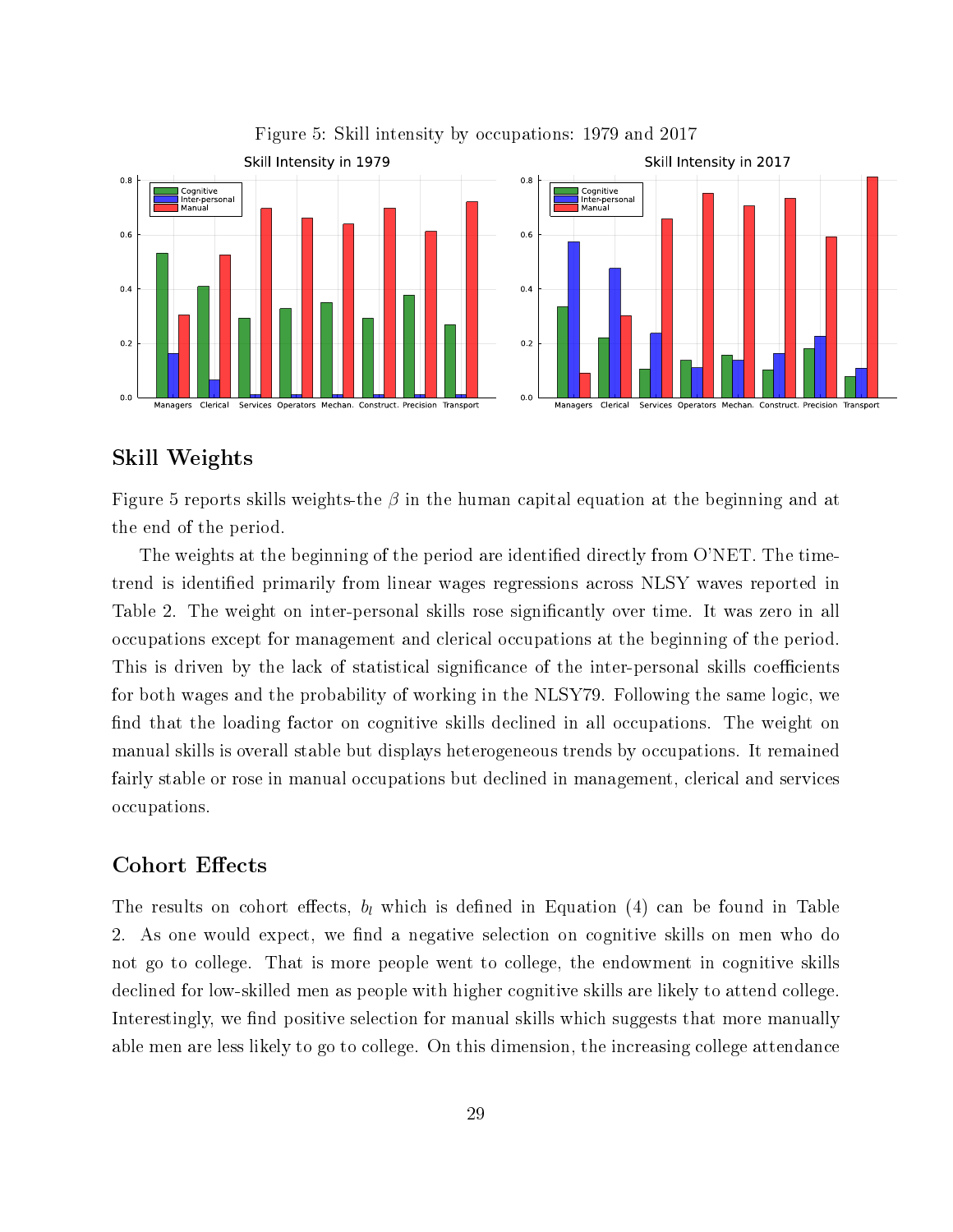rate actually leads to a more positively selected group. This is important as manual skills turn out to be the most important for low skilled men as we will discuss below. Finally, there have been little change for inter-personal skills.

|                        | Cognitive            | Inter-personal                          | Manual |  |
|------------------------|----------------------|-----------------------------------------|--------|--|
| $a_{0l}$               | $-0.0049$ $(0.0001)$ | $0.0105$ $(0.0001)$                     |        |  |
| $a_{1l}$               | $0.004$ $(0.0001)$   | $0.0067$ $(0.0012)$                     |        |  |
| cohort effects $(b_l)$ | $-0.656$ $(0.04)$    | $0.0545$ $(0.0178)$ $0.1183$ $(0.0522)$ |        |  |

Table 2: Skill weights by occupations and cohort effects

#### Decomposition of Wage Trends

According to our model, both the supply of skills, technology in the current occupation, and competition for worker services in outside occupations impact the wage distribution. To see the decomposition we repeat Equation 1:

$$
P(j_{it} = j; w(j, \mathcal{S}_{it}), \mathcal{S}_{it}) = \left[ f_{jt}(\mathcal{S}_{it}) - w(j, \mathcal{S}_{it}) + \frac{1}{1+R} E_t \max\{[\Pi_{jt+1} (F(j, \mathcal{S}_{it})) - \kappa_{jt+1}, 0\}]\right] \times \frac{\partial P(j_{it} = j; w(j, \mathcal{S}_{it}), \mathcal{S}_{it})}{\partial w}
$$

Abstracting from the continuation value there are three things that change the wages across time: the skill prices,  $f_{jt}(\cdot)$ , the distribution of skills themselves,  $\mathcal{S}_{it}$ , and outside competition  $P(j_{it} = j; w(j, S_{it}), S_{it})$ . We now use our model to assess the relative importance of each of these factors over time.

To isolate the effect of outside-options pressure on wages, we assume firm set wages wrongly" assuming the effect of varying wages on worker occupational choices remained constant over time. That is we keep all the arguments of the function  $P(j_{it} = j; w, \mathcal{S}_{it})$  fixed to what it was in 1979 conditional on a given wage w and state  $S_{it}$ . Next to separate supply effects from technology, we keep technology fixed-both the hedonic pricing function  $f_{jt}(\cdot)$ and the capital costs  $c_{jt}$ , so that only allow the endowment in each three skills of each cohort to vary over time.

Figure 6 reports the results for the 10th, 50th and 90th quantiles, normalizing each quantile to zero in 1979. The solid line is the baseline. The dashed line is the counterfactual with the alternative wage-setting (i.e. ignoring changes in  $P(\cdot)$ ). The dotted line is the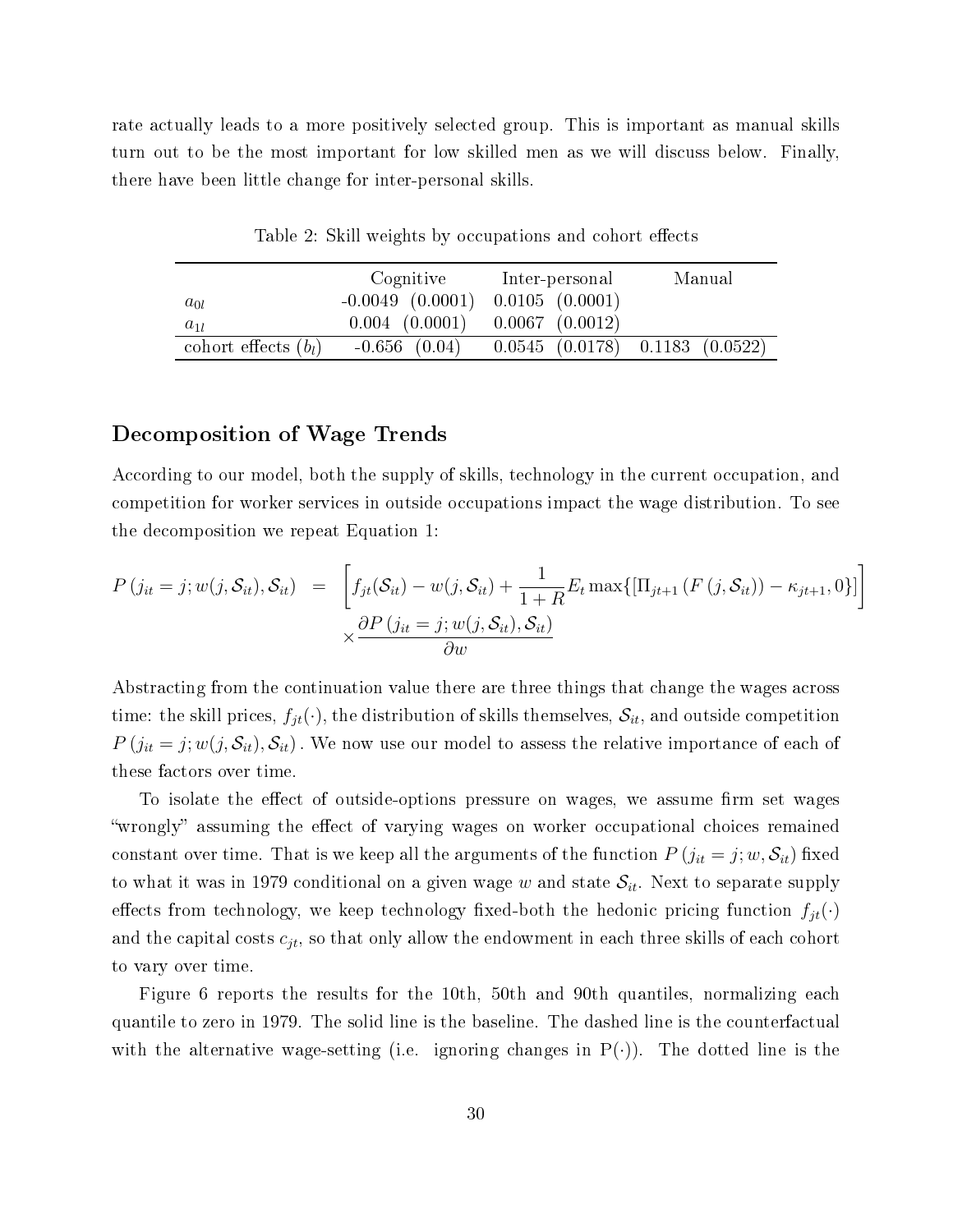

counterfactual where only supply changes (i.e. ignoring changes in  $P(\cdot)$  and in technology).

Changing the wage setting mechanism has different effects on different parts of the wage distribution.

For the median worker during the 1980s the baseline falls faster than the dashed line. Since the difference between the two is competitive pressure, this shows that outside competition fell over time and therefore wages went down more than their marginal productivity. This is because their outside option worsened. We interpret this as coming from the fact that with automation, machines replaced these workers leading to this decline. This is reflected in our model by a rise in capital intensity, especially in some manual occupations. We discuss this below in Table 4.

The top of the distribution is similar to the middle but less dramatic. Frictions also reinforced the effects of technological change but frictions play a lesser role and the hedonic pricing function is the dominant driving force.

The tenth quantile is different. In this case the dashed line fell faster during the 1980s than the solid line. This results because competitive pressure increased during this period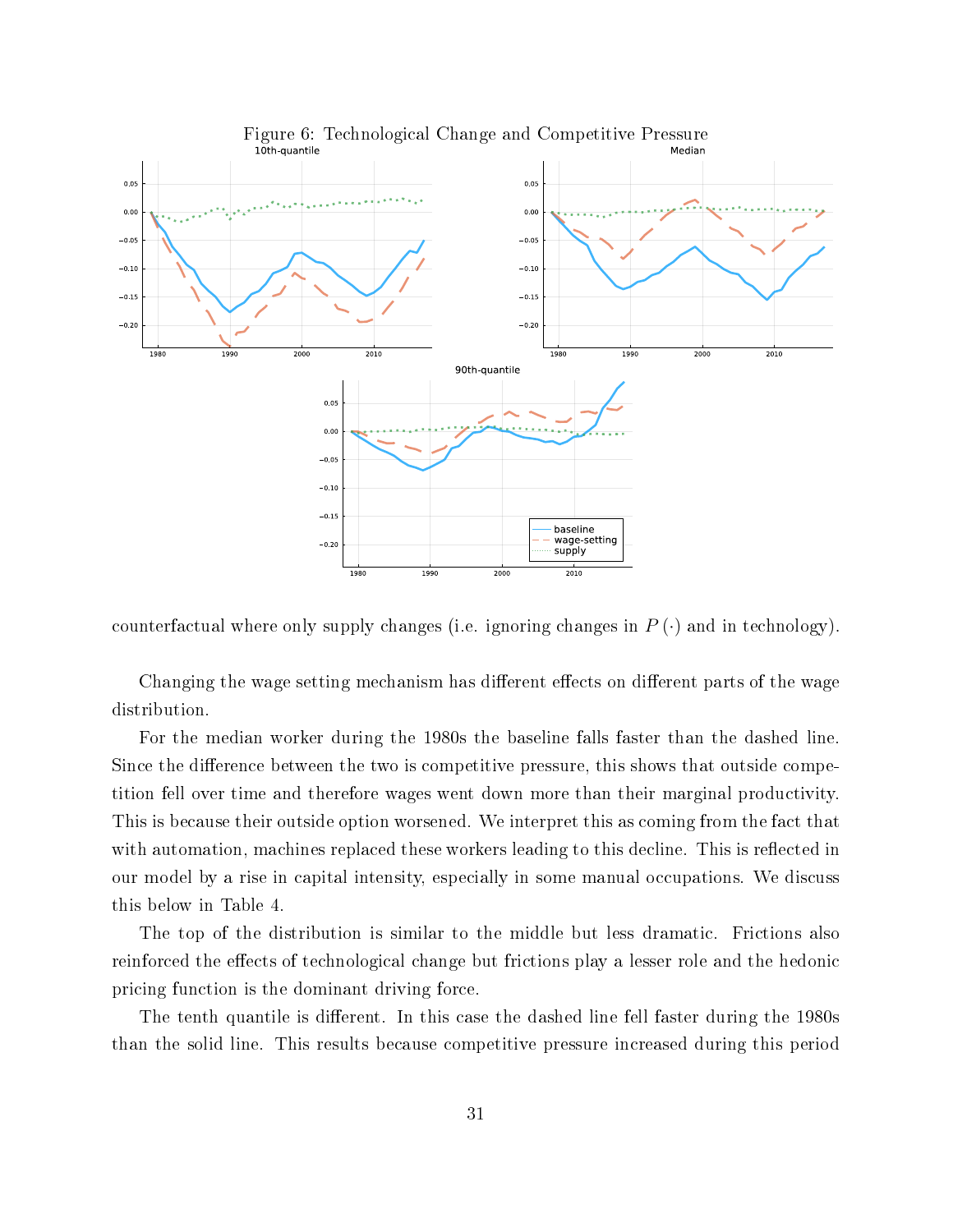for workers at the bottom of the skill distribution. It is driven by the rise of Services. Workers in other occupations became less valuable, especially in the 1980s: the hedonic pricing equation decreased at the bottom even more than in the middle. Employers in other occupations had to compensate workers with low skills to prevent them from moving to the increasing number of Service jobs. This effect is not important for workers at either the middle or the top because these are low-paying jobs that did not substantially improve these workers' outside options.

Finally, the supply of skills plays essentially no role in any of the three quantiles. This is seen by the essentially flat dotted line. It is worth recalling that we only allow cohort to have different endowment in each three skills at labor market entry and that differences are a function of the proportion of men entering college for each cohort. This result was therefore expected as college enrollment has been mostly stable for men and the test scores measures of both cognitive and inter-personal skills have very similar distributions across NLSY waves.

## 8 Evolution of Occupational Composition

We saw in Figure 3 in Section 3 that employment and wages evolutions are only weakly related. There are three factors within our model that could potentially reconcile this result:

- 1. Selection effects are strong and wages evolutions are not in line with price changes.
- 2. Preferences for working in different occupations has changed.
- 3. Labor market frictions are important so that the reallocation of labor cannot be attributed to the evolution of relative productivity.

In this section we explore the relative importance of these factors and conclude that accounting for frictions is key.

### Selection

Figure 3 presented in our Motivating Facts section above documents a low correlation between employment and wages evolution. Using our estimates, we first assess the extent controlling for selection improves on this dimension. Recall that Figure 3 presents the changing mean value of  $w(j, S_{it})$  conditional on j. This can change for two reasons: changes in the wage function  $w(j, \cdot)$  over time or changes in the distribution of  $S_{it}$  (which is what we refer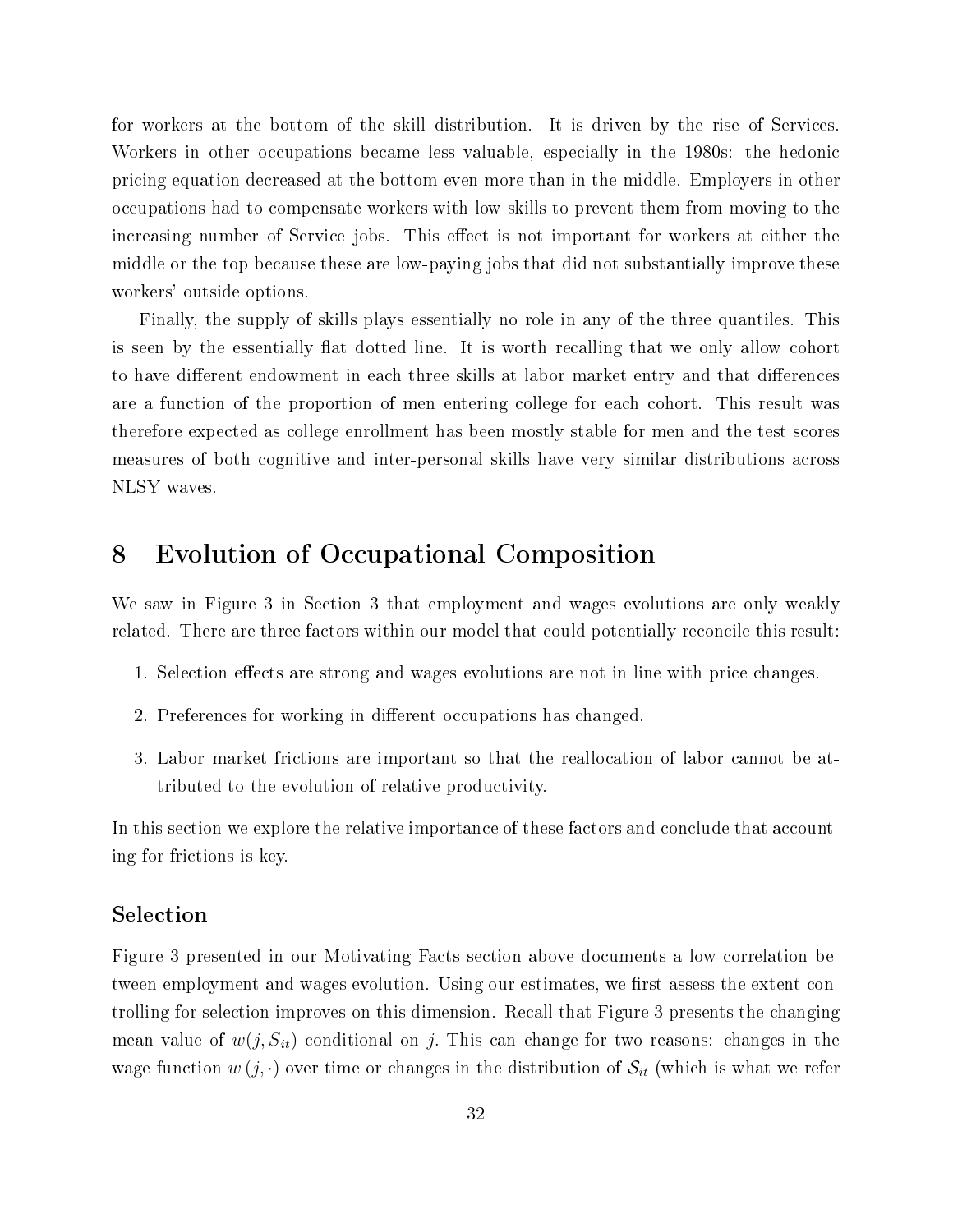

to as selection). To account for this we try to control for selection by holding fixed the distribution of the human index supplied in each occupation to its initial value at the beginning of the period, 1979. We then plot the evolution over time of the intermediate output/hedonic pricing equation,  $f_{jt}(\mathcal{S}_{jt})$  produced on average by individuals from that fixed distribution. Figure 7 reports a much more strongly positive correlation between the growth in  $f_{jt}(\cdot)$  and the growth in employment than for wages without the selection equation.

Therefore, expanding occupations have benefited from relatively favorable demand shocks on average. Yet, selection is not strong enough to completely solve the puzzle. For example it can not account for lack of convergence of wages between shrinking operators and expanding clerical. Furthermore, average prices mask considerable heterogeneity within occupations. The average price declines substantially for most occupations but it declines much less for the human capital index at the bottom or at the top of the distribution, as reported in Figure 4. Finally, note that even though the occupation share of managers and clerical are stable, there are strong selection effects at play due to changes in the prices series. Managerial occupations saw a large influx of high skilled individuals and as a result average wages grew faster than average prices. It is the opposite for clerical occupations.

### Preferences

Could it be that manual jobs became less attractive jobs over time for non-pecuniary reasons? That is, could the decline in operators relative to clerical workers occur because younger workers dislike operator jobs relative to previous cohorts? We use the change in the "winning" rate of occupation between the two NLSY cohorts to identify changes in preferences. That is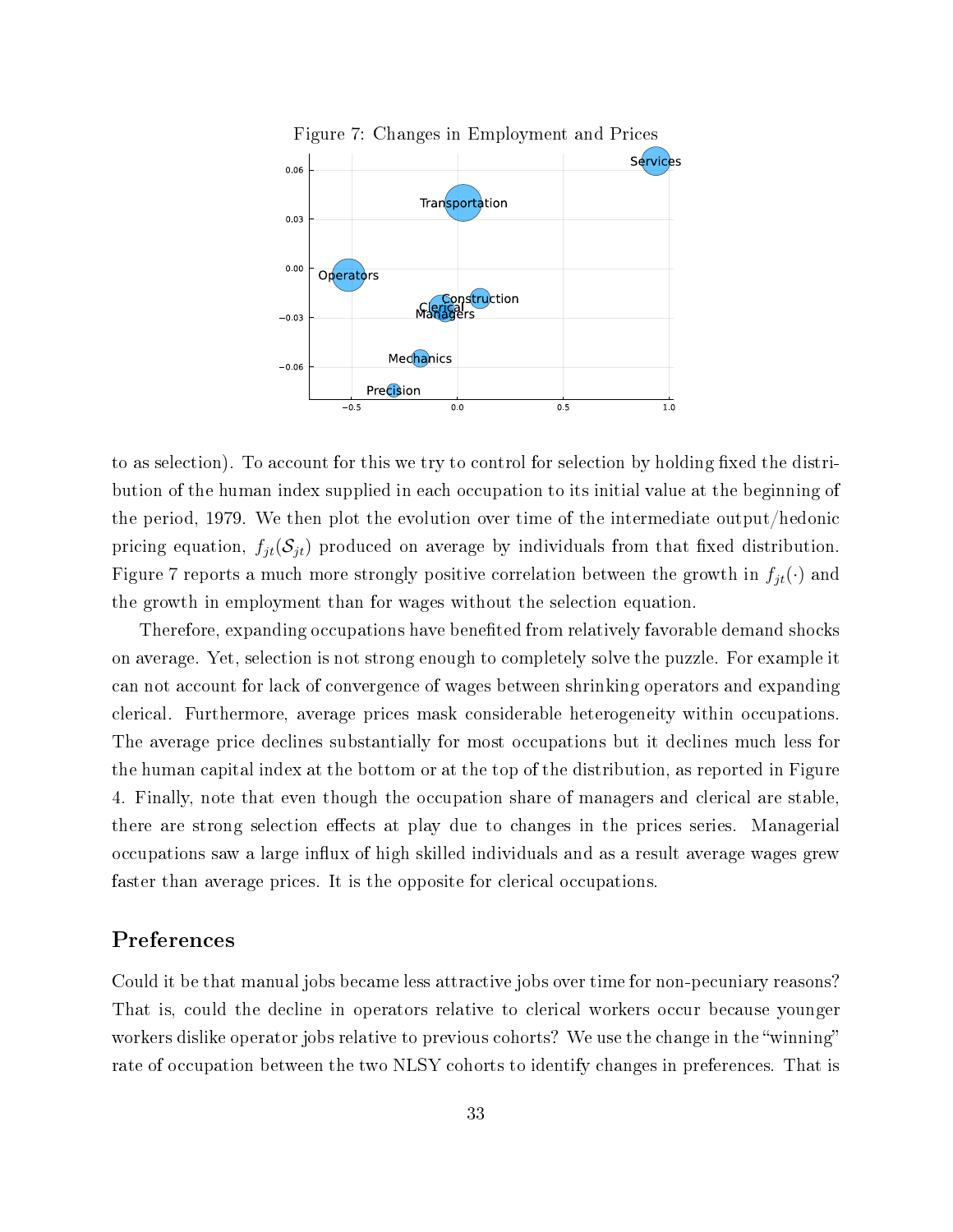|              | Tapic of willing face<br>THOUGH IT IT THAT IT AN ITEM IT IT<br>Model (baseline)<br>Data |         | Model (constant $\vartheta_{i u_i}$ ) |        | $\Delta \vartheta_{j y_i}$ |        |           |
|--------------|-----------------------------------------------------------------------------------------|---------|---------------------------------------|--------|----------------------------|--------|-----------|
| Occupation   | NLSY79                                                                                  | NLSY97  | NLSY79                                | NLSY97 | NLSY79                     | NLSY97 | $(in \%)$ |
| Managers     | 0.5582                                                                                  | 0.5772  | 0.5539                                | 0.5630 | 0.5560                     | 0.5506 | 4.51      |
|              | (0.014)                                                                                 | (0.029) |                                       |        |                            |        |           |
| Clerical     | 0.5009                                                                                  | 0.4838  | 0.5045                                | 0.4995 | 0.5100                     | 0.4685 | 1.60      |
|              | (0.012)                                                                                 | (0.018) |                                       |        |                            |        |           |
| Services     | 0.4603                                                                                  | 0.4823  | 0.4679                                | 0.4795 | 0.4778                     | 0.4594 | 1.88      |
|              | (0.012)                                                                                 | (0.017) |                                       |        |                            |        |           |
| Operators    | 0.4905                                                                                  | 0.4828  | 0.4876                                | 0.4792 | 0.4782                     | 0.4801 | $-3.07$   |
|              | (0.010)                                                                                 | (0.021) |                                       |        |                            |        |           |
| Mechanics    | 0.5100                                                                                  | 0.5607  | 0.5071                                | 0.5206 | 0.5259                     | 0.5439 | 3.63      |
|              | (0.014)                                                                                 | (0.027) |                                       |        |                            |        |           |
| Construction | 0.5066                                                                                  | 0.5242  | 0.5170                                | 0.5199 | 0.5211                     | 0.5238 | 4.86      |
|              | (0.012)                                                                                 | (0.021) |                                       |        |                            |        |           |
| Precision    | 0.5190                                                                                  | 0.5045  | 0.5257                                | 0.5197 | 0.5204                     | 0.5216 | $-1.86$   |
|              | (0.014)                                                                                 | (0.033) |                                       |        |                            |        |           |
| Transport    | 0.4917                                                                                  | 0.4810  | 0.4923                                | 0.4855 | 0.4809                     | 0.5126 | $-2.30$   |
|              | (0.008)                                                                                 | (0.015) |                                       |        |                            |        |           |

Table 3: Winning rate - Model Fit NLSY79 vs NLSY97

we look at workers that experience job to job transitions from one occupation to another as evidence of revealed preference.<sup>11</sup> We look at this by constructing the winning rate between any two distinct occupation  $j_1$  and  $j_2$  as the ratio of the total number of transition from occupation  $j_1$  to occupation  $j_2$  compared to the total number of transitions between these two occupations. If younger cohorts preference for manual jobs is declining they should be less likely to move to them and more likely to move from them which would be reflected as a lower winning rate. Table 3 reports the winning rate in the data from two different cohorts: the NLSY79 and the NLSY97. It also shows simulations from the baseline model and from a restricted model where we force preferences to be stable over time. The last column reports the relative change over time in the static non-pecuniary payoff of working for each occupation.

First note that there is no evidence in the raw data of preferences shifting away from manual skills. Most importantly note that the Operators winning rate is very similar in the two cohorts. In fact, the baseline model can fit the data well without large changes in preferences for working in each occupation. There is small positive increase in the utility

<sup>11</sup>Examples of other papers using similar strategies include Villanueva (2007), Sorkin (2018), Bagger and Lentz (2018), and Taber and Vejlin (2020).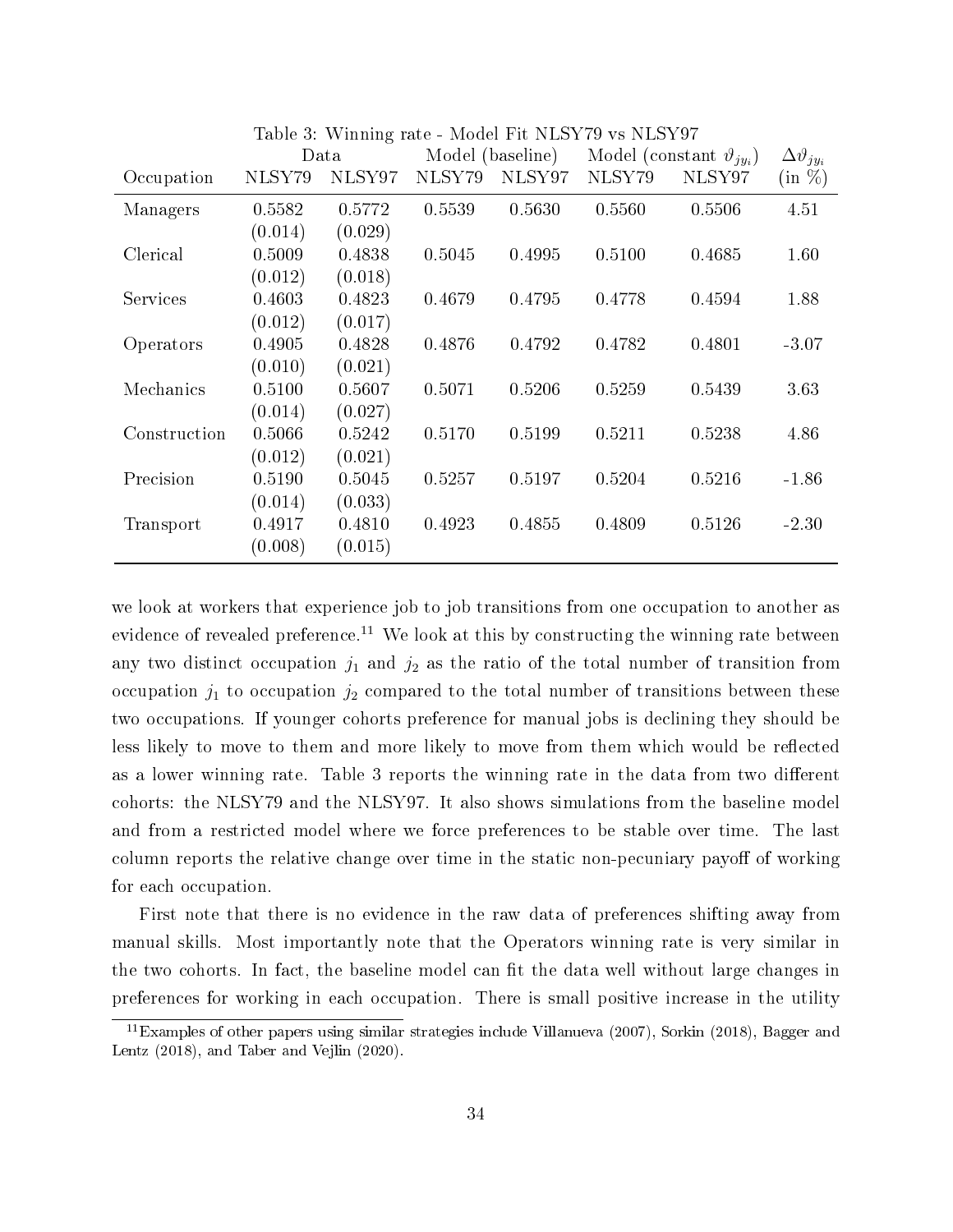

for working for services and a small declining utility for working as operators. This could in principle explain the rise of services relative to operators: workers have increasingly chosen services over any other occupation and it goes in the other direction for operators. However, the magnitude of the changes are comparable to changes observed in all other occupations. It is therefore not surprising that this won't be enough to explain the large reallocation of labor across these occupations as will be shown in the next subsection.

### Fitting Occupational Composition

We now turn to explaining the evolution of occupational composition. It will become clear that while we do find some evidence of selection in Figure 7 and changes in preferences in Table 3, neither are important determinants of changes in occupational composition.

Figure 8 reports the evolution of employment share by occupation. The circle are from the CPS data. The straight line is from the baseline simulated model. The dotted lines are from a restricted model where we re-estimate the model without search frictions to see if this can fit the data.

One can see that the baseline model fits the data very well while the restricted model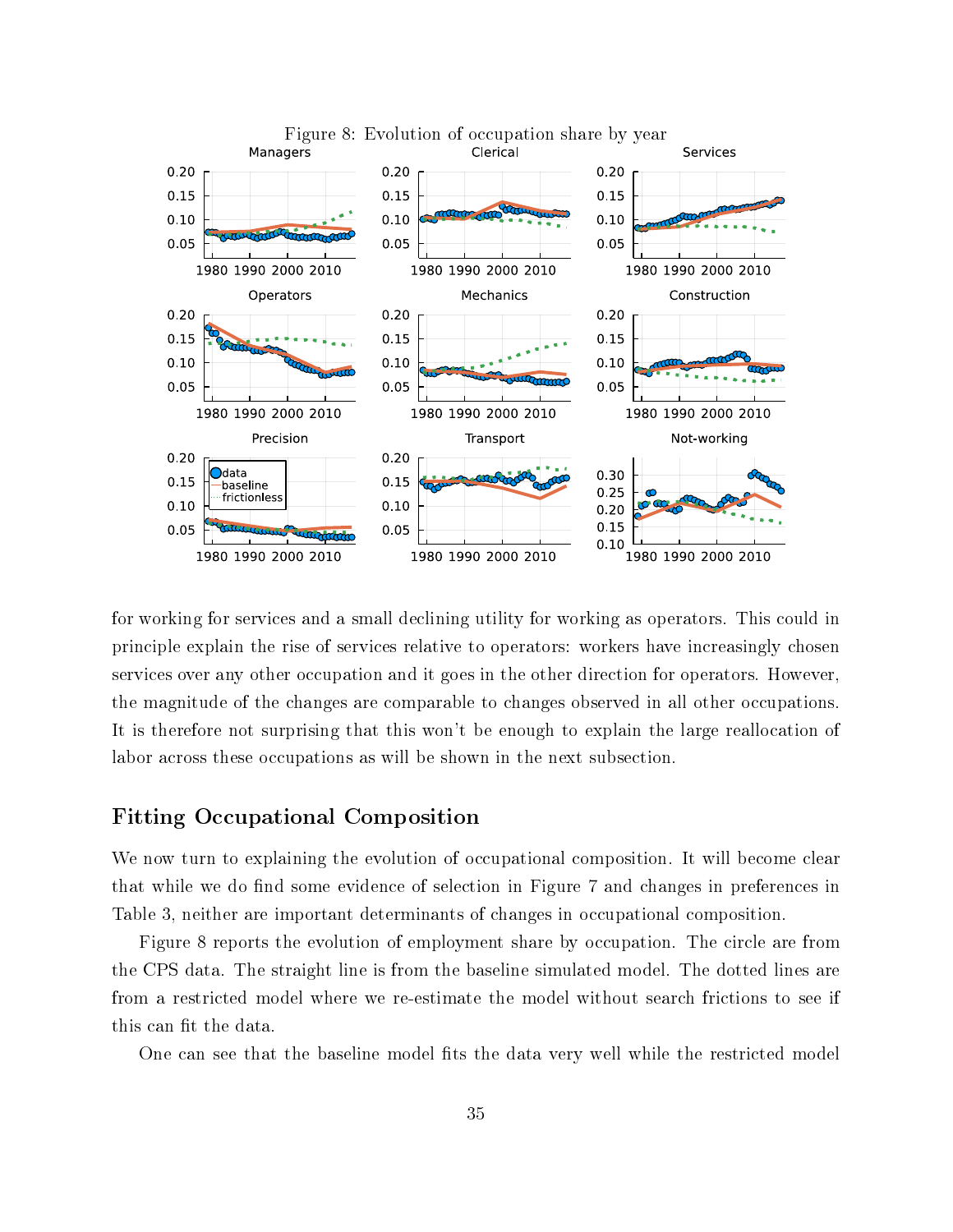does not.<sup>12</sup> In particular it does not match the decline of operators at all nor the rise of services.

The change in occupational composition can be explained by a combination of changes in prices reported in Figure 4 above and change in capital costs over time that are reported in Table 4.

| Table 4: Capital cost $c_{it}$ |        |        |                       |  |  |
|--------------------------------|--------|--------|-----------------------|--|--|
| Occupation                     | 1979   | 2017   | Difference (in $\%$ ) |  |  |
| Managers                       | 3.01   | 3.39   | 12.6                  |  |  |
|                                | (0.01) | (0.03) |                       |  |  |
| Clerical                       | 2.21   | 2.24   | 1.5                   |  |  |
|                                | (0.03) | (0.08) |                       |  |  |
| Services                       | 1.75   | 1.43   | $-18.6$               |  |  |
|                                | (0.04) | (0.05) |                       |  |  |
| Operators                      | 1.28   | 2.56   | 100.5                 |  |  |
|                                | (0.05) | (0.07) |                       |  |  |
| Mechanics                      | 3.26   | 3.95   | 21.4                  |  |  |
|                                | (0.04) | (0.05) |                       |  |  |
| Construction                   | 2.77   | 2.8    | $0.8\,$               |  |  |
|                                | (0.05) | (0.06) |                       |  |  |
| Precision                      | 3.83   | 4.39   | 14.7                  |  |  |
|                                | (0.03) | (0.04) |                       |  |  |
| Transport                      | 1.32   | 1.76   | 33.1                  |  |  |
|                                | (0.06) | (0.06) |                       |  |  |

Operators occupations experienced the most signicant increase in capital intensity. This yields to a lower supply of these jobs but does not directly affect their wages which allows the model to explain the large decline of operators despite the relatively modest decline in wages. One explanation for this increased capital intensity is that these values reflect the evolution of the manufacturing sector where many low skilled workers have been replaced by machines. Yet, some workers, the most talented one, are now in charge of operating these machines and whose skills became much more important than in the past. This is an example that one would expect to lead to a rise in wages for high skill workers, a decline for the median worker and a decline in the number of workers in that occupation.

We also find that the rise of not-working since 2000 cannot be attributed to price changes. Indeed, the evolution of the price series alone cannot match the growing share of low skilled

 $12$ One place our model misses is the rise in non-working during the great recession. Since we do not model the great recession as our focus is on the more low frequency changes this is not surprising.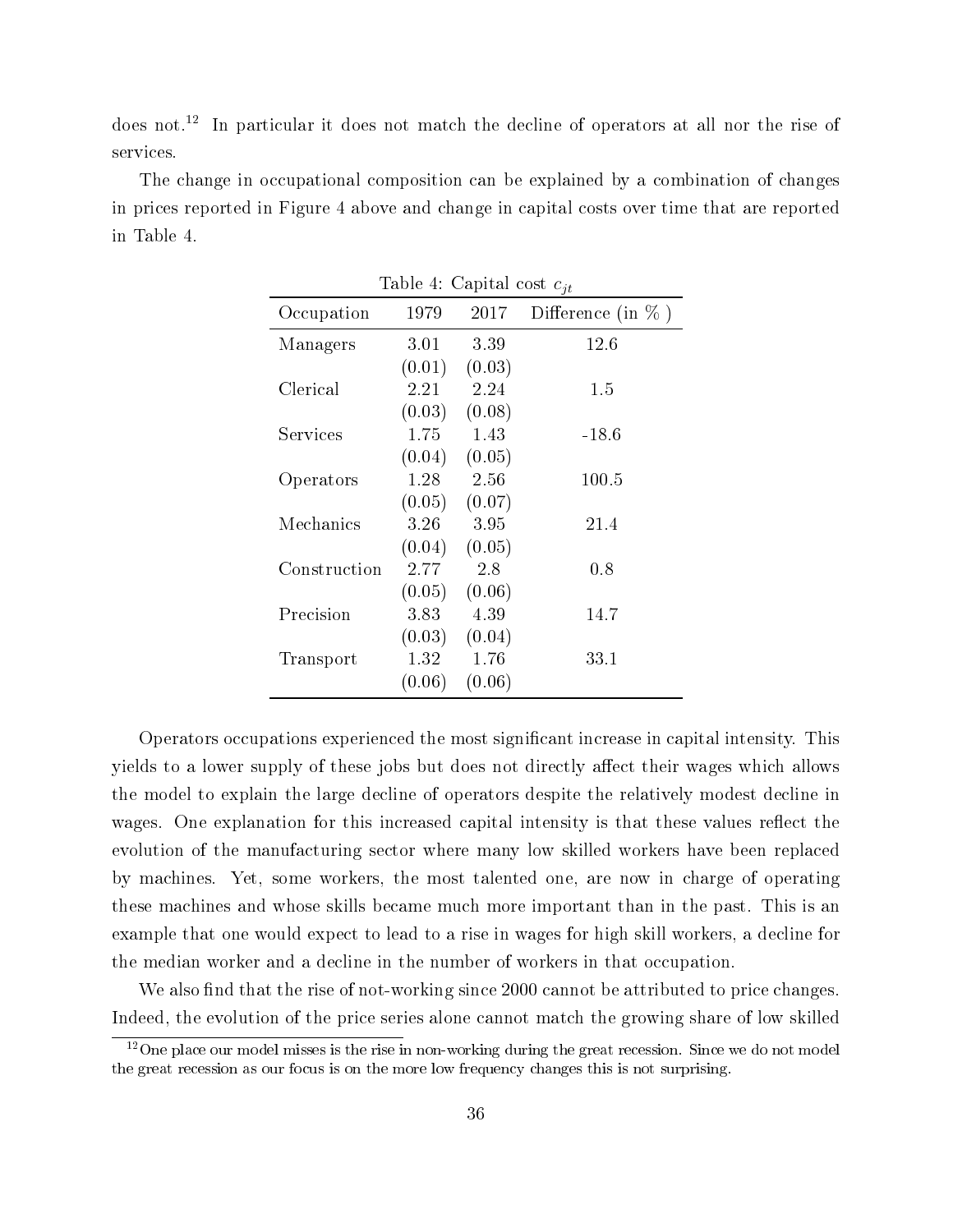men not-working. Preferences did not play a signicant role either. In our model the rise of not-working is due to an overall increase in capital intensity which lowers the job finding rate. It could as well be explained with a rise of the value of not working (Aguiar et al., 2021), nonphysical aspects of some jobs (Kaplan and Schulhofer-Wohl, 2018) or health considerations (Borella et al., 2019). We do not attempt to incorporate these factors into our model as it is not our main focus.

# 9 Skill Premium

We have demonstrated a decrease in wages for low skilled men. This raises the question of what policies might best address this problem. While we do not try to provide a precise answer to this question, in this section we examine which of our skills is most important and how that has changed over time.

### Preliminary Evidence

We begin with a simple exercise in which we classify the individuals from our estimated simulated model based on their endowment in each of the three skills at labor market entry. Precisely, for each skill we look at whether their initial endowment is in the top third, bottom third, or in the middle of the distribution. We then compare the mean wage of these different groups of individuals as we simulate the model. Note that if initial skills were observable in the CPS, this is something we could produce from the raw data without a model. Figure 9 reports the results.

The top-left panel reports the difference in mean wages between the top and bottom skill groups while the top-right panel reports the difference between the middle group and the bottom group. The bottom-left panel reports regression results. For each year, we regress log-wage on a measure of each skills at labor market entry, controlling for age dummies. We normalize each skill to have mean 0 and standard deviation 1. The bottom left panel reports the coefficient on each skill over time. The bottom-right panel reports analogous results from the same regression specification but where the left-hand side variable is a dummy variable for working.

At the beginning of the period, manual skills have the most predictive power on wages followed by cognitive skills. Individuals in the top third in manual skills earn more than 40% more than individuals in the bottom third (at labor market entry) in 1979. The corresponding number is around 30% for cognitive skills. By contrast, the pay gap associated with inter-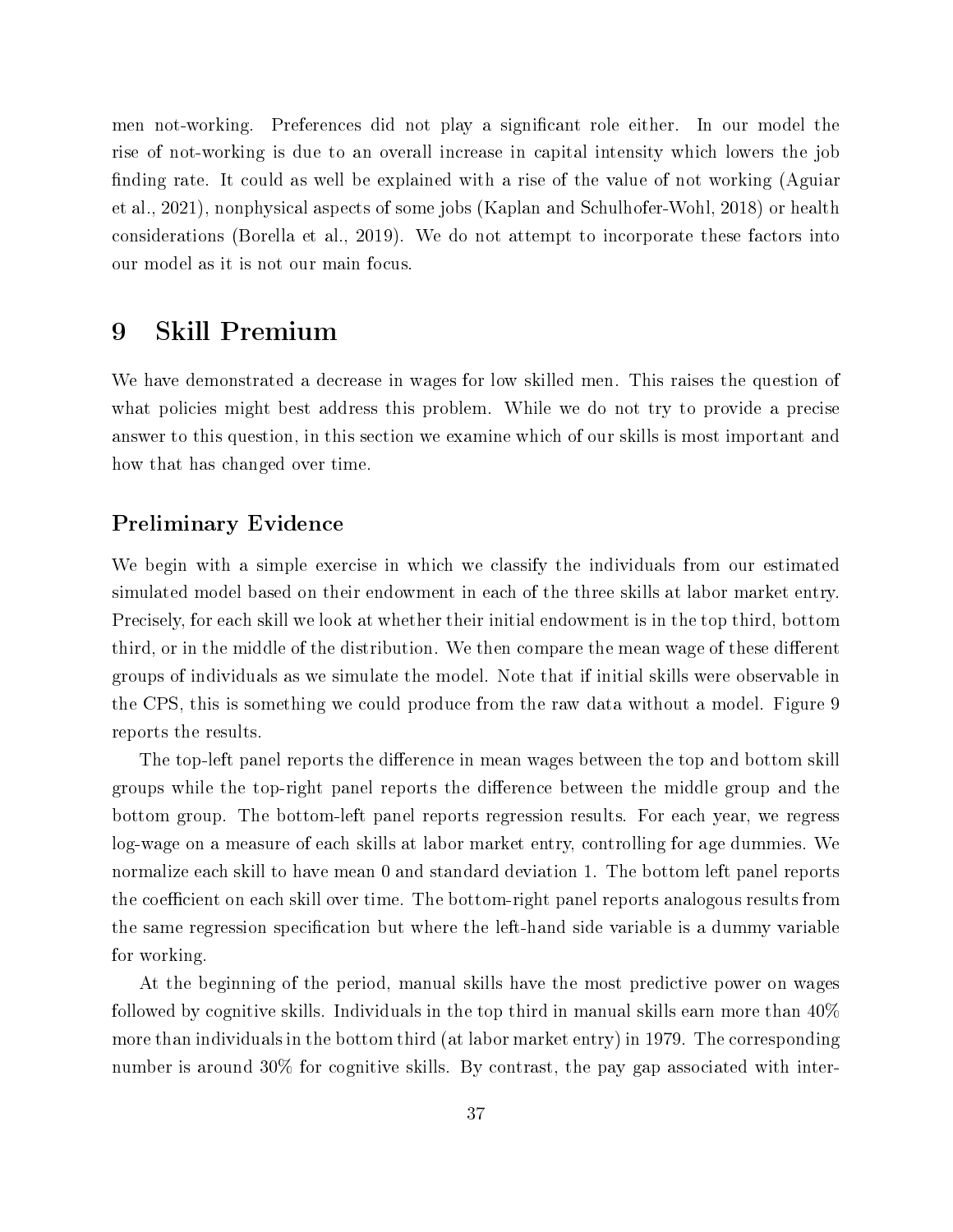

personal skills is only  $2\%$  in 1979. The regression coefficients have the same ordering. A one standard deviation difference in manual, cognitive and inter-personal skills, is associated with higher log wages by, respectively, 20%, 15% and 1%.

The pay premium associated with each three skills increased in the 1980s. The top mean wages compared to the bottom rises by 8 percentage points in manual skills, 5 for interpersonal skills and around 0.5 for cognitive skills. The patterns markedly differ by skills after that. Since 1990, the premium slowly fell for cognitive skills while the premium for inter-personal skills kept steadily rising. Hence, the gap between the premium for cognitive and the premium for inter-personal skills is becoming increasingly narrow. The premium for manual skills is about 50% and therefore remains the highest. It was stable in 1990s and it has been rising since 2000. The regression coefficients show the same ordering when either the wage or a dummy for working are on the left hand side. However, since 1990 individuals at the bottom in either manual or cognitive skills did relatively better that individuals in the middle due to the flattening of the price series at the bottom in some occupations. This is not the case for inter-personal skills.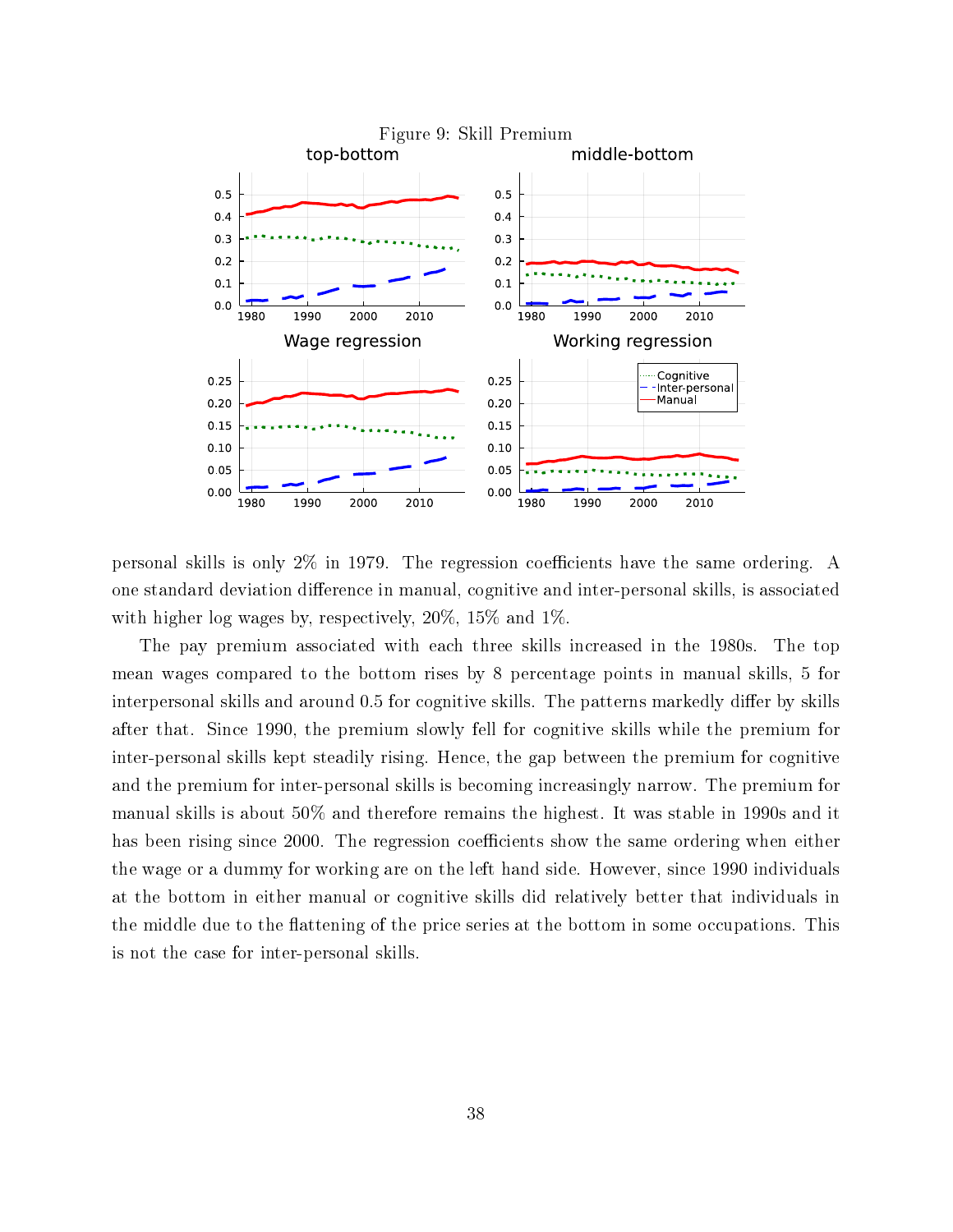### Counterfactual Skill Investment

Should we conclude that we should invest in individuals manual skills before they enter the labor market? The previous results were suggestive of this, but were not causal. We next do an exercise to help this question. Since we don't know the relative costs of investing in the three different skills nor exactly how one might do it, we consider a thought exercise: Suppose that it were equally costly to increase skill by a standard deviation, in which skill would we prefer to invest? We investigate this question by increasing the endowment of each individual at labor market entry by one-standard deviation for each skill. These are partial equilibrium experiments because the hedonic pricing function is fixed though they are equilibrium effects in that we allow the equilibrium labor market tightness to adjust.<sup>13</sup> Figure 10 reports the average wage gain of each policy.



Figure 10: Skill improvement program

Improving manual skills of low-skilled men before labor market entry has the highest rewards. This is true throughout the period of observations. This reflects the fact that this group predominantly uses manual skills. The returns to improving cognitive skills increased during the 1980s and fell since. Perhaps surprisingly, manual skills not only were important

<sup>&</sup>lt;sup>13</sup>This thought exercise also makes sense if we think that  $f_{jt}$  is determined by the world economy and that low skilled men in the United States are small so that they are price takers in  $f_{jt}$ .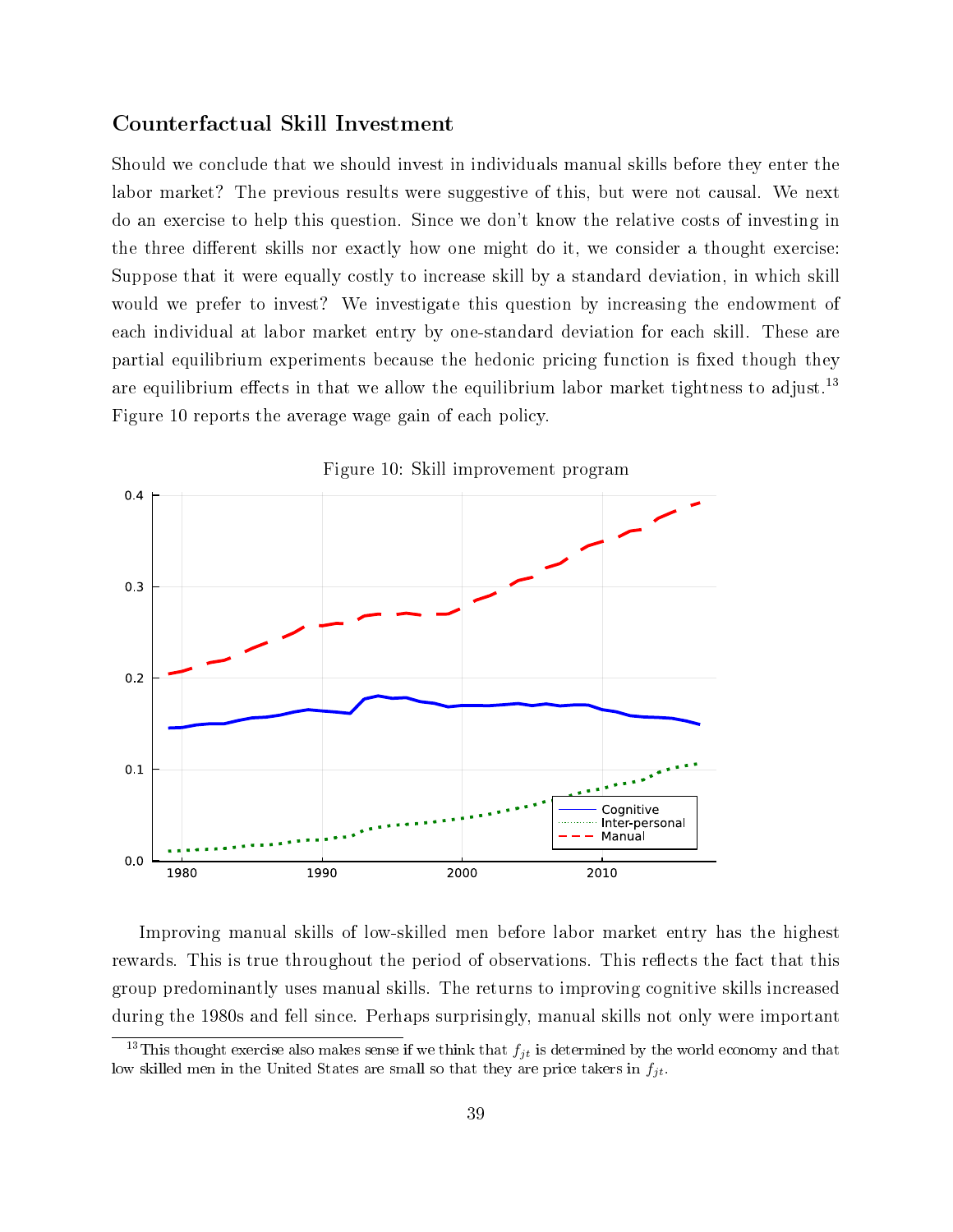| Skill          | 1979          | 2017                        |          |
|----------------|---------------|-----------------------------|----------|
| Cognitive      |               | $0.0416$ $0.0375$ $-0.0041$ |          |
| Inter-personal | 0.0033 0.0265 |                             | 0.0232   |
| Manual         |               | 0.0579 0.1057               | - 0.0478 |

Table 5: Skill improvement program: probability of working

in the initial period but have substantially gained in importance over time. Interpersonal skill investment had little returns at the beginning of the period, but increased throughout the period of analysis and it is now only slightly lower than the returns to improving cognitive skills.

These policies also improve the probability of working as reported in Table 5. Increasing cognitive skills or manual skills by one standard deviation raises the probability of working by about 4 and 6 percentage points respectively in 1979. It remains fairly stable over time for cognitive skills while it increased by more than 4 percentage points for manual skills. On the other hand, improving inter-personal skills had little impact, less than 0.5 percentage points, at the beginning of the period while it boosts the probability of working by more than 2.5 percentage points at the end of the period.

### Heterogeneity

Are the returns to these policies heterogenous across individuals? To answer this question, we again classify people depending on whether their initial endowment in a particular skill is in the top third or the bottom third of the distribution.<sup>14</sup> Table 6 reports the returns for each subgroup at the beginning of the period (column  $t_0$ ) and at the end of the period (column  $t_1$ ).

The analysis by group confirms that investing in manual group has the highest return for virtually all groups throughout the period of analysis. This is the policy that has the highest return for almost any endowment. This is true both at the end and the beginning of the period of analysis.

The only exception is for people that are in the top group in both cognitive and interpersonal skills but are in the bottom in manual skills. For this case cognitive skills have the highest returns. This is driven by management occupations which attracts the highest

 $14$ We discard individuals in the middle in any particular skills to save on space and because manual skills have the highest rewards for all of them throughout.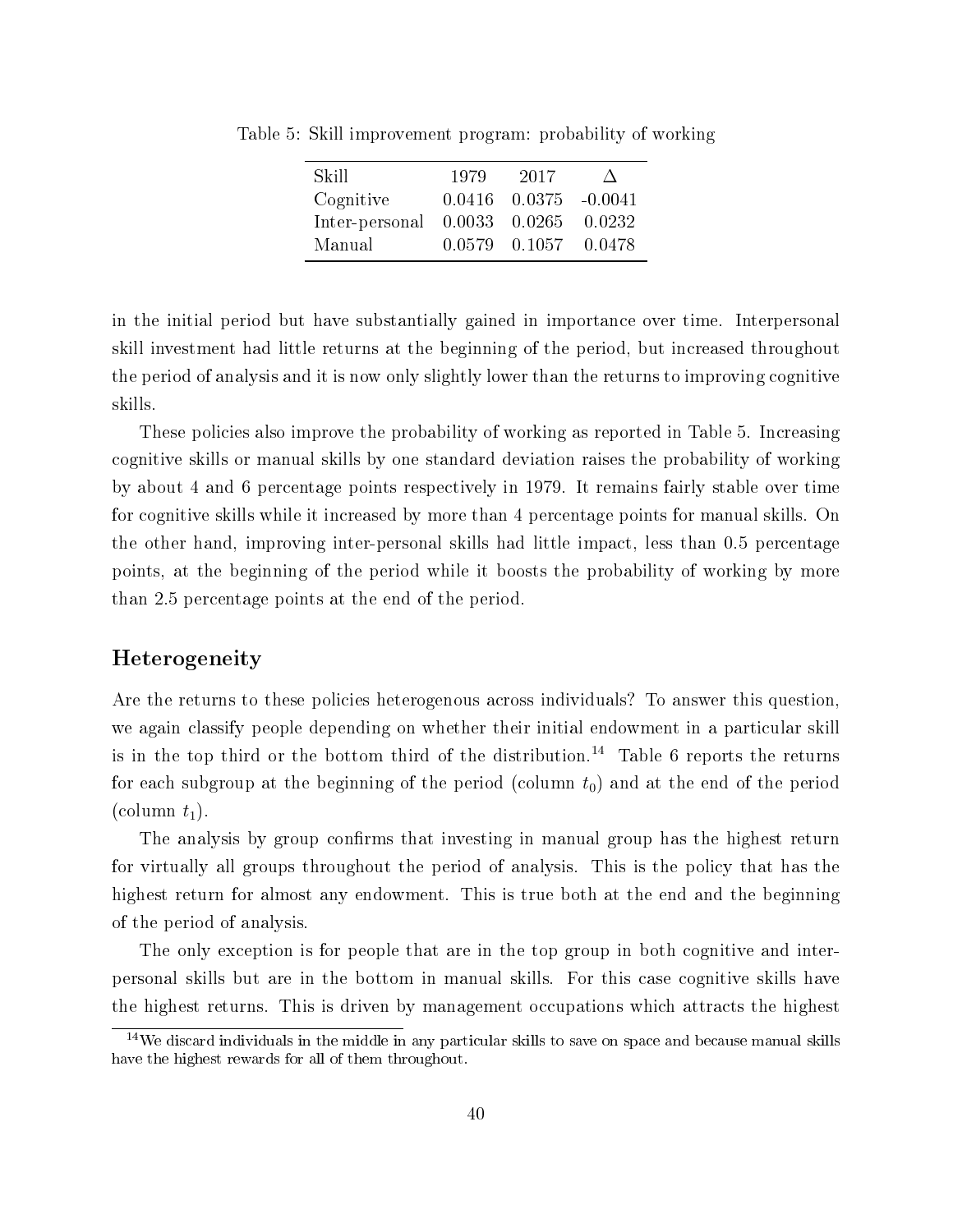| Table 6: Counterfactual: heterogeneity and interactions |       |      |         |         |        |        |         |        |             |       |
|---------------------------------------------------------|-------|------|---------|---------|--------|--------|---------|--------|-------------|-------|
| Endowment                                               |       |      |         | Policy  |        |        |         |        | <b>Best</b> |       |
| $\cos$                                                  | Inter | Man  | Cog     |         | Inter  |        | Man     |        |             |       |
|                                                         |       |      | $t_{0}$ | $t_{1}$ | $t_0$  | $t_1$  | $t_{0}$ | $t_1$  | $t_0$       | $t_1$ |
| Low                                                     | Low   | Low  | 0.0804  | 0.0281  | 0.0029 | 0.0179 | 0.146   | 0.115  | Man         | Man   |
| Low                                                     | Low   | High | 0.0937  | 0.0673  | 0.0038 | 0.0337 | 0.185   | 0.3417 | Man         | Man   |
| Low                                                     | High  | Low  | 0.0874  | 0.0622  | 0.0052 | 0.0389 | 0.1527  | 0.151  | Man         | Man   |
| Low                                                     | High  | High | 0.1063  | 0.0912  | 0.0077 | 0.0516 | 0.1957  | 0.3506 | Man         | Man   |
| High                                                    | Low   | Low  | 0.1133  | 0.0883  | 0.0147 | 0.0433 | 0.1679  | 0.1625 | Man         | Man   |
| High                                                    | Low   | High | 0.1179  | 0.1048  | 0.0084 | 0.0592 | 0.2037  | 0.3492 | Man         | Man   |
| High                                                    | High  | Low  | 0.122   | 0.2286  | 0.0109 | 0.1501 | 0.1595  | 0.1988 | Man         | Cog   |
| High                                                    | High  | High | 0.1192  | 0.1691  | 0.0057 | 0.1205 | 0.1981  | 0.2889 | Man         | Man   |

skilled workers. This is interesting as it happens simultaneously as the premium for cognitive skills declined overall.

### 10 Conclusions

We propose and estimate a model to understand the evolution of the wage structure of low skilled men since 1979. We allow for a rich specification of change in the demand for workers which has heterogenous effects on different occupations and different parts of the skill distribution. We document the relative role of demand-side factors and supply-side factors.

We have three main findings. First, the reallocation away from manual jobs towards services and changes in the wages structure were driven by demand factors while the supply of skills and changes in preferences played almost no role. We find little evidence that preferences changed across cohorts and supply of skills changed very little.

Second, frictions play a crucial role in preventing wages in traditional blue collar occupations from falling substantially relative to other occupations. We show that our model without search frictions can not fit the data. For example, it can not explain the decline in operators who have experienced only a small decline in wages. In our model this is explained by an increase in the capital cost. A higher cost leads to less labor market entry and fewer jobs, but due to search frictions this does not directly translate to lower wages. It is important to point out that while our model without frictions can not explain the data, we have not explored a large set of alternatives models. Our base model can fit the data but there may be other mechanisms that can as well. We leave it to further work to explore this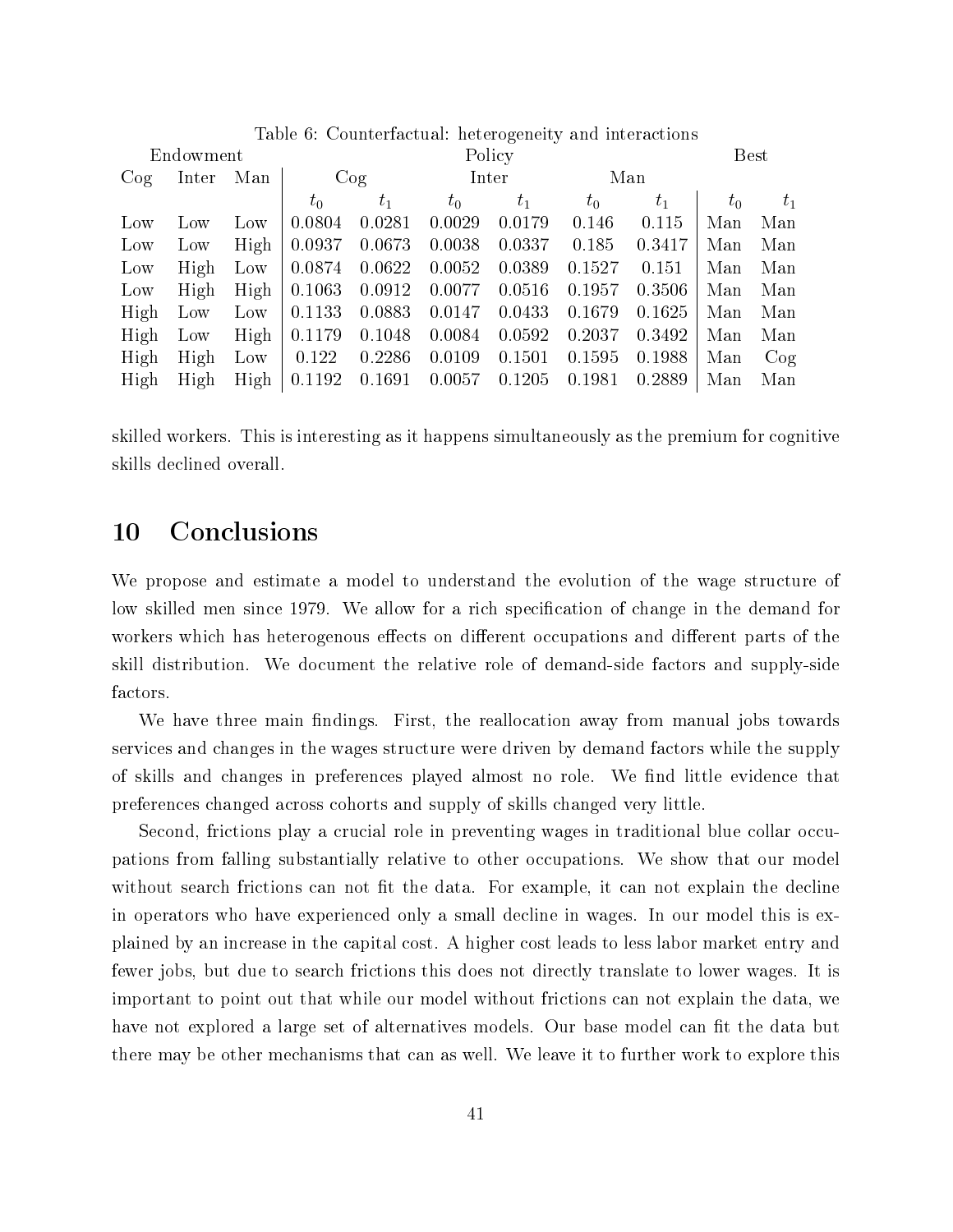further.

Finally, while we see an increase in the payoff to interpersonal skills, manual skills still remain the most important skill type for low educated males. This is true for almost all initial skill types.

In going forward, this paper has only shed light on a small part of the picture. If we want to increase wages of low skilled workers we should invest in their skills. The results suggest that interpersonal skills have become much more important for this group than they were before but that manual skills remain clearly the most important. Thus we conclude that it would be helpful for these workers to invest in manual skills. At the same time, we recognize that it is not clear precisely how to implement this in policy terms. Vocational education or a German apprenticeship type system are possibilities-but how effective they would be is not something we address here. Further progress on these problems would focus on how to invest in skills, incorporation of this model into a general equilibrium framework, and inclusion of other demographic groups.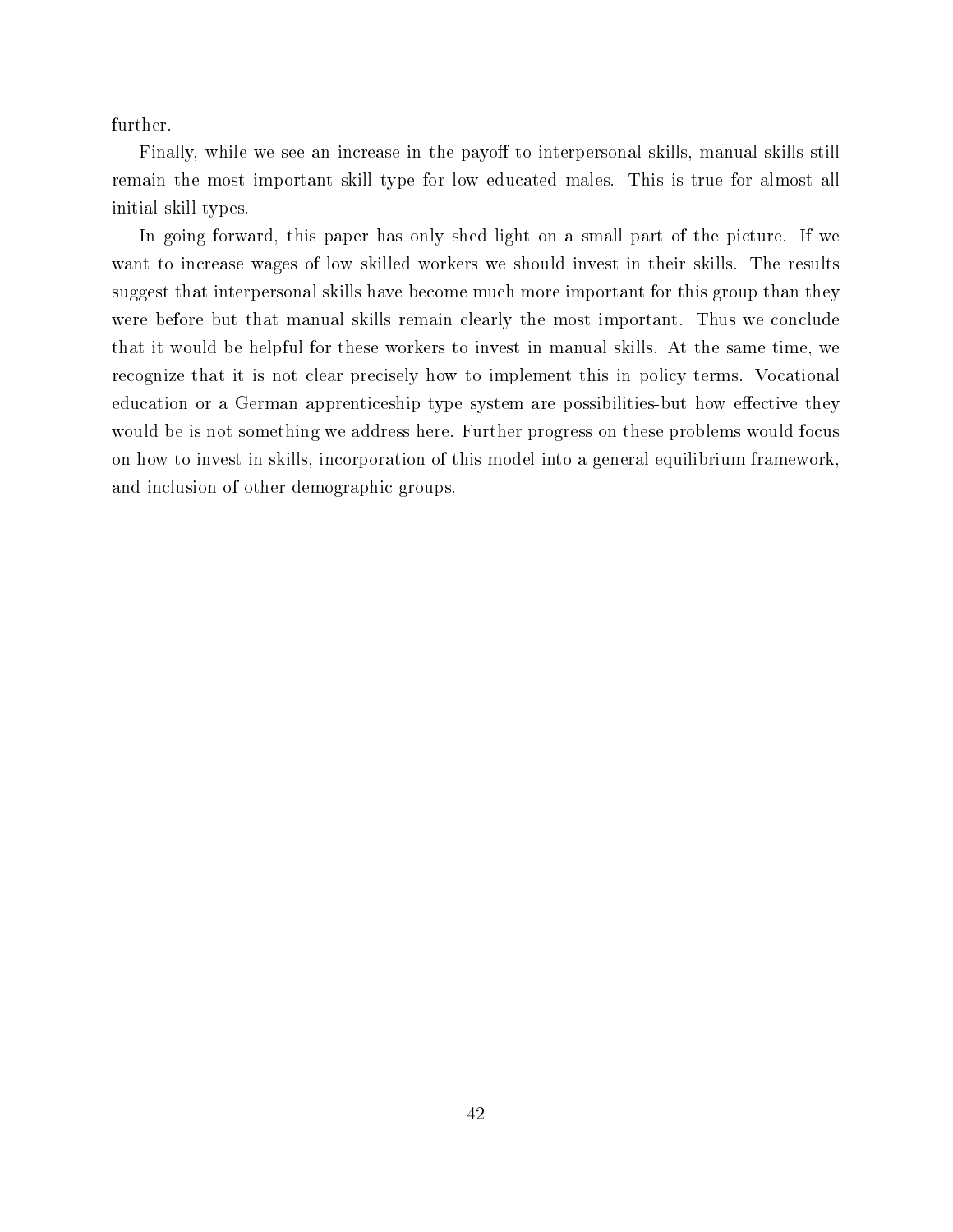# References

- Acemoglu, D. and D. Autor (2011). Skills, tasks and technologies: Implications for employment and earnings. Handbook of Labor Economics  $\lambda$ , 1043–1171.
- Aguiar, M., M. Bils, K. K. Charles, and E. Hurst (2021). Leisure luxuries and the labor supply of young men. *Journal of Political Economy 129* $(2)$ , 337–382.
- Alsalam, N., M. Dahl, and T. DeLeire (2006). Changes in low-wage labor markets between 1979 and 2005. Technical report, Congressional Budget Office: Washington DC.
- Altonji, J. G., P. Bharadwaj, and F. Lange (2012). Changes in the characteristics of american youth: Implications for adult outcomes. Journal of Labor Economics  $30(4)$ , 783–828.
- Antonczyk, D., T. DeLeire, and B. Fitzenberger (2018). Polarization and rising wage inequality: Comparing the U.S. and Germany. *Econometrics*  $6(2)$ , 1–33.
- Atalay, E., P. Phongthiengtham, S. Sotelo, and D. Tannenbaum (2020). The evolution of work in the united states. American Economic Journal: Applied Economics  $12(2)$ , 1–34.
- Autor, D. and D. Dorn (2013). The growth of low-skill service jobs and the polarization of the US labor market. The American Economic Review  $103(5)$ , 1553–1597.
- Autor, D. H., L. F. Katz, and M. S. Kearney (2006). The polarization of the US labor market. American Economic Review  $96(2)$ , 189-194.
- Autor, D. H., F. Levy, and R. J. Murnane (2003). The skill content of recent technological change: An empirical exploration. The Quarterly Journal of Economics 118(4), 1279– 1333.
- Bagger, J. and R. Lentz (2018). An equilibrium model of wage dispersion and sorting. Review of Economic Studies  $86(1)$ , 153-190.
- Beaudry, P., D. A. Green, and B. M. Sand (2016). The great reversal in the demand for skill and cognitive tasks. Journal of Labor Economics  $34(S1)$ , S199-S247.
- Blume, L., W. Brock, S. Durlauf, and R. Jayaraman (2015). Linear social interactions models. Journal of Political Economy  $123(2)$ , 444-496.
- Böhm, M. J. (2020). The price of polarization: Estimating task prices under routine-biased technical change. Quantitative Economics  $11(2)$ , 761–799.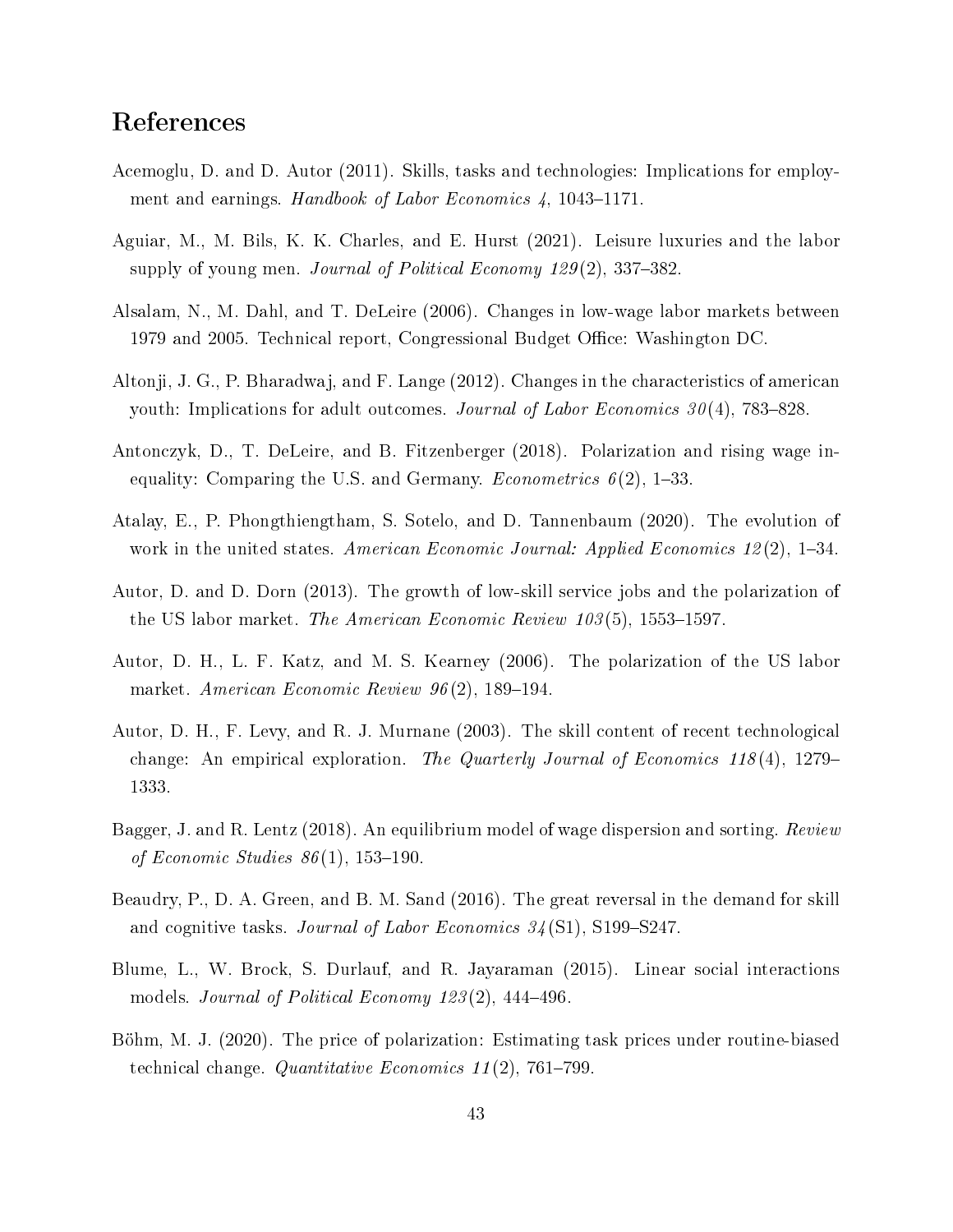- Bonhomme, S., T. Lamadon, and E. Manresa (2019). A distributional framework for matched employer employee data.  $Econometrica 87(3), 699-739.$
- Borella, M., M. D. Nardi, and F. Yang (2019). The lost ones: The opportunities and outcomes of non-college educated americans born in the 1960s. NBER Macro Annual 34.
- Bowlus, A., L. Lochner, C. Robinson, and E. Suleymanoglu (2021, July). Wages, skills, and skill-biased technical change: The canonical model revisited. Journal of Human Resources forthcoming.
- Bowlus, A. and C. Robinson (2012). Human capital prices, productivity, and growth. Amer*ican Economic Review 102(7), 3483-3515.*
- Burdett, K. and D. Mortensen (1998). International Economic Review 39(2), 252–273.
- Burstein, A., E. Morales, and J. Vogel (2019). Changes in between-group inequality: Computers, occupations, and international trade. American Economic Journal: Macroeconomics  $11(2)$ , 348-400.
- Caines, C., F. Hoffmann, and G. Kambourov (2017). Complex-task biased technological change and the labor market. Review of Economic Dynamics  $25$ , 298-319. Special Issue on Human Capital and Inequality.
- Card, D., A. R. Cardoso, J. Heining, and P. Kline (2018). Firms and labor market inequality: Evidence and some theory. Journal of Labor Economics  $36(S1)$ , S13-S170.
- Castex, G. and E. K. Dechter (2014). The changing roles of education and ability in wage determination. Journal of Labor Economics  $32(4)$ , 685-710.
- Cavounidis, C., V. Dicandia, K. Lang, and R. Malhotra (2022). Estimating the nature of technological change: Exploiting shifts in skill use within and between occupations.
- Charles, K. K., E. Hurst, and M. J. Notowidigdo (2019). Housing booms, manufacturing decline and labour market outcomes. The Economic Journal 129(617).
- Cortes, G. M. (2016). Where have the middle-wage workers gone? a study of polarization using panel data. Journal of Labor Economics  $34(1)$ , 63-105.
- Deming, D. J. (2017). The growing importance of social skills in the labor market. The Quarterly Journal of Economics  $132(4)$ , 1593-1640.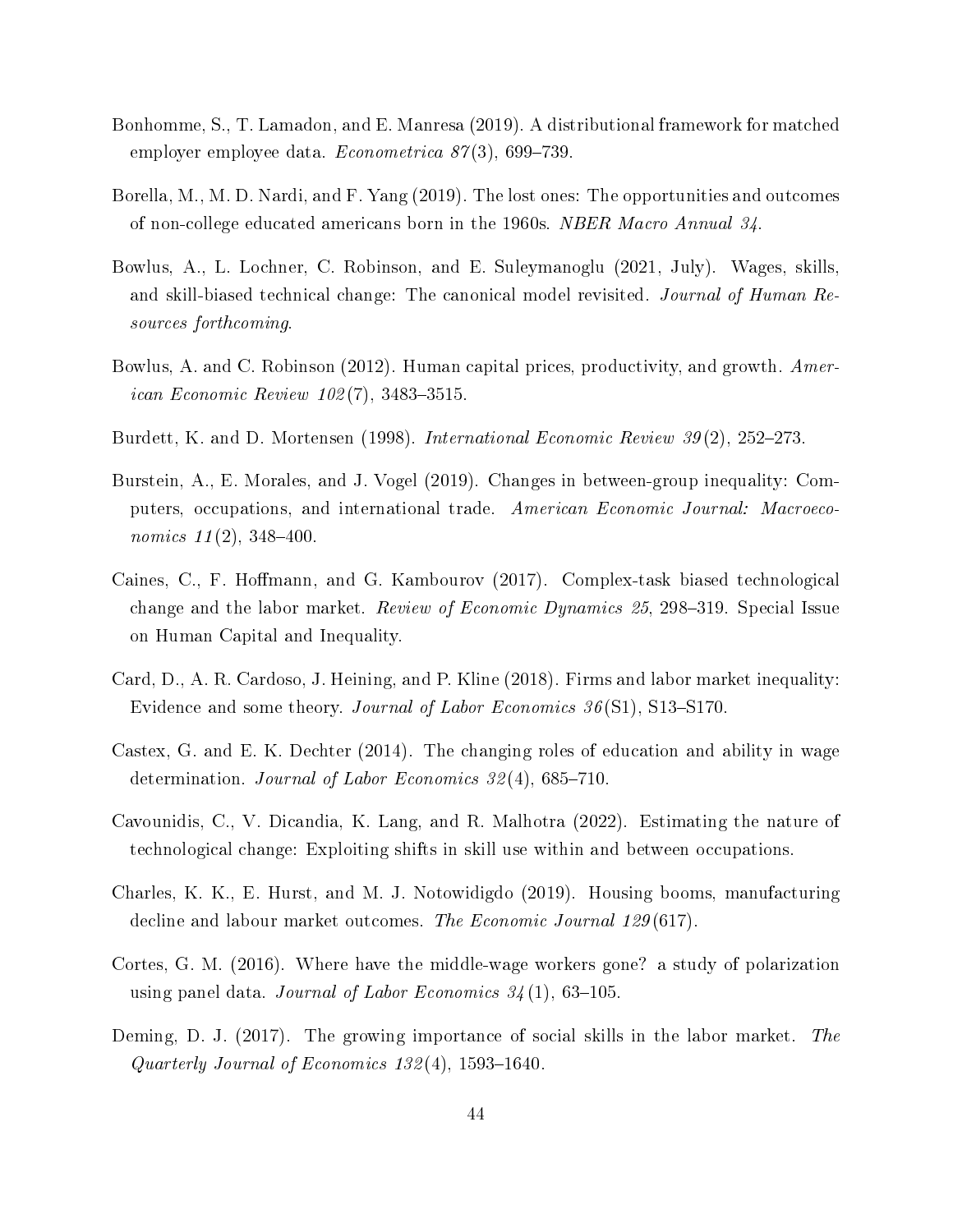- Dinardo, J. and D. Card (2002). Skill-biased technological change and rising wage inequality: Some problems and puzzles. Journal of Labor Economics 20, 733–783.
- Dix-Carneiro, R. (2014). Trade liberalization and labor market dynamics. Econometrica  $82(3)$ ,  $825-885$ .
- Gathmann, C. and U. Schönberg (2010). How general is human capital? a task-based approach. Journal of Labor Economics  $28(1)$ , 1-49.
- Goldin, C. D. and L. F. Katz (2009). The race between education and technology. Harvard University Press.
- Goos, M., A. Manning, and A. Salomons (2014). Explaining job polarization: Routine-biased technological change and offshoring. American Economic Review  $104(8)$ , 2509-26.
- Gottschalk, P., D. A. Green, and B. M. Sand (2015). Taking selection to task: Bounds on trends in occupational task prices for the US, 1984-2013. Unpublished manuscript, University of British Columbia.
- Gourieroux, C., A. Monfort, and E. Renault (1993). Indirect inference. *Journal of Applied*  $Econometrics 8(S1), S85-S118.$
- Guvenen, F., B. Kuruscu, S. Tanaka, and D. Wiczer (2020). Multidimensional skill mismatch. American Economic Journal: Macroeconomics  $12(1)$ ,  $210-44$ .
- Heckman, J. J. and B. E. Honoré (1990). The empirical content of the Roy model. *Econo*metrica  $58(5)$ , 1121-1149.
- Heckman, J. J., L. Lochner, and C. Taber (1998). Explaining rising wage inequality: Explorations with a dynamic general equilibrium model of labor earnings with heterogeneous agents. Review of Economic Dynamics  $1(1)$ , 1-58.
- Hunt, J. and R. Nunn (2022). Has U.S. employment really polarized? a critical reappraisal. Labour Economics 75, 102117.
- Johnson, M. and M. P. Keane (2013). A dynamic equilibrium model of the US wage structure, 1968–1996. Journal of Labor Economics  $31(1)$ , 1–49.
- Juhn, C., K. M. Murphy, and B. Pierce (1993). Wage inequality and the rise in returns to skill. *Journal of Political Economy*, 410–442.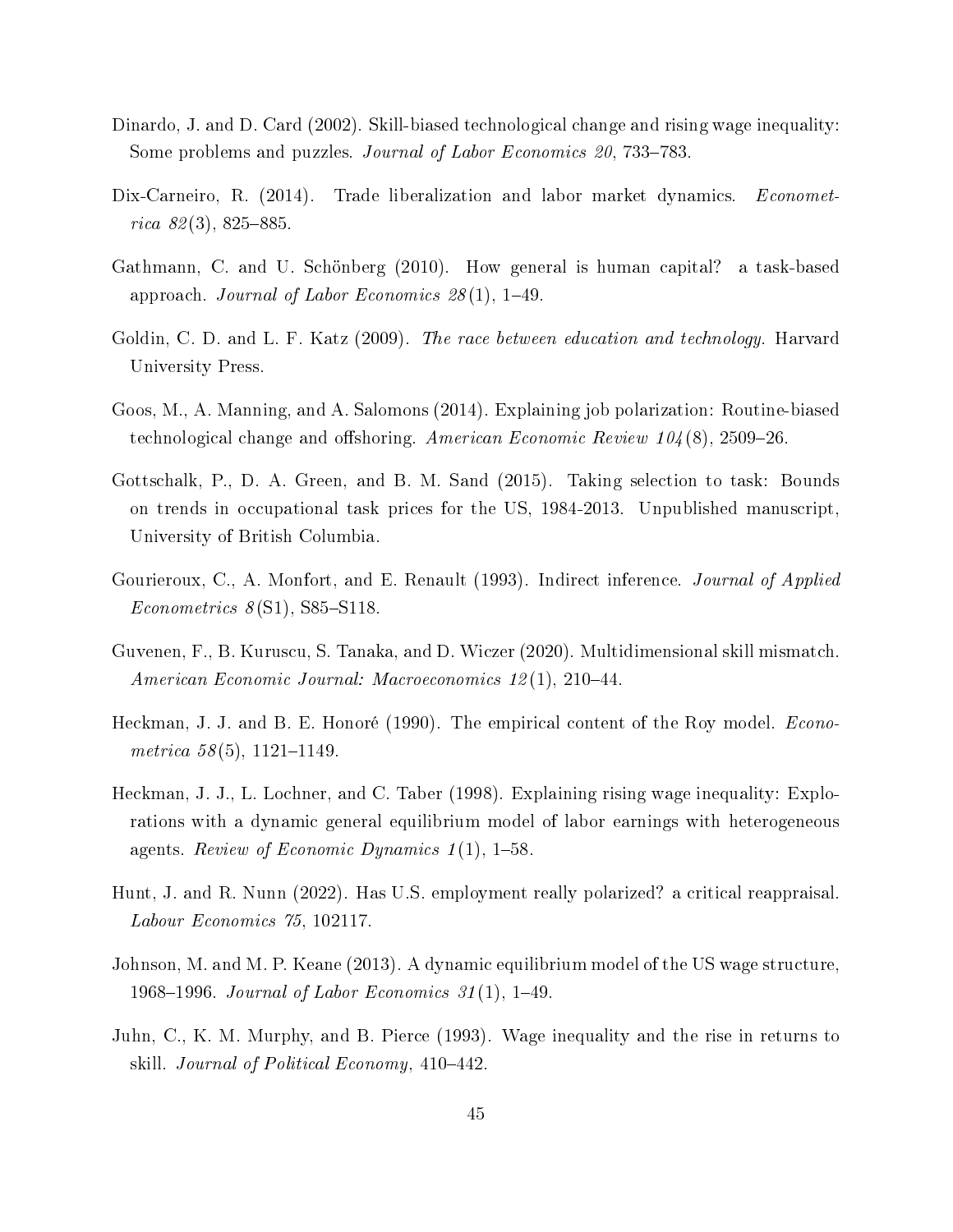- Kambourov, G. and I. Manovskii (2009). Occupational specificity of human capital. *Inter*national Economic Review  $50(1)$ , 63-115.
- Kaplan, G. and S. Schulhofer-Wohl (2018). The changing dis-utility of work. Journal of Economic Perspectives  $9(2)$ , 239-258.
- Katz, L. and K. M. Murphy (1992). Changes in relative wages, 1963–1987: Supply and demand factors. The Quarterly Journal of Economics  $107(1)$ , 35-78.
- Katz, L. F. and D. H. Autor (1999). Changes in the wage structure and earnings inequality. In O. Ashenfelter and D. Card (Eds.), *Handbook of Labor Economics*, vol. 3A, Volume 3, pp. 1463-1555.
- Keane, M. P. and K. I. Wolpin (1997). The career decisions of young men. Journal of Political Economy  $105(3)$ , 473-522.
- Keane, M. P. and K. I. Wolpin  $(2001)$ . The effect of parental transfers and borrowing constraints on educational attainment. International Economic Review, 1051-1103.
- Kim, C. and A. Sakamoto (2008). The rise of intra-occupational wage inequality in the united states, 1983 to 2002. American Sociological Review  $73(1)$ , 129-157.
- Lamadon, T., M. Mogstad, and B. Setzler (2022). Imperfect competition, compensating differentials, and rent sharing in the U.S. labor market. American Economic Review 112(1). 169-212.
- Lee, D. and K. I. Wolpin (2006). Intersectoral labor mobility and the growth of the service sector. Econometrica  $74(1)$ , 1-46.
- Lemieux, T. (2006). Increasing residual wage inequality: Composition effects, noisy data, or rising demand for skill? American Economic Review  $96(3)$ , 461–498.
- Lindenlaub, I. (2017). Sorting multidimensional types: Theory and application. The Review of Economic Studies  $84(2)$ , 718-789.
- Lise, J. and F. Postel-Vinay (2020). Multidimensional skills, sorting, and human capital accumulation. American Economic Review 110(8), 2328-76.
- Lochner, L., Y. Park, and Y. Shin (2018). Wage dynamics and returns to unobserved skill. NBER Working Paper 24220, National Bureau of Economic Research.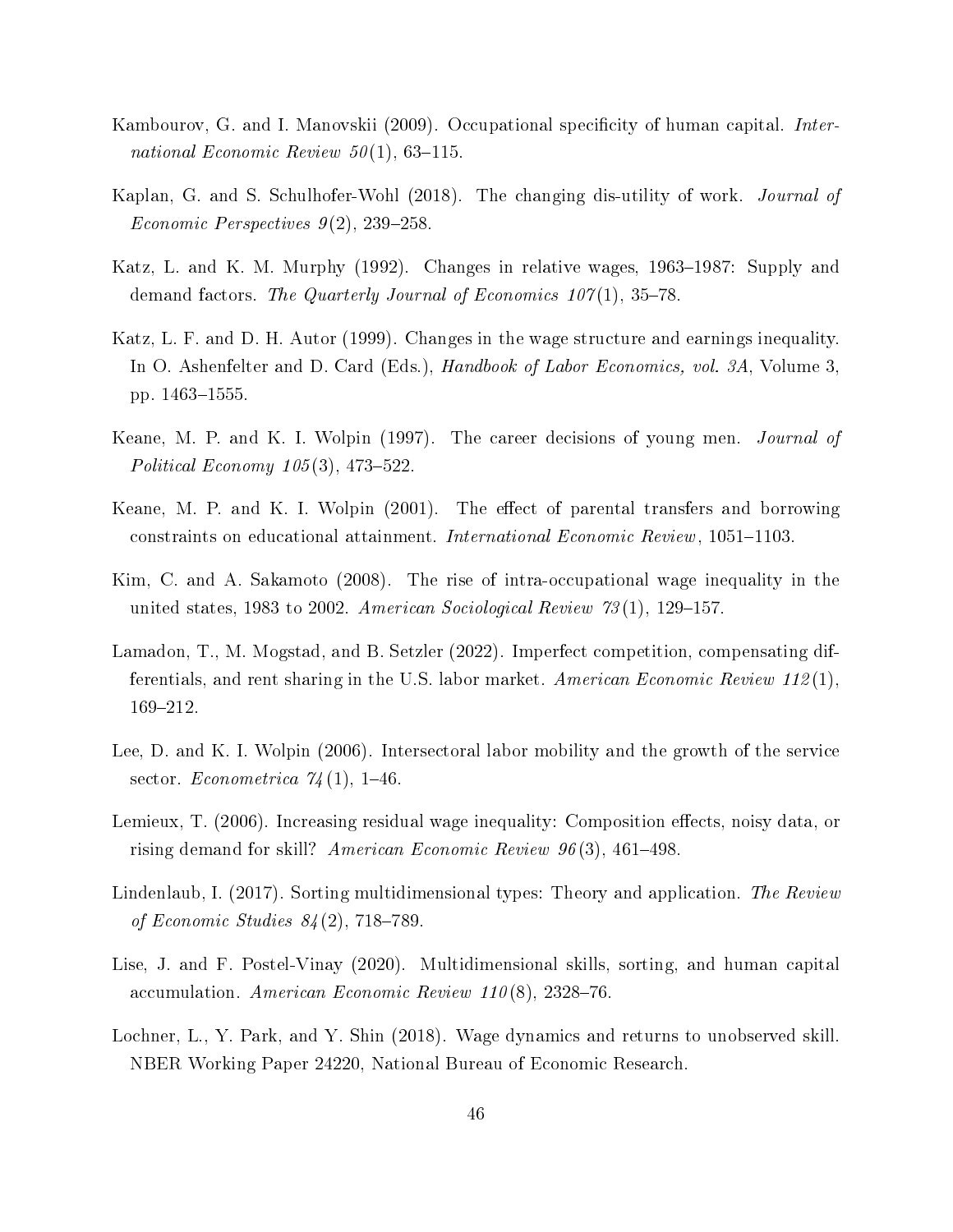- Lochner, L. and Y. Shin (2014). Understanding earnings dynamics: Identifying and estiamting the changing roles of unobserved ability, permananent and transitory shocks.
- Lu, Q., L. Lochner, and Y. Park (2020). Return to skill and the evolution of skills for older men.
- MaCurdy, T. and T. Mroz (1995). Measuring macroeconomic shifts in wages from cohort specifications. Unpublished manuscript, Stanford University.
- Michel, L., J. Schmitt, and H. Shierhoz (2013). Don't blame the robots: Assessing the job polarization explanation of growing wage inequality. EPI CEPR working paper, Economic Policy Institute.
- Mouw, T. and A. L. Kalleberg (2010). Occupations and the structure of wage inequality in the United States, 1980s to 2000s. American Sociological Review  $75(3)$ , 402-431.
- Neal, D. (1999). The complexity of job mobility among young men. Journal of Labor Economics  $17(2)$ , 237-261.
- Poletaev, M. and C. Robinson (2008). Human capital specificity: evidence from the dictionary of occupational titles and displaced worker surveys, 1984–2000. Journal of Labor Economics 26(3), 387-420.
- Roy, A. D. (1951). Some thoughts on the distribution of earnings. Oxford Economic Papers  $3(2)$ , 135-146.
- Sanders, C. (2016). Skill accumulation, skill uncertainty, and occupational choice. Unpublished manuscript, Washington University in St. Louis.
- Sanders, C. and C. Taber (2012). Life-cycle wage growth and heterogeneous human capital. Annual Review of Economics 4.
- Scotese, C. (2013). Wage inequality, tasks, and occupations. Unpublished manuscript, Virginia Commonwealth University.
- Slichter, S. (1950). Notes on the structure of wages. The Review of Economics and Statistics  $32(1), 80-91.$
- Sorkin, I. (2018). Ranking firms using revealed preference. The Quarterly Journal of Economics  $133(3)$ , 1331-1393.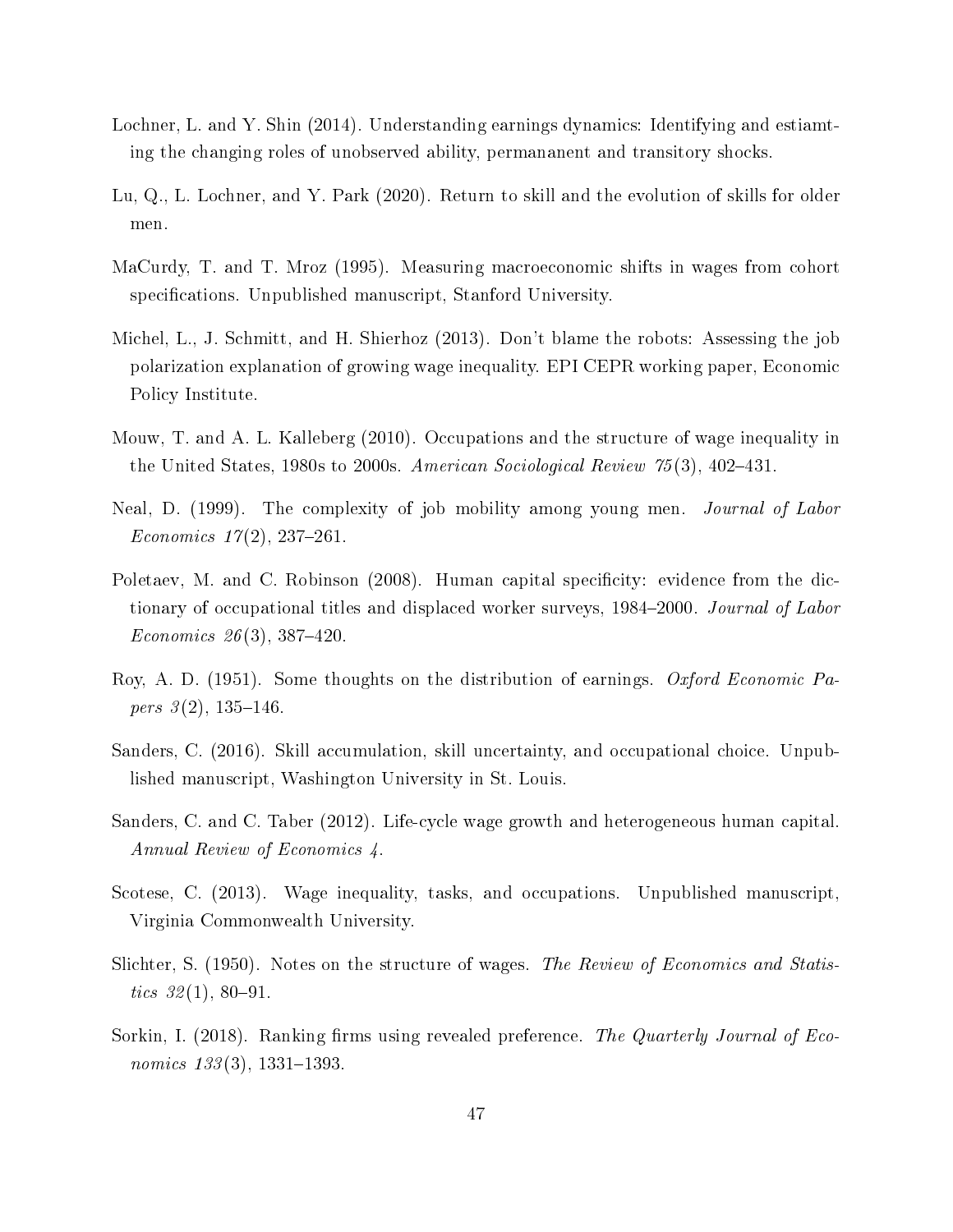- Sullivan, P. (2010). A dynamic analysis of educational attainment, occupational choices, and job search. International Economic Review  $51(1)$ , 289-317.
- Taber, C. and R. Vejlin (2020, May). Estimation of a roy/search/compensating differentials model of the labor market. *Econometrica*  $88(3)$ , 1031-1069.
- Traiberman, S. (2019). Occupations and import competition: Evidence from denmark. American Economic Review  $109(12)$ , 4260-4301.
- Villanueva, E. (2007). Estimating compensating wage differentials using voluntary job changes: Evidence from germany. Industrial and Labor Relations Review  $60(4)$ , 544–561.
- Yamaguchi, S. (2012). Tasks and heterogeneous human capital. Journal of Labor Eco*nomics*  $30(1)$ , 1-53.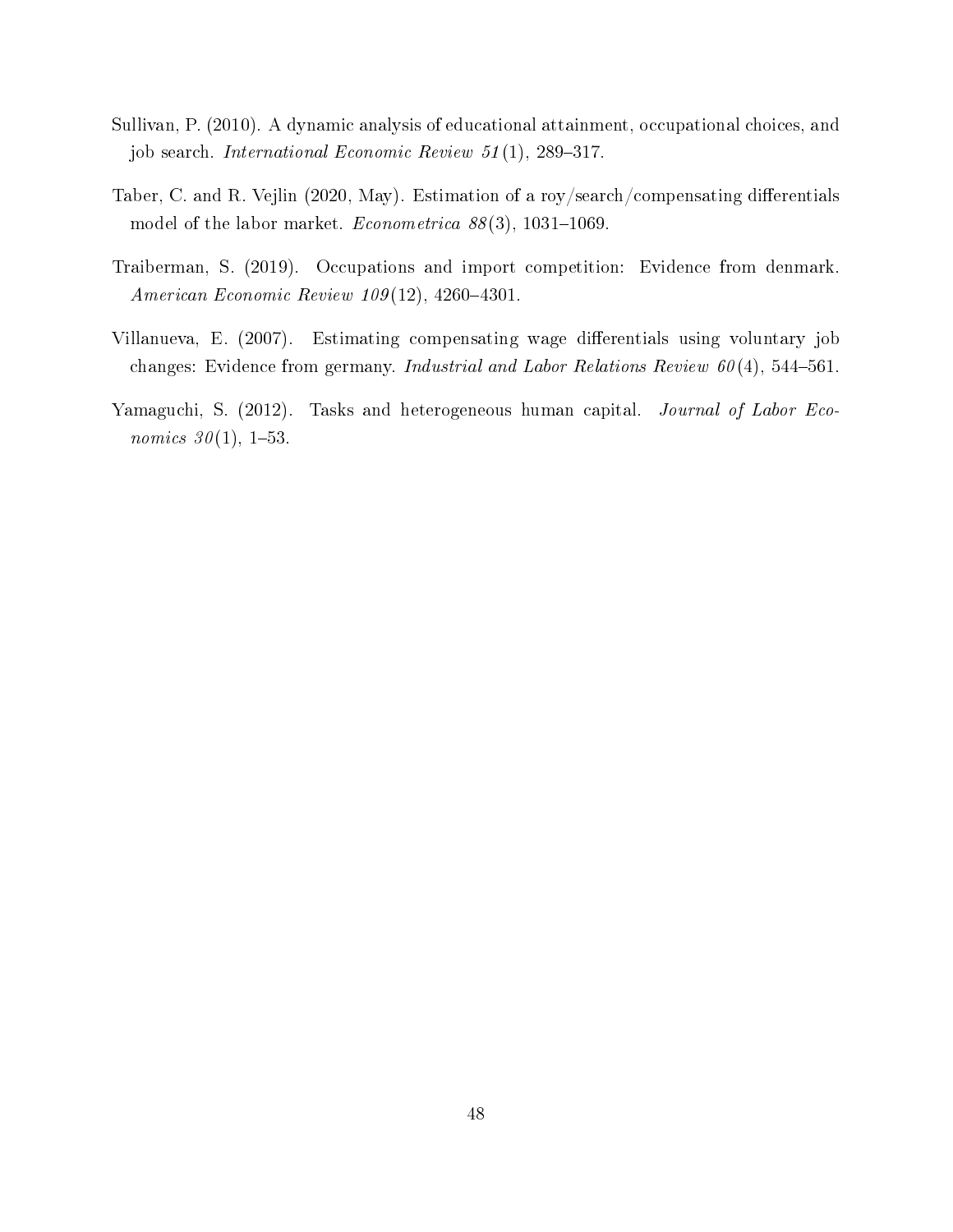# Appendix

# A Datasets description

ORG CPS Wages are calculated using Outgoing Rotation Group data from the Current Population Survey for earnings years 1979-2017 for all male workers aged 20-60 with 12 years of education or less who are not in the military, institutionalized or self-employed. We do the same data trimming as Acemoglu and Autor (2011). Wages are weighted by CPS sample weights. Hourly wages are equal to the logarithm of reported hourly earnings for those paid by the hour and the logarithm of usual weekly earnings divided by hours worked last week for non-hourly workers. Top-coded earnings observations are multiplied by 1.5. Hourly earners of below \$1.675/hour in 1982 dollars are dropped, as are hourly wages exceeding 1/35th the top-coded value of weekly earnings. All earnings are deflated by the chain-weighted  $(implicit)$  price deflator for personal consumption expenditures  $(PCE)$ . Allocated earnings observations are excluded in all years, except where allocation flags are unavailable. We start from the cohort that left or graduated from high school no latter than 1915 and we end with cohorts that left or graduated from high school no earlier than 2017.

NLSY79 We use the 1979-2015 survey years of the National Longitudinal Survey of Youth, 1979 (NLSY79). The NLSY79 is a representative sample of US households that was administered yearly from 1979-1994 by the Bureau of Labor Statistics, and once every two years since. We use both the core sample and the supplemental sample that over-represents economically disadvantaged respondents and minorities. We reweight observations to have a representative sample. In any given year, we only consider earnings observations for individuals who work 30 or more total hours in a week and who work full time at least 20 of the past 24 weeks. We construct measures of labor market experience using the work history file. We define work experience and occupation-specific experience as, respectively, the sum of weeks worked since labor market entry and the sum of weeks worked in a particular occupation since labor market entry.<sup>15</sup>

 $O*NET$  We use  $O*NET$  to obtain data on the skill intensity of different occupations. It is a representative survey of occupations developed by the U.S. Department of Labor.

 $15$ This definition of occupation-specific tenure is different from its model counterpart presented below which we simplify for computational purposes. It is also less affected by misclassification errors.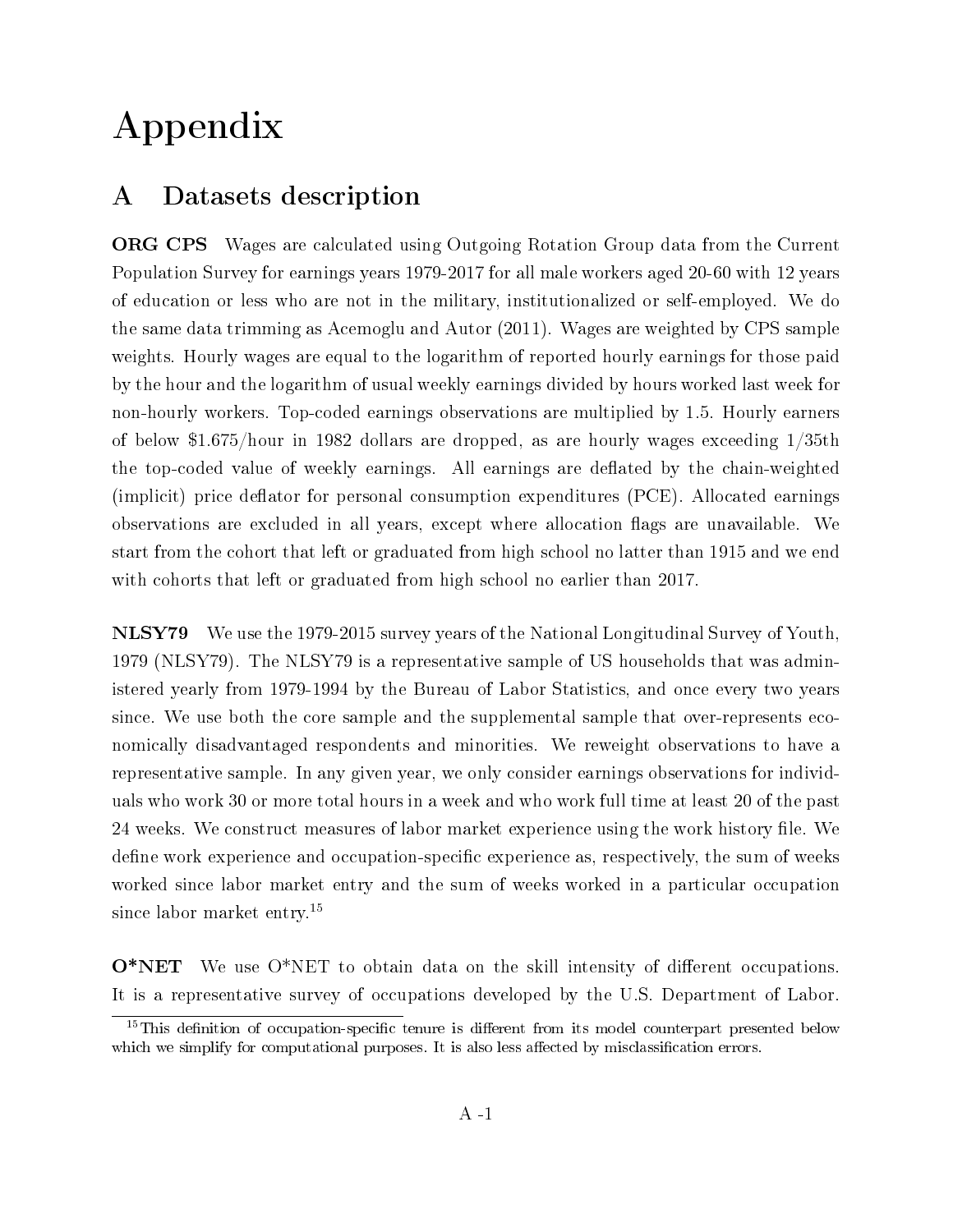Individuals were asked to complete a survey asking about the tasks and activities workers perform in those occupations.

NLSY97 We follow Deming (2017) and combine NLSY79 and NLSY97. We restrict the sample to ages 25–33 to exploit the overlap in ages across surveys. This means comparing the returns to different skills for individuals of similar ages during the late 1980s and early 1990s, compared to the more recent 2004–2015 period. We use respondents' standardized scores on the Armed Forces Qualifying Test (AFQT) to proxy for cognitive skill as in Altonji et al. (2012). And following Deming (2017), we construct a measure of social skills to maximize the comparability of the two measures of social skills across NLSY waves. All test scores are normalized to have mean 0 and standard deviation 1.

|                | Table A1: Occupation Categories Low Educated Men                            |                |  |  |  |
|----------------|-----------------------------------------------------------------------------|----------------|--|--|--|
|                | Occupations                                                                 | Label          |  |  |  |
| 1              | Executive, Administrative, and Managerial<br>Professional Specialty         | Managers       |  |  |  |
| $\overline{2}$ | Technicians<br>Sales<br>Administrative Support                              | Clerical       |  |  |  |
| 3              | Housekeeping and Cleaning<br>Protective Service<br>Other Services           | Services       |  |  |  |
| 4              | Farming, Forestry, and Fishing<br>Machine Operators, Assemblers, Inspectors | Operators      |  |  |  |
| 5              | Mechanics and Repairers                                                     | Mechanics      |  |  |  |
| 6              | Construction Trades, Extractive                                             | Construction   |  |  |  |
| 7              | <b>Precision Production</b>                                                 | Production     |  |  |  |
| 8              | Transportation and Material Moving                                          | Transportation |  |  |  |

# B Occupation share in the Census/ACS

We use the Census to assess the robustness of our results on the evolution of occupation composition and the share of men not-working that we reported in the main text using CPS data.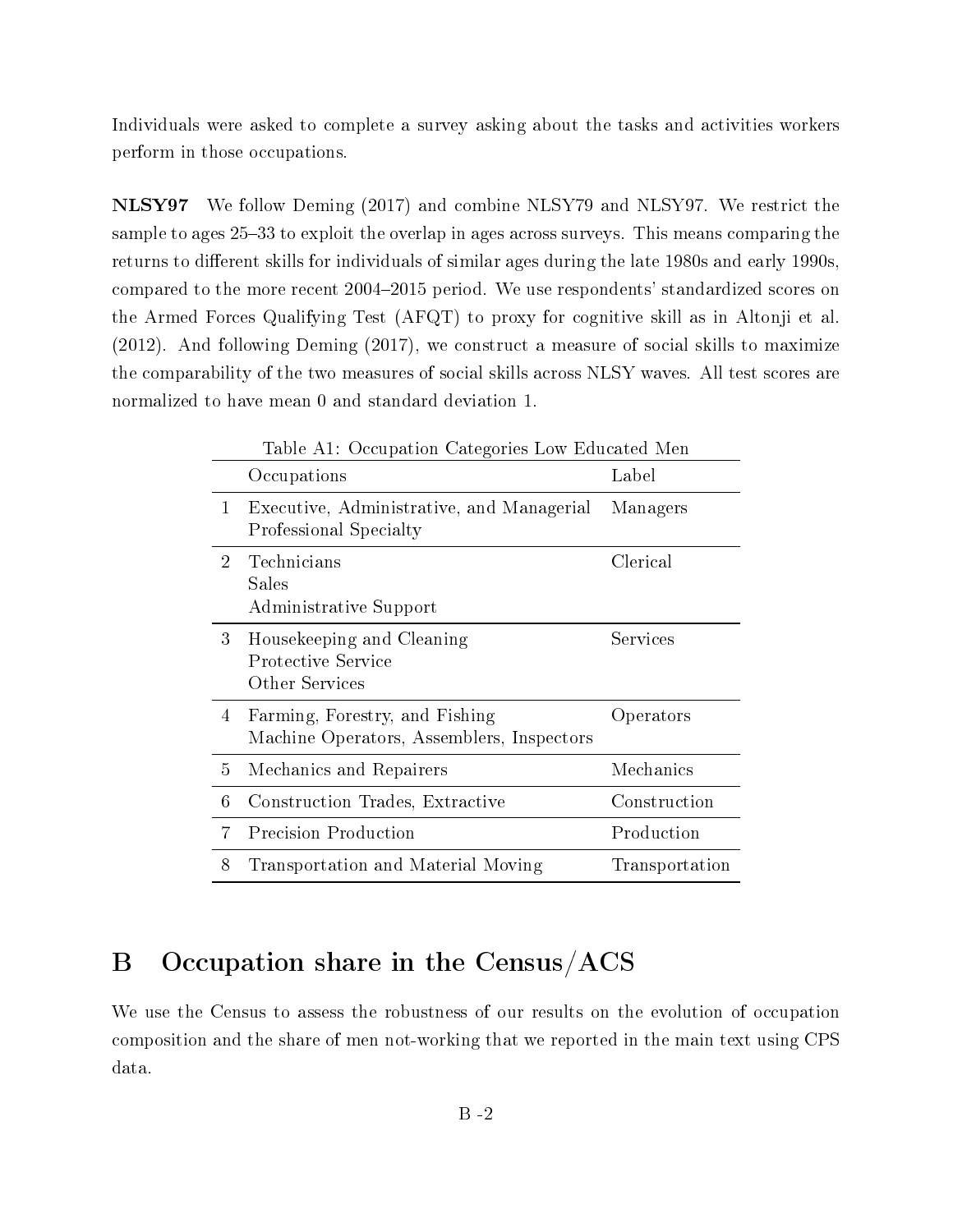We use data from the 1980 , 1990, 2000 Census and the 2001-2016 American Community Survey (ACS). We include all males with at most 12 years of education between the ages of 20 and 60. We exclude individuals in the military. The number of observations range between 284,400 in 2002 and 3,816,849 in 2000.

Figure B1 reports the share not-working in the Census and in the CPS.



Figure B1: Share not-working by year: Census and CPS

The trend is about similar in both sample with a rise until 2010 and a decrease since. However, the level is about 3 percentage point higher in the Census since 2010.

Figure B2 reports the occupational composition in the CPS and in the Census for all relevant years.

Overall, the numbers are reassuringly close to each other. Between 1982 and 1983, there is an apparent discontinuity in the proportions of managers and the proportions of clerical in the CPS data. It can be attributed to the change in the occupational classification scheme. Up to 1982, occupations were coded using the 1970 Census classication scheme. In 1983 (and up to 1991), occupations were coded using the 1980 Census classification scheme.

To smooth out the discontinuity, we assume the CPS data have a constant share of manager misclassified as clerical worker for the year between 1979 and 1982. To recover the bias in the CPS data, we assume the proportion of managers in 1980 is measured without error in the Census. The line "CPS-corrected" reports the corrected occupational share.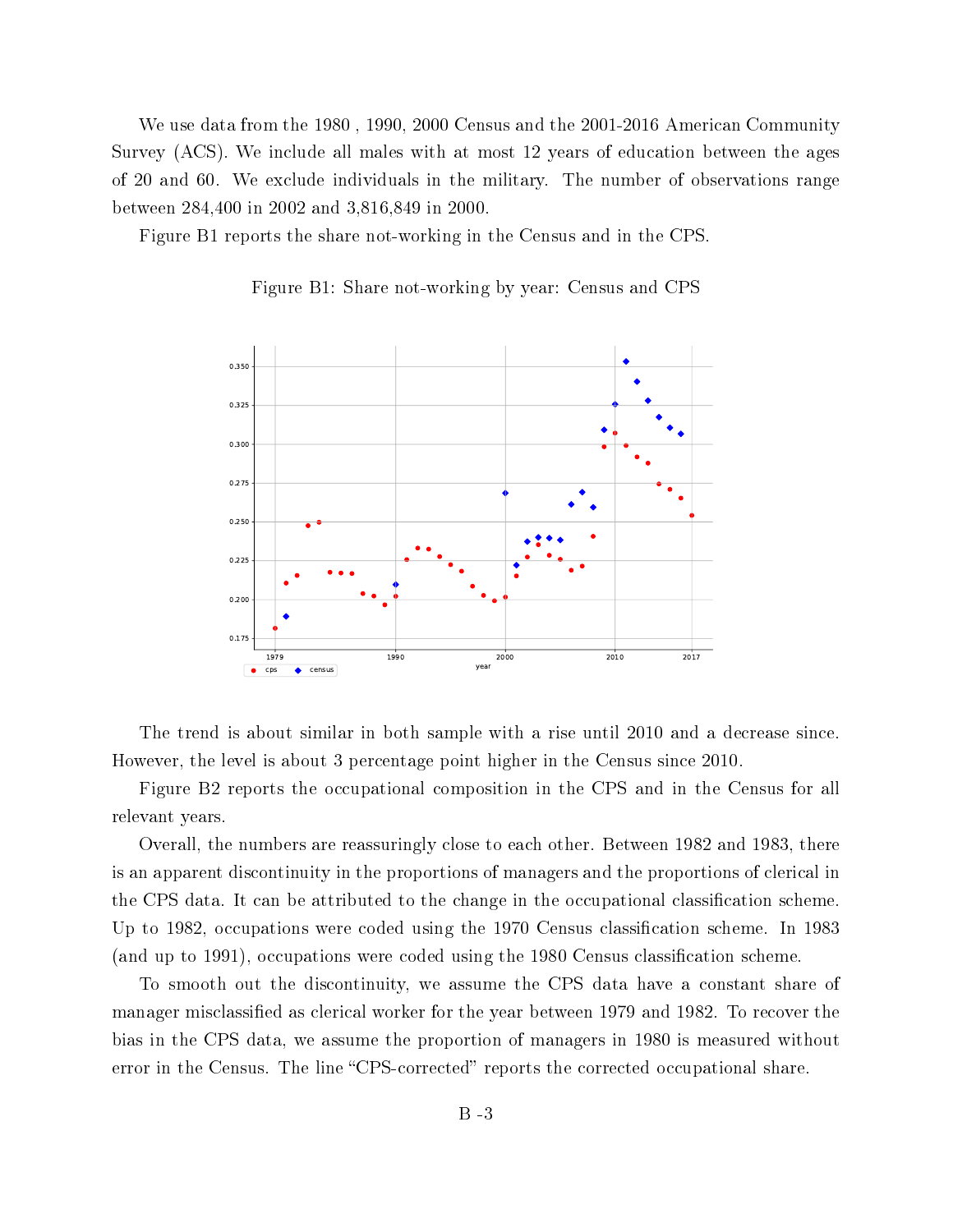

### Figure B2: Occupational composition: Census and CPS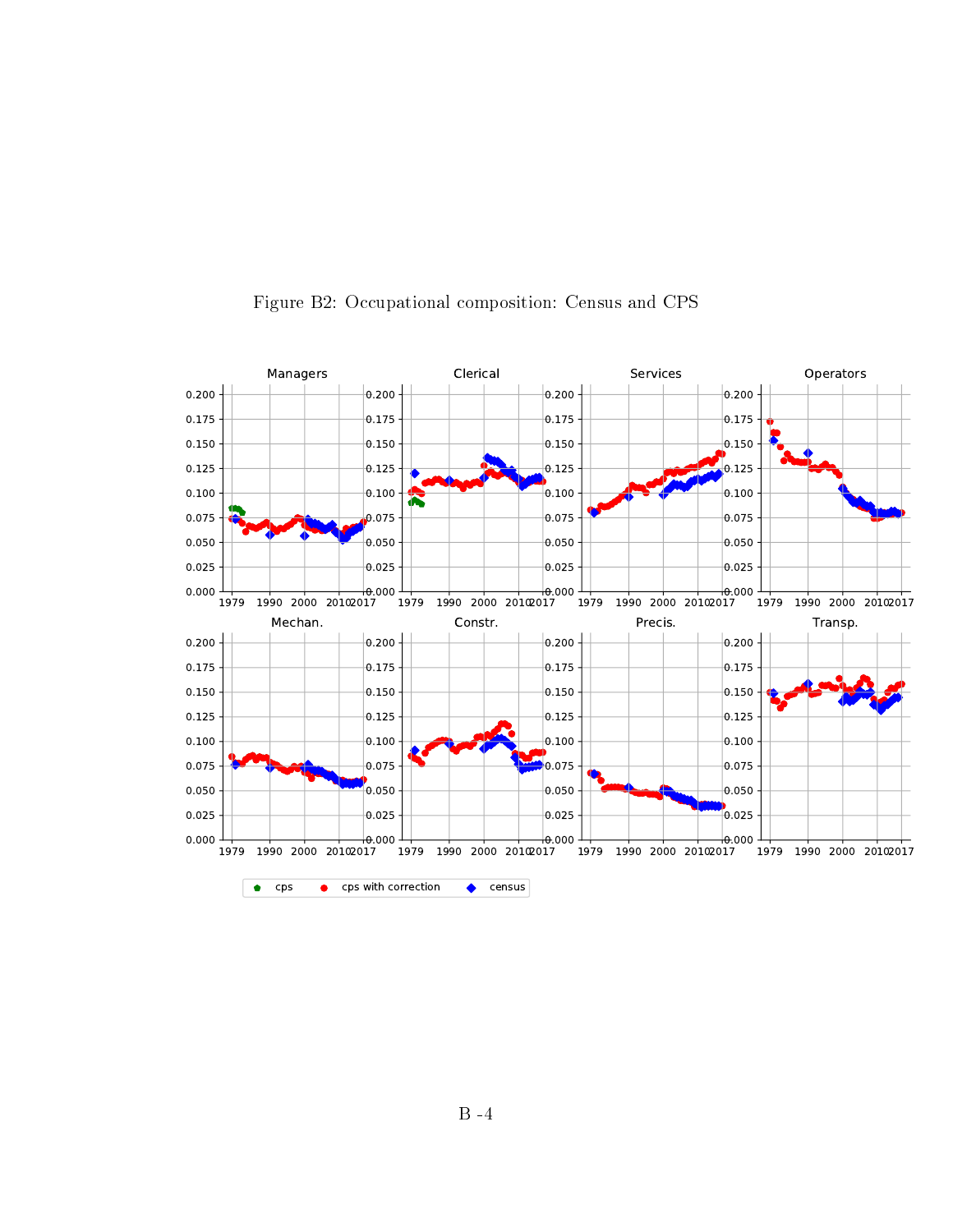# C Probability of going to college by cohort

We allow labor market endowments to differ across cohorts. Figure C1 reports the probability of going to college by year-of-birth in the Census and ACS. We report two different measures. The first measure simply calculates the fraction of the sample that goes to college in the census data for all men aged between 20 and 60. To calculate the second measure, we first regress a dummy variable taking the value one for individuals that went to college and zero otherwise. The regressors are a set of dummies for each age and for each cohort. We then report the cohort fixed effects.



Figure C1: Probability of going to college by cohort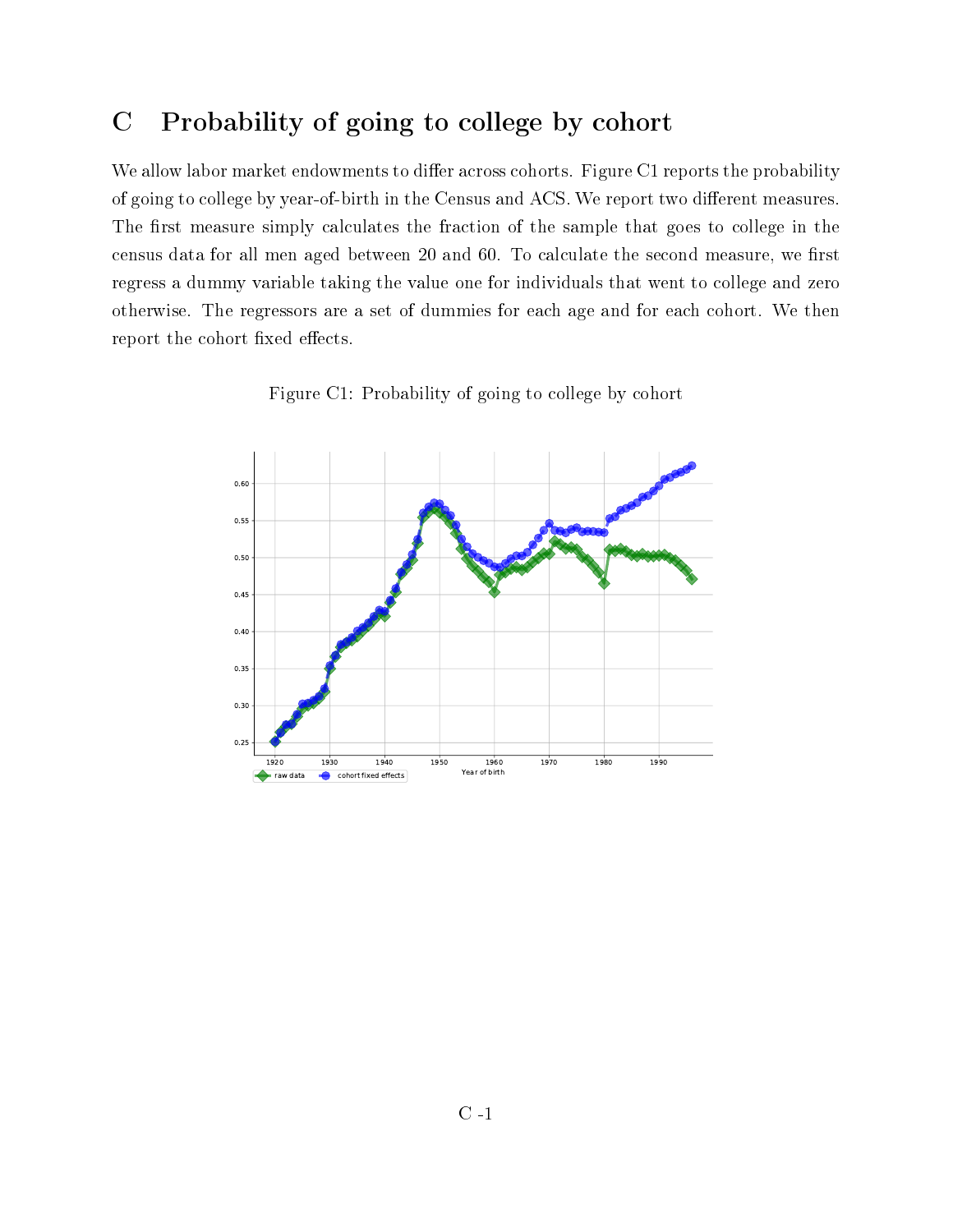# D Identification

#### Notation/Assumptions

We use  $(i, t)$  to represent a given observation at a point in time.

There are a total of L types and we assume this number is known. In practice we could easily relax this to assume that the maximum number is known and also suspect the results would go through if it were not known (but still finite). Since each individual  $i$  is of one type, we let  $\ell_i \in \{1, ..., L\}$  denote that type.

For simplicity we focus on the case in which all jobs are available for all  $\mathcal{S}_{ijt}$  in all periods. This is not necessary but simplies the exposition as we do not need to worry about all of these possibilities.

We let observed wages be

$$
\widetilde{w}_{it} = w(j, \mathcal{S}_{it}) + u_{it} \tag{8}
$$

where  $u_{it}$  is the measurement error which has distribution  $G^u$  and characteristic function  $\psi^u$ . We assume that this characteristic function does not vanish.For notational convenience we denote  $\widetilde{w}_{it} = 0$  when the individual is non-employed  $(j_{it} = 0)$ .

We assume that for each j, the tastes for occupations  $\vartheta_j + \nu_{ijt}$  is i.i.d. across time and independent of the tastes for other jobs, but do not restrict the distribution  $G_j^{\nu}$  to a parametric form and allow it to differ across jobs. We assume it has full support across the real line so that all jobs available have some mass of workers and normalize its mean value for non-employment to be zero. We also define  $G^{\nu} \equiv (G^{\nu}_0, ..., G^{\nu}_J)$ .

Similarly, we do not make a parametric assumption about the distribution of  $\chi_{ijt}$  but as in the text continue to assume it is *iid* across time with distribution  $G^{\chi}$ . We normalize the value of not searching to zero and assume the distribution of the remaining  $\chi_{i\kappa t}$  has full support.

An important part of our notation is to use  $X_{it}$  to denote  $i^{'}$ s labor market history at the end time  $t$ . That is if individual  $i$  is a member of a cohort that enters the labor market at time t then  $X_{it} = \{j_{it}\}\$ and

$$
X_{it+d} = \{j_{it}, \ldots, j_{it+d}\}.
$$
\n(9)

Recall that our state vector is

$$
\mathcal{S}_{it} = (\theta_{it}, a_{it}, \tau_{it}, j_{it-1}, t). \tag{10}
$$

Our definition of  $X_{it}$  is broad enough that it contains all of the information in state variables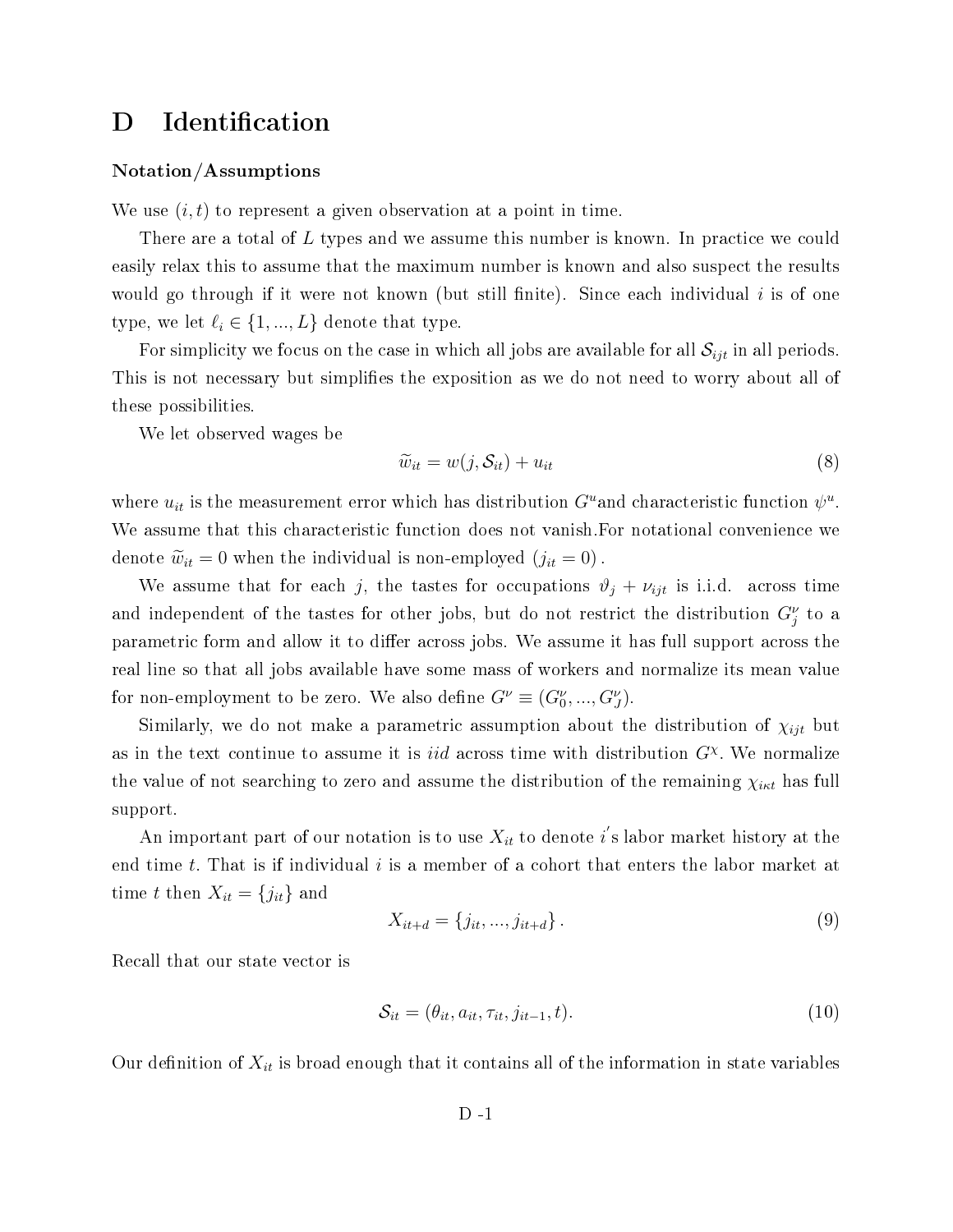$(a_{it}, \tau_{it}, j_{it-1})$ . Note as well that human capital is perfectly determined by initial human capital and  $X_{it}$  from the assumption  $\theta_{it+1}^l = d\left(\theta_{it}^l,j_{it}\right)$  (which is more general than our parametric model). Thus the state variables are perfectly described by type  $\ell_i$ , job history  $X_{it}$ , and current time t. Since  $\theta_{it}$  is not observed by the econometrician, but  $X_{it}$  is, it is also useful to define the following objects (abusing notation somewhat):

$$
\omega_t\left(\ell_i, X_{it}\right) \equiv w(j, \mathcal{S}_{it})\tag{11}
$$

$$
f_t\left(\ell_i, X_{it}\right) \equiv f_{jt}\left(\mathcal{S}_{it}\right) \tag{12}
$$

$$
\mu_t(\ell_i, X_{it}) \equiv \mu_{it} \tag{13}
$$

It is also useful to define

$$
V_t^1(\ell, x_{t-1}) \equiv E_{\chi} \left( V^1 \left( \mathcal{S}_{it-1}, \chi_{it} \right) \mid \ell_i = \ell, X_{it-1} = x_{t-1} \right) \tag{14}
$$

$$
V_t^3(\ell, x_{t-1}, \kappa) \equiv E_v \left( V^3 \left( S_{it}, \mathcal{B}_{it}, v_{it} \right) \mid \ell_i = \ell, X_{it-1} = x_{t-1}, \kappa \in \mathcal{B}_{it} \setminus j_{it-1} \right) \tag{15}
$$

$$
\Pi_t (\ell, x_{t-1}) \equiv E (\Pi_{jt} (\mathcal{S}_{it}) \mid \ell_i = \ell, X_{it-1} = x_{t-1})
$$
\n(16)

and will also use the convention  $V_t^3(\ell, x_{t-1}, 0)$  to denote the state of the world where the only job options are  $j_{it-1}$  and 0.

We use the term generic identification in the same sense as Blume et al.  $(2015)$ . We mean that they are typically over-identified in the sense of more nonlinear equations than unknowns but we are not ruling out very special cases that can be constructed in which they are not identified.

### Step 1: Identification of distribution of wages and occupational mobility by cohort and distribution of measurement error

To give the intuition of the result we first discuss a simple case and then we later generalize to a more complicated model and formalize. In the simple case we study a single cohort in which individuals live for two periods, there are two occupations  $a$  and  $b$ . We abstract from  $t$ as it will be collinear with experience for this cohort. Since non-employment is a third labor force status there are  $3^2 = 9$  different labor market sequence. For each of the 8 patterns that involve work, there are  $L$  different wage patterns (though most involve at least one period of non-employment).

We first identify the distribution of the measurement error by conditioning on one particular sequence, say a in period 1 and b in period 2. We can observe the full two dimensional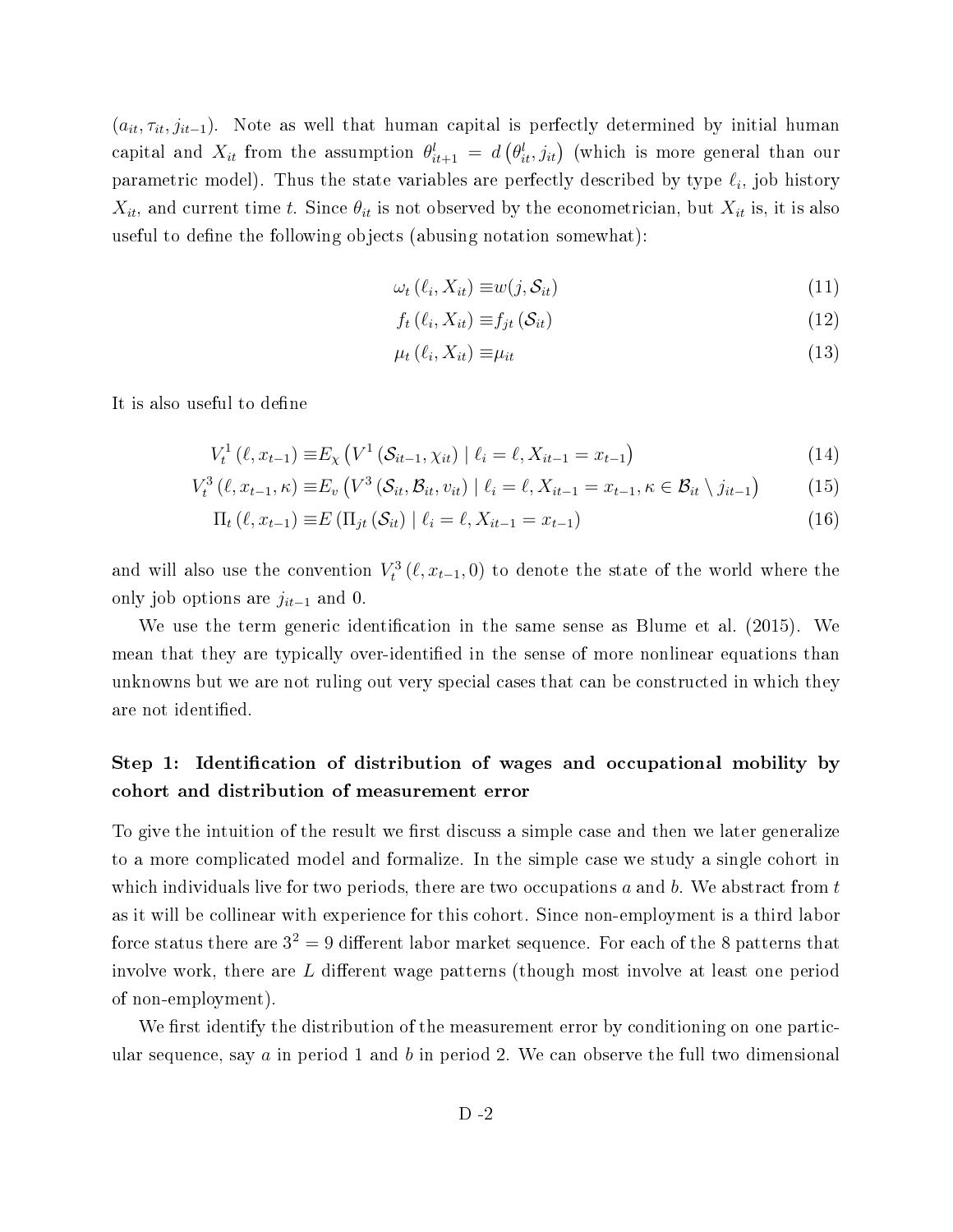distribution of wages in the two periods-but this depends on a single one dimensional object, the measurement error, and a finite number of parameters: the conditional probability of each of the L types, each of their wage in period one, and each of their wages in period 2. As we show formally below, this is substantially over-identified and the measurement error distribution is identified.

Given that we know the measurement error we can uncover the  $L$  different wage patterns for each of the 8 different patterns. We can also identify the conditional distribution of the  $\ell$ types. Note that for each labor market sequence this gives us the  $L$  different wage sequences. However, it does not connect them to each. That is if  $L = 2$  for the a, b sequence we can identify the two wage sequences say

$$
\{ (\omega_t (\ell^1, a), w_{t+1} (\ell^1, \{a, b\})) , (\omega_t (\ell^2, a), w_{t+1} (\ell^2, \{a, b\})) \}
$$
(17)

and for the  $b, a$  sequence we can identify 2 more sequences

$$
\{ (\omega_t (\ell^3, b), w_{t+1} (\ell^3, \{b, a\})) , (\omega_t (\ell^4, b), w_{t+1} (\ell^4, \{b, a\})) \}.
$$
 (18)

However, we can not match them. That is, at this point, we don't know whether  $\ell^1 = \ell^3$  or  $\ell^1=\ell^4.$ 

We can avoid this problem with sequences that begin with the same starting occupation. That is, suppose the third sequence we considered was the  $a, a$  sequence and it gave

$$
\left\{ \left( \omega_{t} \left( \ell^{1}, a \right) \right), w_{t+1} \left( \ell^{1}, \{a, a\} \right) \right), \left( \omega_{t} \left( \ell^{2}, a \right) \right), w_{t+1} \left( \ell^{2}, \{a, a\} \right) \right) \right\}.
$$
 (19)

The first wage corresponds to the wage  $\omega_t$  ( $\ell^1$ , a) for both our first case (equation 17) and the third (equation 19) So as long as  $\omega_t(\ell^1, a) \neq \omega_t(\ell^2, a)$  we can match these sequences since if  $\ell^3 = \ell^1$  then  $\omega_t(\ell^1, a) = \omega_t(\ell^3, a)$  and  $\omega_t(\ell^1, a) = \omega_t(\ell^3, a)$ . This argument generalizes beyond two periods-what is important is that the first occupation in the first working period is the same.

Note as well that we have identified the distribution of types for each sequence. Since we can match types across sequences conditional on the first occupation worked we can use Bayes theorem to calculate the subsequent conditional choice probabilities for each type across occupations.

We now make this argument again more formally for a more general case with an arbitrary number of periods and occupations.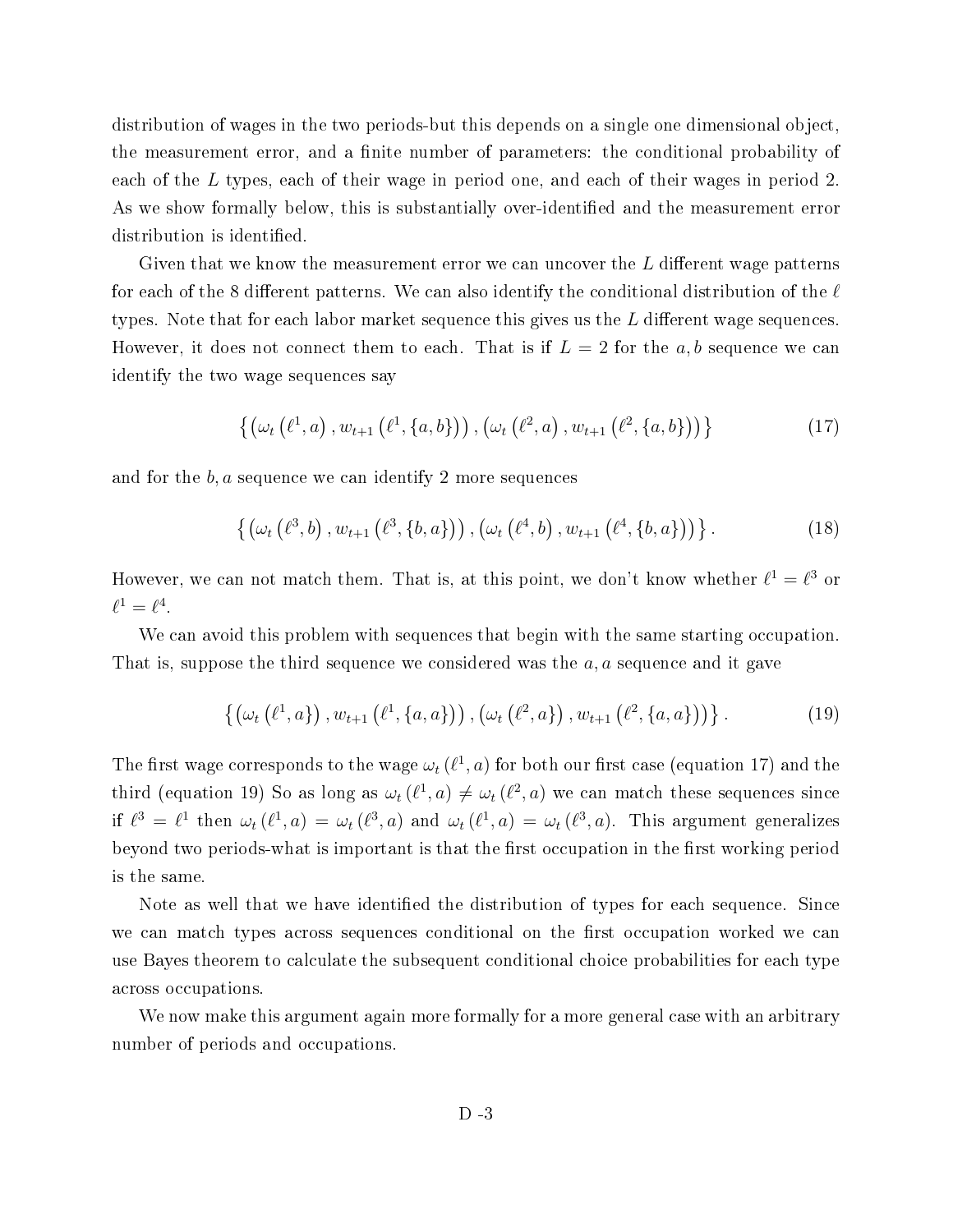We begin by showing we can identify the distribution of the measurement error. We do this by considering a single cohort in the first two periods. We condition on individuals in that cohort that have any particular job sequence in the first two periods (in which neither of these correspond to non-employment). We (arbitrarily) choose the sequence  $\{a, b\}$ . Formally we are conditioning on a set of individuals for which  $X_{it+1} = \{a, b\}$ . Under the conditions above there will be  $L$  types in this sequence. The econometrician observed these with i.i.d. measurement error  $u_{it}$ . We observe the full joint distribution of  $(\widetilde{w}_{it}, \widetilde{w}_{it+1})$ conditional on  $X_{it+1} = \{a, b\}$ . From this, the joint distribution of  $(\omega_t(\ell, a), \omega_{t+1}(\ell, \{a, b\}))$ is over identified. To see this consider the ratio of the characteristic function of the joint distribution of  $(\widetilde{w}_{it},\widetilde{w}_{it+1})$  conditional on  $X_{it+1} = \{a,b\}$  divided by the characteristic function of the two conditional marginal distributions. We use the notation  $E_{ab}$  and  $Pr_{ab}$  as short hand for the conditional expectation and probability conditioning on  $X_{it+1} = \{a, b\}$ . We also use the notation  $\iota \equiv \sqrt{-1}$ .

$$
\frac{E_{ab} \exp(\iota(s_{1}\widetilde{w}_{it} + s_{2}\widetilde{w}_{it+1}))}{E_{ab} \exp(\iota(s_{1}\widetilde{w}_{it}))E_{ab} (\exp(\iota(s_{2}\widetilde{w}_{it+1})))}
$$
\n
$$
= \frac{E_{ab} (\exp(\iota(s_{1}\widetilde{w}_{it}))E_{ab} (\exp(\iota(s_{2}\widetilde{w}_{it+1})))}{E_{ab} \exp(\iota(s_{1}\left[\omega_{t}(\ell_{i},a)+u_{it}\right])E_{ab} \exp(\iota(s_{2}\left[\omega_{t+1}(\ell_{i},\{a,b\})+u_{it+1}\right]))}
$$
\n
$$
= \frac{E_{ab} \exp(\iota(s_{1}\omega_{t}(\ell_{i},a)+s_{2}\omega_{t+1}(\ell_{i},\{a,b\})))\psi^{u}(s_{1})\psi^{u}(s_{2})}{E_{ab} \exp(\iota(s_{1}\omega_{t}(\ell_{i},a))E_{ab} (\exp(\iota s_{2}\omega_{t+1}(\ell_{i},\{a,b\})))\psi^{u}(s_{1})\psi^{u}(s_{2})}
$$
\n
$$
= \frac{\sum_{\ell} \exp(\iota(s_{1}\omega_{t}(\ell,a)+s_{2}\omega_{t+1}(\ell,\{a,b\})))\Pr_{ab}(\ell_{i} = \ell)}{[\sum_{\ell} \exp(\iota(s_{1}\omega_{t}(\ell,a)))\Pr_{ab}(\ell_{i} = \ell)][\sum_{\ell} \exp(\iota(s_{2}\omega_{t+1}(\ell,\{a,b\})))\Pr_{ab}(\ell_{i} = \ell)]}.
$$
\n(20)

In this case our model is clearly generically over-identified as we have a continuum of equations: this will be true for all  $(s_1, s_2)$ , but only  $3L - 1$  unknowns: L values of  $\omega_t(\ell, a)$ , L values of  $\omega_{t+1}$  ( $\ell$ ,  $\{a, b\}$ ), and L values of  $Pr_c$  ( $\ell_i = \ell$ ) (which must add up to one).<sup>16</sup>

After identifying this distribution we can also identify the distribution of the measurement error:

$$
\psi^u(s_1) = \frac{E_c \exp(\iota(s_1 \widetilde{w}_{it}))}{\sum_{\ell} \exp(i \left(s_1 \omega_t (\ell, a)\right))} Pr_c(\ell_i = \ell).
$$
\n(21)

Next consider any cohort who enters the labor market at time t and any history  $x_{t,t+d}$ that involves work at some point (up until retirement). We need some additional notation to refer to components of  $x_{t,t+d}$ . We use the notation  $j(\tau, x_{t,t+d})$  to denote the labor force status in the  $\tau^{th}$  period of this sequence and  $x_{t,t+d}^{\tau}$  to denote the first  $\tau$  elements (i.e. the

 $16$ Note that the way we have done this explicitly uses the fact that we have finite types. One can extend this argument to continuous 3 dimensional heterogeneity, but it will require more than 2 periods.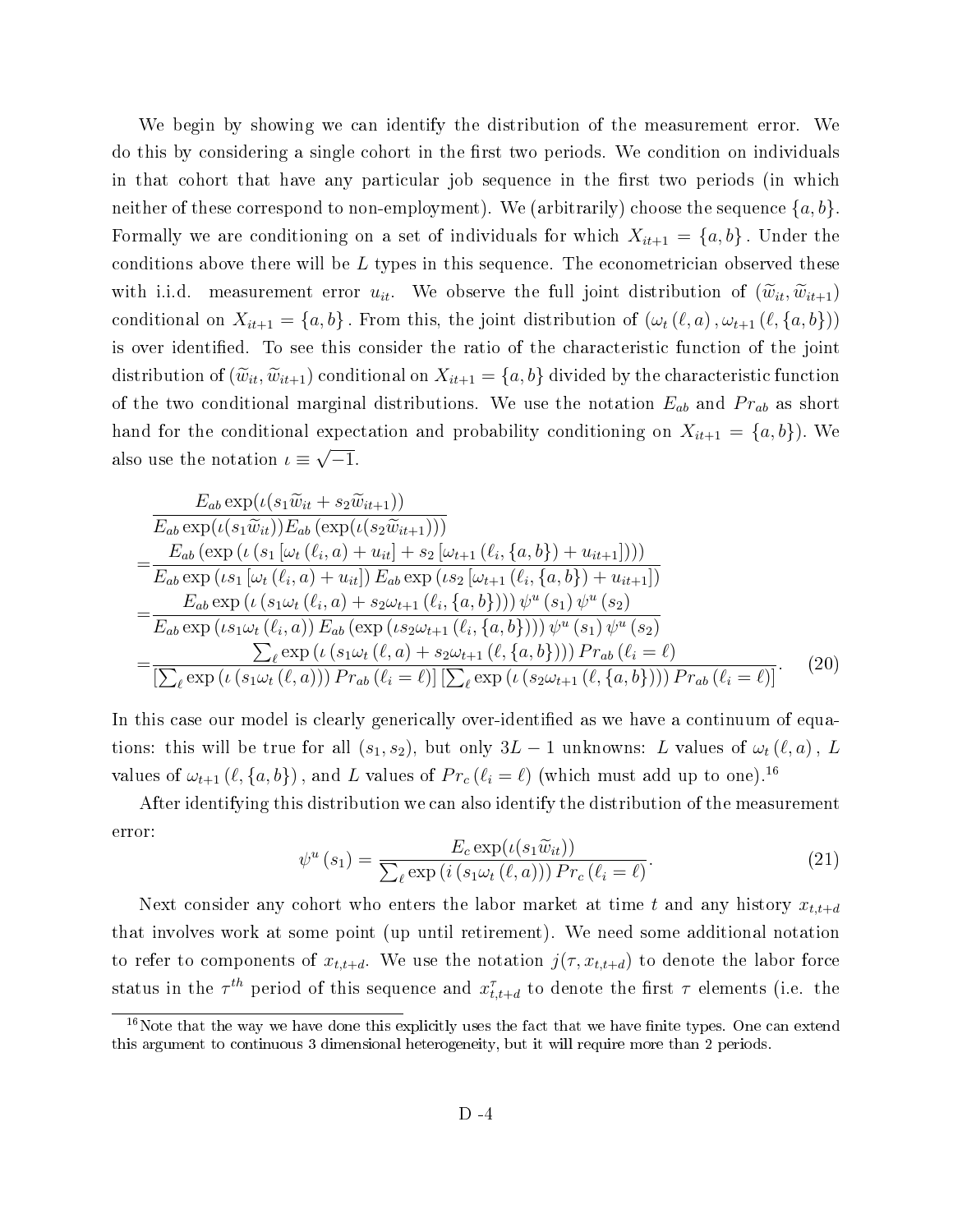relevant history for period  $\tau$ ). We can identify the characteristic function

$$
E\left(\exp\left(\iota \sum_{\tau=1}^{d+1} s_{\tau} 1 \left[j(\tau+1, x_{t,t+d}) > 0\right] \tilde{w}_{it+\tau-1}\right) | X_{it+d} = x_{t+d}\right) \tag{22}
$$
\n
$$
= E\left(\exp\left(\iota \sum_{\tau=1}^{d} s_{\tau} 1 \left[j(\tau, x_{t,t+d}) > 0\right] \omega_{t+\tau-1} \left(\ell_{i}, x_{t,t+d}^{\tau}\right)\right) | X_{it+d} = x_{t,t+d}\right) \times \prod_{\tau=1}^{d} \psi^{u} \left(s_{\tau} 1 \left[j(\tau, x_{t,t+d}) > 0\right] \right)
$$
\n
$$
= \left[\sum_{\ell} \exp\left(\iota \sum_{\tau=1}^{d} s_{\tau} 1 \left[j(\tau, x_{t,t+d}) > 0\right] \omega_{t+\tau-1} \left(\ell, x_{t,t+d}^{\tau}\right)\right) Pr\left(\ell_{i} = \ell \mid X_{it+d} = x_{t,t+d}\right)\right] \times \prod_{\tau=1}^{d} \psi^{u} \left(s_{\tau} 1 \left[j(\tau, x_{t,t+d}) > 0\right] \right).
$$
\n(23)

Since  $\psi^u$  and the left hand side are identified this means that t for each  $\ell = 1, ..., L$  up to labelling we can identify  $Pr(\ell_i = \ell \mid X_{it+d} = x_{t,t+d})$ and the sequence of wages  $(\omega_t (\ell, x_{t,t+d}^1), ..., \omega_{t+d} (\ell_i, x_{t+d}^d))$ (normalizing the wage to be zero when people don't work).

At this point we have identified the distribution of  $\ell_i$  and wage sequence conditional on any  $X_{it+d} = x_{t,t+d}$  up to labelling, but have not shown we can connect the labels across sequences. We next show that we can connect within sets for which the initial job (excluding non-employment) within the sequence is the same. That is define

$$
\mathcal{X}_t(\tau,\kappa) = \left(x_{t,t+d} : j(s, x_{t,t+d}) = \begin{cases} 0 & s < \tau \\ \kappa & s = \tau \end{cases}\right).
$$
 (24)

This is the set of histories for people who enter the labor market at time  $t$ , take their first job in their  $\tau^{th}$  working period and that job is occupation  $\kappa$ . For any history in this set, the first observed wage for type  $\ell$  will be the same. For example for  $\tau = 2$  and  $\kappa = a$  it will be  $\omega(\ell, \{0, a\})$ . Assuming that we have L distinct values, we can define the labelling by the order of this initial wage across  $\ell$ . Once we have done this, we can identify the wage along any sequence in this set at any point in time for type  $\ell$ .

We can also identify the conditional choice probabilities. That is for any  $x_{t,t+d}$  (prior to the retirement period) in this set,  $\{x_{t,t+d}, j\}$  for  $j = 0, ..., J$  must also be in the set. Since we can identify  $Pr(\ell_i = \ell \mid X_{it+d} = x_{t,t+d})$  for all of the different  $\ell$ , for any value of  $\ell$  we can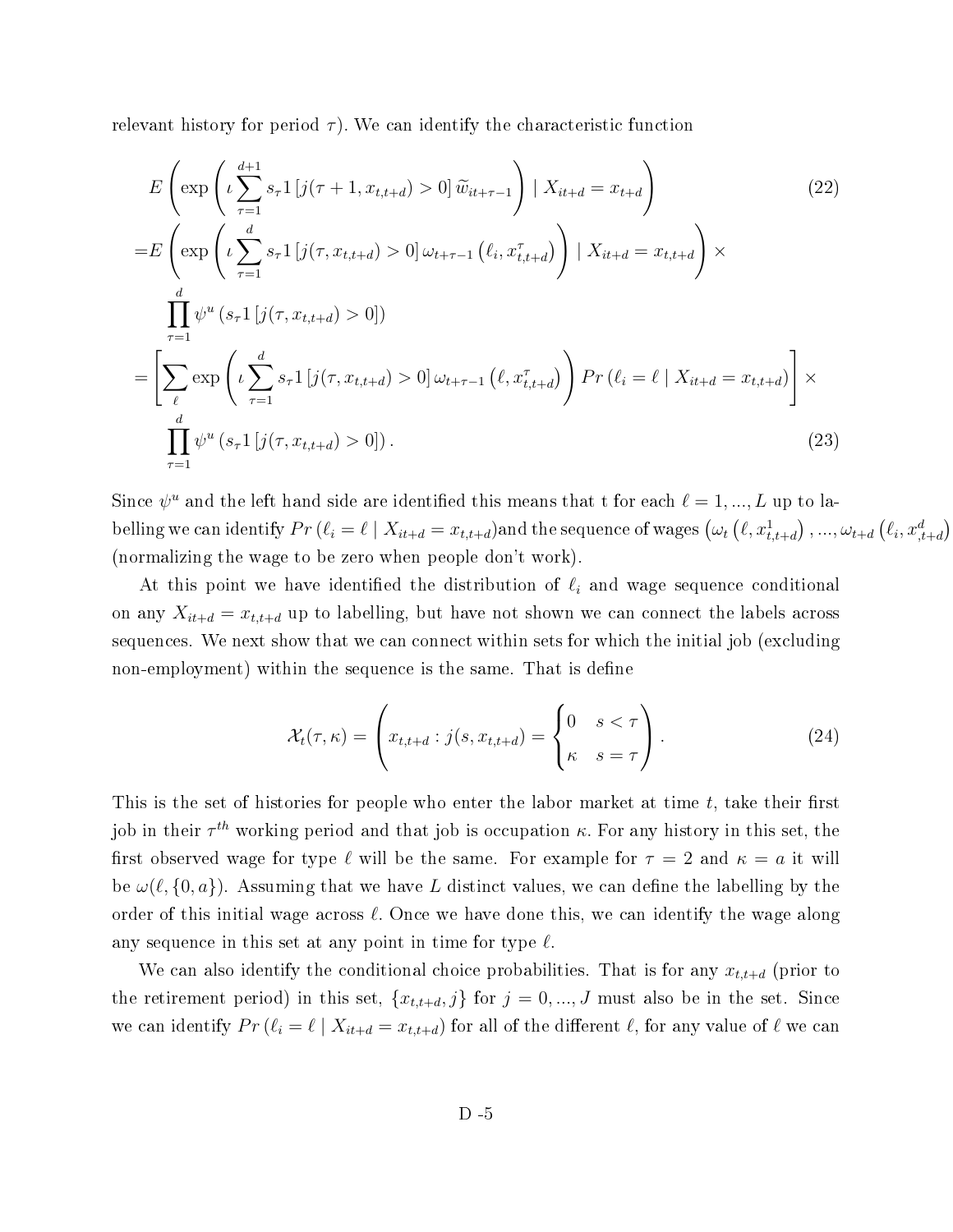identify the conditional choice probability

$$
Pr(j_{it+d+1} = \kappa | \ell_i = \ell, X_{it+d} = x_{t,t+d})
$$
  
= 
$$
\frac{Pr(\ell_i = \ell | X_{it+d} = x_{t,t+d}, j_{it+d+1} = \kappa) Pr(j_{it+d+1} = \kappa | X_{it+d} = x_{t,t+d})}{\sum_{k=0}^{J} Pr(\ell_i = \ell | X_{it+d} = x_{t,t+d}, j_{it+d+1} = k) Pr(j_{it+d+1} = k | X_{it+d} = x_{t,t+d})}.
$$

# Step 2: Generic Identification of  $G^{\nu}$  and  $G^{\chi}$ , R,  $c_{jt}$ , and  $f_{jt}$

We focus on a simple case in which workers only work for three periods and there are two jobs  $a$  and  $b$ . We focus on the final period for identification initially, so since this period is t, we assume that they enter the labor market at time  $t-2$ . All of the arguments should carry over for more general cases, but we focus on this one for simplicity.

Typically non-parametric identification of distributions require strong support conditions. This is clear in a simple binary choice model. If  $Pr(D = 1 | X) = F(X'\beta)$ , even if  $\beta$  were known and we want to non-parametrically identify  $F(\cdot)$ , if the support of  $X'\beta$  were bounded above by  $x^u$ , the shape of F would not be identified above  $x^u$ . For this reason we will proceed assuming full support conditions on the joint distribution of wages and of labor market tightness proxied by  $\alpha(\mu_t(\ell_i, X_{it}))$ .

### Identification of distributions of  $\nu_{i0t} - \nu_{iat}$  and  $\nu_{i0t} - \nu_{ibt}$

We first condition on workers who worked in occupation a during the first two periods (i.e.  $j_{it-2} = j_{it-1} = a$ ). Note that this particular choice is arbitrary-the argument would work for any path that involves work during the second period. We have shown in Step 1 that we can identify the distribution of types and the time  $t$  and the wages associated with each type in the last time period  $\omega_t(\ell, \{a, a, b\}), \omega_t(\ell, \{a, a, b\})$  as well as the conditional choice probability  $Pr(j_{it} = \kappa | \ell_i = \ell, X_{it-1} = \{a, a\})$ . Intuitively the advantage of looking at this group is twofold. First, by looking at people in the last period we do not need to worry about the continuation value. Second we will focus on the decision to move from work to not working. This simplifies the analysis because we do not need to worry about the application or matching procedures-people who currently have a job always have the option of whether to keep it or move to non-employment.

Now looking at this both across cohorts and types, given the support conditions, we can condition on cohorts for which  $Pr(j_{it} = b \mid \ell_i = \ell, X_{it-1} = \{a, a\})$  is arbitrarily close to zero (which can either result from low wages or low arrival rates but we do not need to worry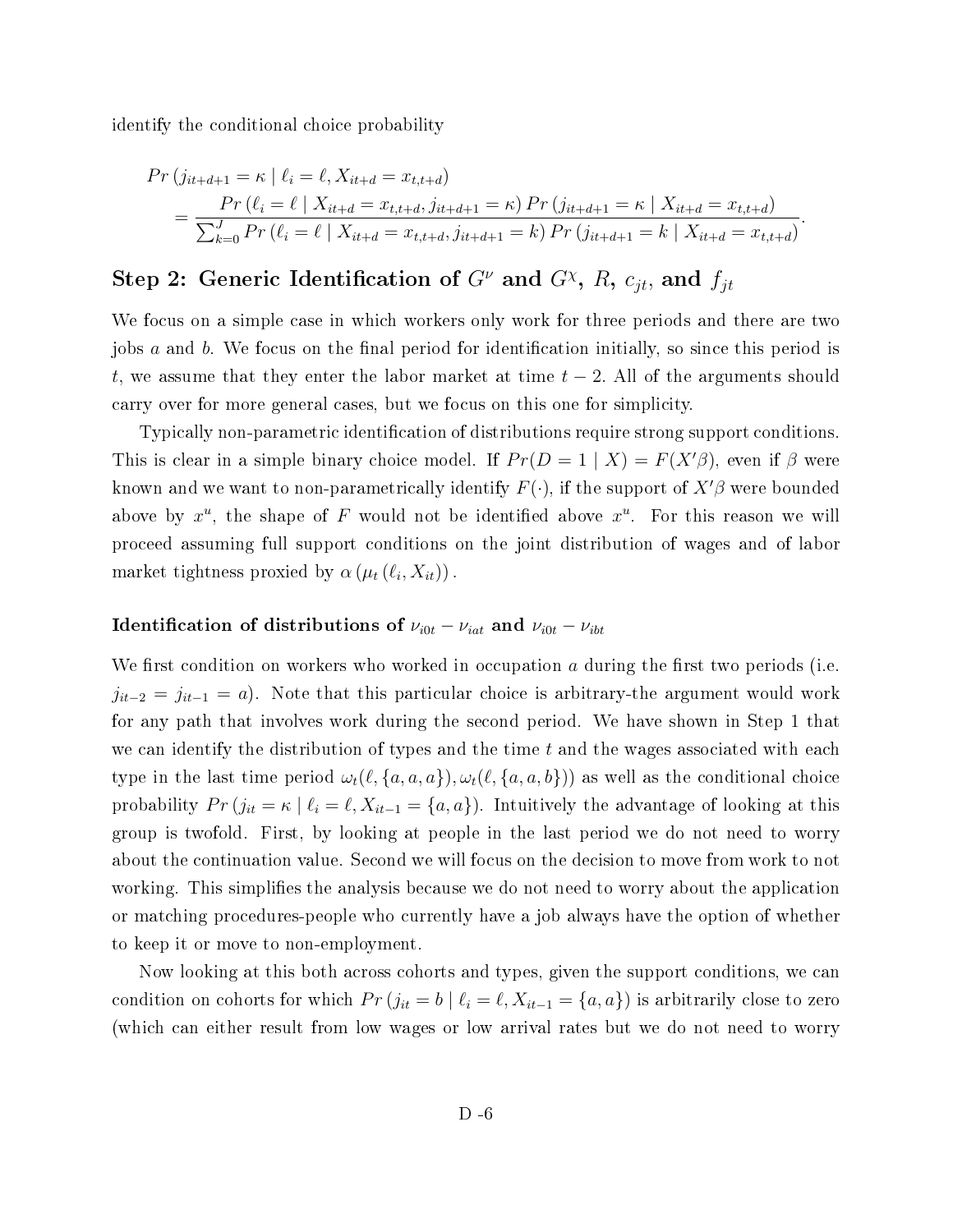about why). Then using our choice model

$$
Pr(j_{it} = a | \ell_i = \ell, X_{it-1} = \{a, a\}) \approx Pr(\nu_{i0t} - \nu_{iat} \leq \omega_t(\ell, \{a, a, a\}))
$$
(25)

which is the CDF of  $v_{i0t} - v_{i1t}$  evaluated at  $\omega_t(\ell, \{a, a, a\})$  (and we have assumed people keep working if indifferent). By varying  $\omega_t(\ell, \{a, a, a\})$  we identify this cdf.

The analogous argument (i.e. conditioning on  $j_{it-1} = b$ ) gives the cdf of  $v_{i0t} - v_{ibt}$ .

**Identification of G**<sup> $\chi$ </sup> We next discuss identification of the cost of applying for jobs. We continue to focus on the final period for simplicity, but now condition on  $X_{it-1} = \{a, 0\}.$ The advantage of this group is that since they worked in the first period we can condition on type from Step 1 and can look at their decision to move from non-work to work. Since they are unemployed in the second period, the preference to become re-employed conditional on an offer depends on  $\nu_{i0t} - \nu_{iat}$  and  $\nu_{i0t} - \nu_{ibt}$ . A complication is separating the probability of applying for a job with receiving one. We will essentially use the support condition on the probability of getting a job in a and b to make them sufficiently high that one can always get a job.

Now consider the problem of the worker with history  $X_{it-1} = \{a, 0\}$  who is trying to decide whether to apply for a job in occupation  $\kappa$  (where  $\kappa = a$  or b). In this case if the job search were successful, the value function in the second sub-period would be

$$
V_t^3(\ell, \{a, 0\}, \kappa) = E_v \max \{ \omega_t(\ell, \{a, 0, \kappa\}) + \nu_{int}, \nu_{i0t} \}
$$
  
=  $E_v \max \{ \omega_t(\ell, \{a, 0, \kappa\}) + \nu_{int} - \nu_{i0t}, 0 \} + E_v(\nu_{i0t})$  (26)

which is identified for  $\kappa \in \{a, b\}$  since it depends only on the distribution of  $\nu_{i0t} - \nu_{i\kappa t}$  and wages for which we have shown identification (and  $E_v(\nu_{i0t}$  has been normalized to zero). Then the individual searches for a job in occupation  $a$  if

$$
\alpha(\mu_{iat}) V_t^3(\ell_i, \{a, 0\}, a) - \chi_{iat} > \max \left\{ \alpha(\mu_{ibt}) V_t^3(\ell, \{a, 0\}, b) - \chi_{ibt}, 0 \right\}.
$$
 (27)

Let  $\widetilde{G}^{\chi}$  be the cdf of  $(\chi_{iat}, \chi_{iat} - \chi_{ibt})$  then the conditional probability of applying to job a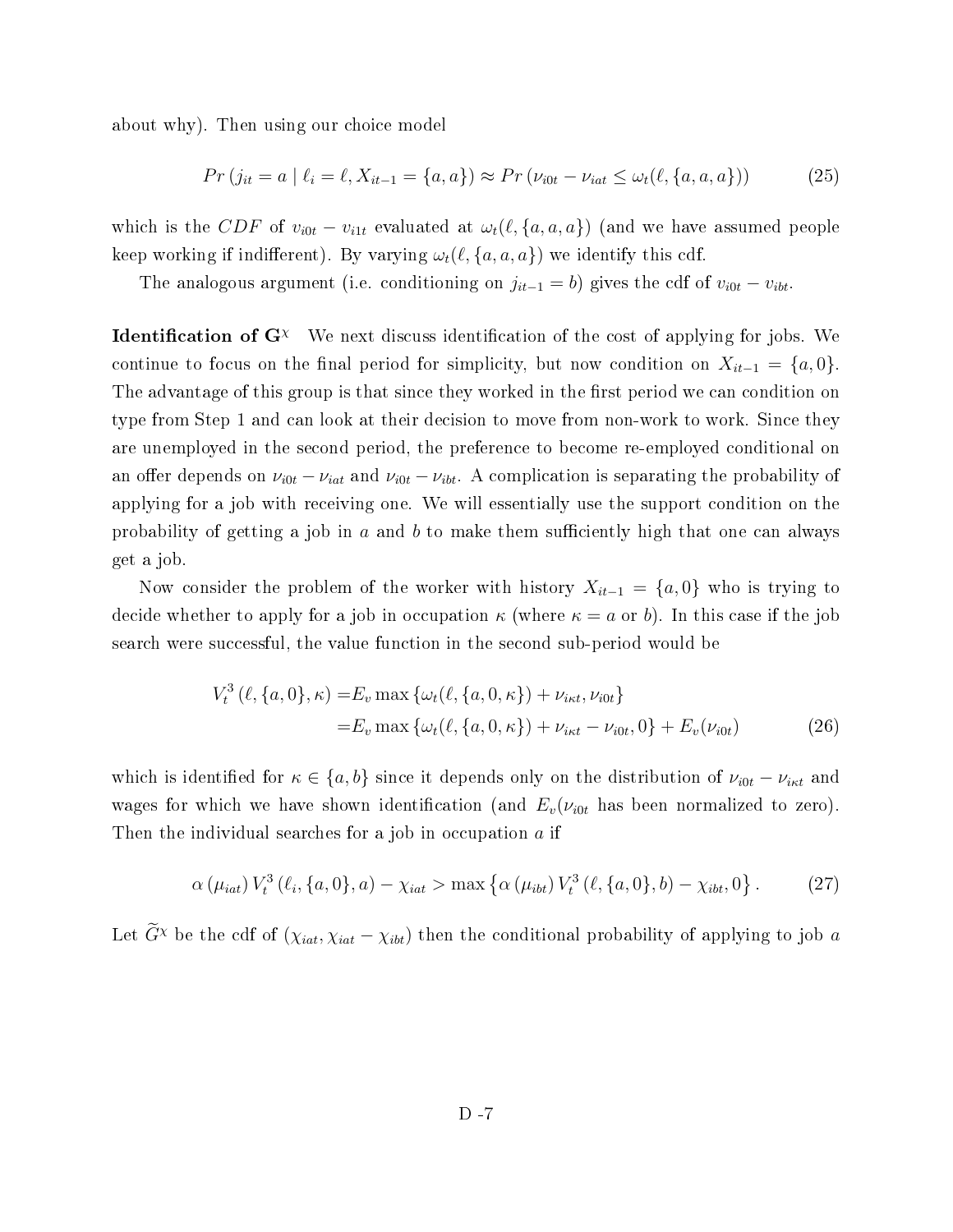$$
Pr\left(\alpha\left(\mu_{iat}\right)V_t^3\left(\ell_i, \{a, 0\}, a\right) - \chi_{iat} > \max\left\{\alpha\left(\mu_{ibt}\right)V_t^3\left(\ell_i, \{a, 0\}, b\right) - \chi_{ibt}, 0\right\} \mid \ell_i = \ell, X_{it-1} = \{a, 0\}
$$
\n
$$
= Pr\left(\chi_{iat} \le \alpha\left(\mu_{iat}\right)V_t^3\left(\ell_i, \{a, 0\}, a\right),
$$
\n
$$
\chi_{iat} - \chi_{ibt} \le \alpha\left(\mu_{iat}\right)V_t^3\left(\ell_i, \{a, 0\}, a\right) - \alpha\left(\mu_{ibt}\right)V_t^3\left(\ell_i, \{a, 0\}, b\right) \mid \ell_i = \ell, X_{it-1} = \{a, 0\}\right)
$$
\n
$$
= \widetilde{G}^{\chi}\left(\alpha\left(\mu_t\left(\ell, \{a, 0, a\}\right)\right)V_t^3\left(\ell, \{a, 0\}, a\right),
$$
\n
$$
\alpha\left(\mu_t\left(\ell, \{a, 0, a\}\right)\right)V_t^3\left(\ell, \{a, 0\}, a\right) - \alpha\left(\mu_t\left(\ell, \{a, 0, b\}\right)\right)V_t^3\left(\ell, \{a, 0\}, b\right)\right).
$$
\n(28)

 $\mathcal{L}$ 

Thus

$$
Pr(j_{it} = a | \ell_i = \ell, X_{it-1} = \{a, 0\})
$$
  
= $\tilde{G}^{\chi} (\alpha (\mu_t (\ell, \{a, 0, a\})) V_t^3 (\ell, \{a, 0\}, a),$   
 $\alpha (\mu_t (\ell, \{a, 0, a\})) V_t^3 (\ell, \{a, 0\}, a) - \alpha (\mu_t (\ell, \{a, 0, b\})) V_t^3 (\ell, \{a, 0\}, b)) \times$   
 $\alpha (\mu_t (\ell, \{a, 0, a\})) Pr (\nu_{i0t} - \nu_{iat} \leq \omega_t (\ell, \{a, 0, a\}))$ . (29)

Note further from looking at this expression that there is no tradeoff with  $\alpha(\mu_t(\ell, \{a, 0, a\}))$  – as it increases this increases both the probability of getting a job in  $a$  and the probability of applying for a job in a. The analogous argument works for moving to b. Therefore if we condition on the two wages  $\omega_t(\ell, \{a, 0, a\})$  and  $\omega_t(\ell, \{a, 0, b\})$  as we look at the state of the world in which the probability of staying in non-employment is minimized, this must be the state of the world in which  $\alpha(\mu_{int}) \approx \alpha(\mu_{ibt}) \approx 1$ . By conditioning on this we can identify the simplified expression

$$
\widetilde{G}^{\chi}\left(V_t^3\left(\ell, \{a, 0\}, a\right), V_t^3\left(\ell, \{a, 0\}, a\right) - V_t^3\left(\ell, \{a, 0\}, b\right)\right) \Pr\left(\nu_{i0t} - \nu_{iat} \le \omega_t(\ell, \{a, 0, a\})\right) \tag{30}
$$

but since  $Pr(\nu_{i0t} - \nu_{iat} \leq \omega_t(\ell, \{a, 0, a\}))$  is identified, we can identify  $\tilde{G}^{\chi}$  by varying  $V_t^3(\ell, \{a, 0\}, a)$ and  $V_t^3$  ( $\ell$ ,  $\{a, 0\}$ , b) which allows us to identify  $\tilde{G}^{\chi}$ . From this,  $G^{\chi}$  is identified because from the joint distribution of  $(\chi_{iat}, \chi_{iat} - \chi_{ibt})$  one can identify the joint distribution of  $(\chi_{iat}, \chi_{ibt})$ .

#### Identification of capital costs and matching parameter  $B$

We continue to focus on individuals with a history of  $\{a, 0\}$  but and now focus on the firms in occupation a who potentially hire these workers.

First note that the values of  $\alpha(\mu_t(\ell, \{a, 0, a\}))$  and  $\alpha(\mu_t(\ell, \{a, 0, b\}))$  are identified from equation (29) and the analogous expression for  $Pr(j_{it} = b | \ell_i = \ell, X_{it-1} = \{a, 0\})$  as all other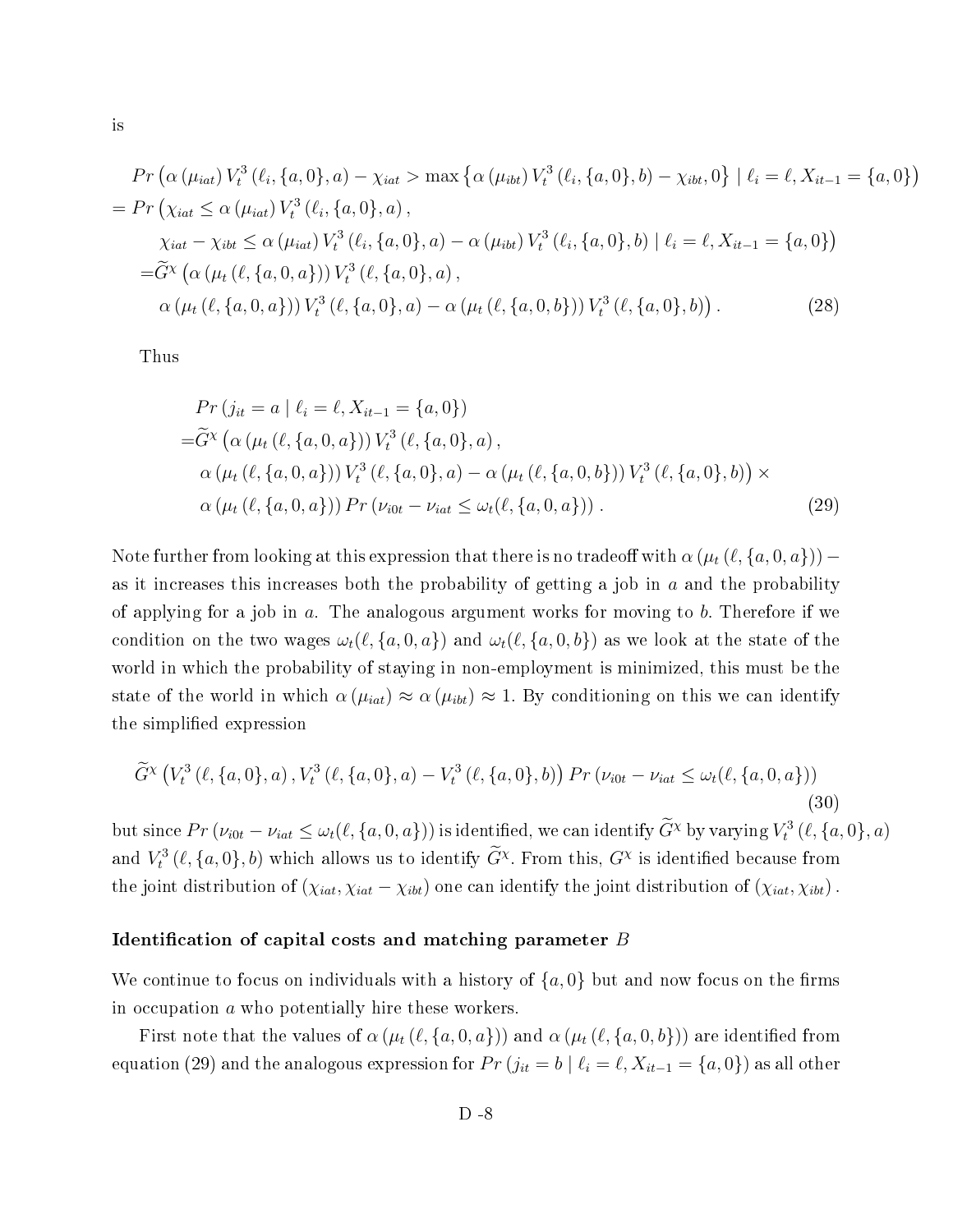components in these expressions have been identified. We also know that

$$
\alpha \left( \mu_t \left( \ell, \{a, 0, a\} \right) \right) = B \left[ \mu_t \left( \ell, \{a, 0, a\} \right) \right]^{1 - \eta} . \tag{31}
$$

We next consider identification of  $f_t(\ell, \{a, 0, a\})$ . From the first order condition for free entry we know  $\omega_t(\ell, \{a, 0, a\})$  must be solve

$$
\frac{\partial Pr(\nu_{i0t} - \nu_{iat} \le \omega_t(\ell, \{a, 0, a\}))}{\partial \omega_t(\ell, \{a, 0, a\})} [f_t(\ell, \{a, 0, a\}) - \omega_t(\ell, \{a, 0, a\})] = Pr(\nu_{i0t} - \nu_{iat} \le \omega_t(\ell, \{a, 0, a\}))
$$
\n(32)

Everything in this model is identified from this expression except for  $f_t(\ell, \{a, 0, a\})$  so it is generically identified.

From the free entry condition of firms we know that

$$
B\left[\mu_t\left(\ell, \{a, 0, a\}\right)\right]^{-\eta} \Pr\left(\nu_{i0t} - \nu_{iat} \le \omega_t(\ell, \{a, 0, a\})\right) \left[f_t(\ell, \{a, 0, a\}) - \omega_t(\ell, \{a, 0, a\})\right] = c_{at}.
$$
\n(33)

Now as long as we have three different values of  $\ell$ , we have six expressions: Equations (31) and (33) at two different values of  $\ell$ . We have five unknowns:  $B, c_{at}$ , and three values of  $\mu_t(\ell, \{a, 0, a\})$  (since  $\eta$  is assumed known and everything else is identified). Thus generically these are all identified. An analogous argument allows us to identify  $c_{bt}$ . Note that since these capital costs are identical for all groups they are identified for all  $c_{it}$ .

### Identification of marginal distributions of  $\nu_{ijt}$ .

Now consider individuals whose employment history is  $\{a, b\}$ . Consider the labor market of these individuals as they choose to potentially move to occupation a or to non-employment.

When they make their decisions about whether to apply for job in  $a$ , the relevant value functions are

$$
V_t^3(\ell, \{a, b\}, 0) = E_v \max \{ \omega_t(\ell, \{a, b, b\}) + \nu_{ibt}, \nu_{i0t} \}
$$
  
=  $E_v \max \{ \omega_t(\ell, \{a, b, b\}) + \nu_{ibt} - \nu_{i0t}, 0 \}$  (34)

and

$$
V_t^3(\ell, \{a, b\}, a) = E_v \max \{ \omega_t(\ell, \{a, b, a\}) + \nu_{iat}, \omega_t(\ell, \{a, b, b\}) + \nu_{ibt}, \nu_{i0t} \}
$$
  
=  $E_v \max \{ \omega_t(\ell, \{a, b, a\}) + \nu_{iat} - \nu_{i0t}, \omega_t(\ell, \{a, b, b\}) + \nu_{ibt} - \nu_{i0t}, 0 \}$  (35)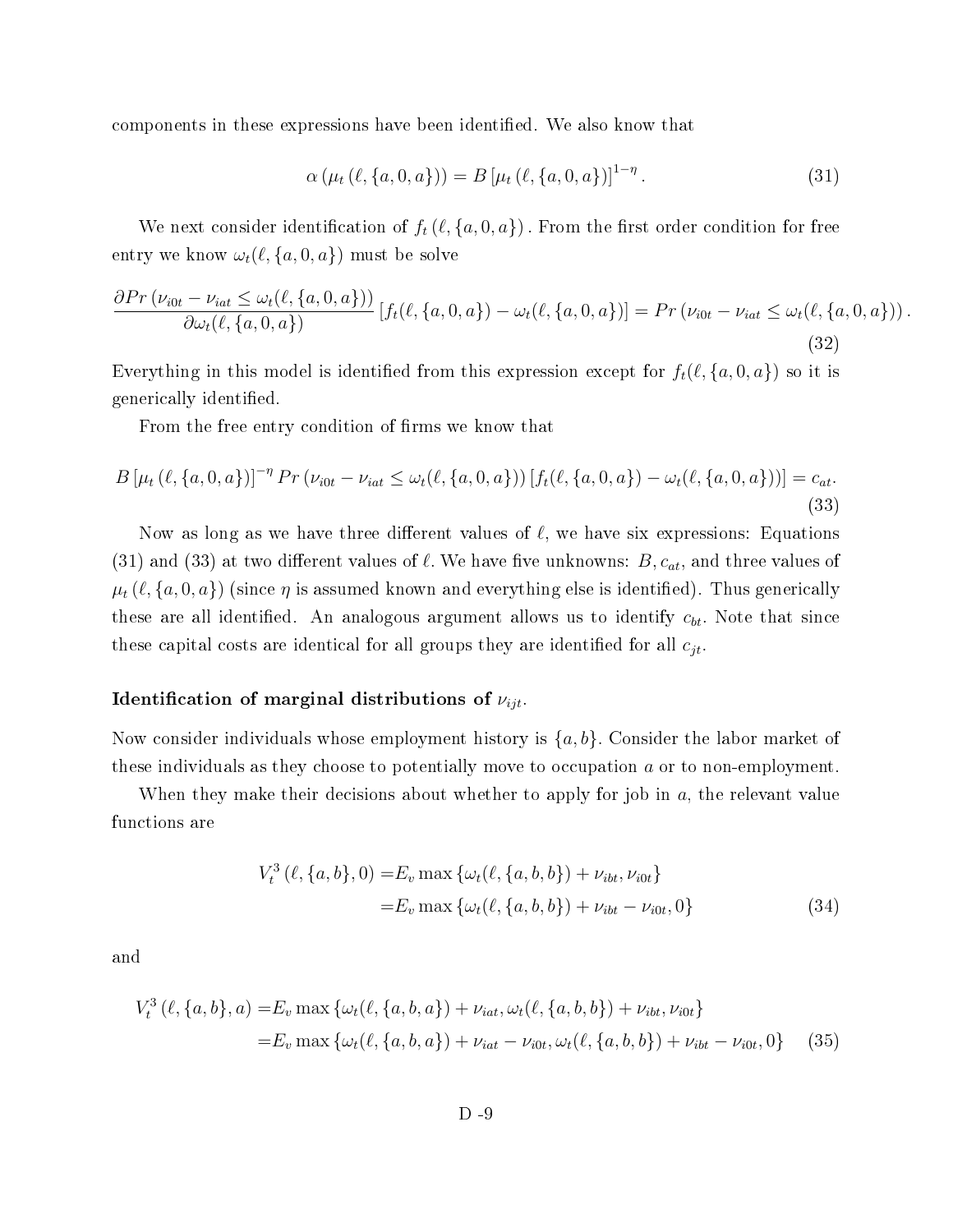Note that we have shown that the first object is identified since we have identified all of the pieces in (34). We have not for (35) because we have yet to show that the joint distribution of  $(\nu_{iat} - \nu_{i0t}, \nu_{iat} - \nu_{i0t})$  is identified.

The probability of applying to job  $a$  is

$$
Pr\left(\alpha\left(\mu_t\left(\ell,\{a,b,a\}\right)\right)V_t^3\left(\ell,\{a,b\},a\right) + \left[1 - \alpha\left(\mu_t\left(\ell,\{a,b,a\}\right)\right)\right]V_t^3\left(\ell,\{a,b\},0\right) - \chi_{iat} \ge V_t^3\left(\ell,\{a,b\},0\right)\right) = Pr\left(\alpha\left(\mu_t\left(\ell,\{a,b,a\}\right)\right)\left[V_t^3\left(\ell,\{a,b\},a\right) - V_t^3\left(\ell,\{a,b\},0\right)\right] \ge \chi_{iat}\right) \tag{36}
$$

and thus

$$
Pr(j_{it} = a | \ell_i = \ell, X_{it-1} = \{a, b\})
$$
  
=
$$
Pr(\alpha (\mu_t (\ell, \{a, b, a\})) [V_t^3 (\ell, \{a, b\}, a) - V_t^3 (\ell, \{a, b\}, 0)] \ge \chi_{iat}) \alpha (\mu_t (\ell, \{a, b, a\})) \times
$$
  

$$
Pr(\omega_t (\ell, \{a, b, a\}) + \nu_{iat} - \nu_{i0t} \ge \max \{\omega_t (\ell, \{a, b, b\}) + \nu_{ibt} - \nu_{i0t}, 0\})
$$
(37)

As above note from (37) that  $Pr(j_{it} = a | \ell_i = \ell, X_{it-1} = \{a, 0\})$  is strictly increasing in  $\alpha(\mu_t(\ell, \{a, b, a\}))$ . Thuy by conditioning on the state of the world where (37) is maximized we are conditioning on the case in which  $\alpha (\mu_t (\ell, \{a, b, a\})) \approx 1$ .

Further we economize on the notation by defining

$$
\rho_a (w_a, w_b) \equiv Pr (w_a + \nu_{iat} - \nu_{i0t} \ge \max \{w_b + \nu_{ibt} - \nu_{i0t}, 0\})
$$
  

$$
\rho_b (w_b, w_a) \equiv Pr (w_b + \nu_{ibt} - \nu_{i0t} \ge \max \{w_a + \nu_{iat} - \nu_{i0t}, 0\})
$$

Thus conditioning one  $\alpha(\mu_t(\ell, \{a, b, a\})) \approx 1$ , we can identify the following three equations

$$
Pr(j_{it} = a | \ell_i = \ell, X_{it-1} = \{a, 0\})
$$
  
=
$$
Pr([V_t^3(\ell, \{a, b\}, a) - V_t^3(\ell, \{a, b\}, 0)] \ge \chi_{iat}) \rho_a(\omega_t(\ell, \{a, b, a\}), \omega_t(\ell, \{a, b, b\}))
$$
(38)  

$$
Pr(j_{it} = b | \ell_i = \ell, X_{it-1} = \{a, 0\})
$$
  
=
$$
Pr([V_t^3(\ell, \{a, b\}, a) - V_t^3(\ell, \{a, b\}, 0)] \ge \chi_{iat}) \rho_b(\omega_t(\ell, \{a, b, b\}), \omega_t(\ell, \{a, b, a\}))
$$
  
+ 
$$
[1 - Pr([V_t^3(\ell, \{a, b\}, a) - V_t^3(\ell, \{a, b\}, 0)] \ge \chi_{iat})] Pr(\omega_t(\ell, \{a, b, b\}) + \nu_{ibt} - \nu_{i0t} \ge 0)
$$
(39)

$$
Pr(j_{it} = 0 | \ell_i = \ell, X_{it-1} = \{a, 0\})
$$
  
= 
$$
Pr([\gamma_{alt} - \gamma_{0\ell t}] \ge \chi_{iat}) [1 - \rho_a(\omega_t(\ell, \{a, b, a\}), \omega_t(\ell, \{a, b, b\})) - \rho_b(\omega_t(\ell, \{a, b, b\}), \omega_t(\ell, \{a, b, a\}))]
$$
  
+ 
$$
[1 - Pr([\gamma_{alt} - \gamma_{0\ell t}] \ge \chi_{iat})] Pr(\omega_t(\ell, \{a, b, b\}) + \nu_{ibt} < \nu_{i0t})
$$
(40)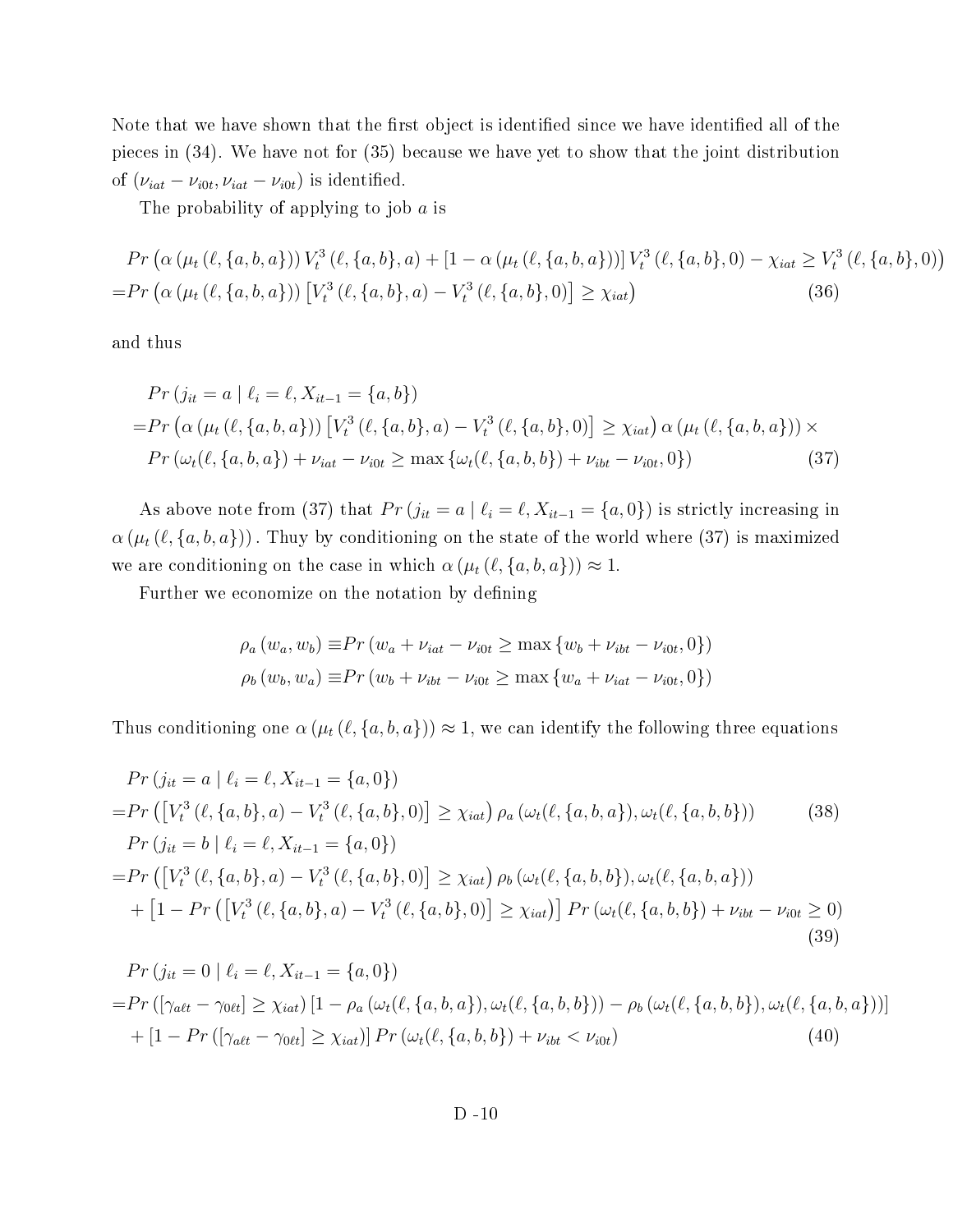This give 3 equations in the 3 unknowns:

$$
V_t^3(\ell, \{a, b\}, a), \rho_a(\omega_t(\ell, \{a, b, a\}), \omega_t(\ell, \{a, b, b\})), \rho_b(\omega_t(\ell, \{a, b, b\}), \omega_t(\ell, \{a, b, a\})).
$$

So these are generically identified. By varying the conditional wages we can identify the joint distribution of  $(\nu_{iat} - \nu_{i0t}, \nu_{ibt} - \nu_{i0t})$  and thus the three marginal distributions.<sup>17</sup>

### Identification of Discount Factor  $R, \, \mu_t,$  and  $f_t$

We first consider identification of  $f_t(\ell, x_t)$  and  $\mu_t(\ell, x_t)$  in the final period and then work backwards. Note that in there are  $3^3 = 27$  different labor market histories. Of these 27, 9 involve not working in the final period, so for each  $\ell$ , there are 18 relevant values of  $f_t(\ell, x_t)$ . Furthermore,  $\mu_t(\ell, x_t)$  is only relevant for workers moving from one status in period  $t-1$  to a different working status in period  $t$ . Thus of the 18 histories working in the third period. 6 involve remaining at the same occupation between periods  $t-1$  and thus there are 12 relevant values of  $\mu_t(\ell, x_t)$  in each t for each cohort entering at  $t-2$  for each  $\ell$ .

We start with the case in which people who are coming from non-employment in year  $t-1$ which is analogous to equation (32). We generalize to any  $j_{t-2} \in \{0, a, b\}$  and  $j_t \in \{a, b\}$ . We know

$$
\frac{\partial Pr\left(\nu_{i0t} - \nu_{i\kappa t} \leq \omega_t(\ell, \{j_{t-2}, 0, j_t\})\right)}{\partial \omega_t(\ell, \{j_{t-2}, 0, j_t\})} \left[ f_t(\ell, \{j_{t-2}, 0, j_t\}) - \omega_t(\ell, \{j_{t-2}, 0, j_t\}) \right] = Pr\left(\nu_{i0t} - \nu_{i\kappa t} \leq \omega_t(\ell, \{j_{t-2}, 0, j_t\})\right)
$$
\n(41)

which identifies  $f_t(\ell, \{\kappa_0, 0, \kappa\})$  since everything else in (41) is identified.

The  $\mu_t$  ( $\ell$ ,  $\{j_{t-2}, a, \kappa\}$ ) is then identified from the free entry condition:

$$
B\left[\mu_t\left(\ell,\{j_{t-2},a,j_t\}\right)\right]^{-\eta} \Pr\left(\nu_{i0t} - \nu_{i\kappa t} \leq \omega_t(\ell,\{j_{t-2},0,j_t\})\right) \left[f_t(\ell,\{j_{t-2},a,j_t\}) - \omega_t(\ell,\{j_{t-2},a,j_t\})\right] = c_{j_t t}
$$

as now everything else in this expression is identified.

This has covered six different histories.

Next consider the case in which the person works in the two different occupations during the second and third period. First consider  $(j_{t-2}, a, b)$  for  $\kappa_0 \in \{0, a, b\}$ . The condition

<sup>&</sup>lt;sup>17</sup>Note that it seems we can relax the independence assumption and normalize  $\nu_{i0t}$ . If we went to  $J=3$ this would not be true. A worker can have at most 3 choices at a time (current job, non-employment, and one other job) so we could not identify the full joint distribution of say  $(\nu_{iat} - \nu_{i0t}, \nu_{ibt} - \nu_{i0t}, \nu_{ict} - \nu_{i0t})$ .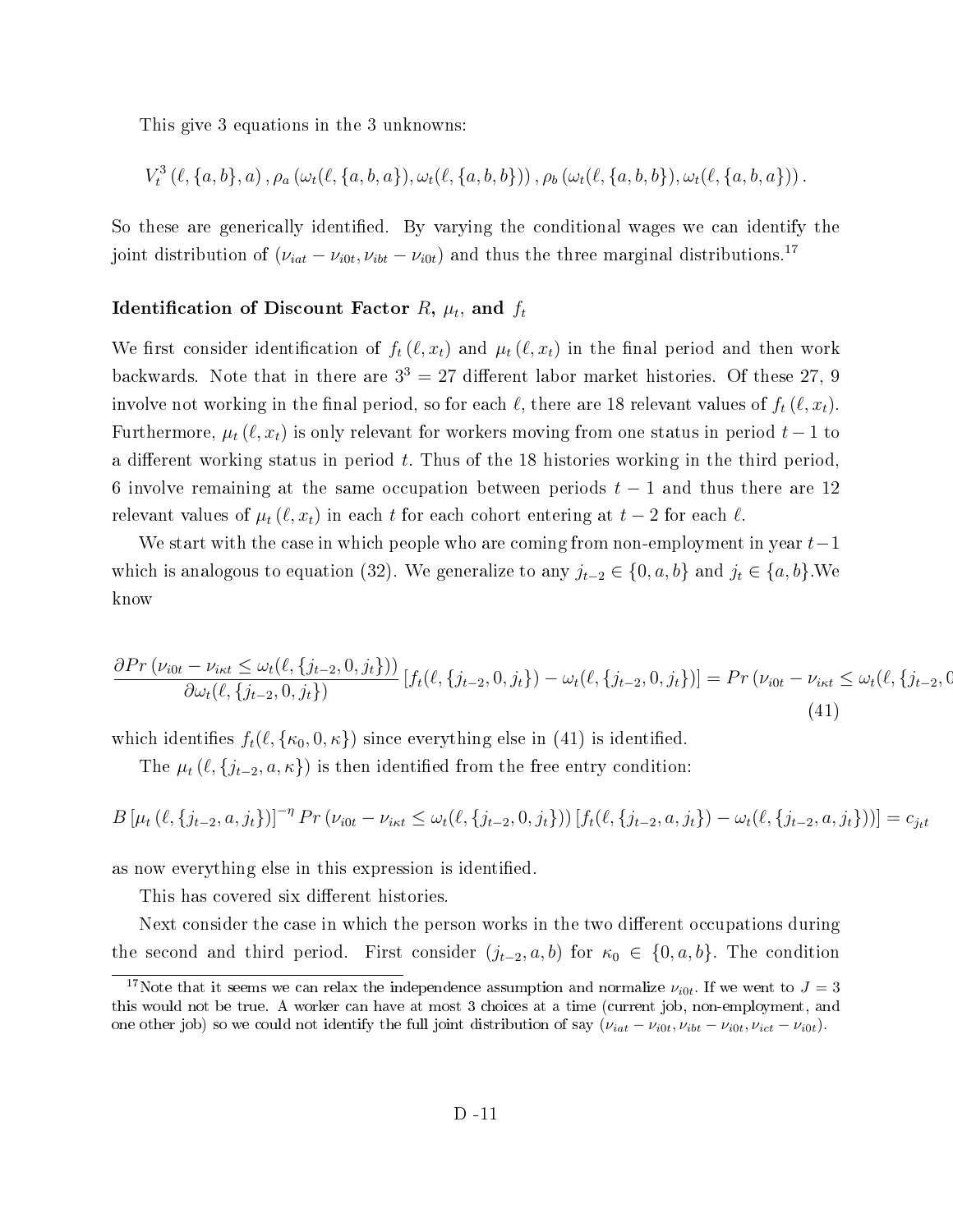determining wages is

$$
\frac{\partial \rho_b(\omega_t(\ell, \{j_{t-2}, a, b\}), \omega_t(\ell, \{j_{t-2}, a, a\}))}{\partial \omega_t(\ell, \{j_{t-2}, a, b\})} [f_t(\ell, \{j_{t-2}, a, b\}) - \omega_t(\ell, \{j_{t-2}, a, b\})]
$$
\n
$$
= \rho_b(\omega_t(\ell, \{j_{t-2}, a, b\}), \omega_t(\ell, \{j_{t-2}, a, a\})).
$$
\n(42)

The only unknown here is  $f_t(\ell, \{j_{t-2}, a, b\})$  so it is identified. Given that, we can identify  $\mu_t(\ell, \{j_{t-2}, a, \kappa\})$  from the free entry condition:

$$
B\left[\mu_t(\ell, \{j_{t-2}, a, b\})\right]^{-\eta} \rho_b(\omega_t(\ell, \{j_{t-2}, a, b\}), \omega_t(\ell, \{\kappa_0, a, a\})) \left[f_t(\ell, \{j_{t-2}, a, b\}) - \omega_t(\ell, \{j_{t-2}, a, b\})\right] = c_{bt}
$$

The analogous expressions identify  $f_t(\ell, \{j_{t-2}, b, a\})$  and  $\mu_t(\ell, \{j_{t-2}, b, a\})$  for  $j_{t-2} \in \{0, a, b\}$ . This gives us 6 more cases so we have shown identification of 12 of the 18 wage expressions and all of the market tightness.

The final set of cases is for productivity for individuals who work in the same job the final two periods. This is substantially more complicated as the incumbent firm does not know the outside opportunity and the wage also affects the application decision. We focus on the a stayers for any initial status  $j_{t-2}$ . Define the probability of the worker applying to a job in b as a function of wages and arrival rates of jobs as

$$
\widetilde{\varrho}_b(w_a, w_b, \mu) \equiv Pr\left(\alpha\left(\mu\right)[E_v \max\left\{w_a + \nu_{iat}, w_b + \nu_{ibt}, \nu_{i0t}\right\} - E_v \max\left\{w_a + \nu_{iat}, \nu_{i0t}\right\}\right] \geq \chi_{iat}
$$

and note that this function is identified. Thus the probability of the firm keeping the worker as a function of  $(w_a, w_b, \mu)$  is

$$
\varrho_a(w_a, w_b, \mu) \equiv \widetilde{\varrho}_b(w_a, w_b, \mu) \alpha(\mu) \rho_a(w_a, w_b)
$$
  
+ 
$$
[1 - \widetilde{\varrho}_b(w_a, w_b, \mu) \alpha(\mu)] Pr(w_a + \nu_{iat} \ge \nu_{i0t}).
$$

Then the first order condition of the firm in setting wages is

$$
\frac{\partial \varrho_a(\omega_t(\ell, \{\kappa_0, a, a\}), \omega_t(\ell, \{\kappa_0, a, b\}), \mu_t(\ell, \{\kappa_0, a, b\}))}{\partial \omega_t(\ell, \{\kappa_0, a, b\})} [f_t(\ell, \{\kappa_0, a, a\}) - \omega_t(\ell, \{\kappa_0, a, a\})]
$$
\n
$$
= \varrho_a(\omega_t(\ell, \{\kappa_0, a, a\}), \omega_t(\ell, \{\kappa_0, a, b\}), \mu_t(\ell, \{\kappa_0, a, b\}))
$$

thus  $f_t(\ell, \{\kappa_0, a, a\})$  is generically identified for each  $\ell$  and  $\kappa_0$ . An analogous argument gives  $f_t(\ell, \{\kappa_0, b, b\})$ . There are no terms for  $\mu_t$  since these workers are already employed in a.

This gives the final 6 values (for each  $\ell$ ). Thus we have shown all of the relevant  $f_t$  and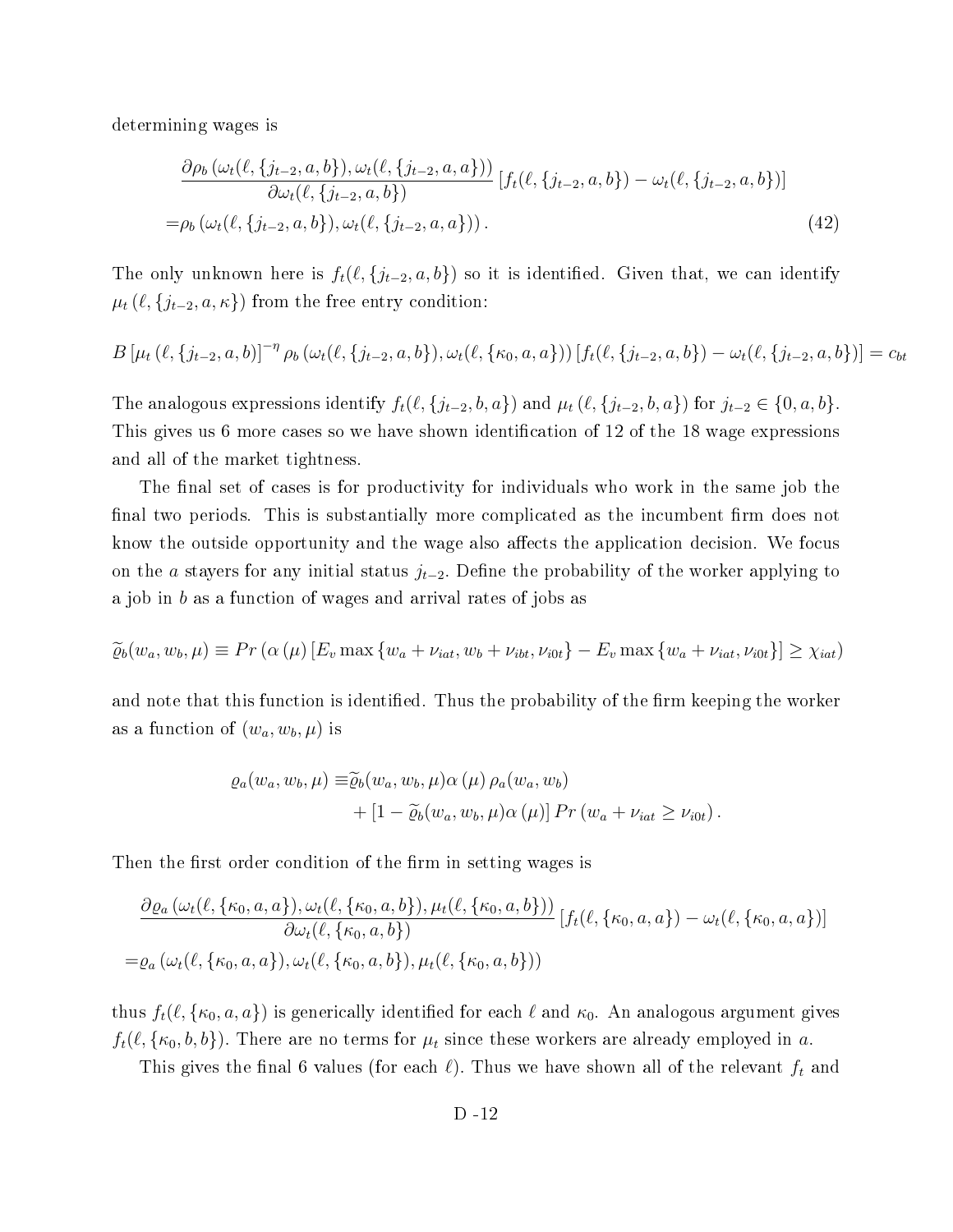$\mu_t$  are identified for individuals in their last period. We next go back one period.

We next show that R is identified. The key part of this expression is  $V_t^1(\ell, x_{t-1})$  which is identified (since we have shown that all its components are identified). Consider a worker of type  $\ell$  in the second period who worked in a job in a during the first period. Similar to above, we can condition on cohorts for which  $Pr(j_{it-1} = b | \ell_i = \ell, X_{it-1} = \{a\}) \approx 0$ , then

$$
Pr(j_{it-1} = a | \ell_i = \ell, X_{it-2} = \{a\}) \approx Pr\left(\nu_{i0t-1} - \nu_{iat-1} \leq \omega_{t-1}(\ell, \{a, a\}) + \frac{1}{1+R}V_t^1(\ell, \{a\})\right)
$$

so since everything from this is identified other than  $R$ , then  $R$  is identified.

Given this we can use exactly the same expressions above and identify the components for the second period  $(t-1)$ . In this case we have 9 histories, 6 of which involve employment in the second period and 4 of which incorporate a market tightness. We write the equations without the explanations since the explanations are identical.

First consider the cases in which workers are non-employed in the first period and employed in one of the two occupations in the second. The productivity  $f_{t-1}(\ell, \{0, j_{t-1}\})$  is identified from the wage setting equation

$$
\frac{\partial Pr\left(\nu_{i0t-1} - \nu_{ij_{t-1}t-1} \leq \omega_{t-1}(\ell, \{0, j_{t-1}\}) + \frac{1}{1+R}V_t^1(\ell, \{0, j_{t-1}\})\right)}{\partial \omega_{t-1}(\ell, \{0, j_{t-1}\})} \times \left[f_{t-1}(\ell, \{0, j\}) - \omega_{t-1}(\ell, \{0, j_{t-1}\}) + \frac{1}{1+R}\left(\Pi\left(\ell, \{0, j_{t-1}\}\right)\right)\right]
$$
\n
$$
= Pr\left(\nu_{i0t-1} - \nu_{ij_{t-1}t-1} \leq \omega_{t-1}(\ell, \{0, j_{t-1}\}) + \frac{1}{1+R}V_t^1(\ell, \{0, j_{t-1}\})\right). \tag{43}
$$

The market tightness is identified from the free entry condition

$$
B\left[\mu_{t-1}\left(\ell, \{0, j_{t-1}\}\right)\right]^{-\eta} Pr\left(\nu_{i0t-1} - \nu_{i\kappa t-1} \leq \omega_{t-1}(\ell, \{0, j_{t-1}\}) + \frac{1}{1+R}V_t^1\left(\ell, \{0, j_{t-1}\}\right)\right) \times \left[f_{t-1}(\ell, \{0, j_{t-1}\}) - \omega_{t-1}(\ell, \{0, j_{t-1}\}) + \frac{1}{1+R}\left(\Pi\left(\ell, \{0, j_{t-1}\}\right)\right)\right] = c_{j_{t-1}t-1}.
$$

The next two cases involve switching from one occupation to the other in the two periods. The productivity  $f_{t-1}(\ell, \{a, b\})$  is identified from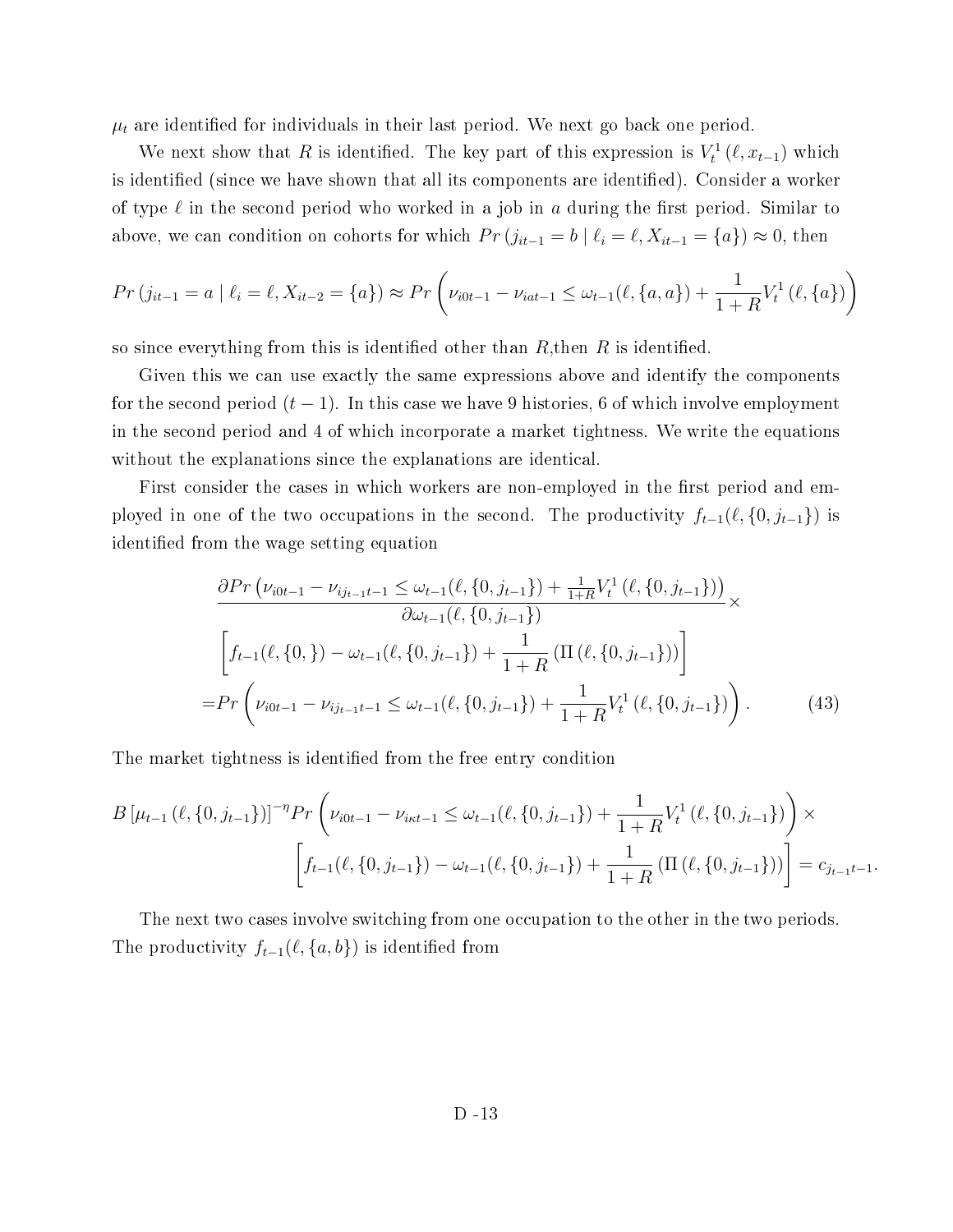$$
\frac{\partial \rho_b(\omega_{t-1}(\ell, \{a, b\}) + \frac{1}{1+R}V_t^1(\ell, \{a, b\}), \omega_{t-1}(\ell, \{a, a\} + \frac{1}{1+R}V_t^1(\ell, \{a, a\})))}{\partial \omega_{t-1}(\ell, \{\kappa_0, a, b\})} \times \left[ f_{t-1}(\ell, \{a, b\}) - \omega_{t-1}(\ell, \{a, b\}) + \frac{1}{1+R} \left( \Pi(\ell, \{a, b\}) \right) \right]
$$
\n
$$
= \rho_b \left( \omega_{t-1}(\ell, \{a, b\}) + \frac{1}{1+R}V_t^1(\ell, \{a, b\}), \omega_{t-1}(\ell, \{a, a\} + \frac{1}{1+R}V_t^1(\ell, \{a, a\})) \right)
$$

with  $f_{t-1}(\ell, \{b, a\})$  from the analogous condition.

The  $\mu_{t-1}$  ( $\ell$ , {a, b}) is identified from the free entry condition

$$
c_{bt} = B \left[ \mu_{t-1} \left( \ell, \{a, b\} \right) \right]^{-\eta} \rho_b \left( \omega_{t-1}(\ell, \{a, b\}) + \frac{1}{1+R} V_t^1 \left( \ell, \{a, b\} \right), \omega_{t-1}(\ell, \{a, a\} + \frac{1}{1+R} V_t^1 \left( \ell, \{a, a\} \right) \right) \right) \times \left[ f_{t-1}(\ell, \{a, b\}) - \omega_{t-1}(\ell, \{a, b\}) + \frac{1}{1+R} \left( \Pi \left( \ell, \{a, b\} \right) \right) \right]
$$

with an analogous equation for  $\mu_{t-1}$  ( $\ell$ , {b, a}).

Finally we calculate the productivity for the occupation stayers. Productivity  $f_t(\ell, \{a, a\})$ is identified from

$$
\frac{\partial \varrho_a(\omega_{t-1}(\ell, \{a,a\}) + \frac{1}{1+R}V_t^1(\ell, \{a,a\}), \omega_{t-1}(\ell, \{a,b\} + \frac{1}{1+R}V_t^1(\ell, \{a,b\})), \mu_{t-1}(\ell, \{a,b\}))}{\partial \omega_{t-1}(\ell, \{a,b\})} \times \left[ f_t(\ell, \{a,a\}) - \omega_t(\ell, \{a,a\}) + \frac{1}{1+R} \left( \Pi(\ell, \{a,a\}) \right) \right]
$$
\n
$$
= \varrho_a \left( \omega_{t-1}(\ell, \{a,a\}) + \frac{1}{1+R}V_t^1(\ell, \{a,a\}), \omega_{t-1}(\ell, \{a,b\} + \frac{1}{1+R}V_t^1(\ell, \{a,b\})), \mu_{t-1}(\ell, \{a,b\}) \right)
$$

with an analogous expression for  $f_t(\ell, \{b, b\})$ .

Finally for the initial period things are simpler as everyone begins in non-employment, so we only have the two cases. The productivity  $f_{t-2}(\ell, j_{t-2})$  is identified from

$$
\frac{\partial Pr\left(\nu_{i0t-2} - \nu_{ij_{t-2}t-2} \leq \omega_{t-2}(\ell, j_{t-2}) + \frac{1}{1+R}V_{t-1}^1(\ell, j_{t-2})\right)}{\partial \omega_{t-2}(\ell, j_{t-2})} \times
$$
\n
$$
\left[f_{t-2}(\ell, j_{t-2}) - \omega_{t-1}(\ell, j_{t-2}) + \frac{1}{1+R}\left(\Pi\left(\ell, j_{t-2}\right)\right)\right]
$$
\n
$$
= Pr\left(\nu_{i0t-2} - \nu_{ij_{t-2}t-2} \leq \omega_{t-2}(\ell, j_{t-2}) + \frac{1}{1+R}V_{t-1}^1(\ell, j_{t-2})\right).
$$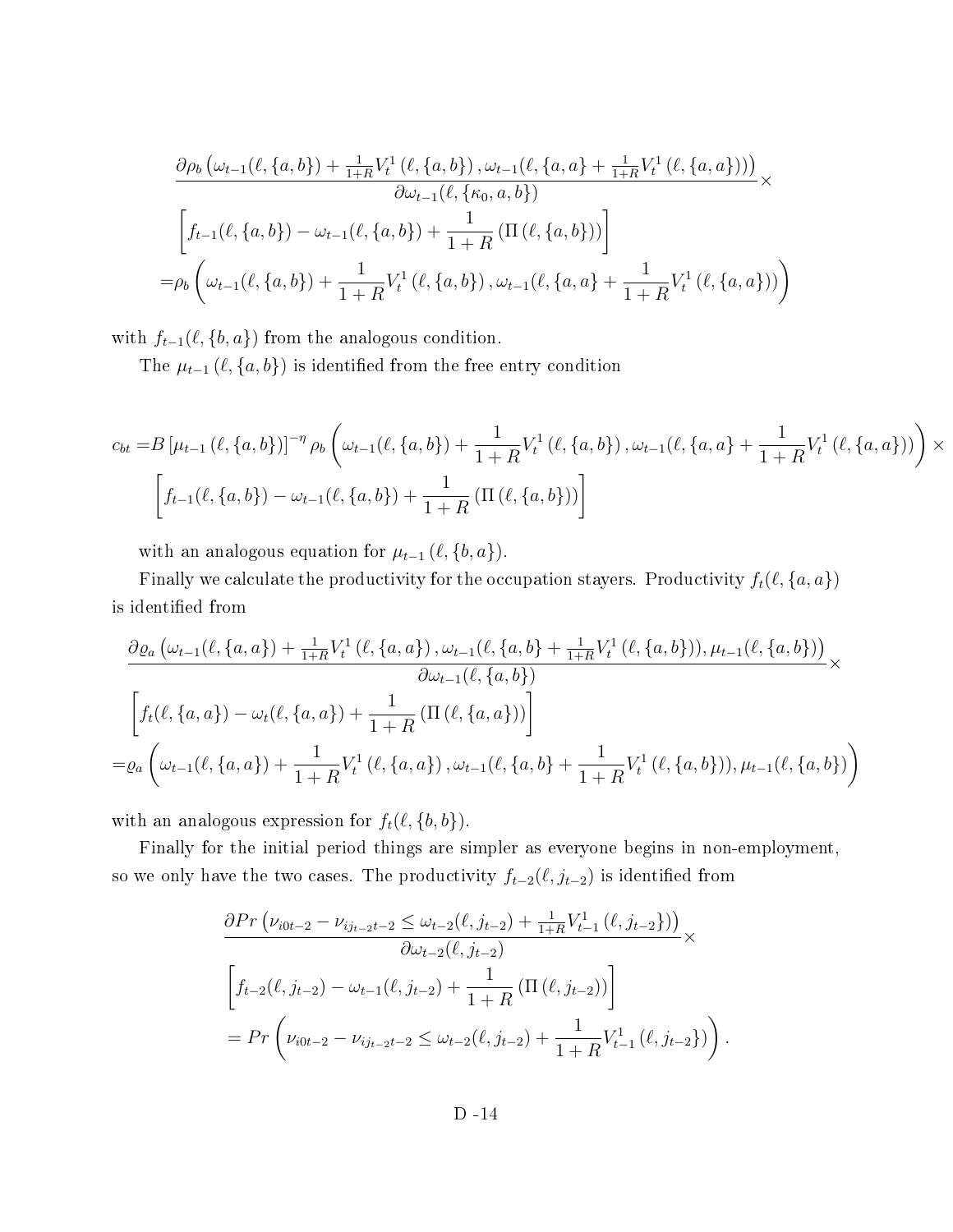The  $\mu_{t-2}$   $(\ell, j_{t-2})$  is identified from

$$
k_{\kappa t-2} = B \left[ \mu_{t-2} (\ell, j_{t-2}) \right]^{-\eta} Pr \left( \nu_{i0t-2} - \nu_{i j_{t-2} t-2} \le \omega_{t-2} (\ell, j_{t-2}) + \frac{1}{1+R} V_{t-1}^1 (\ell, j_{t-2}) \right) \times \left[ f_{t-2} (\ell, j_{t-2}) - \omega_{t-1} (\ell, j_{t-2}) + \frac{1}{1+R} \left( \Pi (\ell, j_{t-2}) \right) \right].
$$

### Step 3: Labeling types across different starting jobs

We have shown everything is identified except that the labeling of types has only been done conditional on starting jobs. In this subsection we discuss how to identify the labeling across jobs and then across cohorts.

First notice that continuing with our framework with two jobs and three periods, there are 7 different separate cases of starting occupations: each of  $a$  and  $b$  in each of periods  $t-2, t-1$ , and t as well as the group that never works.

First consider the decision to work in occupation a or b in the first period. From step 1 we know the relative sizes of each of the groups, i.e.  $Pr(\ell_i = \ell \mid j_{it-2} = a)$  and  $Pr(\ell_i = \ell \mid s_i)$  $j_{it-2} = b$ ). Given the arguments above we can also identify the value function  $V_{t-2}^3(\ell, j_{t-2})$ and job arrival rates  $\alpha$  ( $\mu_{t-2}(\ell, j_{t-2})$ ) for each of the L groups that start in  $j_{t-2} \in \{a, b\}$ . To see why the match is identified, suppose we take group  $\ell_a$  from the a group and group  $\ell_b$ from the b group. If  $\ell_b = \ell_a$  then from our model

$$
Pr(j_{it-2} = a | \ell_i = \ell_a = \ell_b)
$$
  
= $\tilde{G}^{\chi} (\alpha (\mu_{t-2}(\ell_a, a)) V_{t-2}^3(\ell_a, a), \alpha (\mu_{t-2}(\ell_a, a)) V_{t-2}^3(\ell_a, a) - \alpha (\mu_{t-2}(\ell_b, \kappa)) V_{t-2}^3(\ell_b, a)) \times$   
 $Pr(\nu_{i0t} - \nu_{iat} \leq \omega_t(\ell_a, a))$  (44)

which is identified since everything in the model is identified. Similarly we can identify  $Pr(j_{it-2} = b \mid \ell_i = \ell_a = \ell_b)$ . Thus we can identify their ratio. From Bayes Theorem we know

$$
\frac{Pr(j_{it-2} = a \mid \ell_i = \ell_a = \ell_b)}{Pr(j_{it-2} = b \mid \ell_i = \ell_a = \ell_b)} = \frac{Pr(\ell_i = \ell_a, j_{it-2} = a)}{Pr(\ell_i = \ell_b, j_{it-2} = b)}\tag{45}
$$

where the left hand side comes from the expression (44) while the two objects on the the right hand side were identified in Step 1. Note that if  $\ell_a = \ell_b$  this equality will hold, however if  $\ell_a \neq \ell_b$ , generically it will not. Thus this labelling is generically identified.

Thus we have shown that we can match the  $X_{it-2} = \{a\}$  group with the  $X_{it-2} = \{b\}$ group. We next show that we identify the distribution of these  $\ell$  for the  $X_{it-2} = \{0\}$  group.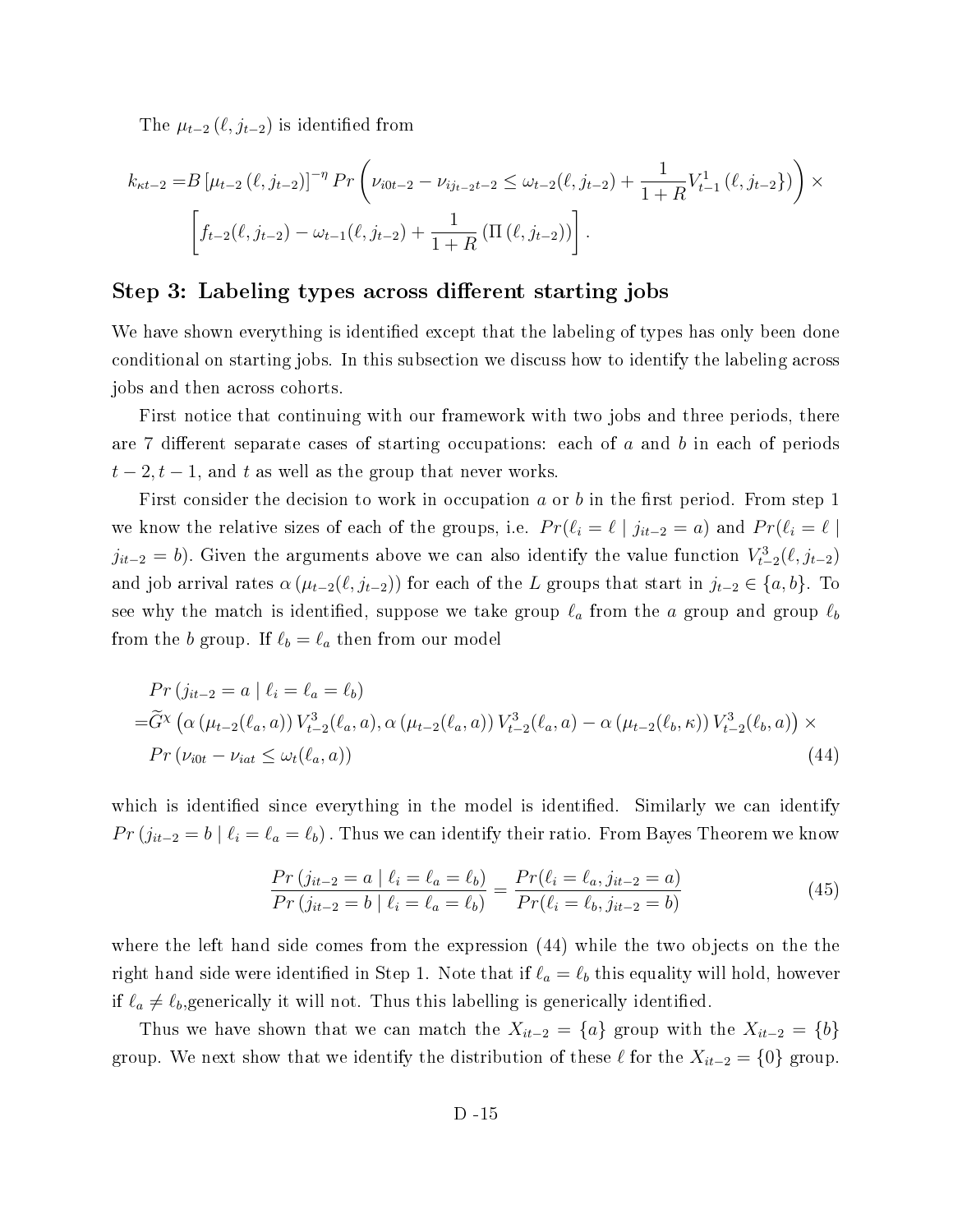From the model and information on the conditional distribution of  $\ell_i$ , we can identify the marginal distribution of  $j_{it-2} = 0$  and  $\ell_i = \ell$  from the expression

$$
Pr(j_{it-2} = 0 | \ell_i = \ell) = \frac{Pr(j_{it-2} = 0, \ell_i = \ell)}{Pr(j_{it-2} = 0, \ell_i = \ell) + Pr(j_{it-2} = a, \ell_i = \ell) + Pr(j_{it-2} = b, \ell_i = \ell)}
$$

where the left hand side is identified from the model and the two expressions in the denominator apart from  $Pr(j_{it-2} = 0, \ell_i = \ell)$  have been identified from stage 1. Thus  $Pr(j_{it-2} = 0, \ell_i = \ell)$ is identified. Given that from the numerator we can identify the unconditional distribution  $Pr(\ell_i = \ell)$  and the conditional distribution  $Pr(\ell_i = \ell \mid j_{it-2} = 1)$ .

Note from the unconditional distribution we can now generically match groups across cohorts since these probabilities will generically be different.

We now proceed to period  $t-1$  and consider people who did not work in period  $t-2$  and first consider matching the  $X_{it-1} = \{0, a\}$  group with the  $X_{it-1} = \{0, a\}$  group. We have the identical problem as for  $X_{it-2} = \{a\}$  and  $X_{it-2} = \{b\}$ . We can calculate the type distribution and model conditional on  $X_{it-1} = \{0, a\}$  and conditional on  $X_{it-1} = \{0, b\}$  but we have not linked them together. We can use the same approach, for any  $\ell_a$  from  $X_{it-1} = \{0, a\}$  and  $\ell_b$ from  $X_{it-1} = \{0, b\}$ . That is from Bayes theorem we know

$$
\frac{Pr(j_{it-1} = a \mid \ell_i = \ell_a = \ell_b, j_{it-2} = 0)}{Pr(j_{it-1} = b \mid \ell_i = \ell_a = \ell_b, j_{it-2} = 0)} = \frac{Pr(\ell_i = \ell_a, X_{it-1} = \{0, a\})}{Pr(\ell_i = \ell_b, X_{it-1} = \{0, b\})}
$$
(46)

and the left hand side is identified from the model and the right hand side is identified from Step 1. This expression will generically only hold when  $\ell_a = \ell_b$ .

We have linked the  $\{0, a\}$  types with the  $\{0, b\}$  types, but we still have not linked them to the types who work in the first period. We can use the same strategy as above using the equation

$$
Pr(j_{it-1} = 0 | \ell_i = \ell, j_{it-2} = 0) = \frac{Pr(X_{it-1} = \{0, 0\}, \ell_i = \ell)}{Pr(X_{it-1} = \{0, 0\}, \ell_i = \ell) + Pr(X_{it-1} = \{0, a\}, \ell_i = \ell) + Pr(X_{it-1} = \{0, 0\}, \ell_i = \ell)\}
$$

the left hand side is identified from the model and everything apart from  $Pr(X_{it-1} = \{0,0\}, \ell_i = \ell)$ is identified from the first stage. Thus  $Pr(X_{it-1} = \{0, 0\}, \ell_i = \ell)$  is identified. We can then also identify

$$
Pr(\ell_i = \ell, j_{it-2} = 0) = Pr(X_{it-1} = \{0, 0\}, \ell_i = \ell) + Pr(X_{it-1} = \{0, a\}, \ell_i = \ell) + Pr(X_{it-1} = \{0, b\}, \ell_i = \ell)
$$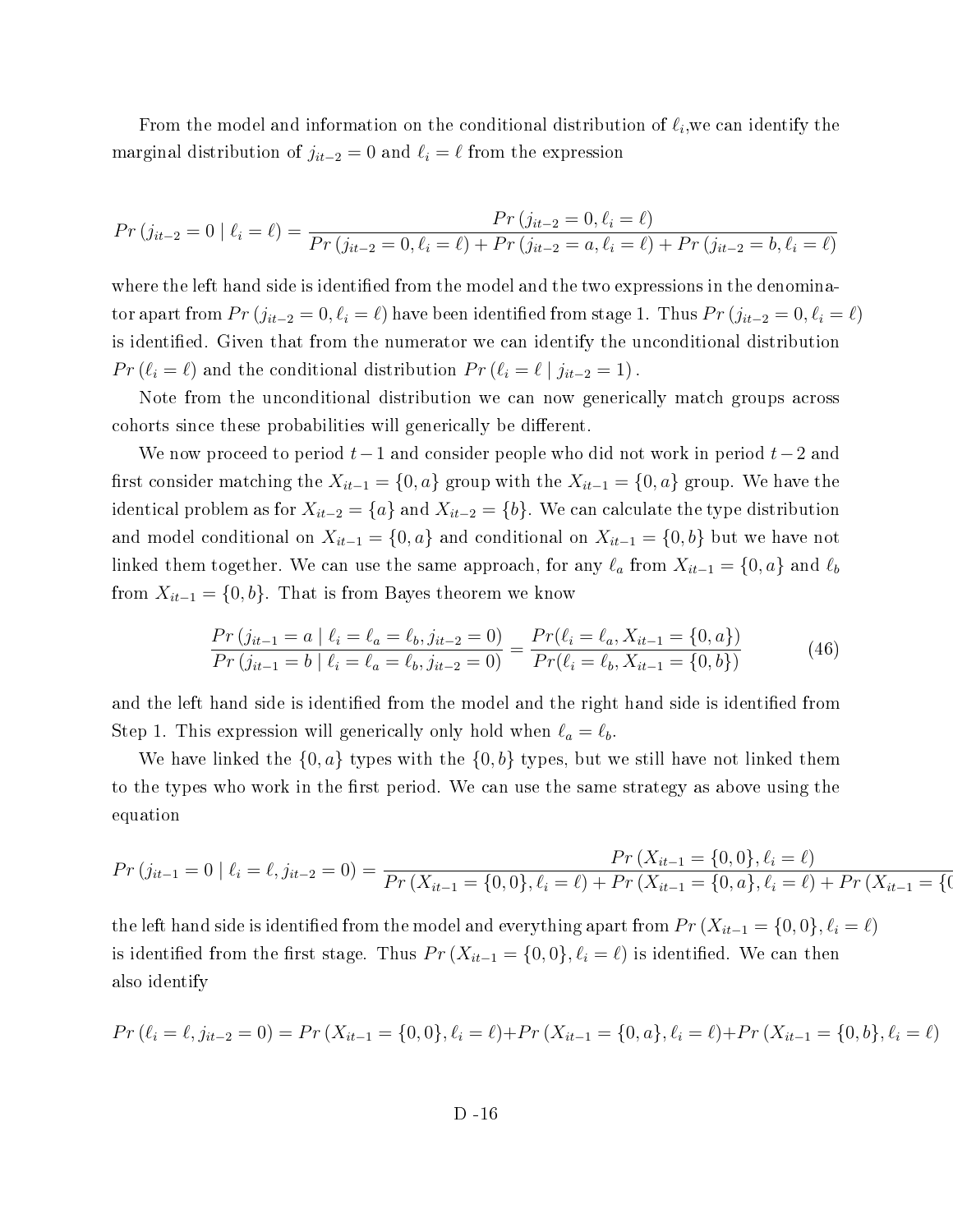but we showed that we can identify the analogue of this for the period 1 labelling. Thus generically we can connect the labelling for people who work the first period with those who first work in the second period.

The third period is analogous to the second, so using the same argument we can generically connect the labeling across all groups.

# Step 4: Identification of initial skill endowment and human capital production function

This section is looser than the others. We have shown that  $f_{jt}(\mathcal{S}_{it})$  is identified across all potential values of  $S_{it}$ . We have also shown that the  $c_{jt}$  is identified and from the model we know how changes in the technology  $f_{jt}$  and  $c_{jt}$ . What we have not shown is how to identify the three dimensional initial  $\theta_i,$ the skill weights  $\beta,$  and the human capital production function. One could think of this as just part of a parameterization for  $f_{jt}(\mathcal{S}_{it})$  in which case since we have shown non-parametric identification of the model. This is enough to answer many of the counterfactuals of interest.

However, this is not true for the counterfactual where we change the skill level of components of  $\theta$ . Understanding identification of this in our empirical approach is relatively straightforward. We obtain the level of the  $\beta s$  from O\*NET and we use the contrast between the NLSY79 and NLSY97 to see how they change over time. Given that, the relative importance of the components of  $\theta$  and the human capital comes from the panel data where we see the same workers move between jobs over the lifecycle. The contrast between the two NLSYs uses observable measures of  $\theta$ . Note that the fact that we can use observable measures would make identification of this part much easier, but since we do not use that variation for identification of anything other than changes over time in  $\beta_t$ , we consider how the model would be identified without that. Rather than formally going through this we instead provide a broader discussion.

First consider identification from a single cross section if  $\beta$  were known. We continue to focus on a three period working life. Note that in this case there are LJ possible wages in the first period,  $L(J + 1)J$  in the second period and  $L(J + 1)^2J$  in the third. To give a concrete example consider a case in which  $L = 5$  and  $J = 5^{18}$  This gives 1075 different values of  $f_t(\ell_i, X_{it})$  that have been identified in this single period. In terms of identifying the distribution of types, we have 5 types and a three dimensional object, so this gives 15

<sup>&</sup>lt;sup>18</sup>We have expanded from 2 occupations to 5 because we have a 3 dimensional vector of  $\theta$  and identification will be more straight forward with  $J > 3$ .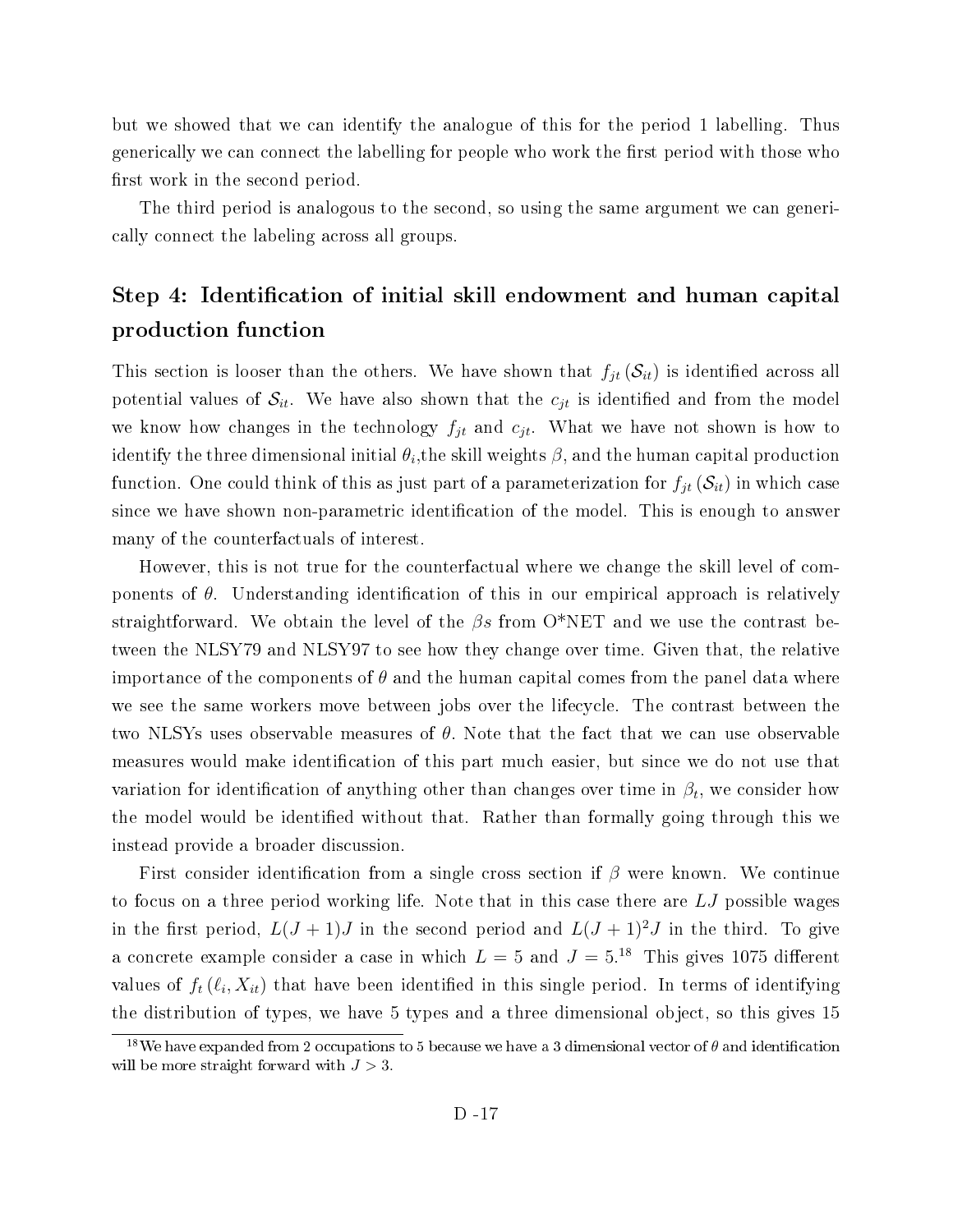unknowns for the initial distribution of  $\theta$ . Clearly we need a scale and location normalization so this brings it down to 13. In terms of human capital for each dimension we have a depreciation parameter and human capital appreciation by occupation which is experience specific for two periods (between 1 and 2 and between 2 and 3). This gives  $3 \times 2 \times 5 + 3 = 33$ human capital parameters. Thus far we have 1075 equations and at this point 46 unknowns. All that is left is the  $f_{jt}(\cdot)$  functions. We are considering at a single time period so there are just 5 of these. The complication is that these are continuous functions, so to nonparametrically identify them from a finite set of values of human capital,  $H_{jt}$  would be impossible. The best we can do is estimate this function at all of the different values of  $H_{jt}$ . But this clearly isn't identified, given that there are 1075 distinct values of  $H_{jt}$  the model is clearly not identified. Specifically if there were no restrictions on  $f_{jt}(\cdot)$ , for any value of human capital and initial  $\theta$ , we could find values of  $f_{jt}(\cdot)$  to fit the data. However, there is a very important restriction on  $f_{jt}(\cdot)$  it has to be monotonically increasing in its argument (though not strictly). This will lead to inequalities-we know if the output in an occupation is higher then the human capital must be as well. Given the number of restrictions relative to the number of parameters, one might get quite tight bounds. We can then think about what we are doing in two ways. The first is to think that the true model gives bounds but we are approximating this result with a parametric model to get point estimates. The second is that with enough time periods with varying values of  $\beta_t,$  the bounds should converge to point estimates (under some additional assumptions that we have not formally worked out).

# E Auxiliary parameters based on Deming (2017)

Combining NLSY79 and NLSY97, Deming (2017) finds that social skills are a significantly more important predictor of full-time employment and wages in the NLSY97 cohort. We reproduce this result for our sample of low skilled men. We estimate the following equations with either the log hourly wage (conditional on employment) or an indicator for full-time employment as the dependent variable  $y_{it}$ :

$$
y_{it} = \alpha + \beta_1 \text{COG}_i + \beta_2 \text{SS}_i + \beta_3 \text{COG}_i \times \text{NLSY97}_i + \beta_4 \text{SS}_i \times \text{NLSY97}_i + \zeta X_{it} + \epsilon_{it}.
$$

The regressors includes cognitive skills  $COG_i$  and social skills  $SS_i$ , To test the hypothesis that the returns to skills have changed over time, we include the interaction between skills and an indicator for being in the NLSY97 sample NLSY97 $_i$ . The  $X_{it}$  vector includes age and year fixed effects and the dummy variable  $NLSY97_i$ .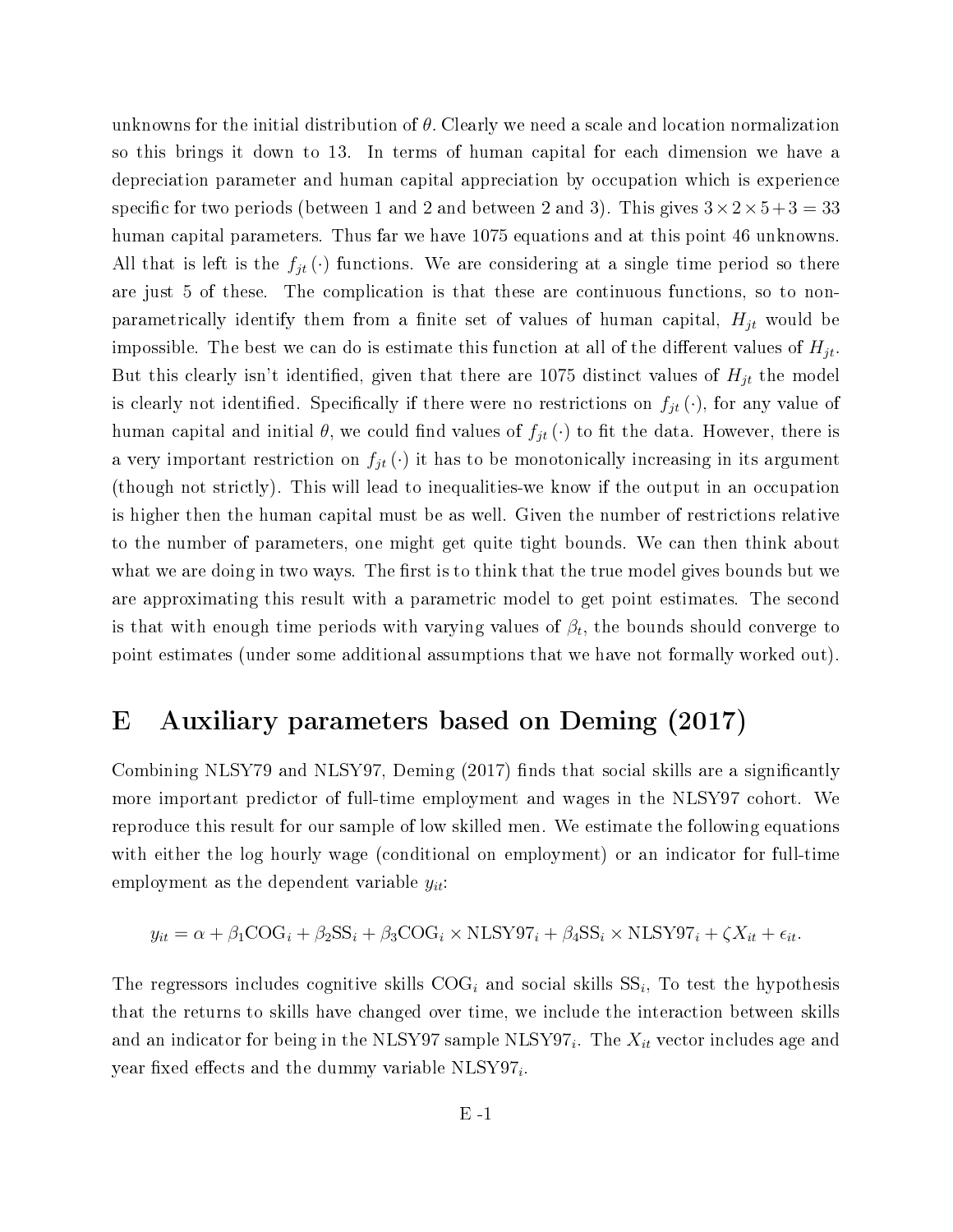The results are in Table E1.

|                  | Employment | Wage        |
|------------------|------------|-------------|
|                  | (1)        | (2)         |
| Cognitive        | $0.074***$ | $0.126***$  |
|                  | (0.004)    | (0.008)     |
| Social           | 0.005      | 0.010       |
|                  | (0.004)    | (0.008)     |
| Cognitive*NLSY97 | 0.010      | $-0.057***$ |
|                  | (0.009)    | (0.014)     |
| Social*NLSY97    | $0.041***$ | $0.030*$    |
|                  | (0.008)    | (0.014)     |
| age FE           | Yes        | Yes         |
| year FE          | Yes        | Yes         |
| NLSY97           | Yes        | Yes         |
| N                | 40,227     | 32,106      |
| $R^2$            | 0.065      | 0.108       |

Table E1: Reproduction of Table 4 for low skilled men in Deming (2017)

A one standard deviation increase in cognitive skills increases the probability of employment by 7.5% and we cannot reject that the effect is the same in NLSY79 and NLSY97. It increases wages by  $12.6\%$  but the effect has decreased over time by 6 percentage points. We cannot reject that social skills have no effect on either the probability of working or log wages in NLSY79. In NLSY97, a one standard deviation increase in social skills increases the probability of employment by 4.1%. And it increases wages by 3%.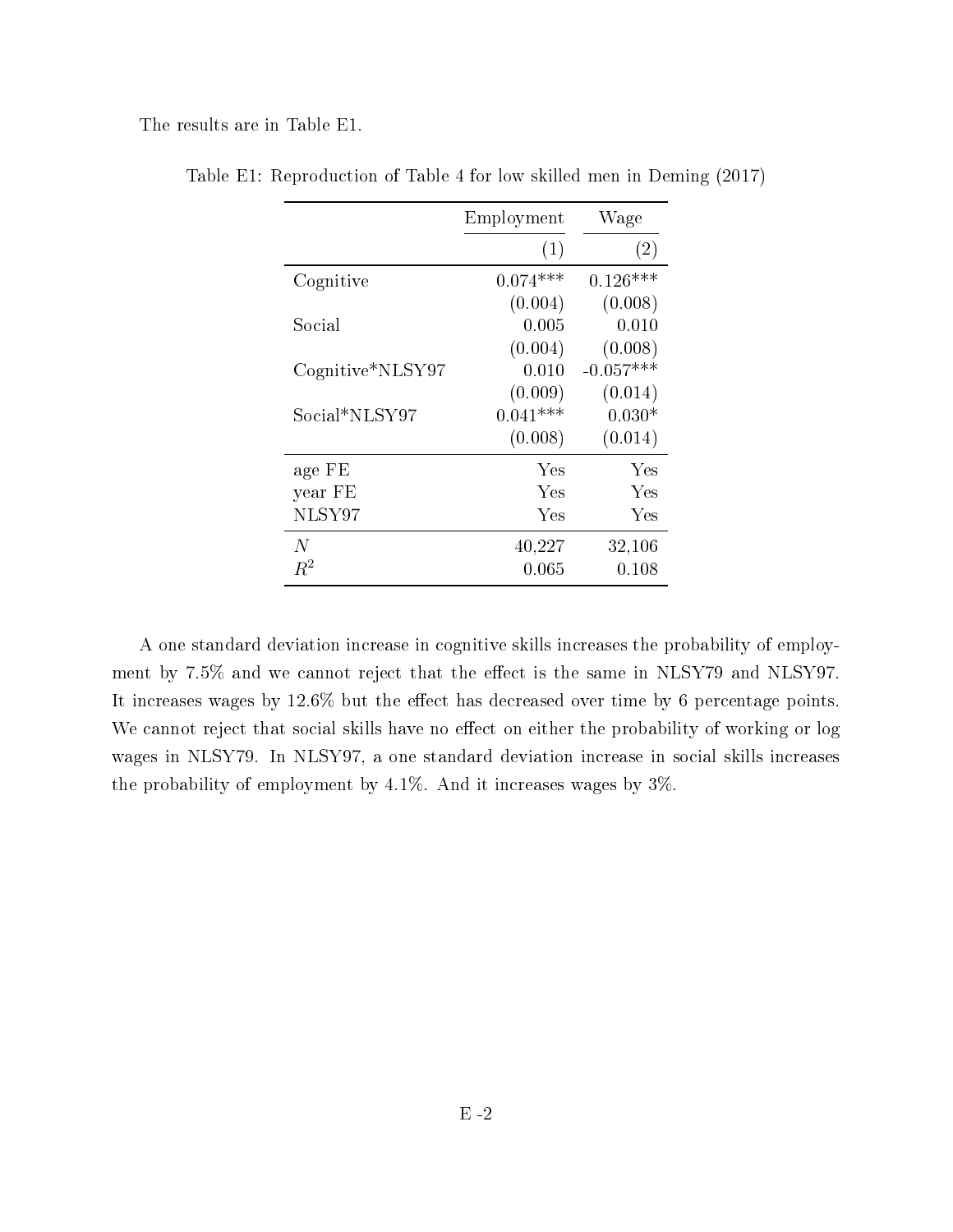## F Parameter Estimates: Life Cycle

Table F1 reports heterogeneity across individuals in terms of preferences, endowment and luck.

| Skill Endowment<br>$0.2517$ $(0.0773)$<br>$\sigma_1$<br>$0.2138$ $(0.0395)$<br>$\sigma_2$ | Measurement<br>$E$ 0.8281 (0.0004)                                       | Shocks<br>$\sigma_{\nu}$ 7.4615 (0.2721)<br>$\sigma_{\chi}$ 12.6104 (1.4051)  |
|-------------------------------------------------------------------------------------------|--------------------------------------------------------------------------|-------------------------------------------------------------------------------|
| $\sigma_3$ 0.3111 (0.0242)<br>$\sigma_{12}$ 0.0073 (0.0012)                               | $\sigma_u$ 0.0452 (0.0084)                                               | Search                                                                        |
| $\sigma_{13}$ 0.0013 (0.0004)<br>$\sigma_{23}$ 0.0041 (0.0003)                            | $\tilde{\sigma}_1$ 0.0523 (0.0259)<br>$\tilde{\sigma}_2$ 0.4855 (0.0442) | $0.207$ $(0.0013)$<br>$\mathfrak{b}$<br>33.1425 (0.0375)<br>$\overline{\chi}$ |

The actual magnitude of the skill depends on its value in different occupations, so the levels are not directly comparable. However, the levels would be directly comparable in an occupation that weighted them equally so we proceed to make these comparisons. Cognitive skills are the most unequally distributed at labor market entry, followed by manual skills and finally inter-personal skills.

Occupation-specific shocks are more predictable than search costs. There are large costs of attempting to switch occupations, though they are weighted against the variance of idiosyncratic shocks which is also large.

We find large measurement error in wages and it is on the higher side of estimates in related papers. Much of this is likely due to earnings shocks that we abstracted from. The interactions between human capital shocks and technological change is an important avenue for future research.

Each year, we estimate about 10% of individuals misreport their occupations. This number is reassuringly similar to estimates in the literature even though they are identified using different approaches. In Neal (1999) and Kambourov and Manovskii (2009),  $E$  is set using "spurious" transitions in the NLSY. These are all the within-firm occupational transitions where an individual works in occupation  $j_0$  at both time t and  $t + 2$ , and works in  $j_1 \neq j_0$  at time t even though he remained in these three consecutive periods with the same employer. About  $10\%$  of occupational shifts are "spurious" transitions according to this metric.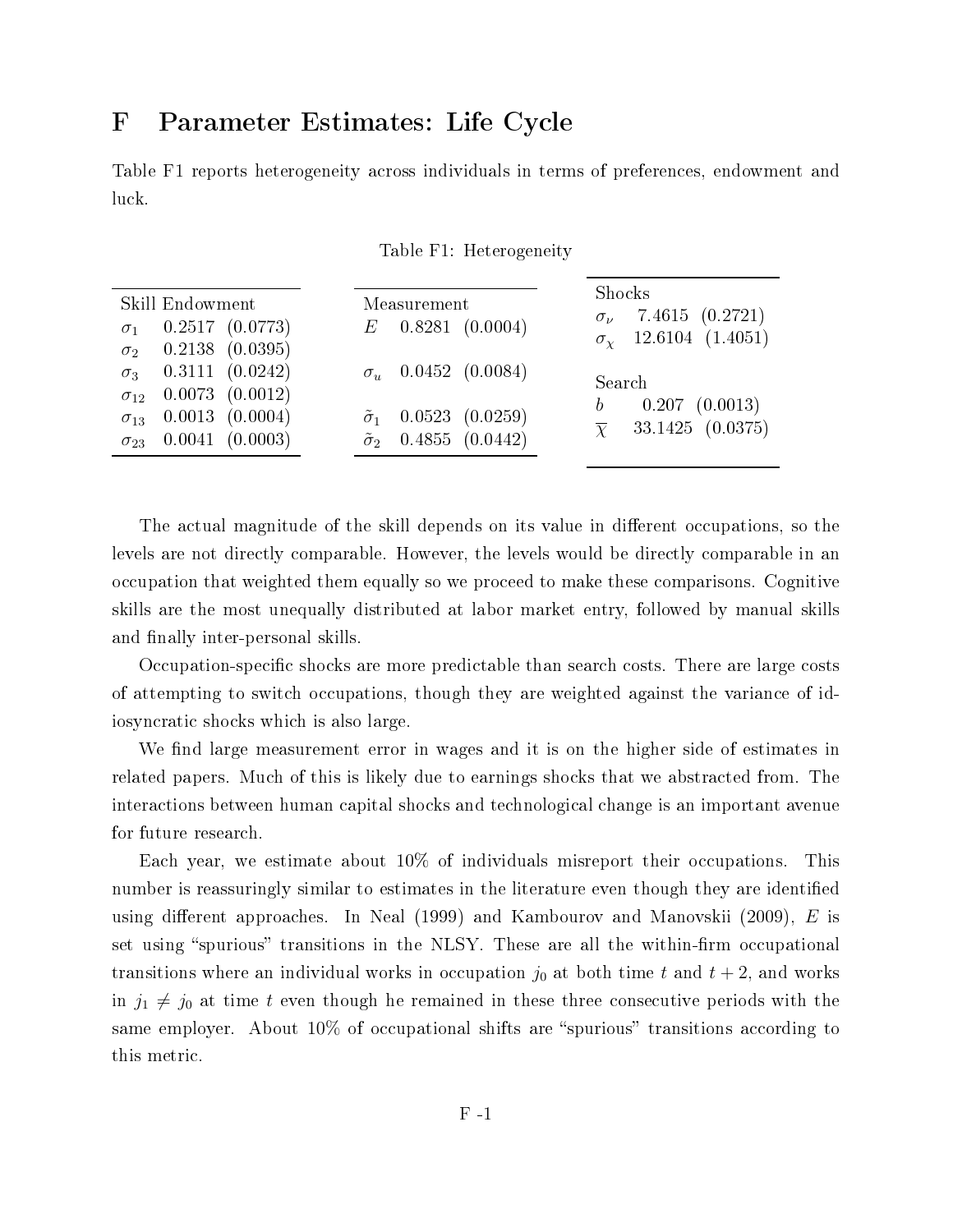| Occupation   | Capital Cost    | Constant.       | Slope           |
|--------------|-----------------|-----------------|-----------------|
| Managers     | 3.01 (0.01)     | 3.52(0.03)      | 1.69(0.02)      |
| Clerical     | 2.21(0.03)      | $3.68$ $(0.01)$ | $1^* (0)$       |
| Services     | $1.75$ $(0.04)$ | 3.7 $(0.01)$    | 0.12(0.03)      |
| Operators    | $1.28$ $(0.05)$ | 3.68 $(0.02)$   | $0.89$ $(0.03)$ |
| Mechanics    | 3.26 $(0.04)$   | 3.82(0.07)      | $0.69$ $(0.04)$ |
| Construction | 2.77(0.05)      | 3.56 $(0.0)$    | $1.6$ $(0.03)$  |
| Precision    | 3.83(0.03)      | 3.81 $(0.02)$   | 0.84(0.04)      |
| Transport    | 1.32(0.06)      | 3.62(0.01)      | $0.98$ $(0.04)$ |

Table F2: Offer arrival rate, constant and slope of the wage function (until 1979)

Note: The asterisk (\*) indicates normalized parameters.

Table F2 reports occupation specific parameters that are identified using the NLSY79. Table F3 reports the parameters of the human capital production function.

|               | Occupation Specific |          |        | General Skills |          |                    |
|---------------|---------------------|----------|--------|----------------|----------|--------------------|
| $\gamma_{01}$ | (0.6763)<br>2.0416  | $d_{01}$ | 0.8571 | (0.0245)       | $d_{11}$ | 0.082<br>(0.0005)  |
| $\gamma_{02}$ | (0.1958)<br>1.6846  | $d_{02}$ | $1^*$  | (0)            | $d_{12}$ | 0.1297<br>(0.0004) |
| $\gamma_{03}$ | (0.3802)<br>0.7679  | $d_{03}$ | 0.9757 | (0.0164)       | $d_{13}$ | 0.1239<br>(0.0003) |
| $\gamma_{04}$ | 0.484<br>(0.732)    | $d_{04}$ | 0.8298 | (0.0187)       | $d_2$    | 0.0526<br>(0.0)    |
| $\gamma_{05}$ | (0.7916)<br>0.886   | $d_{05}$ | 1.0358 | (0.0258)       | $d_{31}$ | (0.0)<br>0.0121    |
| $\gamma_{06}$ | 0.6172<br>(0.7008)  | $d_{06}$ | 0.6093 | (0.045)        | $d_{32}$ | 0.0323<br>(0.0003) |
| $\gamma_{07}$ | (0.4881)<br>1.2914  | $d_{07}$ | 0.6449 | (0.156)        | $d_{33}$ | 0.0339<br>(0.0001) |
| $\gamma_{08}$ | (0.6891)<br>1.5968  | $d_{08}$ | 0.9231 | (0.0037)       |          |                    |
| $\gamma_1$    | (0.2543)<br>2.405   |          |        |                |          |                    |

Table F3: Learning-by-doing parameters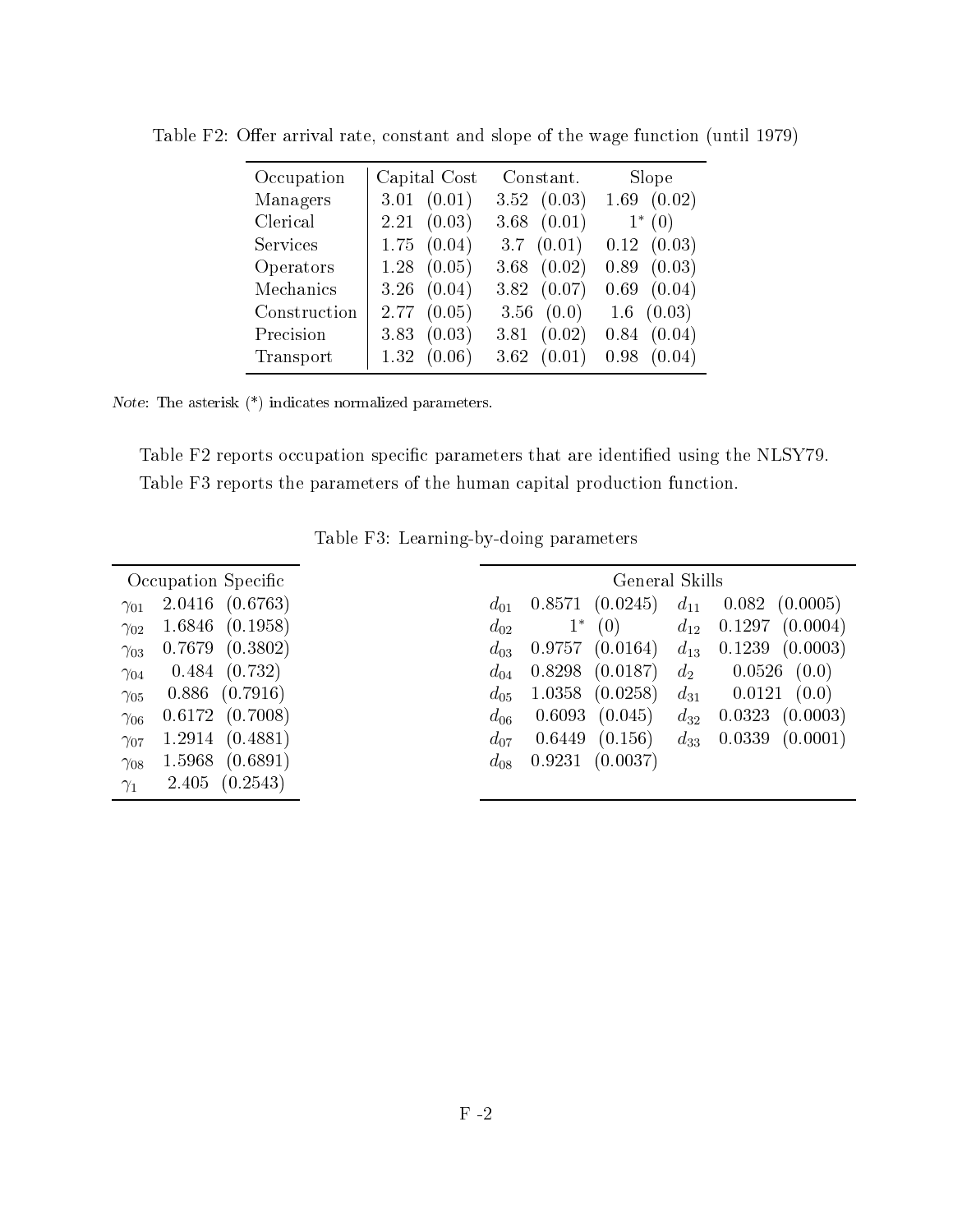## G Auxiliary Parameters not reported in the main text

This Section presents the auxiliary parameters calculated in the NLSY79, CPS and data simulated from the model at the estimated parameters values.

Figure G1 and Figure G2 report, respectively, occupation share in the population and occupation share by age. We use the CPS data but restricts to NLSY79 cohorts.



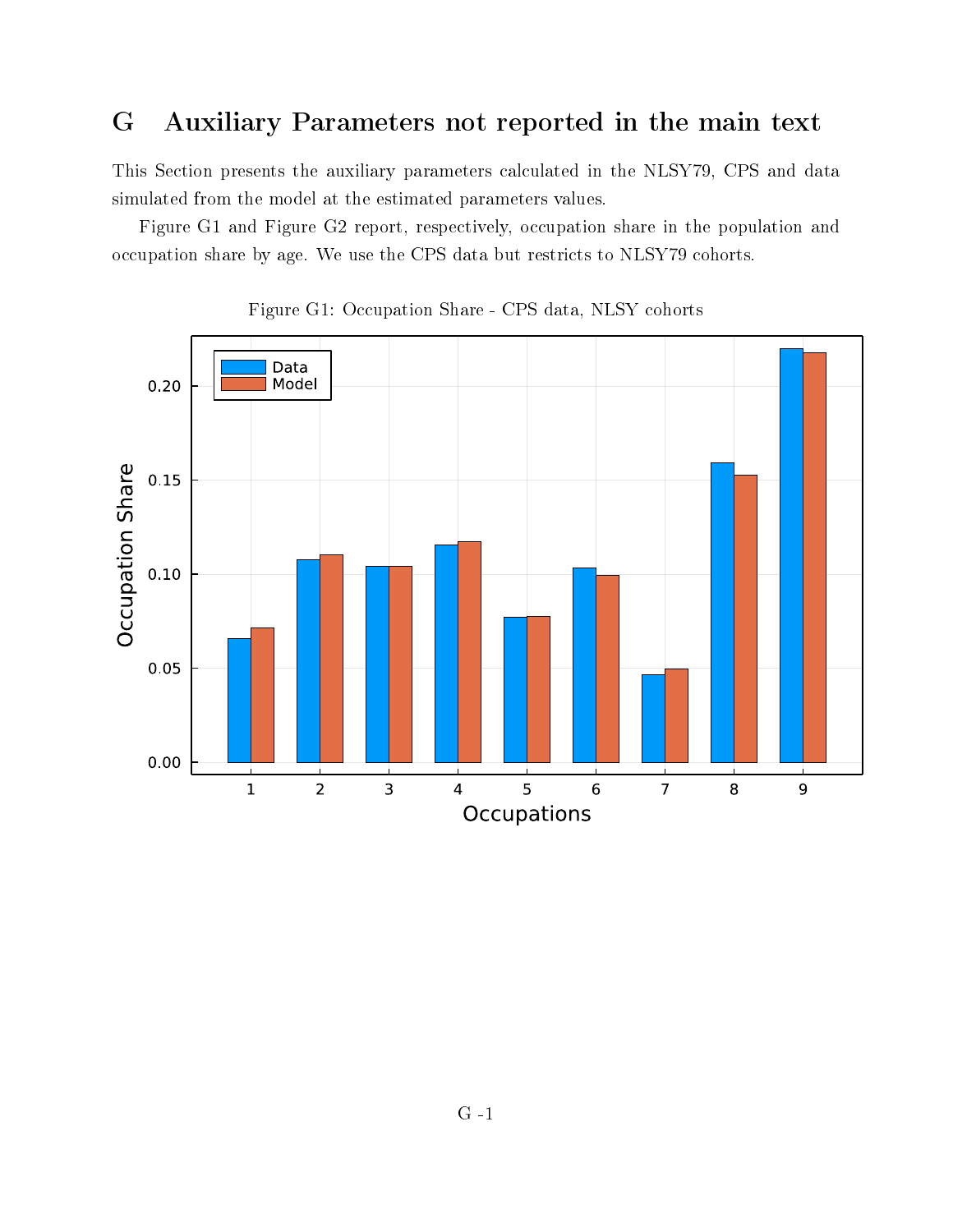

Figure G3 reports different quantiles of the wage distribution by occupation in the NLSY79 cohorts using CPS data.



Figure G3: Quantiles of the Wage Distribution by Occupation - CPS data, NLSY cohorts

Figure G4 plots auto-correlations of wages by age. The horizontal lines represent autocorrelations without controlling for age.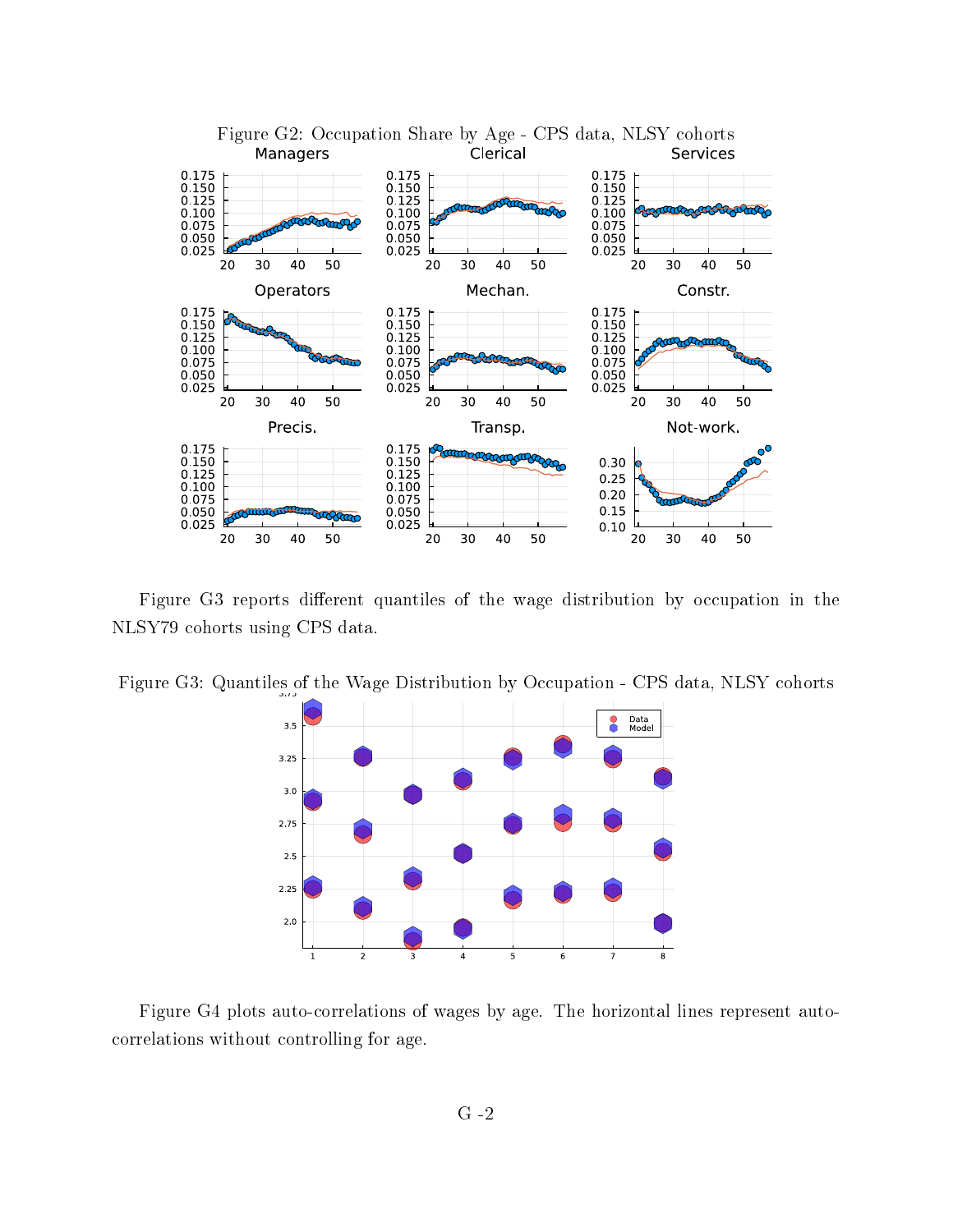

Figure G5: Auto-correlations wages levels by occupation - NLSY79



Figure G5 plots auto-correlations of wages by occupation. The upper-panel restricts the sample to stayers. The lower-panel restricts the sample to switchers.

Table G1 reports age-earnings profile by occupation in the NLSY79 cohorts using the CPS data.

Figure G6 reports different quantiles of the wage distribution by year and occupation in the CPS. These auxiliary parameters identify prices once we control for selection using the previous moments.

Table G2 and Table G3 report the percentage of stayers by age and occupation, respectively, annually and bi-annually.

Table G4 reports the mean difference in the log wages by current and lagged occupation.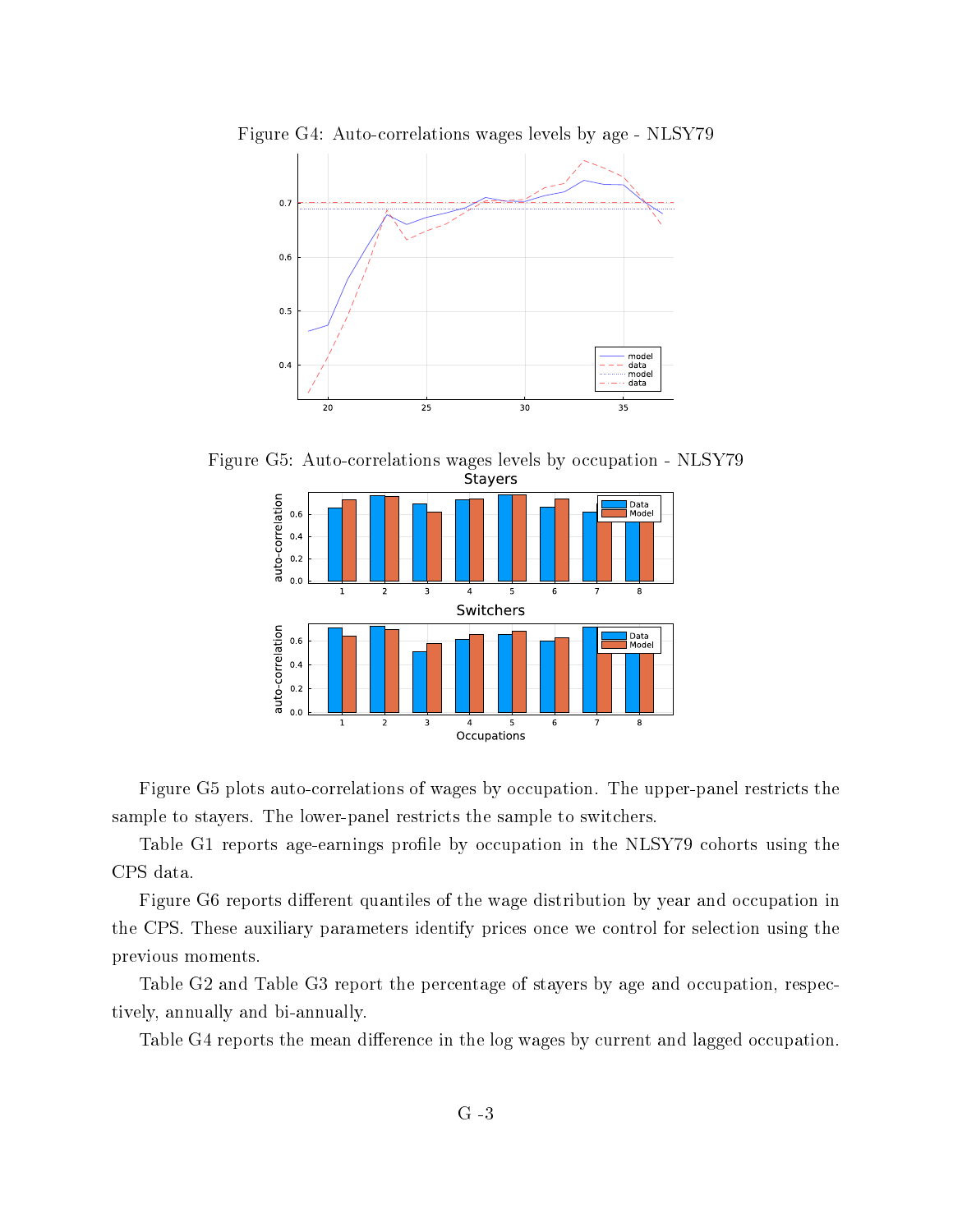|                         |        |          |        | Clerical | Services |        |           |        | Mechan. |        |        | Constr. | Precis. |        | Transp. |        |  |
|-------------------------|--------|----------|--------|----------|----------|--------|-----------|--------|---------|--------|--------|---------|---------|--------|---------|--------|--|
| $\rm{Age}$              |        | Managers |        |          |          |        | Operators |        |         |        |        |         |         |        |         |        |  |
|                         | 2.2494 | 2.4282   | 2.24   | 2.3656   | 2.0498   | 2.1281 | .2676     | 2.2724 | 2.3098  | 2.3737 | 2.4406 | 2.5578  | 2.3937  | 2.5199 | 2.2123  | 2.2776 |  |
| $\overline{\mathbf{z}}$ | 2.3462 | 2.5117   | 2.2769 | 2.4216   | 2.0781   | 2.1527 | 2.3453    | 2.3463 | 2.4275  | 2.4675 | 2.514  | 2.6359  | 2.5081  | 2.5818 | 2.2916  | 2.3573 |  |
| $\mathbf{z}$            | 2.4402 | 2.605    | 2.3598 | 2.4728   | 2.1085   | 2.1817 | 2.3674    | 2.3797 | 2.4309  | 2.4898 | 2.5329 | 2.6635  | 2.5276  | 2.585  | 2.3345  | 2.4007 |  |
| 23                      | 2.475  | 2.6441   | 2.4313 | 2.5199   | 2.1545   | 2.2035 | 2.4148    | 2.4052 | 2.5118  | 2.5397 | 2.5961 | 2.7194  | 2.5685  | 2.6317 | 2.3459  | 2.4277 |  |
| $\overline{24}$         | 2.5727 | 2.6956   | 2.4626 | 2.5378   | 2.1775   | 2.2205 | 2.3954    | 2.4038 | 2.5488  | 2.5597 | 2.6261 | 2.7482  | 2.5859  | 2.6464 | 2.3607  | 2.4441 |  |
| 25                      | 2.5773 | 2.6926   | 2.4934 | 2.5449   | 2.1862   | 2.2195 | 2.4007    | 2.4016 | 2.5616  | 2.5863 | 2.6281 | 2.7598  | 2.6441  | 2.6598 | 2.389   | 2.4407 |  |
| $\delta$                | 2.6475 | 2.744    | 2.5612 | 2.5835   | 2.1976   | 2.23   | 2.4318    | 2.4224 | 2.562   | 2.5957 | 2.6475 | 2.7766  | 2.6567  | 2.6763 | 2.4351  | 2.4663 |  |
|                         | 2.7371 | 2.8022   | 2.563  | 2.5859   | 2.2263   | 2.2475 | 2.4904    | 2.4574 | 2.6178  | 2.6195 | 1.7248 | 2.8278  | 2.6642  | 2.6939 | 2.4626  | 2.4659 |  |
| $\infty$                | 2.7296 | 2.7976   | 2.583  | 2.5919   | 2.2281   | 2.254  | 2.5046    | 2.4662 | 2.6451  | 2.6349 | 2.7389 | 2.819   | 2.6757  | 2.6976 | 2.4756  | 2.4784 |  |
| 29                      | 2.667  | 2.7633   | 2.6069 | 2.6015   | 2.2815   | 2.2852 | 2.4934    | 2.4718 | 2.6576  | 2.6608 | 2.7139 | 2.8124  | 2.7313  | 2.7345 | 2.4458  | 2.4804 |  |
| $\mathbb{S}$            | 2.7753 | 2.8275   | 2.619  | 2.6247   | 2.3084   | 2.2994 | 2.504     | 2.47   | 2.7139  | 2.6932 | 2.6757 | 2.8063  | 2.7333  | 2.7681 | 2.5158  | 2.5269 |  |
| $\overline{5}$          | 2.7827 | 2.834    | 2.6676 | 2.6587   | 2.3239   | 2.3265 | 2.5524    | 2.5116 | 2.6757  | 2.7344 | 2.7389 | 2.8464  | 2.7313  | 2.7783 | 2.5254  | 2.5427 |  |
| $\mathfrak{D}$          | 2.8472 | 2.8835   | 2.6558 | 2.6649   | 2.3076   | 2.327  | 2.5158    | 2.5078 | 2.7138  | 2.7607 | 2.7598 | 2.8557  | 2.7417  | 2.7893 | 2.5312  | 2.549  |  |
| $\mathfrak{B}$          | 2.7958 | 2.8611   | 2.6901 | 2.6882   | 2.3052   | 2.342  | 2.5291    | 2.5258 | 2.7147  | 2.7742 | 2.7547 | 2.8576  | 2.723   | 2.8014 | 2.5046  | 2.5591 |  |
| $\mathfrak{L}$          | 2.9053 | 2.9301   | 2.6928 | 2.7597   | 2.3492   | 2.3891 | 2.5226    | 2.5327 | 2.7164  | 2.7777 | 2.782  | 2.8691  | 2.7596  | 2.7977 | 2.5117  | 2.565  |  |
| 33                      | 2.8707 | 2.9124   | 2.7335 | 2.8227   | 2.3281   | 2.3949 | 2.5725    | 2.5663 | 2.7955  | 2.8294 | 2.7703 | 2.8651  | 2.7872  | 2.826  | 2.5723  | 2.61   |  |
| $\%$                    | 2.9268 | 2.9473   | 2.7843 | 2.8645   | 2.354    | 2.4209 | 2.5723    | 2.5807 | 2.8131  | 2.8551 | 2.8238 | 2.8917  | 2.7918  | 2.8292 | 2.5723  | 2.6202 |  |
| $\mathcal{L}$           | 2.9876 | 2.9697   | 2.7547 | 2.8622   | 2.3704   | 2.4394 | 2.5907    | 2.5957 | 2.8329  | 2.8576 | 2.8234 | 2.8857  | 2.7955  | 2.8177 | 2.5723  | 2.6217 |  |
| 38                      | 2.9616 | 2.9637   | 2.7744 | 2.884    | 2.3834   | 2.4401 | 2.6454    | 2.6285 | 2.8426  | 2.8645 | 2.863  | 2.9059  | 2.8573  | 2.8213 | 2.639   | 2.6521 |  |
| 39                      | 3.0086 | 2.9928   | 2.7744 | 2.8891   | 2.3545   | 2.4367 | 2.655     | 2.6415 | 2.8617  | 2.8694 | 2.8408 | 2.8875  | 2.8766  | 2.809  | 2.6505  | 2.663  |  |
| Ş                       | 3.0967 | 3.0398   | 2.8308 | 2.9042   | 2.4066   | 2.4663 | 2.6295    | 2.637  | 2.8833  | 2.8868 | 2.8737 | 2.9054  | 2.8249  | 2.8114 | 2.6605  | 2.669  |  |
| ਚ                       | 3.0468 | 3.0164   | 2.832  | 2.9211   | 2.4428   | 2.4792 | 2.6596    | 2.6426 | 2.8924  | 2.8867 | 2.8813 | 2.8937  | 2.8737  | 2.8758 | 2.6505  | 2.6546 |  |
| ञ्                      | 3.0885 | 3.0524   | 2.8866 | 2.9299   | 2.5053   | 2.5077 | 2.6517    | 2.6524 | 2.8847  | 2.8746 | 2.8633 | 2.8737  | 2.8402  | 2.8552 | 2.6584  | 2.6556 |  |
|                         | 3.1375 | 3.0801   | 2.8231 | 2.8979   | 2.5143   | 2.4983 | 2.6979    | 2.6641 | 2.9709  | 2.9098 | 2.8869 | 2.8827  | 2.9096  | 2.8968 | 2.6883  | 2.6586 |  |
| 4                       | 3.1401 | 3.1003   | 2.8886 | 2.9165   | 2.4751   | 2.4742 | 2.671     | 2.6492 | 2.9172  | 2.8793 | 2.971  | 2.9164  | 2.9086  | 2.9022 | 2.7162  | 2.6685 |  |
| 凫                       | 3.1834 | 3.1584   | 2.8508 | 2.8874   | 2.4353   | 2.4497 | 2.7354    | 2.6644 | 2.917   | 2.8674 | 2.9473 | 2.8912  | 2.8423  | 2.8599 | 2.7074  | 2.657  |  |
| $\frac{6}{4}$           | 3.1712 | 3.1796   | 2.8348 | 2.8628   | 2.4353   | 2.4422 | 2.6464    | 2.6145 | 2.9443  | 2.8696 | 2.9074 | 2.8565  | 2.869   | 2.8696 | 2.6917  | 2.6469 |  |
| 47                      | 3.1395 | 3.1933   | 2.8379 | 2.8527   | 2.4818   | 2.4606 | 2.6801    | 2.6254 | 2.9704  | 2.8756 | 2.8916 | 2.8384  | 2.8809  | 2.8727 | 2.674   | 2.6319 |  |
| $\frac{8}{3}$           | 3.218  | 3.2268   | 2.8273 | 2.8328   | 2.4849   | 2.4612 | 2.6917    | 2.6301 | 2.9445  | 2.8639 | 2.9445 | 2.8542  | 2.8869  | 2.8823 | 2.7002  | 2.6371 |  |
| $\overline{6}$          | 3.1825 | 3.2129   | 2.8577 | 2.8395   | 2.4457   | 2.4369 | 2.6921    | 2.6247 | 2.9955  | 2.8758 | 2.9479 | 2.8496  | 2.928   | 2.8872 | 2.7433  | 2.6565 |  |
| $50^{\circ}$            | 3.1788 | 3.226    | 2.8483 | 2.8202   | 2.5054   | 2.4696 | 2.7025    | 2.623  | 2.9163  | 2.8333 | 2.9081 | 2.8139  | 2.8664  | 2.8635 | 2.6992  | 2.6305 |  |
| $\overline{5}$          | 3.1812 | 3.2305   | 2.8408 | 2.8077   | 2.4791   | 2.4543 | 2.6917    | 2.6075 | 2.9955  | 2.8698 | 2.9097 | 2.8022  | 2.9205  | 2.8957 | 2.6945  | 2.625  |  |
| 52                      | 3.2189 | 3.2342   | 2.862  | 2.8117   | 2.5177   | 2.4707 | 2.6955    | 2.6161 | 2.9081  | 2.8197 | 3.0126 | 2.8476  | 2.8511  | 2.8674 | 2.708   | 2.6326 |  |
| 53                      | 3.1782 | 3.2061   | 2.8208 | 2.7853   | 2.498    | 2.4655 | 2.6806    | 2.6023 | 2.9548  | 2.8422 | 2.9756 | 2.8158  | 2.8236  | 2.8574 | 2.7427  | 2.648  |  |
| $\mathbb{Z}$            | 3.2223 | 3.2377   | 2.8697 | 2.8097   | 2.5366   | 2.481  | 2.729     | 2.631  | 2.9239  | 2.8216 | 2.9544 | 2.8006  | 2.9062  | 2.8911 | 2.7046  | 2.6228 |  |
| 13                      | 3.166  | 3.1906   | 2.761  | 2.753    | 2.4364   | 2.438  | 2.7012    | 2.6267 | 3.0029  | 2.8627 | 2.9383 | 2.7995  | 2.9355  | 2.894  | 2.725   | 2.6308 |  |
| 56                      | 3.2414 | 3.2185   | 2.8284 | 2.8436   | 2.5171   | 2.487  | 2.6354    | 2.5925 | 2.9239  | 2.8414 | 2.9324 | 2.7917  | 2.9902  | 2.9128 | 2.7424  | 2.6288 |  |
| P.Z                     | 3.2385 | 3.2176   | 2.8287 | 2.8642   | 2.5007   | 2.4735 | 2.6893    | 2.6113 | 2.9539  | 2.8325 | 3.0421 | 2.8264  | 2.9533  | 2.9056 | 2.7408  | 2.6262 |  |

3.2385

Table G1: Age earnings profile by occupation - CPS data, NLSY cohorts Table G1: Age earnings profile by occupation - CPS data, NLSY cohorts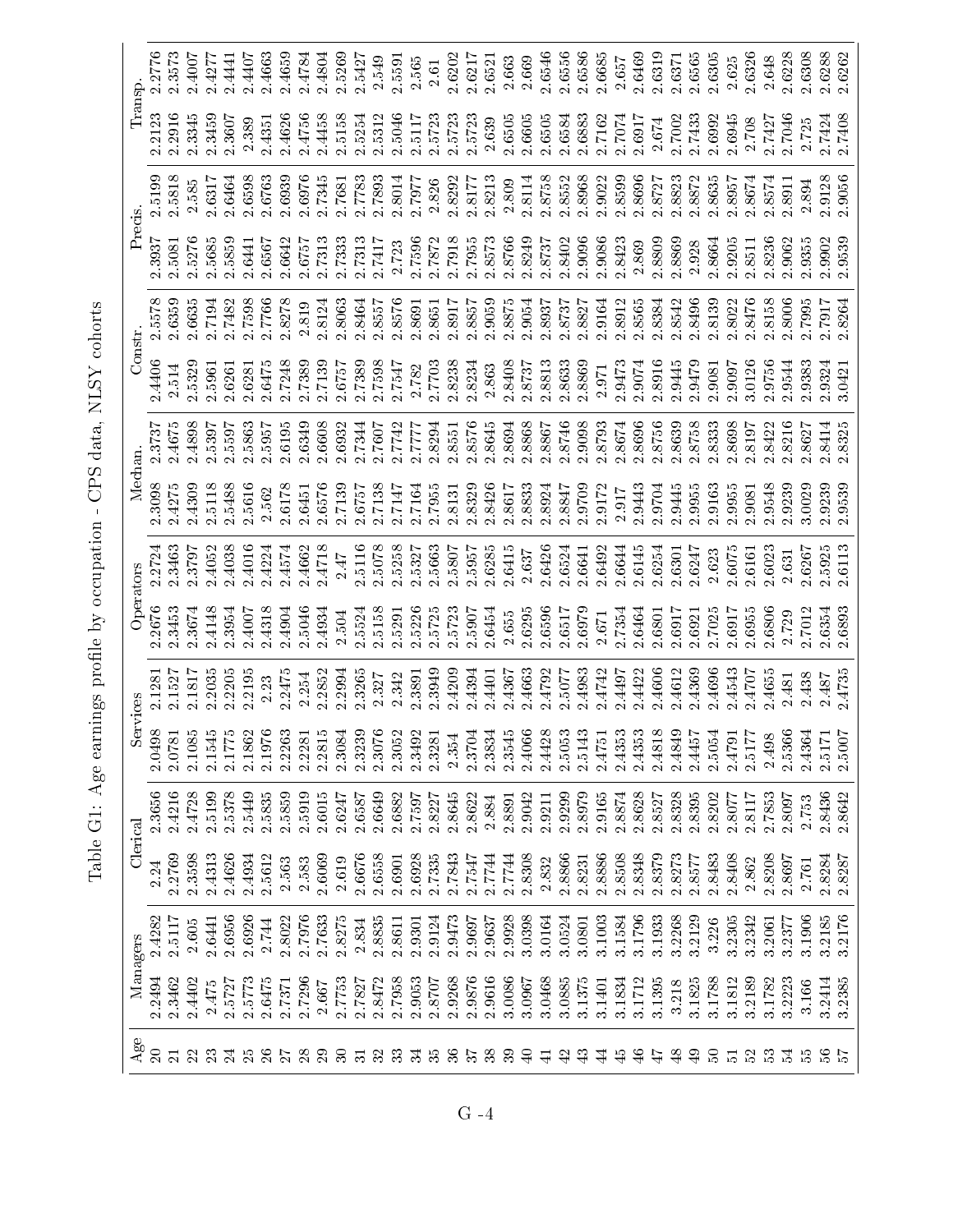|                 |      | 4 3 3 4 5 5 6 6 5 6 5 6 6 6 6 6 6 6 6 6 6<br>4 6 5 4 5 5 6 6 6 6 6 6 6 6 6 6 6 6 6 6                                                                                                                                                                                                                                                                                                                                                                                |                            |  |  |  |  |  |  |  |
|-----------------|------|---------------------------------------------------------------------------------------------------------------------------------------------------------------------------------------------------------------------------------------------------------------------------------------------------------------------------------------------------------------------------------------------------------------------------------------------------------------------|----------------------------|--|--|--|--|--|--|--|
|                 |      | $\begin{array}{cccccccccccccc} \mathcal{A} & \mathcal{G} & \mathcal{G} & \mathcal{G} & \mathcal{G} & \mathcal{G} & \mathcal{G} & \mathcal{G} & \mathcal{G} & \mathcal{G} & \mathcal{G} & \mathcal{G} & \mathcal{G} & \mathcal{G} & \mathcal{G} & \mathcal{G} & \mathcal{G} & \mathcal{G} & \mathcal{G} & \mathcal{G} & \mathcal{G} & \mathcal{G} & \mathcal{G} & \mathcal{G} & \mathcal{G} & \mathcal{G} & \mathcal{G} & \mathcal{G} & \mathcal{G} & \mathcal{G} &$ |                            |  |  |  |  |  |  |  |
|                 |      | 9 3 4 5 6 5 6 5 6 6 6 6 6 6 6 6 6 6 6 7 7<br>9 4 5 6 6 6 6 6 6 6 6 6 6 6 6 6 6 6 6 7 7                                                                                                                                                                                                                                                                                                                                                                              |                            |  |  |  |  |  |  |  |
|                 |      | n<br>En 2000 superiore de la 2000<br>En 2000 superiore de la 2000 superiore de la 2000 superiore de la 2000                                                                                                                                                                                                                                                                                                                                                         |                            |  |  |  |  |  |  |  |
|                 |      |                                                                                                                                                                                                                                                                                                                                                                                                                                                                     |                            |  |  |  |  |  |  |  |
|                 |      |                                                                                                                                                                                                                                                                                                                                                                                                                                                                     |                            |  |  |  |  |  |  |  |
|                 |      | 3 5 3 5 6 6 8 9 9 9 9 9 9 9 9 9 9 0 0 1 1<br>3 5 6 6 6 6 6 6 6 6 6 6 6 6 6 6 6 6 6 6                                                                                                                                                                                                                                                                                                                                                                                |                            |  |  |  |  |  |  |  |
|                 |      |                                                                                                                                                                                                                                                                                                                                                                                                                                                                     |                            |  |  |  |  |  |  |  |
|                 |      |                                                                                                                                                                                                                                                                                                                                                                                                                                                                     |                            |  |  |  |  |  |  |  |
| $\mathbb{N}$ e  |      |                                                                                                                                                                                                                                                                                                                                                                                                                                                                     |                            |  |  |  |  |  |  |  |
|                 |      |                                                                                                                                                                                                                                                                                                                                                                                                                                                                     |                            |  |  |  |  |  |  |  |
|                 |      |                                                                                                                                                                                                                                                                                                                                                                                                                                                                     |                            |  |  |  |  |  |  |  |
|                 |      |                                                                                                                                                                                                                                                                                                                                                                                                                                                                     |                            |  |  |  |  |  |  |  |
|                 | 0.36 | 0.49                                                                                                                                                                                                                                                                                                                                                                                                                                                                | 33<br>33433555665555555666 |  |  |  |  |  |  |  |
| $\rm Cl$ erical | 0.44 | 0.53                                                                                                                                                                                                                                                                                                                                                                                                                                                                |                            |  |  |  |  |  |  |  |
|                 | 0.34 |                                                                                                                                                                                                                                                                                                                                                                                                                                                                     |                            |  |  |  |  |  |  |  |
|                 | 0.4  | 0.49                                                                                                                                                                                                                                                                                                                                                                                                                                                                |                            |  |  |  |  |  |  |  |
| Managers        |      |                                                                                                                                                                                                                                                                                                                                                                                                                                                                     |                            |  |  |  |  |  |  |  |
| Age             |      |                                                                                                                                                                                                                                                                                                                                                                                                                                                                     |                            |  |  |  |  |  |  |  |

Table G2: Share of Stayers by Age and Occupation (Annual) Table G2: Share of Stayers by Age and Occupation (Annual)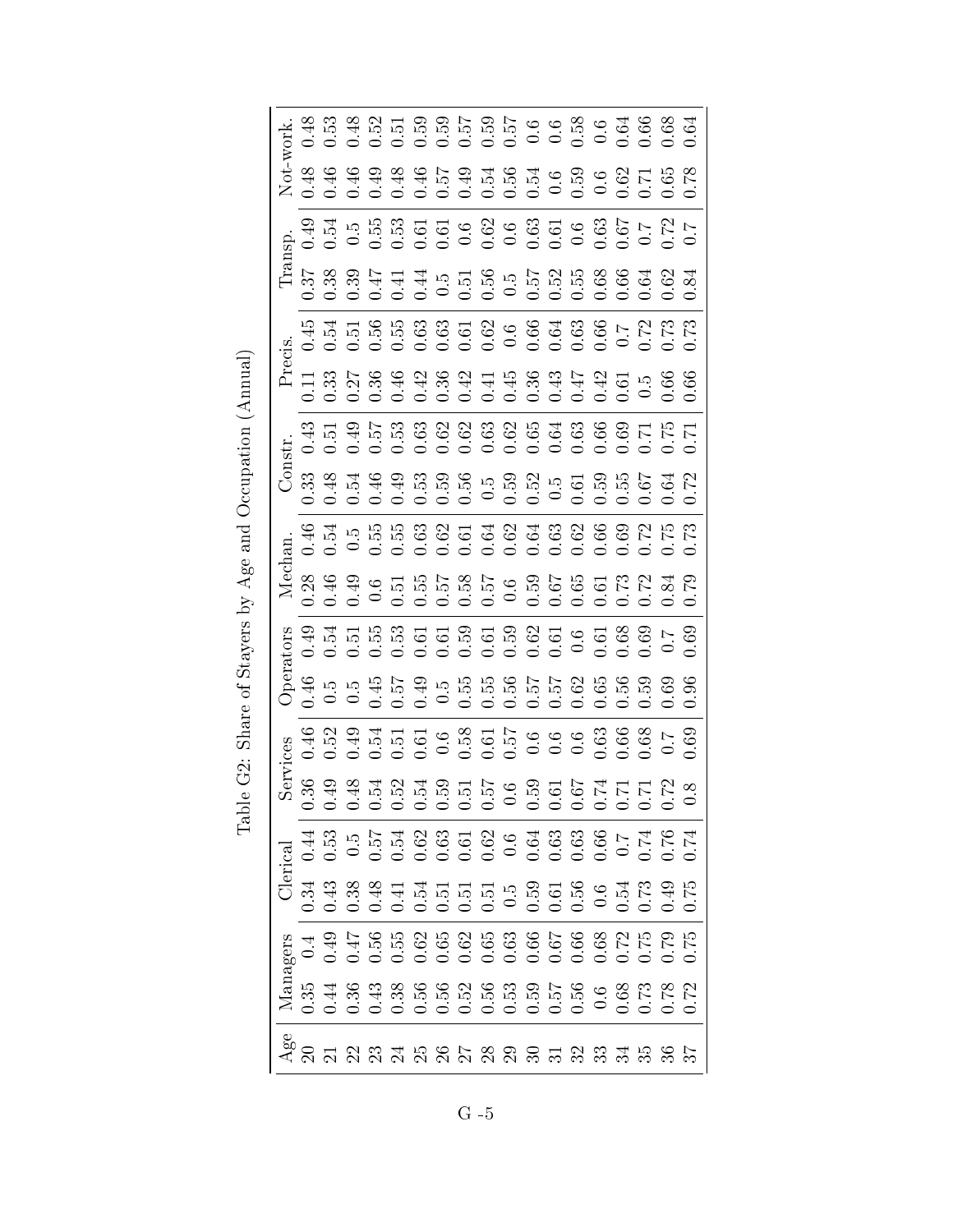Table G3: Share of Stayers by Age and Occupation (Bi-annual) Table G3: Share of Stayers by Age and Occupation (Bi-annual)

| ork                                                                                                                                                                                                                                                                                          |                      |                  |      |      |      |      |              |              |         |       |  |           |  |  |    |       |                                                                                  |     |                |      |          |     |                                                 |                |              |                                                                                                                                                                                                                                  |     |
|----------------------------------------------------------------------------------------------------------------------------------------------------------------------------------------------------------------------------------------------------------------------------------------------|----------------------|------------------|------|------|------|------|--------------|--------------|---------|-------|--|-----------|--|--|----|-------|----------------------------------------------------------------------------------|-----|----------------|------|----------|-----|-------------------------------------------------|----------------|--------------|----------------------------------------------------------------------------------------------------------------------------------------------------------------------------------------------------------------------------------|-----|
|                                                                                                                                                                                                                                                                                              |                      |                  |      |      |      |      |              |              |         |       |  |           |  |  |    |       |                                                                                  |     |                |      |          |     |                                                 |                |              |                                                                                                                                                                                                                                  |     |
|                                                                                                                                                                                                                                                                                              |                      |                  |      |      |      |      |              |              |         |       |  |           |  |  |    |       |                                                                                  |     |                |      |          |     |                                                 |                |              |                                                                                                                                                                                                                                  |     |
|                                                                                                                                                                                                                                                                                              |                      |                  |      |      |      |      |              |              |         |       |  |           |  |  |    |       |                                                                                  |     |                |      |          |     |                                                 |                |              |                                                                                                                                                                                                                                  |     |
|                                                                                                                                                                                                                                                                                              |                      |                  |      |      |      |      |              |              |         |       |  |           |  |  |    |       |                                                                                  |     |                |      |          |     |                                                 |                |              |                                                                                                                                                                                                                                  |     |
|                                                                                                                                                                                                                                                                                              |                      |                  |      |      |      |      |              |              |         |       |  |           |  |  |    |       |                                                                                  |     |                |      |          |     |                                                 |                |              | E 12 2 2 2 2 3 2 3 2 3 2 3 2 3 2 3 2 3 3 2 3 2 3 2 3 2 3 2 3 2 3 2 3 2 3 2 3 2 3 2 3 2 3 2 3 2 3 2 3 2 3 2 3 2<br>Product Sanda Canada Canada Canada Canada Canada Canada Canada Canada Canada Canada Canada Canada Canada Canad |     |
|                                                                                                                                                                                                                                                                                              |                      |                  |      |      |      |      |              |              |         |       |  |           |  |  |    |       |                                                                                  |     |                |      |          |     |                                                 |                |              |                                                                                                                                                                                                                                  |     |
|                                                                                                                                                                                                                                                                                              |                      |                  |      |      |      |      |              |              |         |       |  |           |  |  |    |       |                                                                                  |     |                |      |          |     |                                                 |                |              |                                                                                                                                                                                                                                  |     |
|                                                                                                                                                                                                                                                                                              |                      |                  |      |      |      |      |              |              |         |       |  |           |  |  |    |       |                                                                                  |     |                |      |          |     |                                                 |                |              |                                                                                                                                                                                                                                  |     |
|                                                                                                                                                                                                                                                                                              |                      |                  |      |      |      |      |              |              |         |       |  |           |  |  |    |       |                                                                                  |     |                |      |          |     |                                                 |                |              | e signal distribution distribution distribution distribution distribution distribution distribution distributi<br>En signal distribution distribution distribution distribution distribution distribution distribution distribut |     |
|                                                                                                                                                                                                                                                                                              |                      |                  |      |      |      |      |              |              |         |       |  |           |  |  |    |       |                                                                                  |     |                |      |          |     |                                                 |                |              |                                                                                                                                                                                                                                  |     |
|                                                                                                                                                                                                                                                                                              |                      |                  |      |      |      |      |              |              |         |       |  |           |  |  |    |       |                                                                                  |     |                |      |          |     |                                                 |                |              |                                                                                                                                                                                                                                  |     |
|                                                                                                                                                                                                                                                                                              |                      |                  |      |      |      |      |              |              |         |       |  |           |  |  |    |       |                                                                                  |     |                |      |          |     |                                                 |                |              |                                                                                                                                                                                                                                  |     |
|                                                                                                                                                                                                                                                                                              |                      |                  |      |      |      |      |              |              |         |       |  |           |  |  |    |       |                                                                                  |     |                |      |          |     |                                                 |                |              |                                                                                                                                                                                                                                  |     |
|                                                                                                                                                                                                                                                                                              | $0.3^{\circ}$        |                  | 0.45 | 0.45 | 0.45 | 0.42 | $\ddot{0}$ . | $\ddot{0}.4$ |         |       |  |           |  |  |    |       | 4 3 4 4 4 5 5 5 6 5 6 6 6 6 6 6 6 6 6<br>4 5 6 6 6 6 6 6 6 6 6 6 6 6 6 6 6 6 6 6 |     |                | 0.68 | $\sim 0$ | 0.7 | $\begin{array}{c} 67 \\ 67 \\ 0.67 \end{array}$ | 0.67           |              | $0.64$<br>$0.78$<br>$0.38$                                                                                                                                                                                                       |     |
| $\alpha$                                                                                                                                                                                                                                                                                     |                      | $0.28$<br>$0.28$ | 0.39 |      |      |      |              |              |         |       |  |           |  |  |    |       |                                                                                  |     |                |      |          |     |                                                 |                |              |                                                                                                                                                                                                                                  | 0.0 |
|                                                                                                                                                                                                                                                                                              |                      |                  |      |      |      |      |              |              |         |       |  |           |  |  |    |       |                                                                                  |     |                |      |          |     |                                                 |                |              |                                                                                                                                                                                                                                  |     |
| Nanagens<br>10.33<br>10.33<br>10.33<br>10.33<br>10.33<br>10.33<br>10.33<br>10.33<br>10.33<br>10.33<br>10.33<br>20.30<br>20.30<br>20.30<br>20.30<br>30.30<br>30.30<br>30.30<br>30.30<br>30.30<br>30.30<br>30.30<br>30.30<br>30.50<br>30.30<br>30.50<br>30.50<br>30.50<br>30.50<br>30.50<br>30 |                      |                  |      |      |      |      |              |              |         |       |  |           |  |  |    |       |                                                                                  |     |                |      |          |     |                                                 |                |              | 0.82                                                                                                                                                                                                                             |     |
|                                                                                                                                                                                                                                                                                              | $_{21}^{\text{Age}}$ | $\mathfrak{D}$   |      |      |      |      |              |              | 3585888 | $\Xi$ |  | 2.3758858 |  |  | 39 | 육 북 ┽ | $\mathfrak{S}$                                                                   | ੜ ਦ | $\frac{45}{4}$ |      | $\Theta$ | ន ឆ | $\mathbb{S}^2$                                  | $\mathbb{C}^2$ | $\mathbb{Z}$ |                                                                                                                                                                                                                                  |     |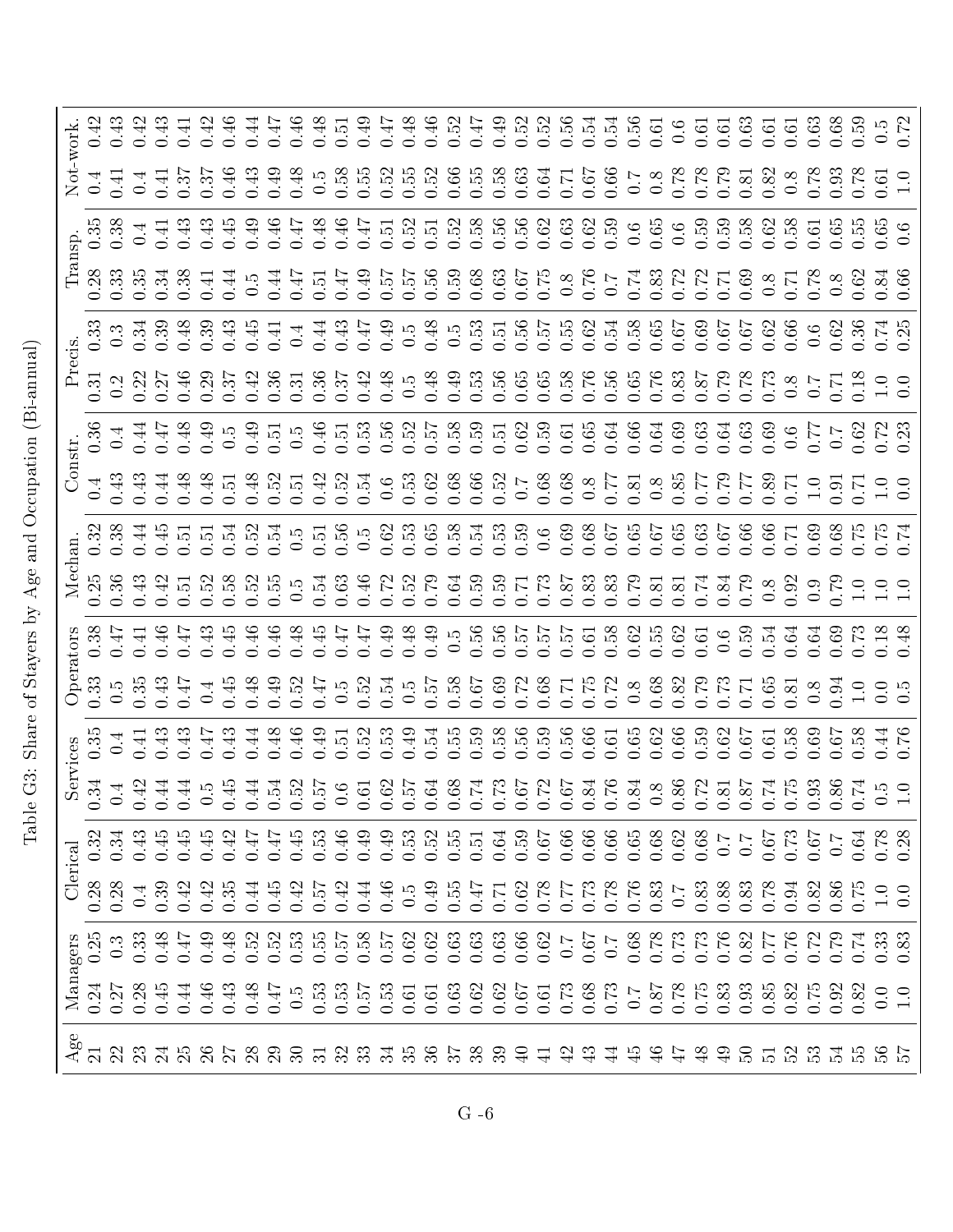

Table G5 and Table G6 report the same statistics separately for individuals with, respectively, experience and tenure, above and below median. Finally, Table G7 reports the same statistics separately for above median experience individuals with tenure above or below median.

Table G8 and Table G9 report mean wages by, respectively, experience and tenure for each occupation.

Table G10 reports the regression coefficients from Deming's regression.

Table G11 and Table G12 report the occupation distribution by, respectively, cognitive skills and social skills.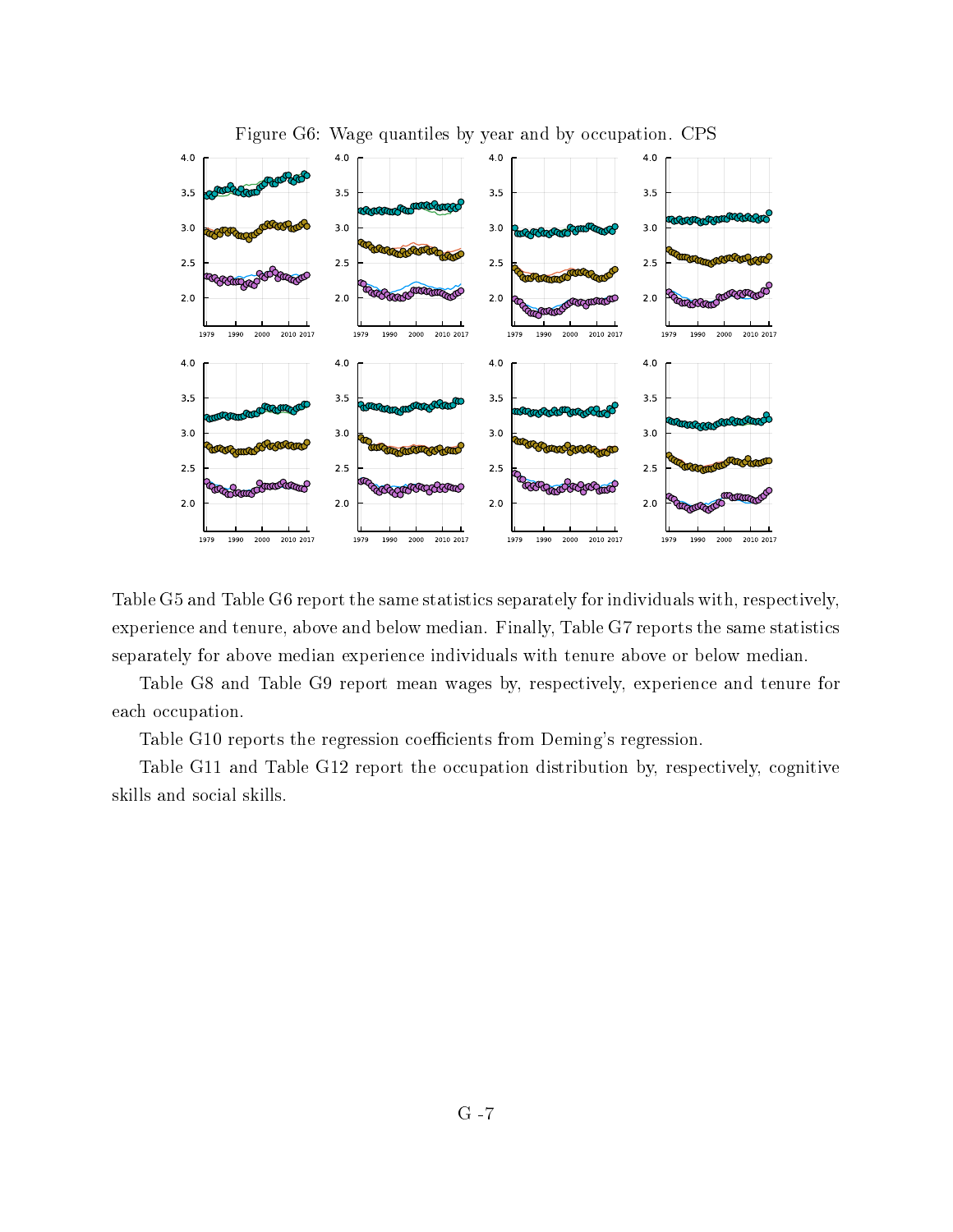|                         |                                                             | Managers            |      |      | SerV                                                                       | ces                                            | Opera                                                                       | <b>SJO</b>                                     |                                                              | Mechan.                   | Constr.  |                                                                                                                                                                                                                                                                                                               | Precis.                                                  |                                                                     |                                                                            |                                                             |
|-------------------------|-------------------------------------------------------------|---------------------|------|------|----------------------------------------------------------------------------|------------------------------------------------|-----------------------------------------------------------------------------|------------------------------------------------|--------------------------------------------------------------|---------------------------|----------|---------------------------------------------------------------------------------------------------------------------------------------------------------------------------------------------------------------------------------------------------------------------------------------------------------------|----------------------------------------------------------|---------------------------------------------------------------------|----------------------------------------------------------------------------|-------------------------------------------------------------|
|                         | 0.04                                                        | $0.06$   0.09       |      | 0.28 | 0.05                                                                       | 0.29                                           | $0.07\,$                                                                    | 0.3                                            |                                                              | 0.22                      | $0.03\,$ | 0.13                                                                                                                                                                                                                                                                                                          | $0.01\,$                                                 | 0.14                                                                | 0.08                                                                       | 0.29                                                        |
|                         | $0.01\,$                                                    | $0.18 +$            | 0.05 |      |                                                                            |                                                |                                                                             |                                                | $0.025$<br>$0.053$<br>$0.053$<br>$0.053$<br>$0.053$<br>$0.1$ |                           |          |                                                                                                                                                                                                                                                                                                               |                                                          |                                                                     |                                                                            |                                                             |
|                         | $\begin{array}{c} 0.05 \\ 0.02 \\ 0.07 \\ 0.04 \end{array}$ |                     | 0.08 |      | $\begin{array}{c} 0.71 \\ 0.011 \\ 0.011 \\ 0.011 \\ 0.011 \\ \end{array}$ | $0.31$<br>$0.32$<br>$0.37$<br>$0.43$<br>$0.38$ | $\begin{array}{c} 0.05 \\ 0.05 \\ 0.05 \\ 0.09 \\ 0.01 \\ 0.08 \end{array}$ | $0.25$<br>$0.35$<br>$0.35$<br>$0.35$<br>$0.35$ |                                                              | $33440338$<br>$0.2410338$ |          | $\begin{array}{c} 0.05 \\ 0.08 \\ 0.10 \\ 0.21 \\ 0.33 \\ 0.54 \\ 0.17 \\ 0.17 \\ 0.17 \\ 0.17 \\ 0.17 \\ 0.17 \\ 0.17 \\ 0.17 \\ 0.17 \\ 0.17 \\ 0.17 \\ 0.17 \\ 0.17 \\ 0.17 \\ 0.17 \\ 0.17 \\ 0.17 \\ 0.17 \\ 0.17 \\ 0.17 \\ 0.17 \\ 0.17 \\ 0.17 \\ 0.17 \\ 0.17 \\ 0.17 \\ 0.17 \\ 0.17 \\ 0.17 \\ 0.$ | $0.05$<br>$0.05$<br>$0.05$<br>$0.05$<br>$0.05$<br>$0.06$ | $\begin{array}{c} 0.16 \\ 0.18 \\ 0.13 \\ 0.21 \\ 0.04 \end{array}$ | $\begin{array}{c} 0.0 \\ 0.03 \\ 0.06 \\ 0.01 \\ 0.13 \\ 0.13 \end{array}$ | $0.388$<br>$0.388$<br>$0.338$<br>$0.36$<br>$0.36$<br>$0.36$ |
| <i>perators</i>         |                                                             | $\frac{0.27}{0.19}$ | 0.13 |      |                                                                            |                                                |                                                                             |                                                |                                                              |                           |          |                                                                                                                                                                                                                                                                                                               |                                                          |                                                                     |                                                                            |                                                             |
| <i><b>Aechanics</b></i> |                                                             | $0.26$ $\pm$        | 0.09 |      |                                                                            |                                                |                                                                             |                                                |                                                              |                           |          |                                                                                                                                                                                                                                                                                                               |                                                          |                                                                     |                                                                            |                                                             |
| Construction            |                                                             | 0.26                | 0.18 |      |                                                                            |                                                |                                                                             |                                                |                                                              |                           |          |                                                                                                                                                                                                                                                                                                               |                                                          |                                                                     |                                                                            |                                                             |
| recision                | 0.04                                                        | 0.23                | 0.07 |      |                                                                            |                                                |                                                                             |                                                |                                                              |                           |          |                                                                                                                                                                                                                                                                                                               |                                                          |                                                                     |                                                                            |                                                             |
| <b>Transport</b>        | $-0.01$                                                     | $0.25 \,   \, 0.02$ |      | 0.26 | 0.13                                                                       | 0.34                                           | 0.04                                                                        | 0.28                                           |                                                              | 0.28                      |          |                                                                                                                                                                                                                                                                                                               | 0.05                                                     | 0.15                                                                | 0.04                                                                       |                                                             |

Table G4: Mean wage growth by current and lagged occupation Table G4: Mean wage growth by current and lagged occupation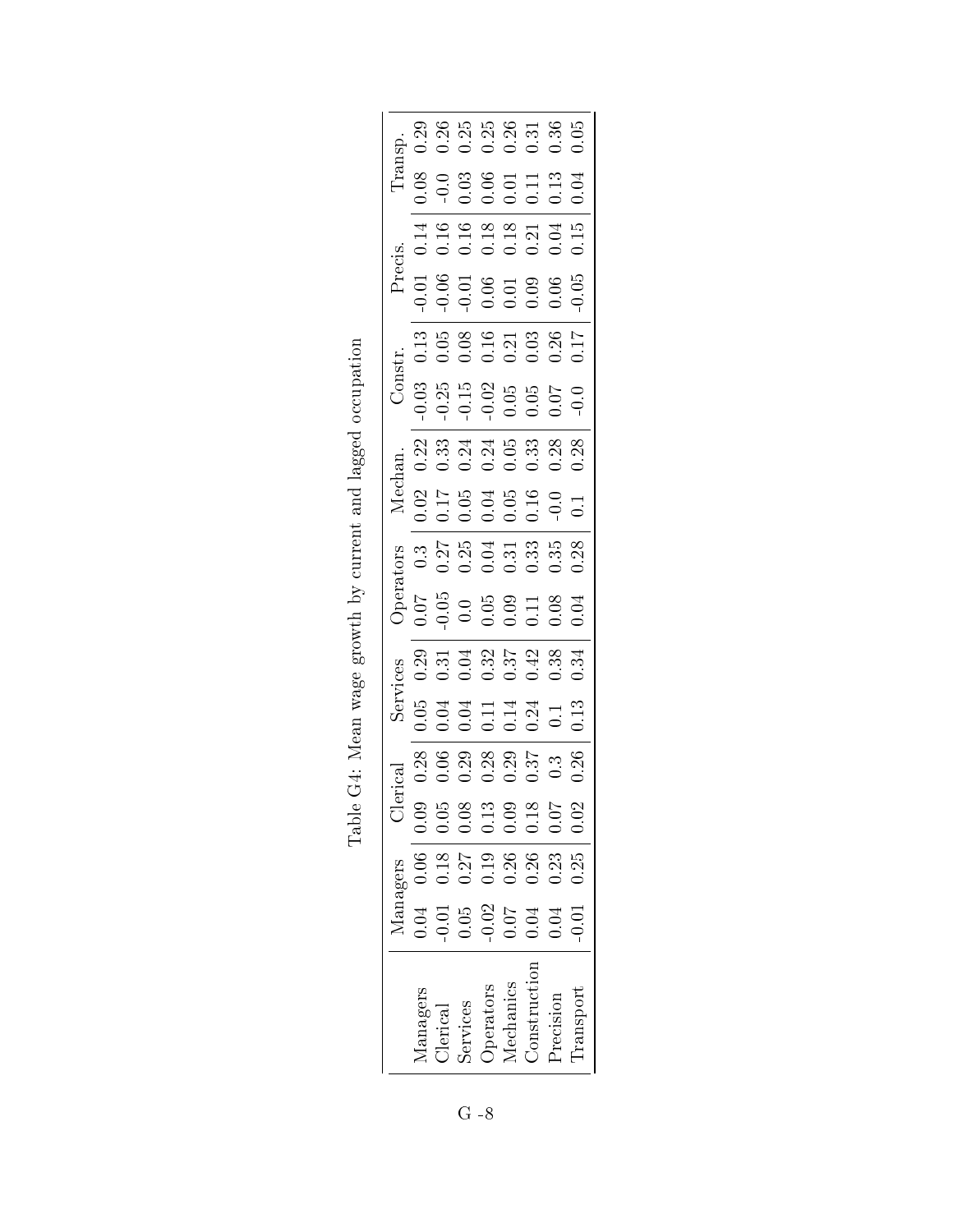| Transp.        |                       |          |                 |          |           |                                                                                                                                                                                                                                                                                                                                                  |                     |           |           |                                   |          | $0.24$<br>$0.2$ $0.5$<br>$0.5$<br>$0.5$<br>$0.5$<br>$0.5$<br>$0.5$<br>$0.5$<br>$0.5$<br>$0.5$                                                                                                                                                                                                                                                    |          |           |                                                  |                     |           |                 |
|----------------|-----------------------|----------|-----------------|----------|-----------|--------------------------------------------------------------------------------------------------------------------------------------------------------------------------------------------------------------------------------------------------------------------------------------------------------------------------------------------------|---------------------|-----------|-----------|-----------------------------------|----------|--------------------------------------------------------------------------------------------------------------------------------------------------------------------------------------------------------------------------------------------------------------------------------------------------------------------------------------------------|----------|-----------|--------------------------------------------------|---------------------|-----------|-----------------|
|                |                       |          |                 |          |           |                                                                                                                                                                                                                                                                                                                                                  |                     |           |           |                                   |          | $\begin{array}{cccc}\n 0.03 & 0.01 & 0.03 & 0.03 & 0.03 & 0.03 & 0.03 & 0.03 & 0.03 & 0.03 & 0.03 & 0.03 & 0.03 & 0.03 & 0.03 & 0.03 & 0.03 & 0.03 & 0.03 & 0.03 & 0.03 & 0.03 & 0.03 & 0.03 & 0.03 & 0.03 & 0.03 & 0.03 & 0.03 & 0.03 & 0.03 & 0.03 & 0.03 & 0.03 & 0.03 & 0$                                                                   |          |           |                                                  |                     |           |                 |
|                |                       |          |                 |          |           | 523345898<br>53245899                                                                                                                                                                                                                                                                                                                            |                     |           |           |                                   |          | $\begin{array}{c} 6.06 \\ 0.07 \\ 0.07 \\ 0.07 \\ 0.07 \\ 0.00 \\ 0.00 \\ 0.00 \\ \end{array}$                                                                                                                                                                                                                                                   |          |           |                                                  |                     |           |                 |
| Precis.        |                       |          |                 |          |           | $0.0188$<br>$0.0188$<br>$0.0198$<br>$0.0000$<br>$0.0000$<br>$0.0000$                                                                                                                                                                                                                                                                             |                     |           |           |                                   |          | $574 + 3899$<br>$-9.329$<br>$-9.039$<br>$-9.039$<br>$-9.039$<br>$-9.039$                                                                                                                                                                                                                                                                         |          |           |                                                  |                     |           |                 |
|                |                       |          |                 |          |           |                                                                                                                                                                                                                                                                                                                                                  |                     |           |           |                                   |          | $11.13$<br>$0.05$<br>$0.05$<br>$0.05$<br>$0.05$<br>$0.01$<br>$0.01$<br>$0.01$                                                                                                                                                                                                                                                                    |          |           |                                                  |                     |           |                 |
| Constr.        |                       |          |                 |          |           |                                                                                                                                                                                                                                                                                                                                                  |                     |           |           |                                   |          | $\begin{array}{c} 0.0 \\ -0.19 \\ -0.15 \\ -0.01 \\ -0.01 \\ -0.03 \\ -0.01 \\ -0.01 \\ -0.01 \\ -0.01 \\ -0.01 \\ -0.01 \\ -0.01 \\ -0.01 \\ -0.01 \\ -0.01 \\ -0.01 \\ -0.01 \\ -0.01 \\ -0.01 \\ -0.01 \\ -0.01 \\ -0.01 \\ -0.01 \\ -0.01 \\ -0.01 \\ -0.01 \\ -0.01 \\ -0.01 \\ -0.01 \\ -0.01 \\ -0.01 \\ -0.01 \\ -0.01 \\ -0.01 \\ -0.0$ |          |           |                                                  |                     |           |                 |
|                |                       |          |                 |          |           | $0.24$<br>$0.33$<br>$0.33$<br>$0.1$<br>$0.33$<br>$0.34$<br>$0.034$                                                                                                                                                                                                                                                                               |                     |           |           |                                   |          | 22<br>23<br>23 34 95 05 06 06<br>20 06 06 06 06                                                                                                                                                                                                                                                                                                  |          |           |                                                  |                     |           |                 |
| Mechan.        |                       |          |                 |          |           | $\begin{array}{l} 0.01 \\ 0.21 \\ 0.19 \\ 0.03 \\ 0.08 \\ 0.03 \\ 0.03 \\ 0.12 \\ \end{array}$                                                                                                                                                                                                                                                   |                     |           |           |                                   |          | $\begin{array}{c} 0.04 \\ 0.12 \\ 0.9 \\ 0.06 \\ \hline \end{array}$                                                                                                                                                                                                                                                                             |          |           |                                                  |                     |           |                 |
| Operators      |                       |          |                 |          |           | $\begin{array}{c} 57 \\ 0.34 \\ 0.66 \\ 0.67 \\ 0.67 \\ 0.67 \\ 0.67 \\ 0.67 \\ 0.67 \\ 0.67 \\ 0.67 \\ 0.67 \\ 0.67 \\ 0.67 \\ 0.67 \\ 0.67 \\ 0.67 \\ 0.67 \\ 0.67 \\ 0.67 \\ 0.67 \\ 0.67 \\ 0.67 \\ 0.67 \\ 0.67 \\ 0.67 \\ 0.67 \\ 0.67 \\ 0.67 \\ 0.67 \\ 0.67 \\ 0.67 \\ 0.67 \\ 0.67 \\ 0.67 \\ 0.67$                                    |                     |           |           | ernen                             |          | $0.28$<br>$0.21$ $1 + 2$ $0.29$ $1 + 2$ $0.29$ $0.24$ $0.24$ $0.24$                                                                                                                                                                                                                                                                              |          |           |                                                  |                     |           |                 |
|                | <b>High Experienc</b> |          |                 |          |           |                                                                                                                                                                                                                                                                                                                                                  |                     |           |           | $\overline{\text{ow } \text{Ex}}$ |          | $\begin{array}{l} 0.07 \\ -0.03 \\ 0.03 \\ 0.16 \\ 0.14 \\ 1.1 \\ 0.05 \\ \end{array}$                                                                                                                                                                                                                                                           |          |           |                                                  |                     |           |                 |
|                |                       |          |                 |          |           |                                                                                                                                                                                                                                                                                                                                                  |                     |           |           |                                   |          |                                                                                                                                                                                                                                                                                                                                                  |          |           |                                                  |                     |           |                 |
| Services       |                       |          |                 |          |           | $\begin{array}{c} 1.11 \\ -0.01 \\ -0.01 \\ -0.01 \\ -0.01 \\ -0.01 \\ -0.01 \\ -0.01 \\ -0.01 \\ -0.01 \\ -0.01 \\ -0.01 \\ -0.01 \\ -0.01 \\ -0.01 \\ -0.01 \\ -0.01 \\ -0.01 \\ -0.01 \\ -0.01 \\ -0.01 \\ -0.01 \\ -0.01 \\ -0.01 \\ -0.01 \\ -0.01 \\ -0.01 \\ -0.01 \\ -0.01 \\ -0.01 \\ -0.01 \\ -0.01 \\ -0.01 \\ -0.01 \\ -0.01 \\ -0.$ |                     |           |           |                                   |          | 05<br>0.11<br>0.02<br>0.03<br>0.05                                                                                                                                                                                                                                                                                                               |          |           |                                                  |                     |           |                 |
| <b>Merical</b> |                       |          |                 |          |           |                                                                                                                                                                                                                                                                                                                                                  |                     |           |           |                                   |          |                                                                                                                                                                                                                                                                                                                                                  |          |           |                                                  |                     |           |                 |
|                |                       | 0.11     |                 |          |           | $\begin{array}{c} 0.08 \\ 0.11 \\ 0.19 \\ 0.3 \\ 0.3 \end{array}$                                                                                                                                                                                                                                                                                |                     |           | 0.02      |                                   |          | $0.08$<br>$0.07$<br>$0.08$<br>$0.02$<br>$0.06$<br>$0.05$<br>$0.02$<br>$0.02$                                                                                                                                                                                                                                                                     |          |           |                                                  |                     |           |                 |
|                |                       | 0.13     |                 |          |           | $0.3748443$<br>$0.00000003$                                                                                                                                                                                                                                                                                                                      |                     |           | 0.32      |                                   | 0.01     |                                                                                                                                                                                                                                                                                                                                                  |          |           |                                                  |                     |           |                 |
| Managers       |                       | 1.07     |                 |          |           | 0.05<br>0.06<br>0.01<br>0.07<br>0.08                                                                                                                                                                                                                                                                                                             |                     |           | 0.1       |                                   | 0.02     |                                                                                                                                                                                                                                                                                                                                                  |          |           | $0.028$<br>$0.038$<br>$0.06$<br>$0.09$<br>$0.09$ |                     |           | 11 <sub>1</sub> |
|                |                       | Managers | <b>Clerical</b> | Services | Operators | Mechanics                                                                                                                                                                                                                                                                                                                                        | <b>Construction</b> | Precision | Transport |                                   | Managers | <b>Clerical</b>                                                                                                                                                                                                                                                                                                                                  | Services | Operators | Mechanics                                        | <b>Construction</b> | Precision | Transport       |

Table G5: Mean wage growth by current, lagged occupation and experience Table G5: Mean wage growth by current, lagged occupation and experience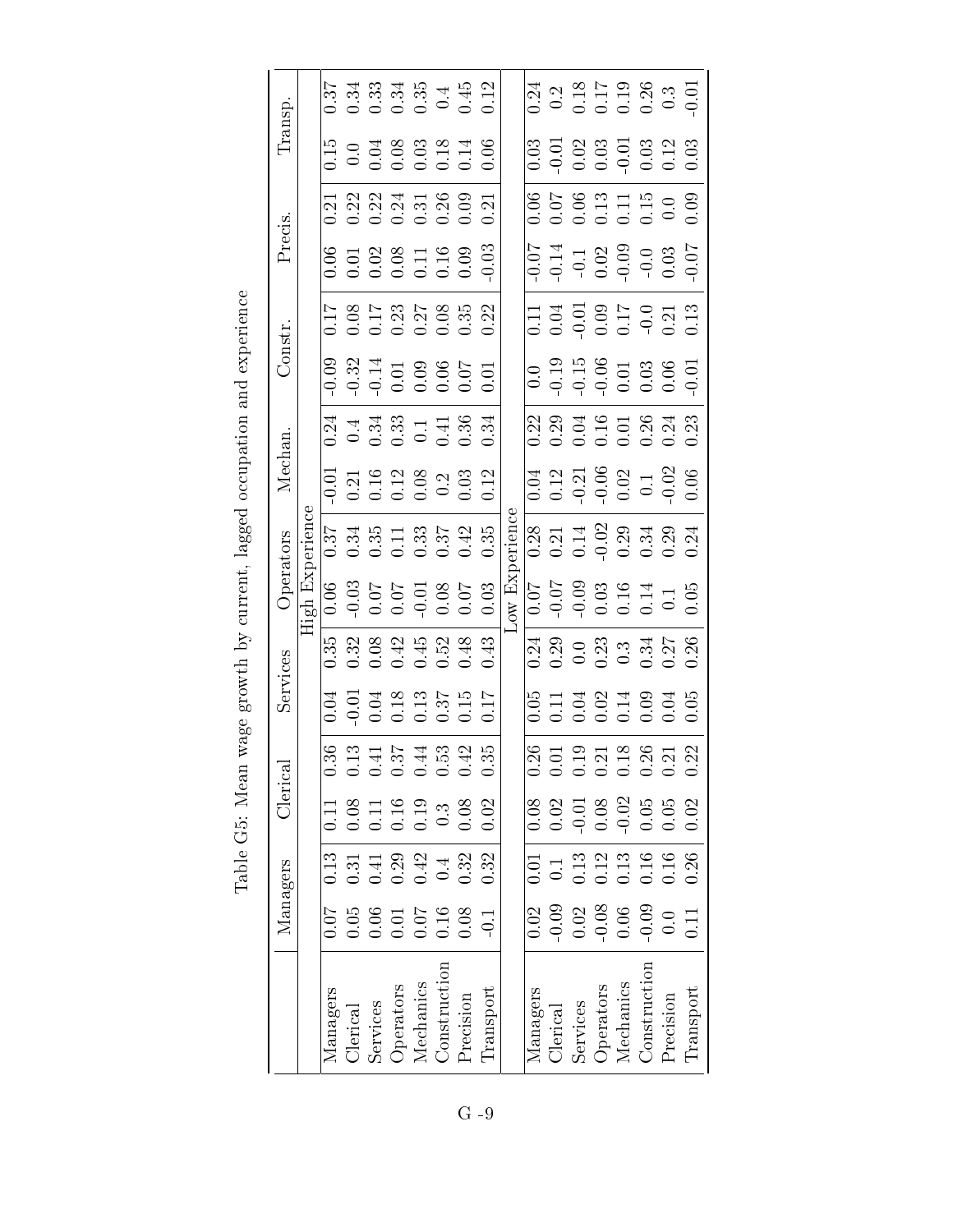|                 | Managers                                                                    |                                                   | :<br>Jer                                                                                                                                                                                                                                                                                                      | $_{\rm cal}$                                                                                                 | Services                                                                  |                                                                                                | Operators                                                             | Mechan                                                                                 |                                                                      | Constr.                                                           |                                                                                                                                                                                                                                                                                                               | Precis.                                                            |                                                                                            | Transp                                                                                                                                                                                                                                                                                                                                     |                                                                  |
|-----------------|-----------------------------------------------------------------------------|---------------------------------------------------|---------------------------------------------------------------------------------------------------------------------------------------------------------------------------------------------------------------------------------------------------------------------------------------------------------------|--------------------------------------------------------------------------------------------------------------|---------------------------------------------------------------------------|------------------------------------------------------------------------------------------------|-----------------------------------------------------------------------|----------------------------------------------------------------------------------------|----------------------------------------------------------------------|-------------------------------------------------------------------|---------------------------------------------------------------------------------------------------------------------------------------------------------------------------------------------------------------------------------------------------------------------------------------------------------------|--------------------------------------------------------------------|--------------------------------------------------------------------------------------------|--------------------------------------------------------------------------------------------------------------------------------------------------------------------------------------------------------------------------------------------------------------------------------------------------------------------------------------------|------------------------------------------------------------------|
|                 |                                                                             |                                                   |                                                                                                                                                                                                                                                                                                               |                                                                                                              |                                                                           | <b>High</b>                                                                                    | enure                                                                 |                                                                                        |                                                                      |                                                                   |                                                                                                                                                                                                                                                                                                               |                                                                    |                                                                                            |                                                                                                                                                                                                                                                                                                                                            |                                                                  |
| Managers        | 0.03                                                                        | 0.09                                              | 0.11                                                                                                                                                                                                                                                                                                          |                                                                                                              |                                                                           |                                                                                                |                                                                       |                                                                                        |                                                                      |                                                                   |                                                                                                                                                                                                                                                                                                               |                                                                    |                                                                                            |                                                                                                                                                                                                                                                                                                                                            |                                                                  |
| <b>Nerical</b>  | 0.04                                                                        |                                                   |                                                                                                                                                                                                                                                                                                               |                                                                                                              |                                                                           |                                                                                                |                                                                       |                                                                                        |                                                                      |                                                                   |                                                                                                                                                                                                                                                                                                               |                                                                    |                                                                                            |                                                                                                                                                                                                                                                                                                                                            |                                                                  |
| Services        |                                                                             |                                                   |                                                                                                                                                                                                                                                                                                               |                                                                                                              |                                                                           |                                                                                                |                                                                       |                                                                                        |                                                                      |                                                                   |                                                                                                                                                                                                                                                                                                               |                                                                    |                                                                                            |                                                                                                                                                                                                                                                                                                                                            |                                                                  |
| Operators       | $0.04$<br>$0.02$<br>$0.04$                                                  | $0.3377$<br>$0.377$<br>$0.37$<br>$0.36$<br>$0.36$ | $\begin{array}{c} 0.08 \\ 0.02 \\ 0.14 \\ 0.03 \\ 0.03 \\ 0.03 \\ 0.03 \\ 0.03 \\ 0.03 \\ 0.03 \\ 0.03 \\ 0.03 \\ 0.03 \\ 0.03 \\ 0.03 \\ 0.03 \\ 0.03 \\ 0.03 \\ 0.03 \\ 0.03 \\ 0.03 \\ 0.03 \\ 0.03 \\ 0.03 \\ 0.03 \\ 0.03 \\ 0.03 \\ 0.03 \\ 0.03 \\ 0.03 \\ 0.03 \\ 0.03 \\ 0.03 \\ 0.03 \\ 0.03 \\ 0.$ | $33 - 57$<br>$-27$<br>$-37$<br>$-38$<br>$-39$<br>$-39$<br>$-39$<br>$-39$<br>$-39$<br>$-39$<br>$-39$<br>$-39$ |                                                                           | $\begin{array}{c} 0.09 \\ -0.05 \\ 0.08 \\ 0.01 \\ 1.1 \\ 0.08 \\ 0.03 \\ 0.03 \\ \end{array}$ | 32<br>  32 32 9 32 52 62 92<br>  0 0 0 0 0 0 0 0 0                    | $5.22$<br>$0.23$<br>$0.0008$<br>$0.00000$<br>$0.0000$<br>$0.0000$                      | $11 + 27$<br>$0.57$<br>$0.53$<br>$0.53$<br>$0.53$<br>$0.53$<br>$0.5$ |                                                                   | $\begin{array}{c} 1.5 \\ 0.01 \\ 0.01 \\ 0.01 \\ 0.01 \\ 0.01 \\ 0.01 \\ 0.01 \\ 0.01 \\ 0.01 \\ 0.01 \\ 0.01 \\ 0.01 \\ 0.01 \\ 0.01 \\ 0.01 \\ 0.01 \\ 0.01 \\ 0.01 \\ 0.01 \\ 0.01 \\ 0.01 \\ 0.01 \\ 0.01 \\ 0.01 \\ 0.01 \\ 0.01 \\ 0.01 \\ 0.01 \\ 0.01 \\ 0.01 \\ 0.01 \\ 0.01 \\ 0.01 \\ 0.01 \\ 0.0$ | $0.04$<br>$0.06$<br>$0.05$<br>$0.05$<br>$0.05$<br>$0.03$<br>$0.03$ | $0.19$<br>$0.23$<br>$0.33$<br>$0.35$<br>$0.5$<br>$0.5$<br>$0.5$<br>$0.5$<br>$0.5$<br>$0.5$ | $\begin{array}{c} 12 \\ 0.01 \\ -0.01 \\ 0.01 \\ -0.01 \\ 0.01 \\ -0.01 \\ 0.01 \\ -0.01 \\ 0.01 \\ -0.01 \\ 0.01 \\ -0.01 \\ -0.01 \\ -0.01 \\ -0.01 \\ -0.01 \\ -0.01 \\ -0.01 \\ -0.01 \\ -0.01 \\ -0.01 \\ -0.01 \\ -0.01 \\ -0.01 \\ -0.01 \\ -0.01 \\ -0.01 \\ -0.01 \\ -0.01 \\ -0.01 \\ -0.01 \\ -0.01 \\ -0.01 \\ -0.01 \\ -0.01$ | $\begin{array}{c} 34 \\ 0.3 \\ 0.3 \\ 0.3 \\ 0.3 \\ \end{array}$ |
| Mechanics       |                                                                             |                                                   |                                                                                                                                                                                                                                                                                                               |                                                                                                              |                                                                           |                                                                                                |                                                                       |                                                                                        |                                                                      |                                                                   |                                                                                                                                                                                                                                                                                                               |                                                                    |                                                                                            |                                                                                                                                                                                                                                                                                                                                            |                                                                  |
| Construction    | $0.03$<br>$0.04$                                                            |                                                   |                                                                                                                                                                                                                                                                                                               |                                                                                                              |                                                                           |                                                                                                |                                                                       |                                                                                        |                                                                      |                                                                   |                                                                                                                                                                                                                                                                                                               |                                                                    |                                                                                            |                                                                                                                                                                                                                                                                                                                                            |                                                                  |
| Precision       |                                                                             |                                                   |                                                                                                                                                                                                                                                                                                               |                                                                                                              |                                                                           |                                                                                                |                                                                       |                                                                                        |                                                                      |                                                                   |                                                                                                                                                                                                                                                                                                               |                                                                    |                                                                                            |                                                                                                                                                                                                                                                                                                                                            |                                                                  |
| Transport       | 0.04                                                                        | $0.\overline{3}$                                  |                                                                                                                                                                                                                                                                                                               |                                                                                                              |                                                                           |                                                                                                |                                                                       |                                                                                        |                                                                      |                                                                   |                                                                                                                                                                                                                                                                                                               |                                                                    |                                                                                            |                                                                                                                                                                                                                                                                                                                                            |                                                                  |
|                 |                                                                             |                                                   |                                                                                                                                                                                                                                                                                                               |                                                                                                              |                                                                           | $\sim$                                                                                         |                                                                       |                                                                                        |                                                                      |                                                                   |                                                                                                                                                                                                                                                                                                               |                                                                    |                                                                                            |                                                                                                                                                                                                                                                                                                                                            |                                                                  |
| Managers        | 0.05                                                                        | 0.04                                              | 0.08                                                                                                                                                                                                                                                                                                          |                                                                                                              |                                                                           |                                                                                                |                                                                       |                                                                                        |                                                                      |                                                                   |                                                                                                                                                                                                                                                                                                               |                                                                    |                                                                                            |                                                                                                                                                                                                                                                                                                                                            |                                                                  |
| <b>Clerical</b> |                                                                             |                                                   |                                                                                                                                                                                                                                                                                                               |                                                                                                              |                                                                           |                                                                                                |                                                                       |                                                                                        |                                                                      |                                                                   |                                                                                                                                                                                                                                                                                                               |                                                                    |                                                                                            |                                                                                                                                                                                                                                                                                                                                            |                                                                  |
| Services        |                                                                             |                                                   |                                                                                                                                                                                                                                                                                                               |                                                                                                              |                                                                           |                                                                                                |                                                                       |                                                                                        |                                                                      |                                                                   |                                                                                                                                                                                                                                                                                                               |                                                                    |                                                                                            |                                                                                                                                                                                                                                                                                                                                            |                                                                  |
| Operators       |                                                                             |                                                   |                                                                                                                                                                                                                                                                                                               |                                                                                                              |                                                                           |                                                                                                |                                                                       |                                                                                        |                                                                      |                                                                   |                                                                                                                                                                                                                                                                                                               |                                                                    |                                                                                            |                                                                                                                                                                                                                                                                                                                                            |                                                                  |
| Mechanics       | $\begin{array}{c} 0.08 \\ 0.06 \\ 0.02 \\ 0.13 \\ 0.04 \\ 0.04 \end{array}$ |                                                   | $\begin{array}{c} 0.03 \\ 0.07 \\ 0.04 \\ 0.08 \\ 0.08 \end{array}$                                                                                                                                                                                                                                           |                                                                                                              | $-0.07$<br>$-0.03$<br>$-0.01$<br>$-0.01$<br>$-0.05$<br>$-0.05$<br>$-0.12$ |                                                                                                | $\begin{array}{l} 274 \\ 0.24 \\ 0.00 \\ 0.00 \\ 0.00 \\ \end{array}$ | $\begin{array}{c} 111 \\ 0.08 \\ 0.04 \\ -0.11 \\ 0.03 \\ 0.06 \\ 0.13 \\ \end{array}$ | 32 32 92 92 92 93<br>0 0 0 0 0 0 0 0 0 0 0<br>0 0 0 0 0 0 0 0        | $0.0$<br>$0.26$<br>$0.21$<br>$0.03$<br>$0.03$<br>$0.05$<br>$0.01$ |                                                                                                                                                                                                                                                                                                               |                                                                    | $0.05$<br>$0.1$<br>$0.14$<br>$0.2$<br>$0.2$<br>$0.3$<br>$0.1$<br>$0.1$                     | 3.03<br>0.0355559<br>0.0000000                                                                                                                                                                                                                                                                                                             | 23<br>232333<br>2020 234                                         |
| Construction    |                                                                             |                                                   |                                                                                                                                                                                                                                                                                                               |                                                                                                              |                                                                           |                                                                                                |                                                                       |                                                                                        |                                                                      |                                                                   |                                                                                                                                                                                                                                                                                                               |                                                                    |                                                                                            |                                                                                                                                                                                                                                                                                                                                            |                                                                  |
| Precision       |                                                                             |                                                   |                                                                                                                                                                                                                                                                                                               |                                                                                                              |                                                                           |                                                                                                |                                                                       |                                                                                        |                                                                      |                                                                   |                                                                                                                                                                                                                                                                                                               |                                                                    |                                                                                            |                                                                                                                                                                                                                                                                                                                                            |                                                                  |
| Transport       | 107                                                                         |                                                   | $-0.0$                                                                                                                                                                                                                                                                                                        |                                                                                                              |                                                                           |                                                                                                |                                                                       |                                                                                        |                                                                      |                                                                   |                                                                                                                                                                                                                                                                                                               |                                                                    |                                                                                            |                                                                                                                                                                                                                                                                                                                                            |                                                                  |

Table G6: Mean wage growth by current, lagged occupation and tenure Table G6: Mean wage growth by current, lagged occupation and tenure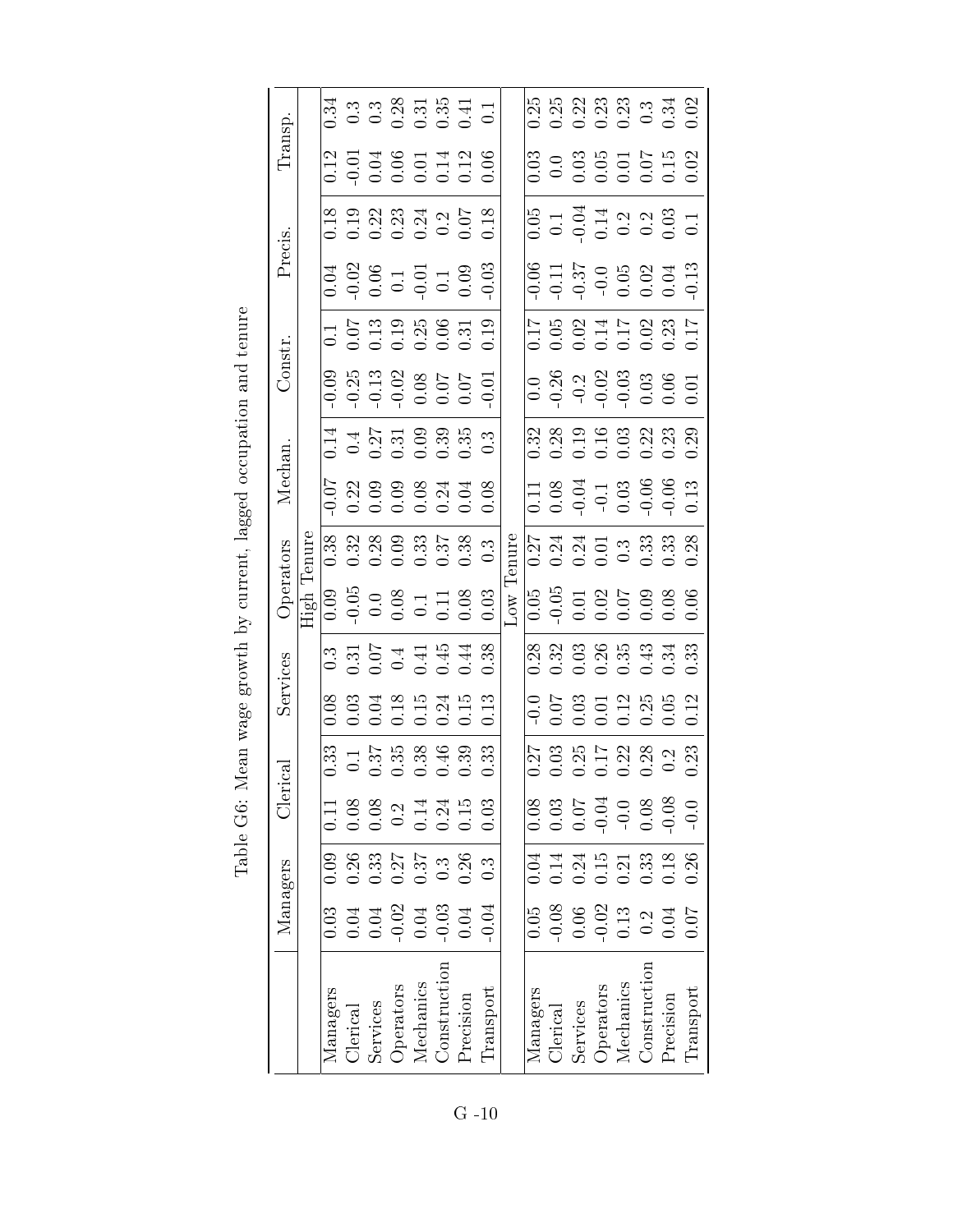|           |                   |          |                 |          |           | $0.24$<br>$0.12$<br>$0.12$<br>$0.19$<br>$0.25$<br>$0.05$<br>$0.05$                                                                                                                                                                                                                                            |              |                    |           |        |          |          | 832353336<br>83255333                                                                                                                                                                                                                                                                                         |           |           |              |           |           |
|-----------|-------------------|----------|-----------------|----------|-----------|---------------------------------------------------------------------------------------------------------------------------------------------------------------------------------------------------------------------------------------------------------------------------------------------------------------|--------------|--------------------|-----------|--------|----------|----------|---------------------------------------------------------------------------------------------------------------------------------------------------------------------------------------------------------------------------------------------------------------------------------------------------------------|-----------|-----------|--------------|-----------|-----------|
| Transp    |                   |          |                 |          |           | $\begin{array}{c} 0.08 \\ 0.01 \\ 0.01 \\ 0.01 \\ 0.01 \\ 0.02 \\ \hline \end{array}$                                                                                                                                                                                                                         |              |                    |           |        |          |          | 0.01<br>0.03<br>0.00000000<br>0.0000000                                                                                                                                                                                                                                                                       |           |           |              |           |           |
|           |                   |          |                 |          |           | $\begin{array}{c} 0.1 \\ 0.09 \\ 0.17 \\ 0.00 \\ 0.01 \\ 0.00 \\ 0.01 \\ 0.00 \\ 0.00 \\ \end{array}$                                                                                                                                                                                                         |              |                    |           |        |          |          | $\begin{array}{c} 0.05 \\ 0.05 \\ 0.05 \\ 0.05 \\ 0.05 \\ 0.05 \\ 0.01 \\ 0.01 \\ 0.01 \\ 0.01 \\ 0.01 \\ 0.01 \\ 0.01 \\ 0.01 \\ 0.01 \\ 0.01 \\ 0.01 \\ 0.01 \\ 0.01 \\ 0.01 \\ 0.01 \\ 0.01 \\ 0.01 \\ 0.01 \\ 0.01 \\ 0.01 \\ 0.01 \\ 0.01 \\ 0.01 \\ 0.01 \\ 0.01 \\ 0.01 \\ 0.01 \\ 0.01 \\ 0.01 \\ 0.$ |           |           |              |           |           |
| Precis.   |                   |          |                 |          |           | $-0.02$<br>$-0.11$<br>$0.07$<br>$-0.015$<br>$0.01$<br>$0.04$<br>$0.07$                                                                                                                                                                                                                                        |              |                    |           |        |          |          |                                                                                                                                                                                                                                                                                                               |           |           |              |           |           |
|           |                   |          |                 |          |           | $-0.05$<br>$-0.01$<br>$-0.13$<br>$-0.02$<br>$-0.2$<br>$-0.1$<br>$-0.1$                                                                                                                                                                                                                                        |              |                    |           |        |          |          | $\begin{array}{cccc}\n0.19 & 0.02 & 0.03 \\ 0.05 & 0.03 & 0.03 \\ 0.03 & 0.03 & 0.03 \\ 0.03 & 0.03 & 0.03\n\end{array}$                                                                                                                                                                                      |           |           |              |           |           |
| Constr.   |                   |          |                 |          |           | $-0.25$<br>$-0.03$<br>$-0.02$<br>$-0.05$<br>$-0.05$<br>$-0.03$                                                                                                                                                                                                                                                |              |                    |           |        |          |          | $0.34$<br>$0.24$<br>$0.21$<br>$0.25$<br>$0.5$<br>$0.5$<br>$0.5$<br>$0.0$                                                                                                                                                                                                                                      |           |           |              |           |           |
|           |                   |          |                 |          |           | $-1.35$<br>$-0.35$<br>$-0.5$<br>$-0.5$<br>$-0.35$<br>$-0.35$<br>$-0.35$<br>$-0.35$                                                                                                                                                                                                                            |              |                    |           |        |          |          | 5.57892338<br>5.5892338<br>5.555555                                                                                                                                                                                                                                                                           |           |           |              |           |           |
| Mechan    |                   |          |                 |          |           | 9,034<br>0,243<br>9,036<br>9,035<br>0,000<br>0,000                                                                                                                                                                                                                                                            |              |                    |           |        |          |          | 0.03<br>0.07<br>0.09<br>0.0000000                                                                                                                                                                                                                                                                             |           |           |              |           |           |
| Operators | Tenure            |          |                 |          |           | 86<br>0.17<br>0.332<br>0.324<br>0.19                                                                                                                                                                                                                                                                          |              |                    |           | nure   |          |          | 88889988827<br>0000000000                                                                                                                                                                                                                                                                                     |           |           |              |           |           |
|           | $\overline{figh}$ |          |                 |          |           | $\begin{array}{c} 0.09 \\ 0.07 \\ 0.07 \\ 0.08 \\ 0.01 \\ 0.01 \\ 0.01 \\ 0.01 \\ 0.03 \\ 0.01 \\ 0.03 \\ 0.03 \\ 0.04 \\ 0.03 \\ 0.04 \\ 0.08 \\ 0.04 \\ 0.08 \\ 0.04 \\ 0.08 \\ 0.04 \\ 0.08 \\ 0.04 \\ 0.08 \\ 0.04 \\ 0.08 \\ 0.04 \\ 0.08 \\ 0.04 \\ 0.08 \\ 0.04 \\ 0.08 \\ 0.04 \\ 0.08 \\ 0.08 \\ 0.$ |              |                    |           | $\sim$ |          |          | $\begin{array}{c} 0.07 \\ -0.05 \\ 0.02 \\ 0.13 \\ 0.13 \\ 0.01 \\ 0.04 \end{array}$                                                                                                                                                                                                                          |           |           |              |           |           |
|           |                   |          |                 |          |           | $\begin{array}{c} 16 \\ 0.36 \\ 0.33 \\ 0.21 \\ 0.33 \\ 0.31 \\ 0.33 \\ 0.33 \\ 0.33 \\ 0.33 \\ 0.33 \\ 0.33 \\ 0.33 \\ 0.33 \\ 0.33 \\ 0.33 \\ 0.33 \\ 0.33 \\ 0.33 \\ 0.33 \\ 0.33 \\ 0.33 \\ 0.33 \\ 0.33 \\ 0.33 \\ 0.33 \\ 0.33 \\ 0.33 \\ 0.33 \\ 0.33 \\ 0.33 \\ 0.33 \\ 0.33 \\ 0.33 \\ 0.33 \\ 0.33$ |              |                    |           |        |          |          | 2<br>2<br>2<br>2<br>2<br>2<br>2<br>2<br>2<br>2<br>2<br>2<br>2<br>2                                                                                                                                                                                                                                            |           |           |              |           |           |
| Services  |                   |          |                 |          |           | $\begin{array}{cccc}\n 3 & 1 & 3 & 3 & 3 & 3 & 5 \\  6 & 1 & 5 & 3 & 3 & 3 & 5 \\  7 & 6 & 5 & 6 & 5 & 3 & 5\n \end{array}$                                                                                                                                                                                   |              |                    |           |        |          |          | $0.05$<br>$0.05$<br>$0.05$<br>$0.05$<br>$0.01$<br>$0.00$<br>$0.00$<br>$0.00$                                                                                                                                                                                                                                  |           |           |              |           |           |
| Clerical  |                   | 0.25     |                 |          |           | 0.15<br>0.13<br>0.19<br>0.19<br>0.10<br>0.11                                                                                                                                                                                                                                                                  |              |                    |           |        | 0.28     |          | 0.03<br>0.03<br>0.0000000<br>0.000000                                                                                                                                                                                                                                                                         |           |           |              |           |           |
|           |                   | 0.14     | $0.04\,$        |          |           | $-0.15$<br>$-0.11$<br>$-0.12$<br>$-0.12$<br>$-0.04$                                                                                                                                                                                                                                                           |              |                    |           |        |          |          |                                                                                                                                                                                                                                                                                                               |           |           |              |           |           |
|           |                   | $-0.04$  | $0.05\,$        |          |           | $-0.03$<br>$0.14$<br>$0.12$<br>$0.12$<br>$0.14$                                                                                                                                                                                                                                                               |              |                    | 0.26      |        | 0.03     |          |                                                                                                                                                                                                                                                                                                               |           |           |              |           |           |
| Managers  |                   | $-0.05$  | $-0.06$         |          |           | $-0.24$<br>$-0.07$<br>$-0.1$                                                                                                                                                                                                                                                                                  |              | $-0.15$<br>$-0.01$ | 0.12      |        | 0.03     | $-0.11$  | $\begin{array}{c} 0.06 \\ -0.09 \\ 0.04 \\ 0.04 \\ 0.04 \\ 0.01 \end{array}$                                                                                                                                                                                                                                  |           |           |              |           |           |
|           |                   | Managers | <b>Clerical</b> | Services | Operators | Mechanics                                                                                                                                                                                                                                                                                                     | Construction | Precision          | Transport |        | Managers | Clerical | Services                                                                                                                                                                                                                                                                                                      | Operators | Mechanics | Construction | Precision | Transport |
|           |                   |          |                 |          |           |                                                                                                                                                                                                                                                                                                               |              |                    |           |        |          |          |                                                                                                                                                                                                                                                                                                               |           |           |              |           |           |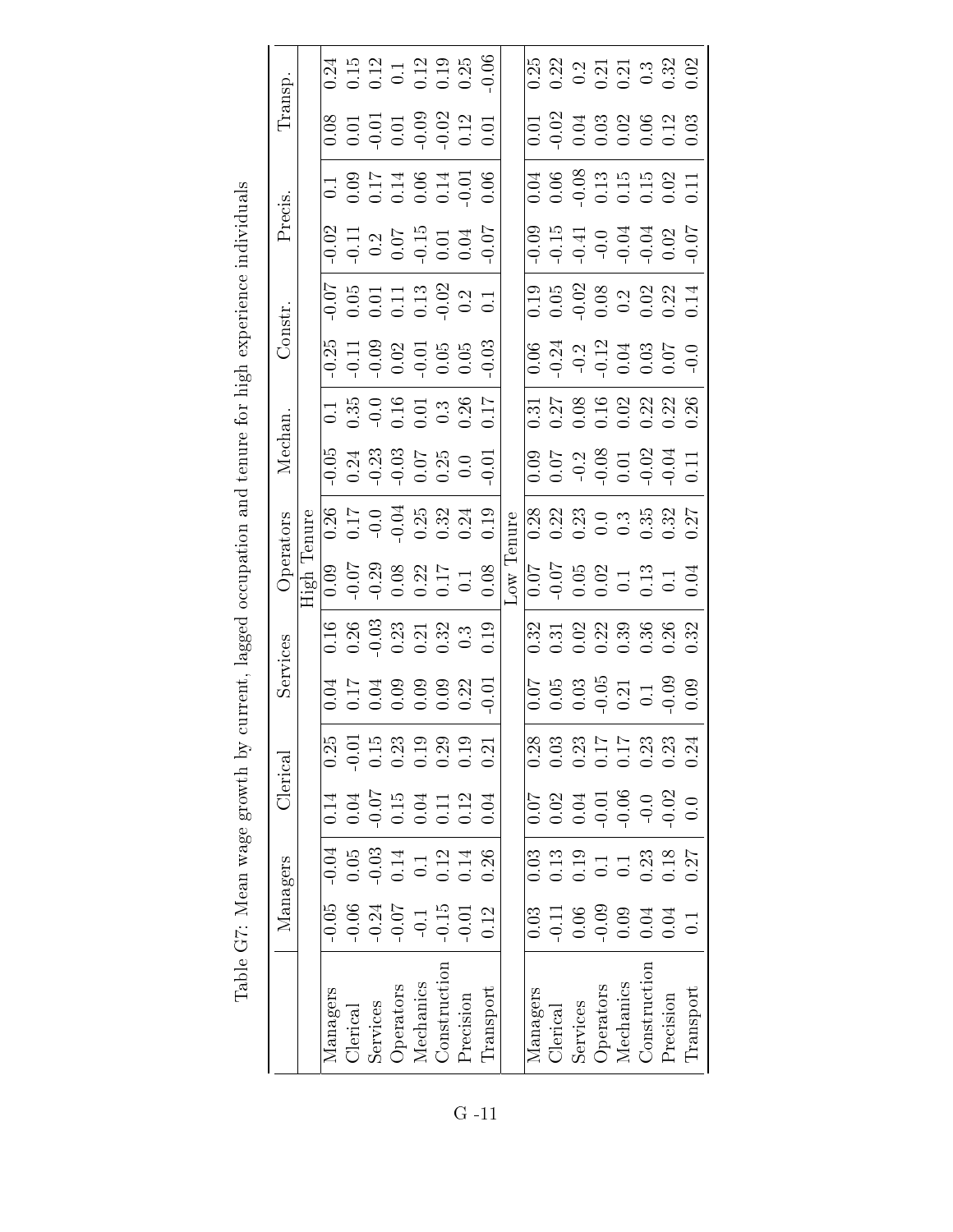|                  |      |         |      |        | 3    |      |      |      |      | 5    |
|------------------|------|---------|------|--------|------|------|------|------|------|------|
| Managers         | 0.23 | $-0.05$ | 0.3  | 0.02   | 0.34 | 0.07 | 0.45 | 0.14 | .41  | 0.15 |
| Clerical         | 0.09 | $-0.05$ | 0.13 | $-0.0$ | 0.24 | 0.07 | 0.31 | 0.13 | 0.29 | 0.13 |
| <b>Services</b>  | 0.08 | 0.02    | 0.11 | 0.05   | 0.17 | 0.1  | 0.25 | 0.13 | 0.26 | 0.16 |
| <i>Operators</i> | 0.08 | 0.01    | 0.13 | 0.06   | 0.17 | 0.1  | 0.19 | 0.12 | 0.23 | 0.15 |
| Mechanics        | 0.07 | $-0.03$ | 0.16 | 0.03   | 0.22 | 0.08 | 0.2  | 0.08 | 0.31 | 0.16 |
| Construction     | 0.06 | $-0.06$ | 0.17 | 0.04   | 0.19 | 0.08 | 0.21 | 0.11 | 0.27 | 0.15 |
| Precision        | 0.1  | 0.02    | 0.11 | 0.04   | 0.13 | 0.05 | 0.23 | 0.11 | 0.28 | 0.15 |
| Transport        | 0.07 | $-0.01$ | 0.11 | 0.04   | 0.18 | 0.11 | 0.23 | 0.14 | 0.26 | 0.18 |

Table G8: Mean wages by experience and occupation

Table G9: Mean wages by tenure and occupation

|                 |      |       |      | 2     |      | 3     |      | 4     |      | 5     |
|-----------------|------|-------|------|-------|------|-------|------|-------|------|-------|
| Managers        | 0.34 | 0.075 | 0.43 | 0.125 | 0.41 | 0.135 | 0.47 | 0.175 | 0.52 | 0.2   |
| Clerical        | 0.14 | 0.03  | 0.28 | 0.09  | 0.3  | 0.115 | 0.32 | 0.135 | 0.36 | 0.16  |
| <b>Services</b> | 0.05 | 0.01  | 0.09 | 0.03  | 0.1  | 0.045 | 0.09 | 0.055 | 0.06 | 0.06  |
| Operators       | 0.12 | 0.02  | 0.2  | 0.06  | 0.23 | 0.08  | 0.27 | 0.1   | 0.31 | 0.125 |
| Mechanics       | 0.17 | 0.03  | 0.22 | 0.06  | 0.25 | 0.075 | 0.34 | 0.11  | 0.4  | 0.135 |
| Construction    | 0.1  | 0.02  | 0.23 | 0.065 | 0.21 | 0.075 | 0.25 | 0.085 | 0.26 | 0.095 |
| Precision       | 0.13 | 0.03  | 0.22 | 0.06  | 0.26 | 0.075 | 0.31 | 0.09  | 0.33 | 0.095 |
| Transport       | 0.14 | 0.035 | 0.2  | 0.07  | 0.26 | 0.105 | 0.26 | 0.11  | 0.3  | 0.135 |

Table G10: Deming's regressions

|                                   |        | Employment | Wages             |        |
|-----------------------------------|--------|------------|-------------------|--------|
| Cognitive                         | 0.0742 | - 0.0582   | 0.126             | 0.1248 |
| Social                            | 0.0053 | 0.0059     | 0.0103            | 0.0154 |
| $Cognitive*NLSY97 0.0097 -0.0049$ |        |            | $-0.0575 - 0.047$ |        |
| Social*NLSY97                     | 0.0409 | 0.0154     | 0.03              | 0.0186 |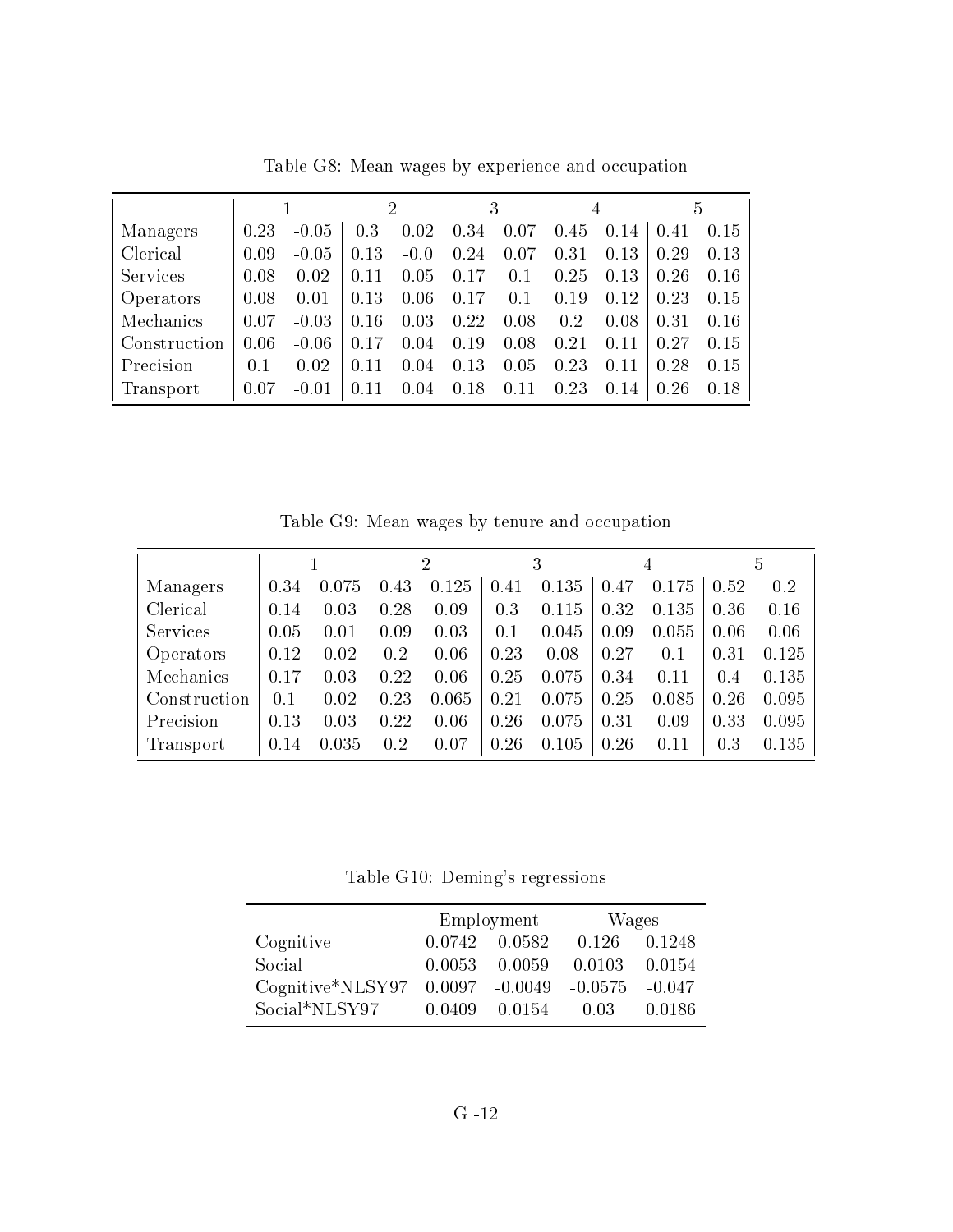|              | NLSY79 |      |      |      | NLSY97 |          |      |      |  |
|--------------|--------|------|------|------|--------|----------|------|------|--|
|              | High   |      | Low  |      | High   |          | Low  |      |  |
| Managers     | 0.03   | 0.03 | 0.1  | 0.07 | 0.03   | $0.03\,$ | 0.06 | 0.05 |  |
| Clerical     | 0.06   | 0.09 | 0.11 | 0.13 | 0.09   | 0.09     | 0.17 | 0.14 |  |
| Services     | 0.14   | 0.1  | 0.09 | 0.1  | 0.18   | 0.14     | 0.16 | 0.15 |  |
| Operators    | 0.14   | 0.14 | 0.15 | 0.17 | 0.08   | 0.1      | 0.08 | 0.09 |  |
| Mechanics    | 0.05   | 0.09 | 0.09 | 0.09 | 0.05   | 0.05     | 0.08 | 0.06 |  |
| Construction | 0.08   | 0.07 | 0.1  | 0.06 | 0.09   | 0.07     | 0.12 | 0.07 |  |
| Precision    | 0.03   | 0.04 | 0.07 | 0.04 | 0.03   | 0.02     | 0.03 | 0.03 |  |
| Transport    | 0.19   | 0.18 | 0.17 | 0.18 | 0.2    | 0.19     | 0.18 | 0.19 |  |
| Not-working  | 0.26   | 0.25 | 0.12 | 0.16 | 0.26   | 0.31     | 0.12 | 0.21 |  |

Table G11: Occupation distribution by cognitive skills

Table G12: Occupation distribution by social skills

|              | NLSY79 |      |      |      | NLSY97 |      |      |      |
|--------------|--------|------|------|------|--------|------|------|------|
|              |        | High |      | Low  |        | High |      | Low  |
| Managers     | 0.05   | 0.04 | 0.07 | 0.05 | 0.03   | 0.03 | 0.05 | 0.05 |
| Clerical     | 0.07   | 0.1  | 0.09 | 0.12 | 0.11   | 0.11 | 0.15 | 0.13 |
| Services     | 0.12   | 0.1  | 0.12 | 0.1  | 0.16   | 0.15 | 0.17 | 0.15 |
| Operators    | 0.15   | 0.15 | 0.14 | 0.15 | 0.09   | 0.1  | 0.07 | 0.09 |
| Mechanics    | 0.07   | 0.09 | 0.07 | 0.09 | 0.06   | 0.06 | 0.07 | 0.06 |
| Construction | 0.09   | 0.07 | 0.09 | 0.07 | 0.08   | 0.07 | 0.13 | 0.07 |
| Precision    | 0.05   | 0.04 | 0.04 | 0.04 | 0.03   | 0.03 | 0.03 | 0.03 |
| Transport    | 0.19   | 0.18 | 0.18 | 0.17 | 0.19   | 0.19 | 0.19 | 0.19 |
| Not-working  | 0.2    | 0.22 | 0.21 | 0.2  | 0.24   | 0.28 | 0.14 | 0.24 |